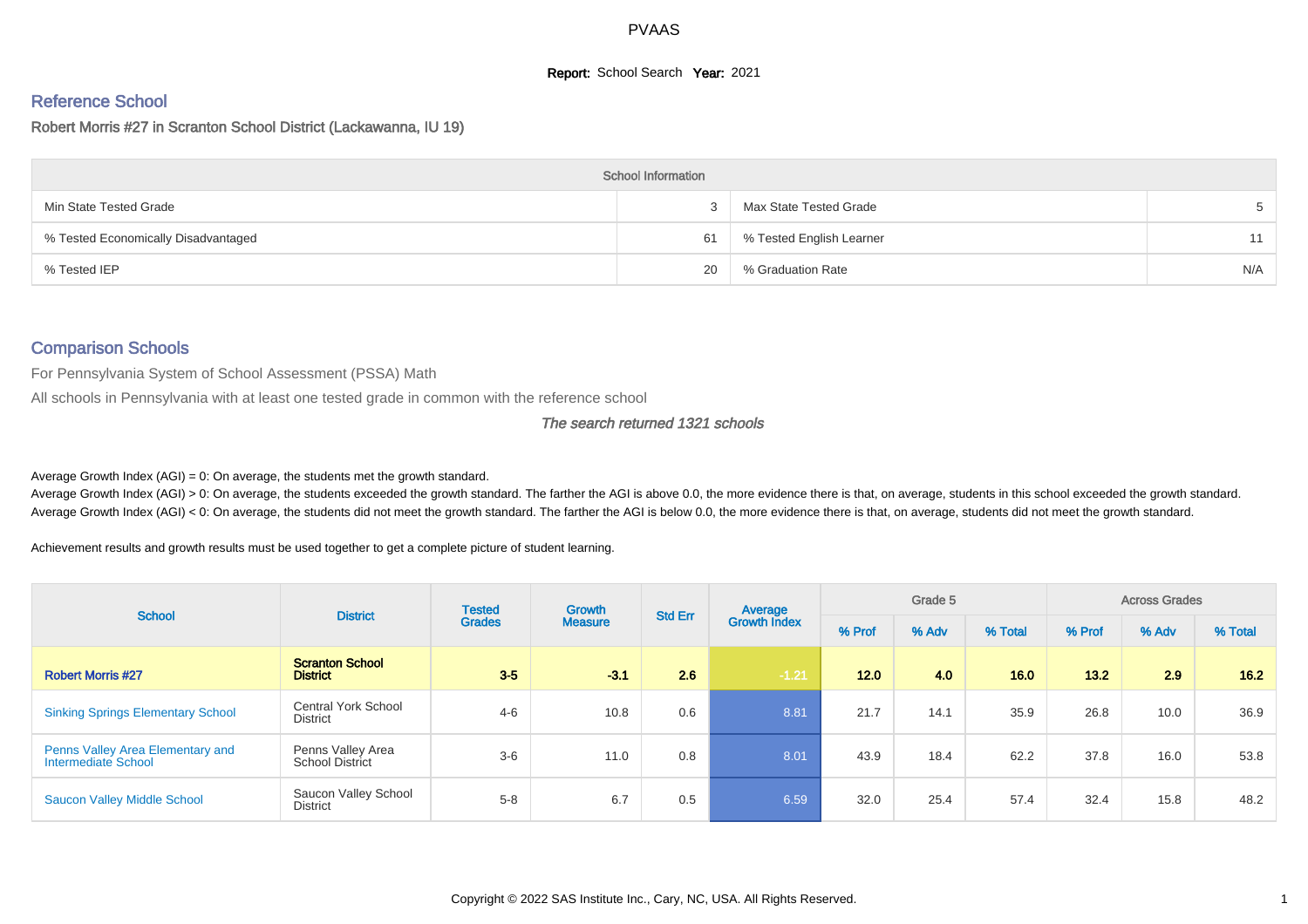| <b>School</b>                              | <b>District</b>                                  | <b>Tested</b> | Growth         | <b>Std Err</b> |                                |        | Grade 5 |         |        | <b>Across Grades</b> |         |
|--------------------------------------------|--------------------------------------------------|---------------|----------------|----------------|--------------------------------|--------|---------|---------|--------|----------------------|---------|
|                                            |                                                  | <b>Grades</b> | <b>Measure</b> |                | <b>Average</b><br>Growth Index | % Prof | % Adv   | % Total | % Prof | % Adv                | % Total |
| <b>Robert Morris #27</b>                   | <b>Scranton School</b><br><b>District</b>        | $3-5$         | $-3.1$         | 2.6            | $-1.21$                        | $12.0$ | 4.0     | 16.0    | 13.2   | 2.9                  | $16.2$  |
| <b>Hopewell Elementary School</b>          | Oxford Area School<br><b>District</b>            | $5-6$         | 7.0            | $0.6\,$        | 6.02                           | 24.0   | 8.0     | 32.0    | 26.2   | 7.6                  | 33.8    |
| David E Williams Middle School             | <b>Montour School</b><br><b>District</b>         | $5 - 8$       | 5.0            | 0.4            | 1.98                           | 32.2   | 25.4    | 57.6    | 29.0   | 28.2                 | 57.1    |
| <b>Bear Creek School</b>                   | Elizabethtown Area<br><b>School District</b>     | $4 - 6$       | 4.7            | 0.5            | 8.80                           | 30.0   | 22.8    | 52.8    | 27.5   | 16.8                 | 44.3    |
| <b>Butler Middle School</b>                | <b>Butler Area School</b><br>District            | $5-6$         | 4.6            | 0.4            | 10.39                          | 36.8   | 13.9    | 50.6    | 29.7   | 9.5                  | 39.2    |
| <b>Landisville Intermediate Center</b>     | <b>Hempfield School</b><br>District              | $4 - 6$       | 8.1            | 0.8            | 6.58                           | 29.9   | 20.4    | 50.4    | 30.0   | 22.0                 | 51.9    |
| <b>Hickory Grove Elementary School</b>     | <b>Brookville Area School</b><br><b>District</b> | $3-6$         | 9.0            | 0.9            | 2.61                           | 16.8   | 13.9    | 30.7    | 24.6   | 11.6                 | 36.1    |
| <b>Manheim Central Middle School</b>       | <b>Manheim Central</b><br><b>School District</b> | $5 - 8$       | 2.8            | 0.4            | 6.56                           | 25.4   | 7.6     | 33.0    | 21.2   | 6.2                  | 27.4    |
| <b>Circle Of Seasons Charter School</b>    | Circle Of Seasons<br><b>Charter School</b>       | $3 - 8$       | 12.3           | 1.2            | 6.19                           | 20.0   | 5.7     | 25.7    | 20.9   | 7.9                  | 28.8    |
| <b>Donaldson Elementary School</b>         | West Allegheny<br>School District                | $3-5$         | 12.6           | 1.2            | 10.25                          | 40.7   | 48.4    | 89.0    | 35.5   | 48.7                 | 84.2    |
| John R Bonfield Elementary School          | <b>Warwick School</b><br>District                | $3-6$         | 9.5            | 1.0            | 6.98                           | 33.0   | 9.9     | 42.9    | 27.4   | 9.9                  | 37.3    |
| <b>Eshleman Elementary School</b>          | Penn Manor School<br><b>District</b>             | $3-6$         | 13.0           | 1.4            | 5.48                           | 34.1   | 27.3    | 61.4    | 32.9   | 25.9                 | 58.8    |
| <b>Reiffton School</b>                     | <b>Exeter Township</b><br><b>School District</b> | $5-6$         | 5.1            | 0.5            | 5.34                           | 28.9   | 9.8     | 38.6    | 28.0   | 9.4                  | 37.4    |
| <b>Radnor Elementary School</b>            | Radnor Township<br><b>School District</b>        | $3-5$         | 11.5           | 1.2            | 9.26                           | 40.7   | 41.8    | 82.4    | 41.5   | 33.5                 | 75.0    |
| Conewago Valley Intermediate School        | Conewago Valley<br>School District               | $4 - 6$       | 4.5            | $0.5\,$        | 5.10                           | 26.6   | 8.8     | 35.4    | 28.1   | 10.1                 | 38.2    |
| <b>Franklin Township Elementary School</b> | Gettysburg Area<br>School District               | $3-5$         | 12.8           | 1.5            | 8.64                           | 31.8   | 24.2    | 56.1    | 30.4   | 25.5                 | 55.9    |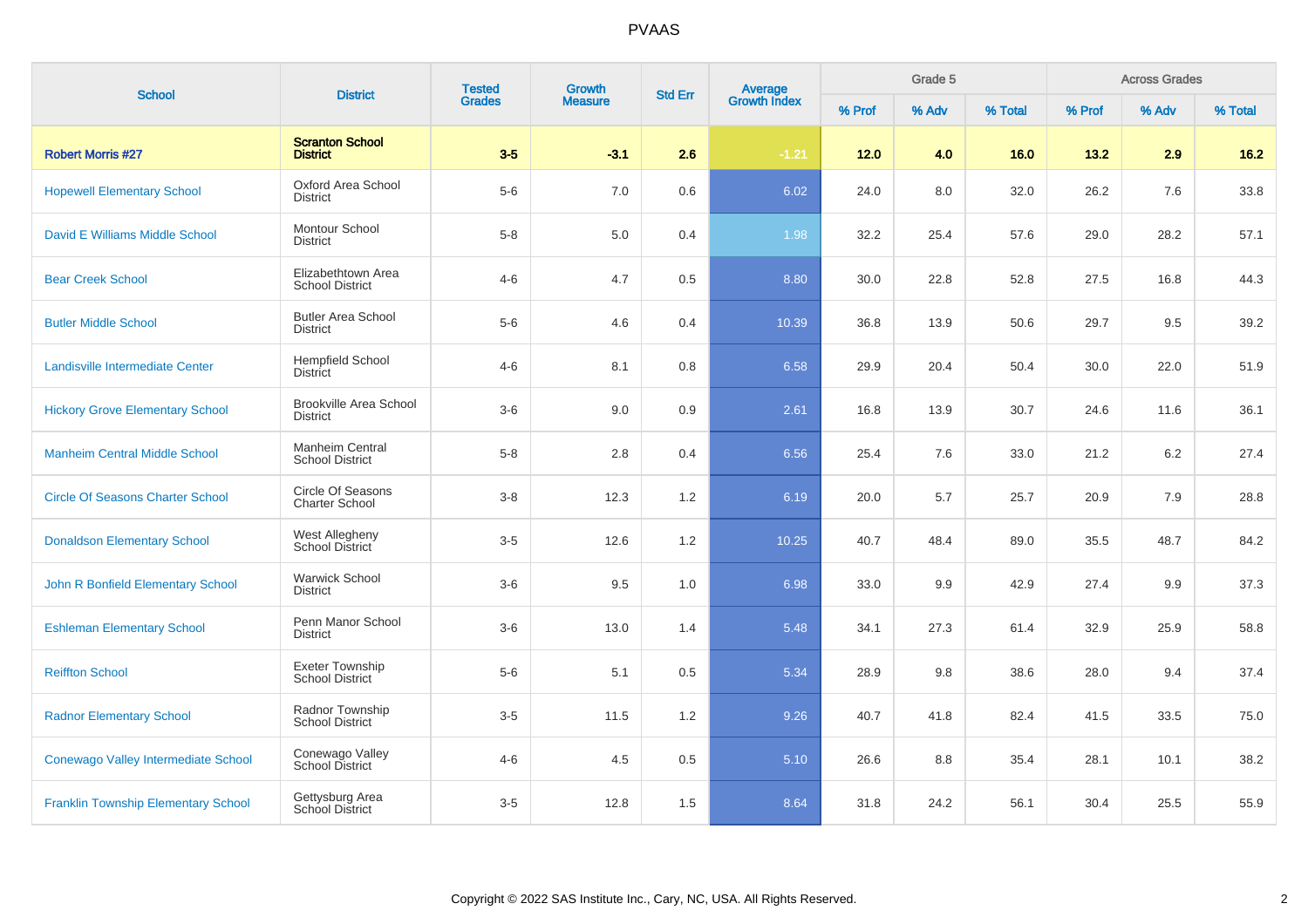| <b>School</b>                         | <b>District</b>                                 | <b>Tested</b> | Growth         | <b>Std Err</b> | <b>Average</b><br>Growth Index |        | Grade 5 |         |        | <b>Across Grades</b> |         |
|---------------------------------------|-------------------------------------------------|---------------|----------------|----------------|--------------------------------|--------|---------|---------|--------|----------------------|---------|
|                                       |                                                 | <b>Grades</b> | <b>Measure</b> |                |                                | % Prof | % Adv   | % Total | % Prof | % Adv                | % Total |
| <b>Robert Morris #27</b>              | <b>Scranton School</b><br><b>District</b>       | $3-5$         | $-3.1$         | 2.6            | $-1.21$                        | $12.0$ | 4.0     | 16.0    | 13.2   | 2.9                  | $16.2$  |
| <b>Elk Lake Elementary School</b>     | Elk Lake School<br><b>District</b>              | $3-6$         | 7.5            | $0.9\,$        | 3.81                           | 17.5   | 3.8     | 21.2    | 27.7   | 8.9                  | 36.6    |
| <b>Chief Shikellamy School</b>        | Shikellamy School<br><b>District</b>            | $3-5$         | 14.0           | 1.7            | 8.23                           | 18.2   | 10.9    | 29.1    | 20.5   | 5.1                  | 25.6    |
| <b>James W Parker Middle School</b>   | <b>General Mclane</b><br><b>School District</b> | $5-8$         | 3.9            | 0.5            | $-0.36$                        | 36.9   | 15.4    | 52.4    | 29.2   | 14.5                 | 43.8    |
| <b>Homer-Center Elementary School</b> | Homer-Center School<br><b>District</b>          | $3-6$         | 9.3            | 1.1            | 5.28                           | 31.8   | 17.5    | 49.2    | 30.2   | 8.1                  | 38.3    |
| Lewistown Intermediate School         | <b>Mifflin County School</b><br><b>District</b> | $4 - 5$       | 6.7            | 0.8            | 8.06                           | 26.5   | 9.5     | 36.0    | 24.7   | 7.0                  | 31.7    |
| <b>North Hills Elementary School</b>  | <b>Central York School</b><br><b>District</b>   | $3-6$         | 5.2            | 0.6            | 3.49                           | 18.4   | 6.6     | 25.0    | 18.0   | 5.2                  | 23.2    |
| <b>Lenape Elementary School</b>       | Armstrong School<br><b>District</b>             | $3-6$         | 6.7            | 0.9            | 4.35                           | 20.6   | 14.1    | 34.8    | 25.1   | 9.0                  | 34.1    |
| <b>Towanda Area Elementary School</b> | Towanda Area School<br><b>District</b>          | $3-6$         | 6.0            | 0.8            | 2.92                           | 22.7   | 15.1    | 37.8    | 21.0   | 11.6                 | 32.6    |
| <b>Merion Elementary School</b>       | Lower Merion School<br><b>District</b>          | $3-5$         | 9.9            | 1.3            | 7.75                           | 22.3   | 60.6    | 83.0    | 28.4   | 56.5                 | 84.9    |
| <b>Linntown Elementary School</b>     | Lewisburg Area<br>School District               | $4 - 5$       | 8.7            | 1.1            | 7.69                           | 33.9   | 28.6    | 62.5    | 30.7   | 31.9                 | 62.6    |
| <b>Frankstown Elementary School</b>   | Hollidaysburg Area<br>School District           | $3-6$         | 6.5            | 0.8            | 7.09                           | 26.7   | 21.0    | 47.6    | 32.4   | 15.6                 | 47.9    |
| <b>Central Columbia Middle School</b> | Central Columbia<br><b>School District</b>      | $5-8$         | 3.8            | 0.5            | 2.24                           | 30.5   | 25.2    | 55.6    | 30.5   | 21.4                 | 51.8    |
| <b>Skippack Elementary School</b>     | Perkiomen Valley<br><b>School District</b>      | $3-5$         | 8.1            | 1.1            | 7.61                           | 31.4   | 24.8    | 56.2    | 36.3   | 24.0                 | 60.3    |
| <b>Clark Wood Elementary School</b>   | Northern Tioga School<br><b>District</b>        | $3-6$         | 10.9           | 1.4            | 5.02                           | 35.1   | 13.5    | 48.6    | 30.6   | 6.4                  | 36.9    |
| <b>Foot Of Ten Elementary School</b>  | Hollidaysburg Area<br>School District           | $3-6$         | 7.3            | 1.0            | 2.80                           | 30.6   | 16.7    | 47.2    | 28.0   | 13.2                 | 41.2    |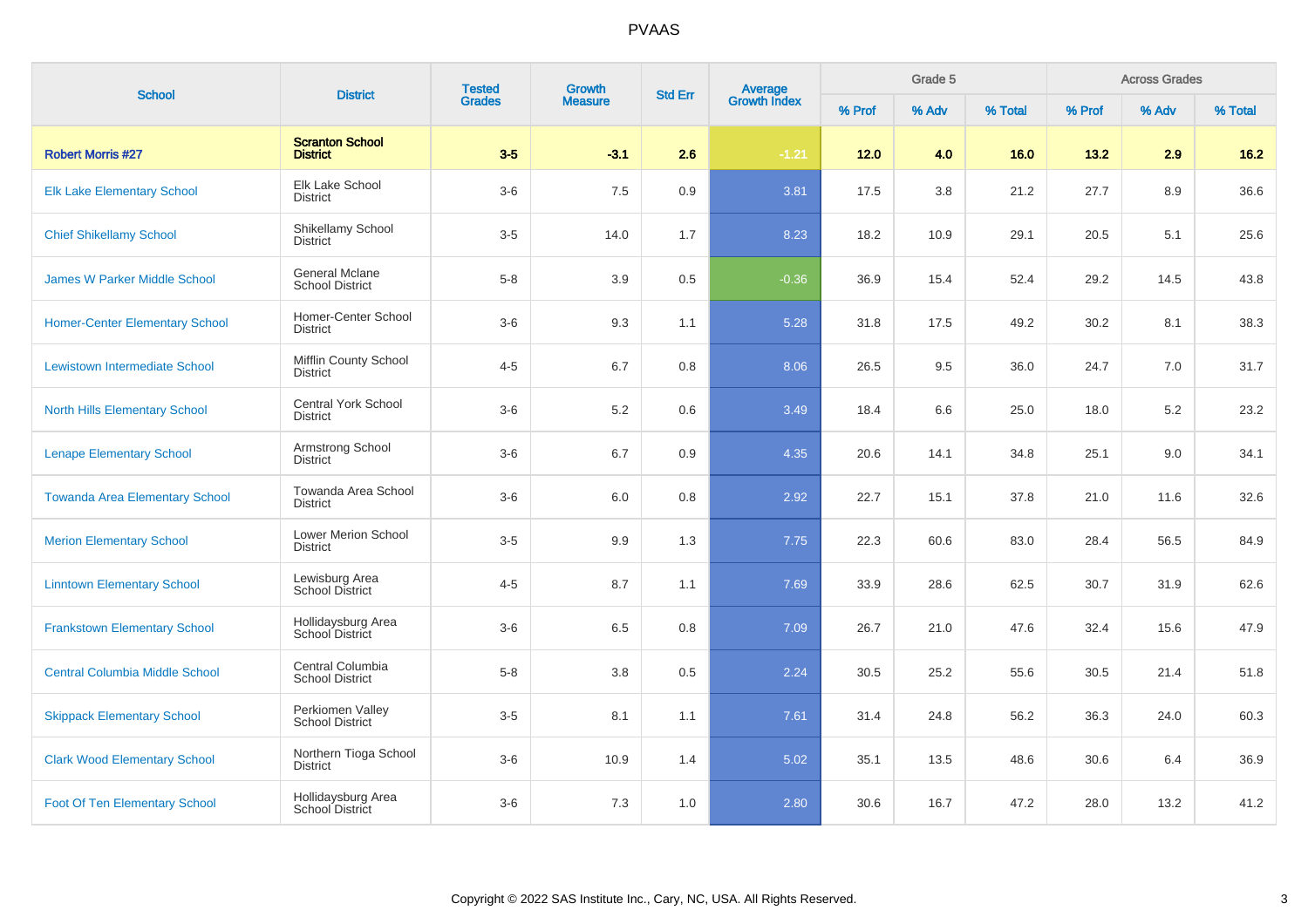| <b>School</b>                                           | <b>District</b>                                      | <b>Tested</b> | Growth         | <b>Std Err</b> |                                |        | Grade 5 |         |        | <b>Across Grades</b> |         |
|---------------------------------------------------------|------------------------------------------------------|---------------|----------------|----------------|--------------------------------|--------|---------|---------|--------|----------------------|---------|
|                                                         |                                                      | <b>Grades</b> | <b>Measure</b> |                | <b>Average</b><br>Growth Index | % Prof | % Adv   | % Total | % Prof | % Adv                | % Total |
| <b>Robert Morris #27</b>                                | <b>Scranton School</b><br><b>District</b>            | $3-5$         | $-3.1$         | 2.6            | $-1.21$                        | 12.0   | 4.0     | 16.0    | 13.2   | 2.9                  | 16.2    |
| <b>Hershey Intermediate Elementary</b><br><b>School</b> | Derry Township<br>School District                    | $4 - 5$       | 6.9            | 0.9            | 7.58                           | 39.3   | 28.6    | 68.0    | 36.4   | 28.8                 | 65.2    |
| <b>Standing Stone Elementary School</b>                 | Huntingdon Area<br>School District                   | $3-5$         | 11.2           | 1.5            | 7.57                           | 18.5   | 10.8    | 29.2    | 21.2   | 8.6                  | 29.8    |
| <b>Mid Valley Elementary Center</b>                     | Mid Valley School<br><b>District</b>                 | $3-6$         | 5.9            | 0.8            | 5.30                           | 22.9   | 10.4    | 33.3    | 21.8   | 7.2                  | 29.0    |
| <b>Universal Daroff Charter School</b>                  | Universal Daroff<br><b>Charter School</b>            | $3 - 8$       | 6.1            | 0.8            | 4.64                           | 1.6    | 1.6     | 3.2     | 2.2    | 0.3                  | 2.5     |
| <b>Cold Spring Elementary School</b>                    | <b>Central Bucks School</b><br><b>District</b>       | $3-6$         | 7.9            | 1.1            | 7.04                           | 47.5   | 21.3    | 68.8    | 37.9   | 21.0                 | 58.9    |
| <b>Wallingford Elementary School</b>                    | Wallingford-<br>Swarthmore School<br><b>District</b> | $3-5$         | 9.5            | 1.3            | 7.46                           | 42.2   | 36.1    | 78.3    | 40.7   | 39.1                 | 79.8    |
| <b>Marion-Walker Elementary School</b>                  | <b>Bellefonte Area</b><br><b>School District</b>     | $3-5$         | 10.4           | 1.4            | 7.44                           | 35.7   | 31.4    | 67.1    | 37.2   | 28.7                 | 66.0    |
| <b>John Beck Elementary School</b>                      | <b>Warwick School</b><br><b>District</b>             | $3-6$         | 7.9            | 1.1            | 5.36                           | 49.2   | 16.4    | 65.6    | 36.8   | 17.8                 | 54.6    |
| <b>Wilson Elementary School</b>                         | West Allegheny<br>School District                    | $3-5$         | 10.5           | 1.4            | 7.37                           | 27.3   | 48.0    | 75.3    | 29.9   | 49.8                 | 79.6    |
| <b>Salford Hills Elementary School</b>                  | Souderton Area<br><b>School District</b>             | $3-5$         | 10.6           | 1.4            | 7.36                           | 44.1   | 32.4    | 76.5    | 37.1   | 37.1                 | 74.2    |
| <b>Mountain View Elementary School</b>                  | Mountain View School<br><b>District</b>              | $3-6$         | 6.8            | 1.1            | 5.98                           | 28.3   | 1.7     | 30.0    | 18.8   | 2.2                  | 21.1    |
| <b>Liberty-Valley Elementary School</b>                 | Danville Area School<br><b>District</b>              | $3-5$         | 7.0            | 1.0            | 7.33                           | 33.8   | 25.6    | 59.4    | 32.0   | 24.2                 | 56.1    |
| <b>S S Palmer Elementary School</b>                     | Palmerton Area<br><b>School District</b>             | $3-6$         | 7.5            | 1.0            | 0.15                           | 30.5   | 10.2    | 40.7    | 30.8   | 4.7                  | 35.6    |
| <b>Southside Elementary School</b>                      | Huntingdon Area<br>School District                   | $3-5$         | 11.7           | 1.7            | 7.04                           | 30.6   | 16.3    | 46.9    | 26.1   | 17.6                 | 43.7    |
| <b>Jamison Elementary School</b>                        | <b>Central Bucks School</b><br><b>District</b>       | $3-6$         | 6.5            | 1.0            | 6.58                           | 25.4   | 34.3    | 59.7    | 35.7   | 27.4                 | 63.1    |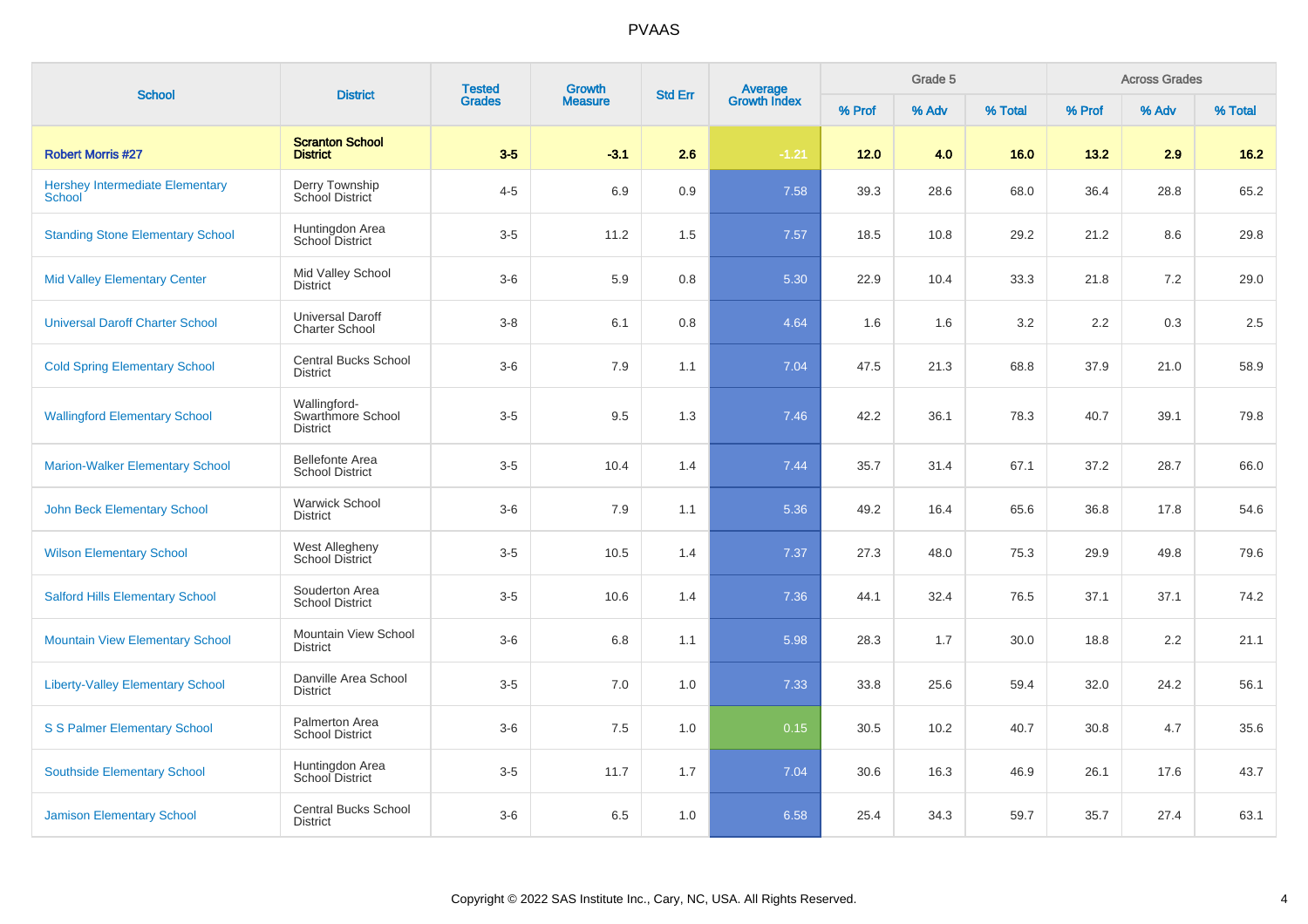| <b>School</b>                             | <b>District</b>                                    | <b>Tested</b> | Growth         | <b>Std Err</b> | <b>Average</b><br>Growth Index |        | Grade 5 |         |        | <b>Across Grades</b> |         |
|-------------------------------------------|----------------------------------------------------|---------------|----------------|----------------|--------------------------------|--------|---------|---------|--------|----------------------|---------|
|                                           |                                                    | <b>Grades</b> | <b>Measure</b> |                |                                | % Prof | % Adv   | % Total | % Prof | % Adv                | % Total |
| <b>Robert Morris #27</b>                  | <b>Scranton School</b><br><b>District</b>          | $3-5$         | $-3.1$         | 2.6            | $-1.21$                        | $12.0$ | 4.0     | 16.0    | 13.2   | 2.9                  | $16.2$  |
| <b>Trinity North Elementary School</b>    | <b>Trinity Area School</b><br><b>District</b>      | $3-5$         | 10.8           | 1.6            | 6.94                           | 43.3   | 15.0    | 58.3    | 30.9   | 10.1                 | 41.0    |
| <b>Marshall Elementary School</b>         | North Allegheny<br><b>School District</b>          | $3-5$         | 6.7            | 1.0            | 6.89                           | 31.0   | 45.8    | 76.8    | 37.3   | 38.8                 | 76.1    |
| <b>Blacklick Valley Elementary Center</b> | <b>Blacklick Valley</b><br>School District         | $3-6$         | 10.2           | 1.5            | 3.84                           | 24.1   | 6.9     | 31.0    | 26.8   | 13.7                 | 40.5    |
| <b>Saegertown Elementary School</b>       | Penncrest School<br>District                       | $3-6$         | 7.6            | 1.1            | 4.81                           | 32.1   | 12.5    | 44.6    | 26.6   | 8.9                  | 35.4    |
| <b>George A Ferrell Elementary School</b> | East Lycoming School<br><b>District</b>            | $3-6$         | 12.8           | 1.9            | 5.46                           | 50.0   | 31.2    | 81.2    | 38.7   | 22.7                 | 61.3    |
| <b>Wattsburg Area Middle School</b>       | Wattsburg Area<br><b>School District</b>           | $5-9$         | 4.1            | 0.6            | 5.67                           | 25.0   | 18.2    | 43.2    | 26.1   | 14.0                 | 40.0    |
| <b>Houck Elementary School</b>            | Lebanon School<br><b>District</b>                  | $3-5$         | 11.8           | 1.7            | 6.78                           | 23.6   | 7.3     | 30.9    | 13.7   | 5.0                  | 18.6    |
| <b>Bedminster Elementary School</b>       | Pennridge School<br><b>District</b>                | $3-5$         | 8.7            | 1.3            | 6.76                           | 41.5   | 25.6    | 67.1    | 45.7   | 21.2                 | 66.8    |
| <b>Avon Grove Intermediate School</b>     | Avon Grove School<br><b>District</b>               | $3-6$         | 3.3            | 0.5            | 5.35                           | 28.6   | 23.2    | 51.8    | 30.3   | 18.6                 | 48.9    |
| <b>Brockway Area Elementary School</b>    | Brockway Area School<br><b>District</b>            | $3-6$         | 6.4            | 1.0            | $-0.39$                        | 35.4   | 17.7    | 53.2    | 32.5   | 25.1                 | 57.6    |
| <b>Wayne Elementary School</b>            | Radnor Township<br><b>School District</b>          | $3-5$         | 8.6            | 1.3            | 6.63                           | 28.7   | 43.7    | 72.4    | 27.5   | 39.4                 | 67.0    |
| <b>Eagle View Middle School</b>           | <b>Cumberland Valley</b><br><b>School District</b> | $5-8$         | 2.8            | 0.4            | 6.62                           |        |         |         | 28.0   | 12.1                 | 40.1    |
| South Eastern Intermediate School         | South Eastern School<br><b>District</b>            | $5-6$         | 4.2            | 0.6            | 3.41                           | 21.6   | 15.9    | 37.5    | 23.7   | 15.3                 | 39.0    |
| <b>Snyder Elementary School</b>           | Sayre Area School<br><b>District</b>               | $3-6$         | 5.9            | 1.1            | 5.60                           | 21.3   | 6.6     | 27.9    | 31.0   | 8.8                  | 39.8    |
| <b>Hampden Elementary School</b>          | <b>Cumberland Valley</b><br><b>School District</b> | $3-5$         | 8.5            | 1.3            | 6.58                           | 34.5   | 34.5    | 69.0    | 34.1   | 31.4                 | 65.5    |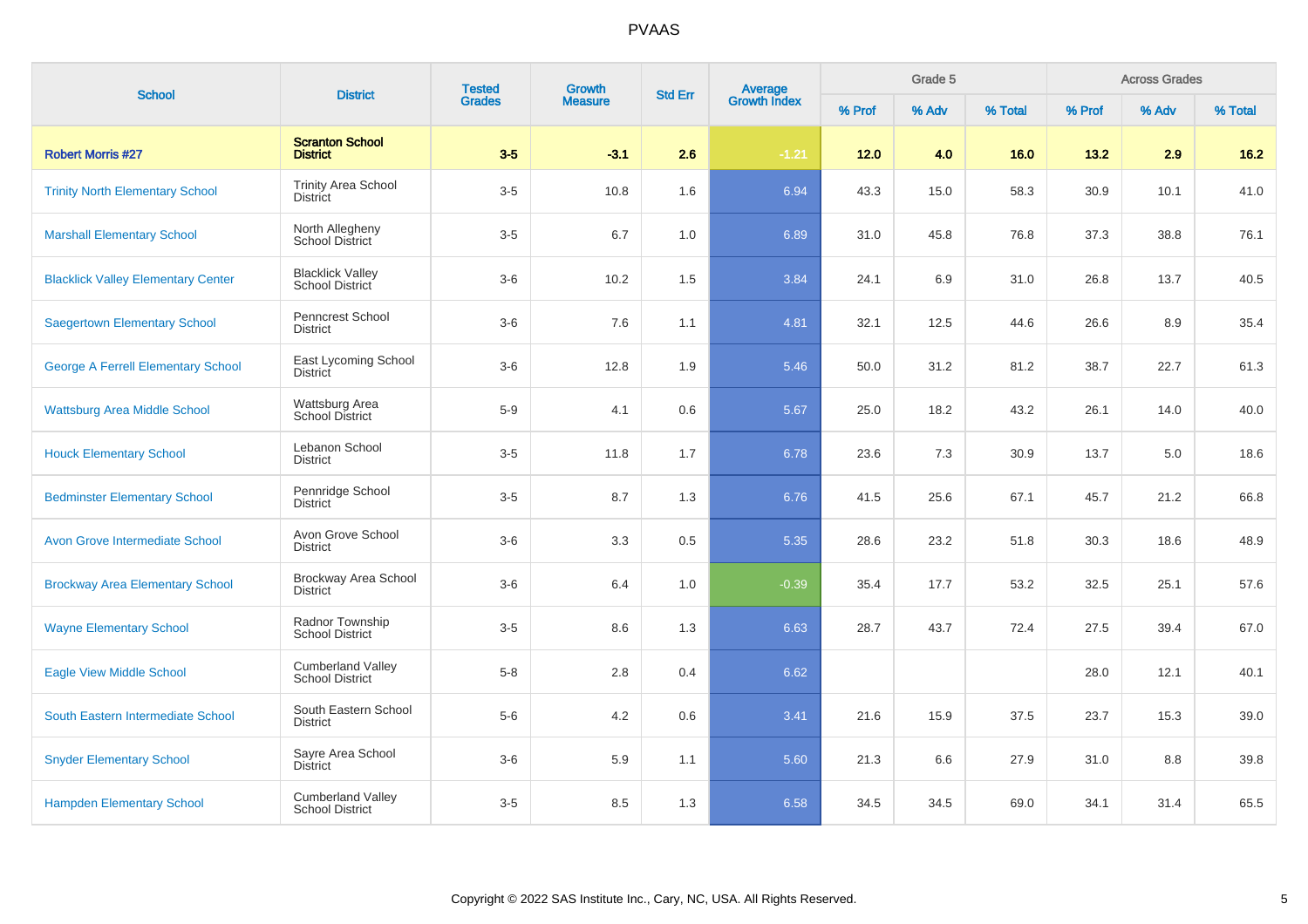| <b>School</b>                                       | <b>District</b>                                    | <b>Tested</b> | Growth         | <b>Std Err</b> | <b>Average</b><br>Growth Index |        | Grade 5 |         |        | <b>Across Grades</b> |         |
|-----------------------------------------------------|----------------------------------------------------|---------------|----------------|----------------|--------------------------------|--------|---------|---------|--------|----------------------|---------|
|                                                     |                                                    | <b>Grades</b> | <b>Measure</b> |                |                                | % Prof | % Adv   | % Total | % Prof | % Adv                | % Total |
| <b>Robert Morris #27</b>                            | <b>Scranton School</b><br><b>District</b>          | $3-5$         | $-3.1$         | 2.6            | $-1.21$                        | $12.0$ | 4.0     | 16.0    | 13.2   | 2.9                  | $16.2$  |
| <b>Green Ridge Elementary School</b>                | <b>Cumberland Valley</b><br><b>School District</b> | $3-5$         | 9.1            | 1.4            | 6.53                           | 30.6   | 29.2    | 59.7    | 33.6   | 30.7                 | 64.3    |
| <b>Conneaut Lake Middle School</b>                  | <b>Conneaut School</b><br><b>District</b>          | $5 - 8$       | 4.6            | 0.7            | 2.25                           | 18.9   | 6.8     | 25.7    | 18.0   | 7.9                  | 25.9    |
| <b>Rohrerstown Elementary School</b>                | <b>Hempfield School</b><br><b>District</b>         | $3-6$         | 7.3            | 1.1            | 2.98                           | 35.0   | 21.7    | 56.7    | 31.2   | 17.2                 | 48.4    |
| <b>Fort Allen Elementary School</b>                 | Hempfield Area<br>School District                  | $3-5$         | 9.5            | 1.5            | 6.46                           | 36.2   | 13.0    | 49.3    | 25.1   | 19.0                 | 44.1    |
| <b>Priestley School</b>                             | Shikellamy School<br>District                      | $3-5$         | 10.2           | 1.6            | 6.41                           | 28.3   | 18.9    | 47.2    | 29.6   | 16.4                 | 45.9    |
| <b>Franklin Elementary School</b>                   | North Allegheny<br>School District                 | $3-5$         | 8.9            | 1.4            | 6.30                           | 32.4   | 57.8    | 90.1    | 29.2   | 52.2                 | 81.5    |
| <b>Cynwyd School</b>                                | <b>Lower Merion School</b><br><b>District</b>      | $3-5$         | 8.4            | 1.3            | 6.29                           | 36.1   | 36.1    | 72.3    | 36.3   | 44.4                 | 80.7    |
| <b>Otto-Eldred Elementary School</b>                | Otto-Eldred School<br><b>District</b>              | $3-6$         | 8.4            | 1.3            | 3.75                           | 23.8   | 28.6    | 52.4    | 31.8   | 15.9                 | 47.7    |
| <b>Riverside Elementary School East</b>             | Riverside School<br><b>District</b>                | $3-6$         | 5.2            | 0.8            | 5.52                           | 18.6   | 7.8     | 26.5    | 20.8   | 7.1                  | 27.9    |
| <b>Smethport Area Elementary School</b>             | Smethport Area<br>School District                  | $3-6$         | 7.1            | 1.1            | 1.97                           | 29.2   | 8.3     | 37.5    | 23.6   | 11.8                 | 35.5    |
| <b>North Clarion County Elementary School</b>       | North Clarion County<br>School District            | $3-6$         | 7.7            | 1.3            | 4.09                           | 34.1   | 6.8     | 40.9    | 30.8   | 11.3                 | 42.1    |
| <b>Smoketown Elementary School</b>                  | Conestoga Valley<br>School District                | $3-6$         | 5.9            | 1.0            | 2.84                           | 26.5   | 10.3    | 36.8    | 30.7   | 13.1                 | 43.8    |
| New Hope-Solebury Upper Elementary<br><b>School</b> | New Hope-Solebury<br>School District               | $3-5$         | 7.7            | 1.3            | 6.16                           | 39.8   | 25.8    | 65.6    | 38.8   | 27.6                 | 66.4    |
| <b>Chester Community Charter School</b>             | <b>Chester Community</b><br><b>Charter School</b>  | $3 - 8$       | 3.5            | 0.6            | 3.31                           | 0.7    | 0.7     | 1.5     | 2.1    | 0.4                  | 2.5     |
| <b>Farrell Area Es/Lms</b>                          | <b>Farrell Area School</b><br><b>District</b>      | $3-6$         | 7.7            | 1.3            | 1.12                           | 15.6   | 0.0     | 15.6    | 16.4   | 2.3                  | 18.6    |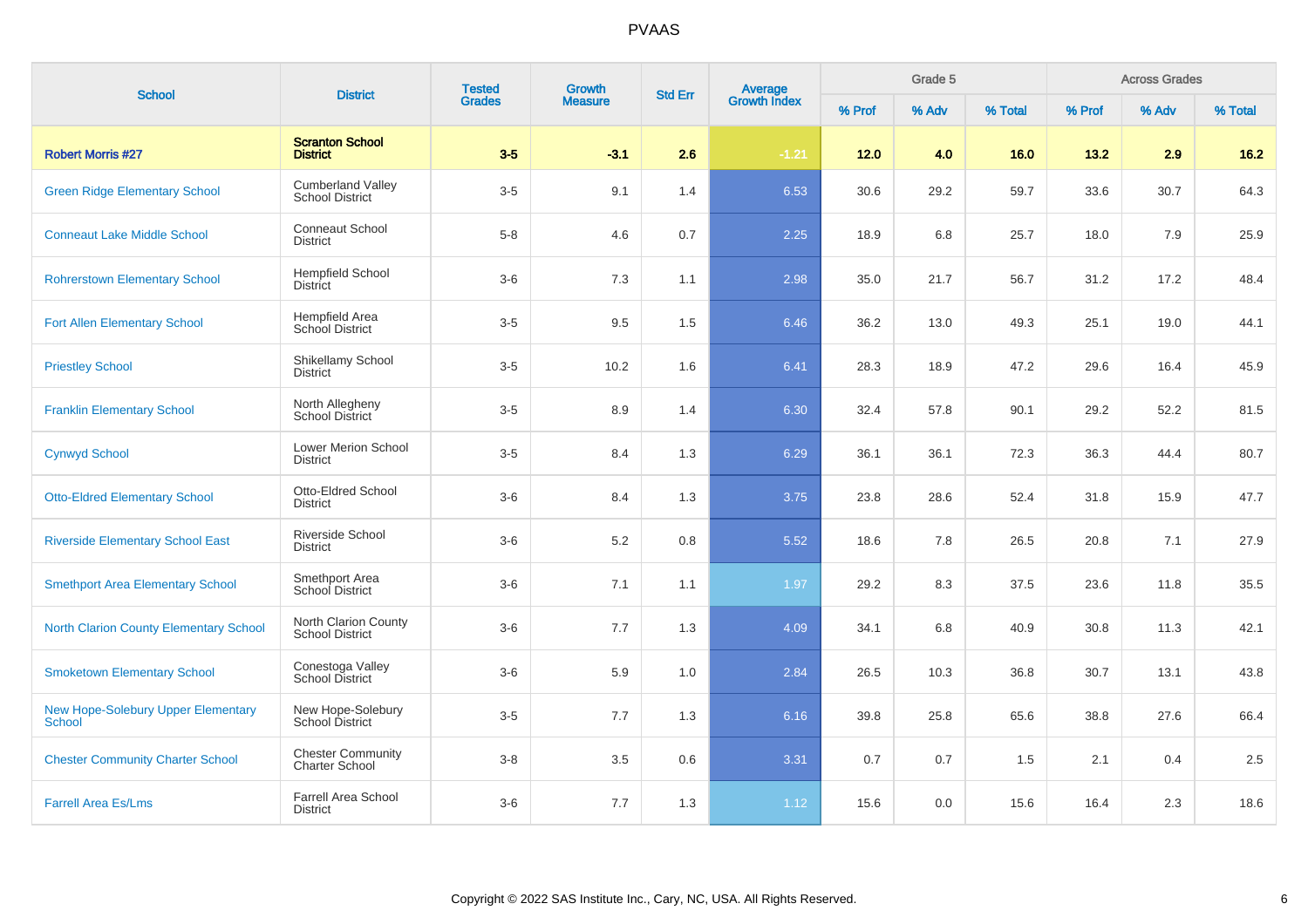|                                         |                                                | <b>Tested</b> | Growth         |                |                         |        | Grade 5 |         |        | <b>Across Grades</b> |         |
|-----------------------------------------|------------------------------------------------|---------------|----------------|----------------|-------------------------|--------|---------|---------|--------|----------------------|---------|
| <b>School</b>                           | <b>District</b>                                | <b>Grades</b> | <b>Measure</b> | <b>Std Err</b> | Average<br>Growth Index | % Prof | % Adv   | % Total | % Prof | % Adv                | % Total |
| <b>Robert Morris #27</b>                | <b>Scranton School</b><br><b>District</b>      | $3-5$         | $-3.1$         | 2.6            | $-1.21$                 | 12.0   | 4.0     | 16.0    | 13.2   | 2.9                  | $16.2$  |
| <b>Austin Area Elementary School</b>    | Austin Area School<br>District                 | $3-6$         | 13.5           | 2.3            | 2.65                    | 23.1   | 15.4    | 38.5    | 19.0   | 11.9                 | 31.0    |
| South Mountain Elementary School        | Northern York County<br><b>School District</b> | $3-5$         | 7.8            | 1.3            | 6.00                    | 27.2   | 16.0    | 43.2    | 25.3   | 16.4                 | 41.8    |
| Defranco Elementary School (8450)       | Bangor Area School<br><b>District</b>          | $5-6$         | 4.0            | 0.7            | 2.65                    | 20.3   | 24.8    | 45.1    | 23.4   | 19.5                 | 42.9    |
| <b>Elderton Elementary School</b>       | Armstrong School<br><b>District</b>            | $3-6$         | 9.4            | 1.6            | 3.40                    | 23.1   | 15.4    | 38.5    | 26.0   | 15.0                 | 41.0    |
| Esperanza Academy Charter School        | Esperanza Academy<br><b>Charter School</b>     | $4 - 11$      | 2.8            | 0.5            | 5.89                    |        |         |         | 1.8    | 0.0                  | 1.8     |
| <b>New Bloomfield Elementary School</b> | West Perry School<br><b>District</b>           | $3-5$         | 9.2            | 1.6            | 5.87                    | 18.2   | 16.4    | 34.6    | 23.5   | 11.8                 | 35.3    |
| Spring-Ford Intermediate School 5th/6th | Spring-Ford Area<br>School District            | $5-6$         | 2.1            | 0.4            | 2.77                    | 36.6   | 13.0    | 49.6    | 34.9   | 14.8                 | 49.7    |
| <b>Grace B Luhrs Univ Elementary</b>    | Shippensburg Area<br>School District           | $3-5$         | 15.7           | 2.7            | 5.82                    | 30.0   | 25.0    | 55.0    | 23.1   | 15.4                 | 38.5    |
| Mifflinburg Area Intermediate School    | Mifflinburg Area<br>School District            | $3-5$         | 6.1            | 1.1            | 5.74                    | 31.4   | 12.1    | 43.6    | 35.0   | 10.4                 | 45.4    |
| <b>Central Mountain Middle School</b>   | Keystone Central<br>School District            | $5 - 8$       | 1.9            | 0.4            | 4.86                    | 18.8   | 9.4     | 28.2    | 15.4   | 5.7                  | 21.1    |
| <b>Wyland Elementary School</b>         | Hampton Township<br><b>School District</b>     | $3-5$         | 8.3            | 1.5            | 5.70                    | 30.8   | 30.8    | 61.5    | 34.2   | 37.6                 | 71.8    |
| <b>General Nash Elementary School</b>   | North Penn School<br><b>District</b>           | $3-6$         | 3.4            | 1.1            | 3.10                    | 40.0   | 12.7    | 52.7    | 36.3   | 17.5                 | 53.8    |
| <b>Dallas Intermediate School</b>       | <b>Dallas School District</b>                  | $3-5$         | 5.3            | 0.9            | 5.66                    | 43.8   | 15.6    | 59.4    | 39.8   | 21.2                 | 61.0    |
| <b>Montgomery Elementary School</b>     | North Penn School<br><b>District</b>           | $3-6$         | 5.0            | 0.9            | 2.72                    | 39.8   | 20.4    | 60.2    | 33.7   | 24.5                 | 58.2    |
| South Park Middle School                | South Park School<br><b>District</b>           | $5-8$         | 3.3            | 0.6            | 1.73                    | 33.3   | 11.9    | 45.2    | 26.4   | 12.4                 | 38.8    |
| <b>Vida Charter School</b>              | Vida Charter School                            | $3-6$         | 10.1           | 1.8            | 4.02                    | 23.1   | 19.2    | 42.3    | 20.4   | 7.8                  | 28.2    |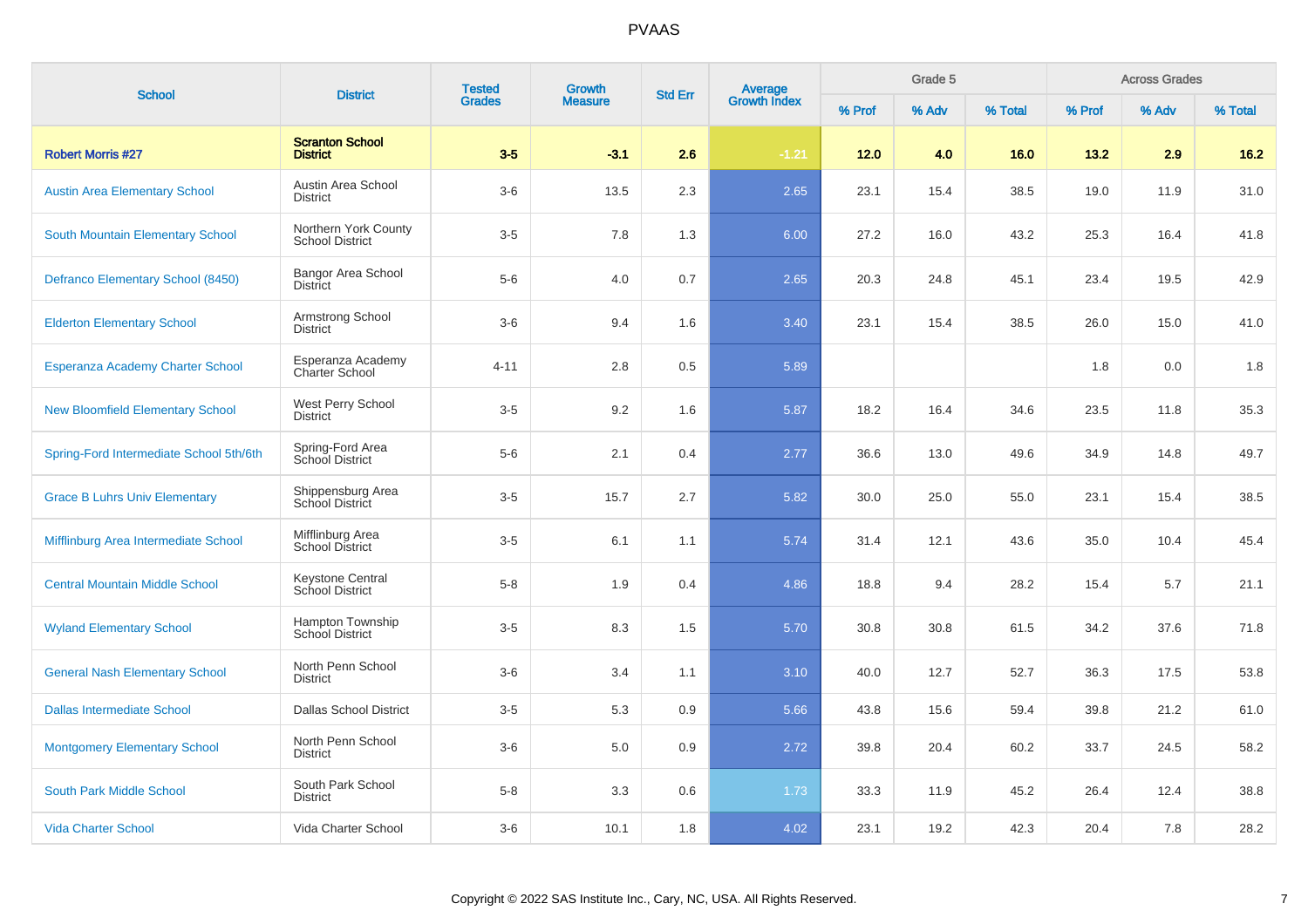| <b>School</b>                              | <b>District</b>                                         | <b>Tested</b> | <b>Growth</b>  | <b>Std Err</b> | Average<br>Growth Index |        | Grade 5 |         |        | <b>Across Grades</b> |         |
|--------------------------------------------|---------------------------------------------------------|---------------|----------------|----------------|-------------------------|--------|---------|---------|--------|----------------------|---------|
|                                            |                                                         | <b>Grades</b> | <b>Measure</b> |                |                         | % Prof | % Adv   | % Total | % Prof | % Adv                | % Total |
| <b>Robert Morris #27</b>                   | <b>Scranton School</b><br><b>District</b>               | $3-5$         | $-3.1$         | 2.6            | $-1.21$                 | 12.0   | 4.0     | 16.0    | 13.2   | 2.9                  | $16.2$  |
| <b>Dubois Area Middle School</b>           | Dubois Area School<br><b>District</b>                   | $5-8$         | 2.1            | 0.4            | 2.90                    | 22.4   | 11.0    | 33.3    | 19.2   | 7.6                  | 26.8    |
| <b>First District Elementary School</b>    | <b>Crawford Central</b><br><b>School District</b>       | $3-6$         | 7.6            | 1.4            | 4.18                    | 33.3   | 18.2    | 51.5    | 24.9   | 8.1                  | 33.0    |
| <b>Knapp Elementary School</b>             | North Penn School<br><b>District</b>                    | $3-6$         | 4.2            | 1.1            | 3.79                    | 30.8   | 7.7     | 38.5    | 30.1   | $8.8\,$              | 38.9    |
| <b>Richland Elementary School</b>          | <b>Richland School</b><br><b>District</b>               | $3-6$         | 4.7            | 0.8            | 3.87                    | 40.8   | 21.4    | 62.1    | 38.5   | 19.1                 | 57.7    |
| <b>East Petersburg Elementary School</b>   | <b>Hempfield School</b><br><b>District</b>              | $3-6$         | 5.5            | 1.0            | 1.32                    | 29.7   | 8.1     | 37.8    | 28.4   | 14.4                 | 42.8    |
| Pennsylvania Virtual Charter School        | Pennsylvania Virtual<br>Charter School                  | $3 - 11$      | 3.5            | 0.6            | $-1.62$                 | 20.8   | 3.8     | 24.5    | 18.4   | 5.2                  | 23.5    |
| <b>Central Elementary School</b>           | Franklin Area School<br><b>District</b>                 | $3-6$         | 6.2            | 1.1            | $-1.59$                 | 8.5    | 3.4     | 11.9    | 15.0   | 2.4                  | 17.4    |
| <b>Bear Creek Community Charter School</b> | <b>Bear Creek</b><br><b>Community Charter</b><br>School | $3 - 8$       | 4.4            | 0.8            | 0.17                    | 30.8   | 9.6     | 40.4    | 27.2   | 7.9                  | 35.1    |
| Ephrata Intermediate School                | Ephrata Area School<br><b>District</b>                  | $5-6$         | 2.1            | 0.5            | 4.14                    | 35.0   | 13.1    | 48.2    | 30.5   | 10.8                 | 41.3    |
| <b>Mohawk Elementary School</b>            | Mohawk Area School<br><b>District</b>                   | $3-6$         | 4.4            | 0.8            | 4.16                    | 26.2   | 4.8     | 31.1    | 27.8   | 10.4                 | 38.2    |
| <b>Upper Adams Intermediate School</b>     | <b>Upper Adams School</b><br>District                   | $4 - 6$       | 4.0            | 0.8            | $1.51$                  | 30.0   | 9.2     | 39.2    | 23.4   | 7.3                  | 30.7    |
| <b>Fritz Elementary School</b>             | Conestoga Valley<br>School District                     | $3-6$         | 3.5            | 0.9            | 3.83                    | 20.5   | 14.5    | 34.9    | 19.9   | 10.1                 | 30.1    |
| <b>Lehighton Area Elementary Center</b>    | Lehighton Area School<br><b>District</b>                | $3-5$         | 5.1            | 1.0            | 5.26                    | 23.0   | 5.9     | 29.0    | 30.8   | 7.1                  | 37.9    |
| <b>Curwensville Area Elementary School</b> | Curwensville Area<br><b>School District</b>             | $3-6$         | 6.0            | 1.1            | 5.13                    | 43.9   | 17.1    | 61.0    | 36.9   | 16.0                 | 52.9    |
| <b>Turner Intermediate School</b>          | Wilkinsburg Borough<br><b>School District</b>           | $3-6$         | 3.6            | 1.4            | 2.59                    | 23.7   | 0.0     | 23.7    | 12.6   | 2.1                  | 14.7    |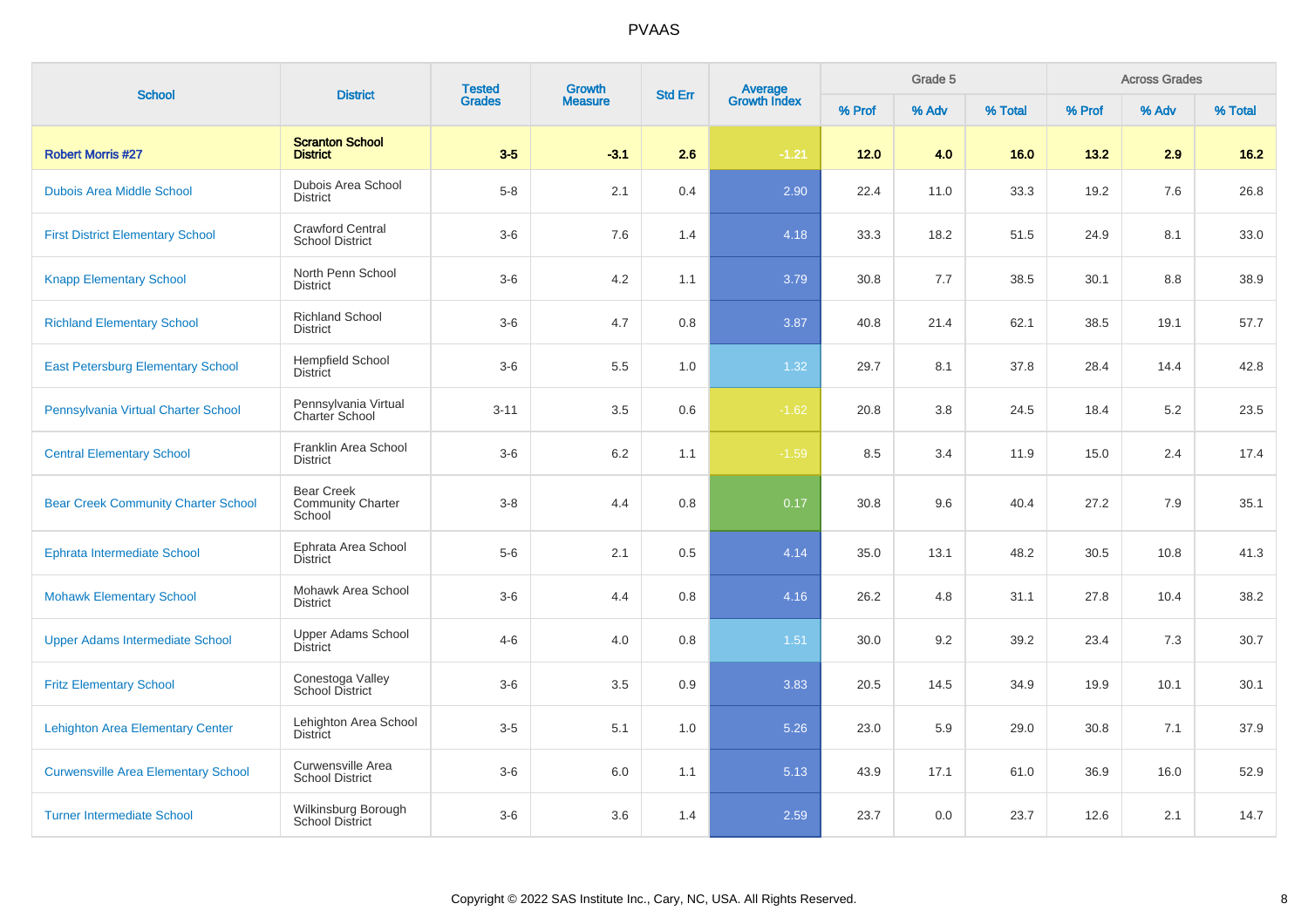| <b>School</b>                                           | <b>District</b>                                     | <b>Tested</b> | <b>Growth</b>  | <b>Std Err</b> | Average<br>Growth Index |        | Grade 5 |         |        | <b>Across Grades</b> |         |
|---------------------------------------------------------|-----------------------------------------------------|---------------|----------------|----------------|-------------------------|--------|---------|---------|--------|----------------------|---------|
|                                                         |                                                     | <b>Grades</b> | <b>Measure</b> |                |                         | % Prof | % Adv   | % Total | % Prof | % Adv                | % Total |
| <b>Robert Morris #27</b>                                | <b>Scranton School</b><br><b>District</b>           | $3-5$         | $-3.1$         | 2.6            | $-1.21$                 | 12.0   | 4.0     | 16.0    | 13.2   | 2.9                  | $16.2$  |
| Donald E. Schick School                                 | Loyalsock Township<br>School District               | $3-5$         | 5.8            | 1.1            | 5.23                    | 33.0   | 18.3    | 51.3    | 34.8   | 16.8                 | 51.6    |
| <b>Hatfield Elementary School</b>                       | North Penn School<br><b>District</b>                | $3-6$         | 5.8            | 1.1            | 3.29                    | 25.0   | 13.5    | 38.5    | 27.4   | 11.1                 | 38.5    |
| <b>Smithfield Elementary School</b>                     | Albert Gallatin Area<br><b>School District</b>      | $3-5$         | 9.9            | 1.9            | 5.22                    | 18.9   | 32.4    | 51.4    | 26.0   | 17.1                 | 43.1    |
| <b>Gwynedd Square Elementary School</b>                 | North Penn School<br><b>District</b>                | $3-6$         | 5.6            | 1.1            | $-1.16$                 | 32.8   | 23.0    | 55.7    | 37.3   | 24.6                 | 61.9    |
| <b>Rock L Butler Middle School</b>                      | Wellsboro Area<br><b>School District</b>            | $5 - 8$       | $3.0\,$        | 0.6            | $-2.21$                 | 30.4   | 7.0     | 37.4    | 23.1   | 9.8                  | 32.9    |
| <b>Punxsutawney Area Elementary School</b>              | Punxsutawney Area<br>School District                | $3-6$         | 4.0            | 0.8            | $-0.41$                 | 37.0   | 6.5     | 43.5    | 30.8   | 13.6                 | 44.4    |
| <b>Belmont Hills Elementary School</b>                  | Lower Merion School<br><b>District</b>              | $3-5$         | 7.4            | 1.4            | 5.16                    | 34.3   | 37.1    | 71.4    | 31.7   | 40.2                 | 71.9    |
| <b>Bucks County Montessori Charter</b><br><b>School</b> | <b>Bucks County</b><br>Montessori Charter<br>School | $3-6$         | 9.5            | 1.8            | 4.28                    | 16.1   | 25.8    | 41.9    | 33.0   | 29.8                 | 62.8    |
| <b>West Rockhill Elementary School</b>                  | Pennridge School<br><b>District</b>                 | $3-5$         | 9.0            | 1.8            | 5.12                    | 34.7   | 18.4    | 53.1    | 38.5   | 20.8                 | 59.2    |
| <b>Lionville Elementary School</b>                      | Downingtown Area<br><b>School District</b>          | $3-5$         | 6.7            | 1.3            | 5.11                    | 45.0   | 30.0    | 75.0    | 38.1   | 24.6                 | 62.7    |
| <b>Denver Elementary School</b>                         | Cocalico School<br><b>District</b>                  | $3-5$         | 7.0            | 1.4            | 5.10                    | 22.1   | 28.6    | 50.6    | 30.4   | 22.7                 | 53.1    |
| <b>Russell B Walter Elementary School</b>               | Northern Tioga School<br><b>District</b>            | $3-6$         | 5.6            | 1.1            | $-2.44$                 | 19.2   | 3.8     | 23.1    | 31.2   | 11.7                 | 42.9    |
| <b>Gayman Elementary School</b>                         | <b>Central Bucks School</b><br><b>District</b>      | $3-6$         | 5.6            | 1.1            | 4.23                    | 50.0   | 18.5    | 68.5    | 44.0   | 19.6                 | 63.6    |
| <b>Northeast Bradford Elementary School</b>             | Northeast Bradford<br><b>School District</b>        | $3-6$         | 5.3            | 1.3            | 4.17                    | 40.0   | 12.5    | 52.5    | 36.6   | 7.4                  | 44.0    |
| <b>Park Hills Elementary School</b>                     | South Western School<br><b>District</b>             | $3-5$         | 6.5            | 1.3            | 4.97                    | 19.0   | 1.3     | 20.2    | 21.4   | 3.8                  | 25.2    |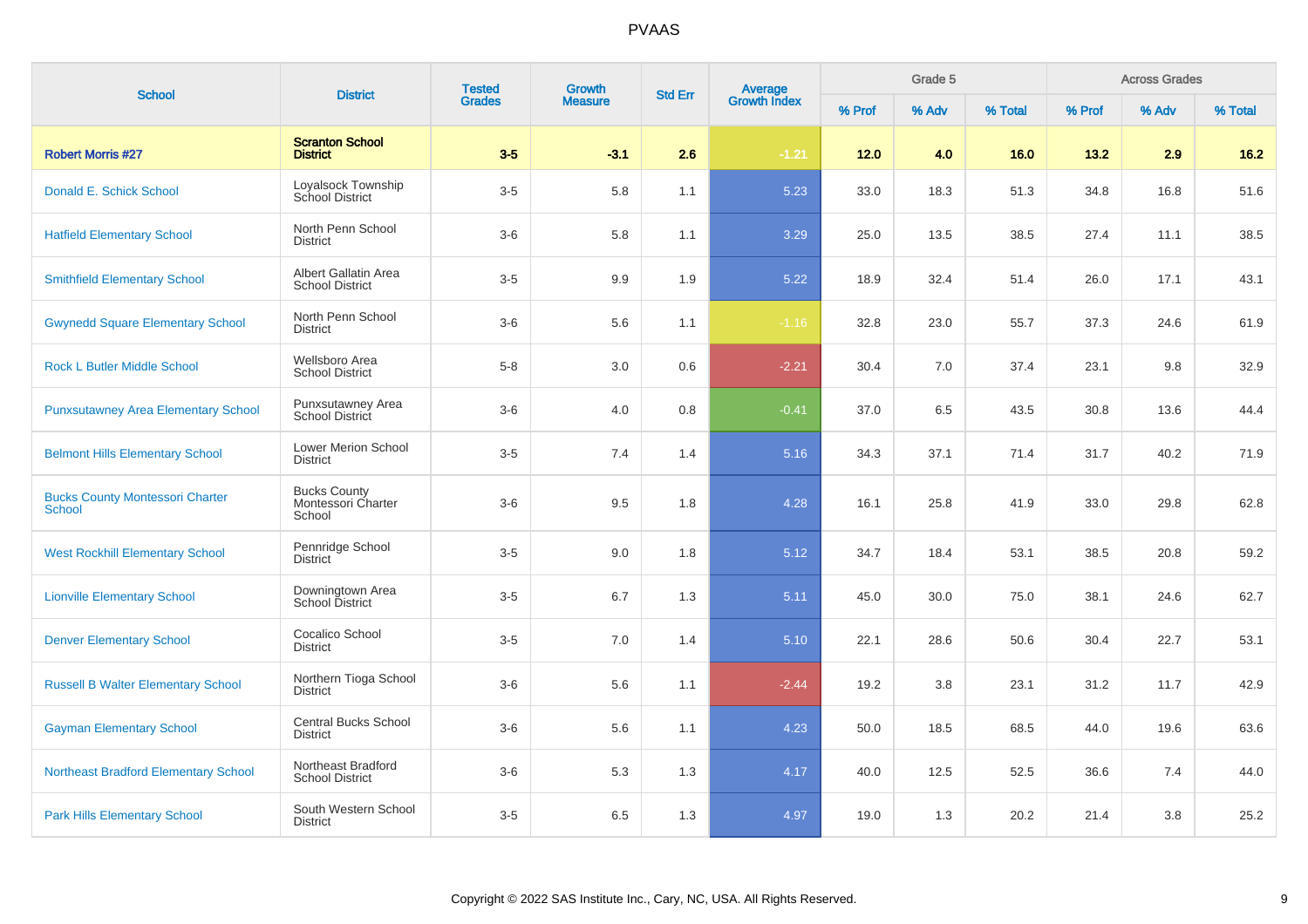| <b>School</b>                                       | <b>District</b>                                    | <b>Tested</b> | <b>Growth</b>  | <b>Std Err</b> |                                |        | Grade 5 |         |        | <b>Across Grades</b> |         |
|-----------------------------------------------------|----------------------------------------------------|---------------|----------------|----------------|--------------------------------|--------|---------|---------|--------|----------------------|---------|
|                                                     |                                                    | <b>Grades</b> | <b>Measure</b> |                | <b>Average</b><br>Growth Index | % Prof | % Adv   | % Total | % Prof | % Adv                | % Total |
| <b>Robert Morris #27</b>                            | <b>Scranton School</b><br><b>District</b>          | $3-5$         | $-3.1$         | 2.6            | $-1.21$                        | 12.0   | 4.0     | 16.0    | 13.2   | 2.9                  | $16.2$  |
| Joseph C Ashkar Elementary School                   | East Lycoming School<br>District                   | $3-6$         | 5.1            | 1.0            | $-0.92$                        | 29.8   | 23.9    | 53.7    | 31.0   | 20.9                 | 51.9    |
| <b>West Penn Township Elementary School</b>         | Tamaqua Area School<br>District                    | $3-5$         | 9.1            | 1.9            | 4.86                           | 30.8   | 10.3    | 41.0    | 28.0   | 12.0                 | 40.0    |
| Indian Valley Intermediate School                   | Mifflin County School<br><b>District</b>           | $4 - 5$       | 6.0            | 1.2            | 4.84                           | 27.3   | 12.5    | 39.8    | 25.6   | 10.8                 | 36.4    |
| <b>Infinity Charter School</b>                      | <b>Infinity Charter School</b>                     | $3 - 8$       | 5.9            | 1.2            | 0.44                           | 40.9   | 31.8    | 72.7    | 38.7   | 29.6                 | 68.3    |
| <b>Charles W Longer Elementary School</b>           | Hollidaysburg Area<br>School District              | $3-6$         | 2.5            | 1.1            | 2.40                           | 46.7   | 6.7     | 53.3    | 30.5   | 10.6                 | 41.2    |
| <b>Letort Elementary School</b>                     | Penn Manor School<br><b>District</b>               | $3-6$         | 6.8            | 1.4            | $-0.84$                        | 25.9   | 22.2    | 48.2    | 33.6   | 29.0                 | 62.5    |
| West Hills Intermediate School                      | Armstrong School<br><b>District</b>                | $4 - 6$       | 3.3            | 0.7            | $-2.75$                        | 25.0   | 6.9     | 31.9    | 26.3   | 11.5                 | 37.8    |
| <b>Grover Cleveland Elementary School</b>           | Erie City School<br><b>District</b>                | $3-5$         | 7.0            | 1.5            | 4.76                           | 16.7   | 3.0     | 19.7    | 17.2   | 2.1                  | 19.3    |
| <b>Boyce Middle School</b>                          | <b>Upper Saint Clair</b><br><b>School District</b> | $5-6$         | 2.4            | 0.5            | 2.60                           | 36.3   | 35.5    | 71.8    | 38.9   | 31.2                 | 70.1    |
| <b>West Snyder Elementary School</b>                | Midd-West School<br><b>District</b>                | $3-5$         | 6.7            | 1.4            | 4.66                           | 28.6   | 11.4    | 40.0    | 29.8   | 10.5                 | 40.3    |
| Saint Clair Area Elementary/Middle<br><b>School</b> | Saint Clair Area<br><b>School District</b>         | $3 - 8$       | 1.1            | 0.9            | 1.29                           | 28.3   | 13.2    | 41.5    | 24.2   | 7.2                  | 31.4    |
| <b>Bridle Path Elementary School</b>                | North Penn School<br><b>District</b>               | $3-6$         | 4.5            | 1.0            | 1.58                           | 34.4   | 10.9    | 45.3    | 36.3   | 14.3                 | 50.6    |
| <b>Farmdale Elementary School</b>                   | <b>Hempfield School</b><br>District                | $3-6$         | 4.8            | 1.0            | 4.12                           | 35.1   | 14.9    | 50.0    | 34.0   | 18.6                 | 52.6    |
| <b>West End Elementary School</b>                   | <b>Crawford Central</b><br><b>School District</b>  | $3-6$         | 5.4            | 1.2            | 3.49                           | 26.5   | 6.1     | 32.6    | 26.9   | 10.9                 | 37.7    |
| <b>Chestnut Ridge Middle School</b>                 | <b>Chestnut Ridge</b><br>School District           | $3 - 7$       | 3.3            | 0.7            | $-0.76$                        | 30.4   | 6.5     | 37.0    | 28.6   | 9.5                  | 38.1    |
| <b>Forest Hills Elementary School</b>               | <b>Forest Hills School</b><br><b>District</b>      | $3-6$         | 0.5            | 0.7            | 0.70                           | 34.1   | 21.2    | 55.3    | 28.8   | 14.4                 | 43.2    |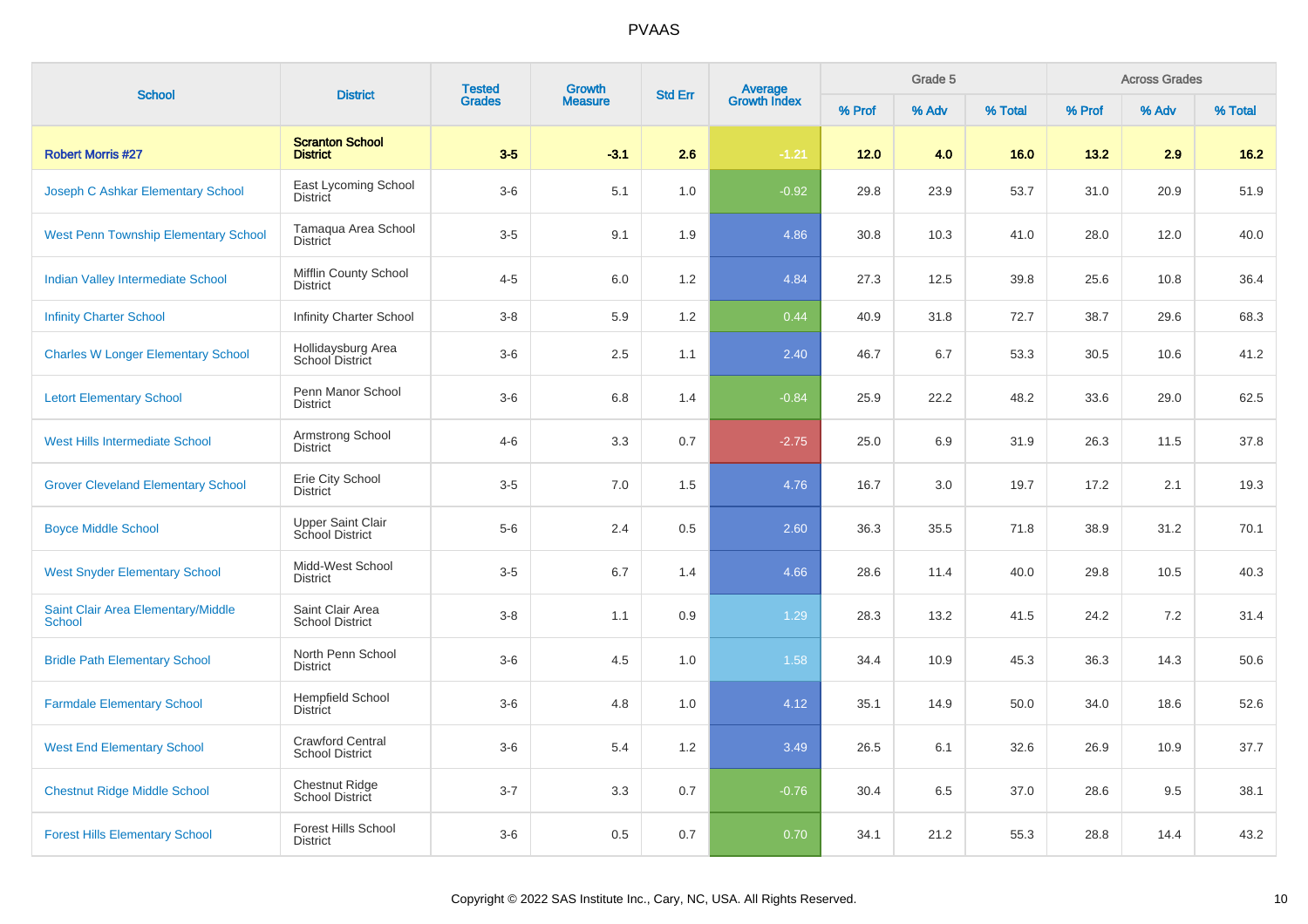| <b>School</b>                               | <b>District</b>                                      | <b>Tested</b> | <b>Growth</b>  | <b>Std Err</b> | Average<br>Growth Index |        | Grade 5 |         |        | <b>Across Grades</b> |         |
|---------------------------------------------|------------------------------------------------------|---------------|----------------|----------------|-------------------------|--------|---------|---------|--------|----------------------|---------|
|                                             |                                                      | <b>Grades</b> | <b>Measure</b> |                |                         | % Prof | % Adv   | % Total | % Prof | % Adv                | % Total |
| <b>Robert Morris #27</b>                    | <b>Scranton School</b><br><b>District</b>            | $3-5$         | $-3.1$         | 2.6            | $-1.21$                 | 12.0   | 4.0     | 16.0    | 13.2   | 2.9                  | $16.2$  |
| <b>Locust Grove Elementary School</b>       | Red Lion Area School<br><b>District</b>              | $3-6$         | 5.5            | 1.2            | 1.35                    | 27.4   | 13.7    | 41.2    | 27.3   | 14.6                 | 41.9    |
| <b>Edgewood Elementary School</b>           | Pennsbury School<br>District                         | $3-5$         | 6.0            | 1.3            | 4.54                    | 50.0   | 25.6    | 75.6    | 43.0   | 29.3                 | 72.3    |
| <b>Towamensing Elementary School</b>        | Palmerton Area<br><b>School District</b>             | $3-6$         | 7.0            | 1.6            | 4.45                    | 21.7   | 26.1    | 47.8    | 23.3   | 16.5                 | 39.8    |
| <b>Swarthmore-Rutledge School</b>           | Wallingford-<br>Swarthmore School<br><b>District</b> | $3-5$         | 5.8            | 1.3            | 4.52                    | 29.3   | 41.5    | 70.7    | 32.6   | 44.5                 | 77.1    |
| <b>Conewago Elementary School</b>           | Lower Dauphin School<br><b>District</b>              | $3-5$         | 9.9            | 2.2            | 4.51                    | 39.3   | 32.1    | 71.4    | 38.8   | 26.2                 | 65.0    |
| <b>Blain Elementary School</b>              | West Perry School<br><b>District</b>                 | $3-5$         | 8.5            | 1.9            | 4.50                    | 25.6   | 25.6    | 51.2    | 29.8   | 22.6                 | 52.4    |
| <b>Choconut Valley Elementary School</b>    | Montrose Area School<br><b>District</b>              | $3-6$         | 3.6            | 1.5            | 2.46                    | 19.2   | 30.8    | 50.0    | 33.3   | 9.5                  | 42.9    |
| <b>Purchase Line Elementary School</b>      | Purchase Line School<br><b>District</b>              | $3-6$         | 3.1            | 1.1            | 2.81                    | 28.8   | 7.7     | 36.5    | 21.8   | 4.3                  | 26.1    |
| <b>Gladwyne School</b>                      | Lower Merion School<br><b>District</b>               | $3-5$         | 5.1            | 1.1            | 4.44                    | 22.4   | 52.3    | 74.8    | 27.6   | 52.3                 | 79.9    |
| <b>Lititz Elementary School</b>             | <b>Warwick School</b><br><b>District</b>             | $3-6$         | 4.8            | 1.1            | $-1.01$                 | 31.5   | 3.7     | 35.2    | 29.2   | 9.9                  | 39.1    |
| <b>Tunkhannock Area Intermediate School</b> | Tunkhannock Area<br><b>School District</b>           | $3-6$         | 3.1            | 0.7            | 2.91                    | 19.8   | 8.8     | 28.7    | 20.4   | 6.2                  | 26.6    |
| <b>Twin Valley Middle School</b>            | Twin Valley School<br><b>District</b>                | $5-8$         | 1.9            | 0.4            | $-1.79$                 | 39.2   | 12.9    | 52.0    | 30.9   | 11.7                 | 42.5    |
| <b>Patricia A Guth Elementary School</b>    | Pennridge School<br><b>District</b>                  | $3-5$         | 6.2            | 1.4            | 4.38                    | 27.5   | 5.8     | 33.3    | 29.4   | 11.4                 | 40.8    |
| <b>Bradford Hgts Elementary School</b>      | Downingtown Area<br><b>School District</b>           | $3-5$         | 5.8            | 1.3            | 4.37                    | 46.2   | 15.4    | 61.5    | 46.4   | 15.9                 | 62.3    |
| South Side Elementary School                | South Side Area<br><b>School District</b>            | $3-5$         | 6.7            | 1.5            | 4.37                    | 23.3   | 18.3    | 41.7    | 24.1   | 9.6                  | 33.7    |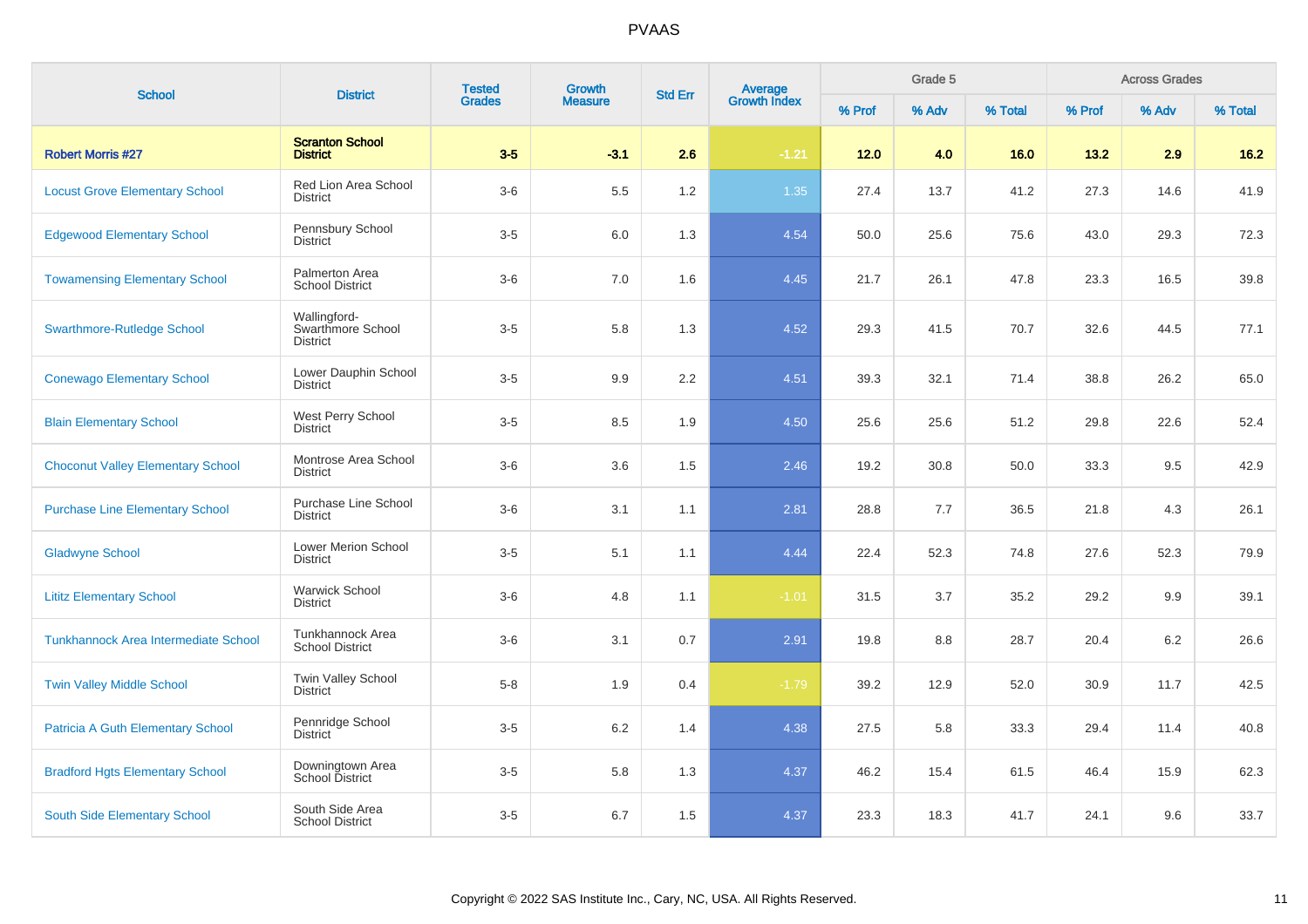| <b>School</b>                                  |                                                    | <b>Tested</b><br><b>District</b><br><b>Grades</b> | <b>Growth</b>  | <b>Std Err</b> |                                |        | Grade 5 |         |        | <b>Across Grades</b> |         |
|------------------------------------------------|----------------------------------------------------|---------------------------------------------------|----------------|----------------|--------------------------------|--------|---------|---------|--------|----------------------|---------|
|                                                |                                                    |                                                   | <b>Measure</b> |                | <b>Average</b><br>Growth Index | % Prof | % Adv   | % Total | % Prof | % Adv                | % Total |
| <b>Robert Morris #27</b>                       | <b>Scranton School</b><br><b>District</b>          | $3-5$                                             | $-3.1$         | 2.6            | $-1.21$                        | 12.0   | 4.0     | 16.0    | 13.2   | 2.9                  | $16.2$  |
| <b>Spring Creek Elementary School</b>          | State College Area<br>School District              | $3-5$                                             | 7.3            | 1.7            | 4.35                           | 44.9   | 36.7    | 81.6    | 43.8   | 32.8                 | 76.6    |
| <b>Grandview Elementary School</b>             | Derry Area School<br><b>District</b>               | $3-6$                                             | 4.8            | 1.1            | 4.34                           | 21.3   | 14.8    | 36.1    | 27.4   | 17.2                 | 44.6    |
| <b>Vernfield Elementary School</b>             | Souderton Area<br><b>School District</b>           | $3-5$                                             | 6.1            | 1.4            | 4.32                           | 26.8   | 26.8    | 53.5    | 33.0   | 29.8                 | 62.8    |
| <b>Bridge Valley Elementary School</b>         | <b>Central Bucks School</b><br><b>District</b>     | $3-6$                                             | 3.8            | 0.9            | 2.21                           | 32.5   | 30.1    | 62.6    | 35.3   | 24.4                 | 59.7    |
| <b>Ward L Myers Elementary School</b>          | <b>Muncy School District</b>                       | $3-6$                                             | 4.3            | 1.0            | 0.40                           | 36.7   | 8.3     | 45.0    | 34.8   | 14.5                 | 49.3    |
| <b>Francis S Grandinetti Elementary School</b> | Ridgway Area School<br><b>District</b>             | $3-5$                                             | 6.7            | 1.5            | 4.31                           | 36.7   | 20.0    | 56.7    | 28.2   | 24.9                 | 53.1    |
| Hannah Penn                                    | York City School<br><b>District</b>                | $3-8$                                             | 3.8            | 0.9            | 2.25                           | 0.0    | 1.6     | 1.6     | 0.6    | 1.0                  | 1.6     |
| <b>Forrest Edwin School</b>                    | Philadelphia City<br>School District               | $3-6$                                             | 7.7            | 1.8            | 1.61                           | 3.1    | 0.0     | 3.1     | 1.0    | 0.0                  | 1.0     |
| <b>Riverside Elementary School</b>             | Riverside Beaver<br><b>County School District</b>  | $3-5$                                             | 5.0            | 1.2            | 4.23                           | 21.9   | 12.5    | 34.4    | 32.5   | 15.3                 | 47.8    |
| <b>Winding Creek Elementary School</b>         | <b>Cumberland Valley</b><br><b>School District</b> | $3-5$                                             | 4.4            | 1.0            | 4.20                           | 36.0   | 22.1    | 58.1    | 35.4   | 28.1                 | 63.5    |
| <b>Northern Elementary School</b>              | Northern York County<br><b>School District</b>     | $3-5$                                             | 7.0            | 1.7            | 4.19                           | 24.0   | 8.0     | 32.0    | 20.9   | 5.8                  | 26.6    |
| <b>Blue Bell Elementary School</b>             | Wissahickon School<br><b>District</b>              | $3-5$                                             | 6.3            | 1.5            | 4.18                           | 45.8   | 23.7    | 69.5    | 39.2   | 31.0                 | 70.2    |
| <b>Clarion-Limestone Elementary School</b>     | Clarion-Limestone<br>Area School District          | $3-6$                                             | 4.5            | 1.1            | 3.95                           | 40.0   | 27.3    | 67.3    | 33.5   | 15.8                 | 49.3    |
| <b>Aston Elementary School</b>                 | Penn-Delco School<br><b>District</b>               | $3-5$                                             | 5.7            | 1.4            | 4.15                           | 30.7   | 14.7    | 45.3    | 32.0   | 10.4                 | 42.3    |
| <b>Camp Curtin Academy</b>                     | Harrisburg City School<br><b>District</b>          | $5-8$                                             | 2.4            | 0.6            | $-1.00$                        | 0.8    | 0.0     | 0.8     | 0.4    | 0.0                  | 0.4     |
| <b>Montgomery Elementary School</b>            | Montgomery Area<br>School District                 | $3-6$                                             | 4.2            | 1.0            | 1.41                           | 25.7   | 10.8    | 36.5    | 29.6   | 17.4                 | 47.0    |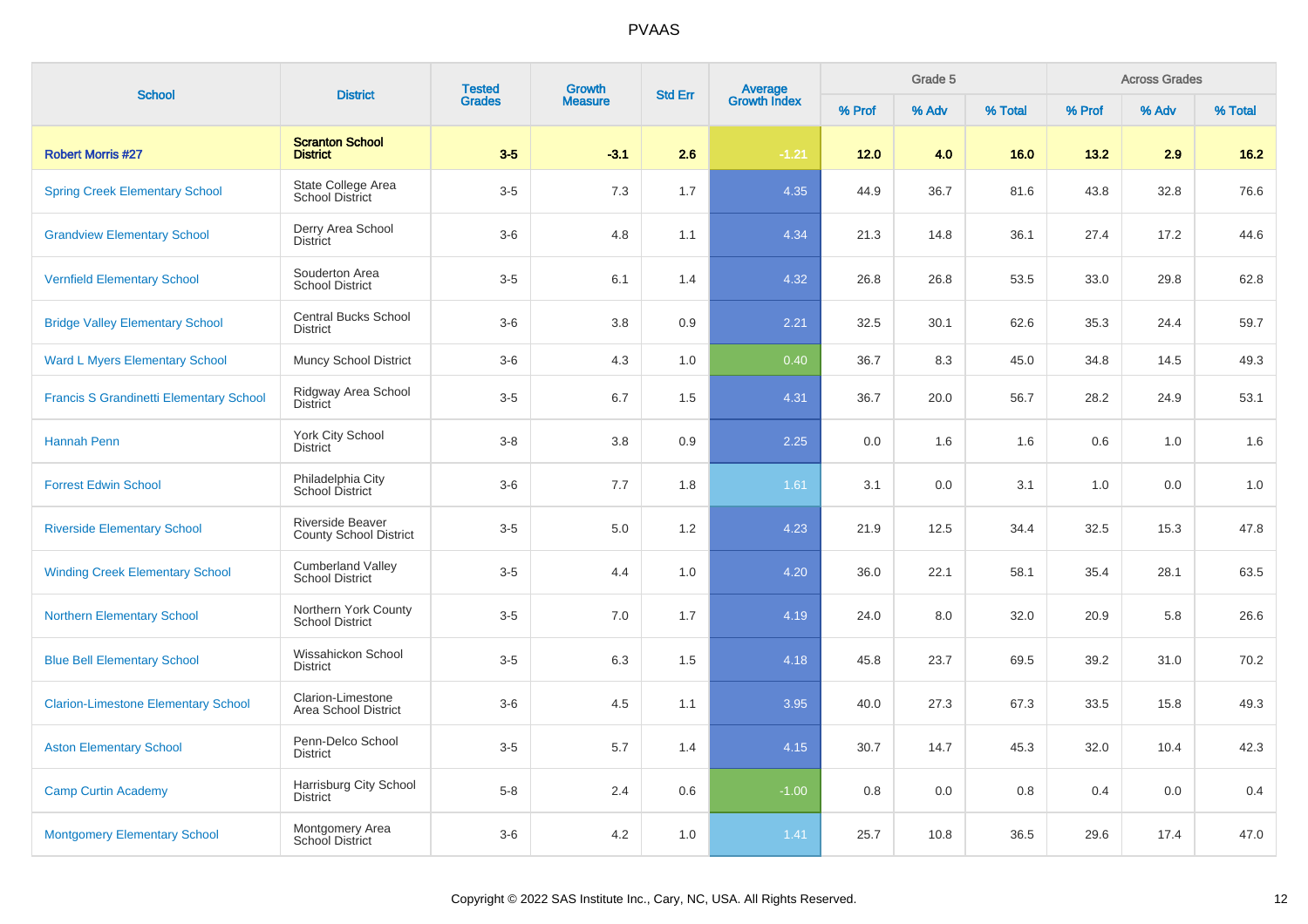| <b>School</b>                                                          | <b>District</b>                                                                     | <b>Tested</b> | <b>Growth</b>  | <b>Average</b><br>Growth Index<br><b>Std Err</b> |         |        | Grade 5 |         |        | <b>Across Grades</b> |         |
|------------------------------------------------------------------------|-------------------------------------------------------------------------------------|---------------|----------------|--------------------------------------------------|---------|--------|---------|---------|--------|----------------------|---------|
|                                                                        |                                                                                     | <b>Grades</b> | <b>Measure</b> |                                                  |         | % Prof | % Adv   | % Total | % Prof | % Adv                | % Total |
| <b>Robert Morris #27</b>                                               | <b>Scranton School</b><br><b>District</b>                                           | $3-5$         | $-3.1$         | 2.6                                              | $-1.21$ | 12.0   | 4.0     | 16.0    | 13.2   | 2.9                  | $16.2$  |
| <b>Kutztown Elementary School</b>                                      | Kutztown Area School<br><b>District</b>                                             | $3-5$         | 7.2            | 1.7                                              | 4.14    | 45.4   | 15.9    | 61.4    | 39.9   | 21.7                 | 61.5    |
| <b>Bellefonte Elementary School</b>                                    | <b>Bellefonte Area</b><br><b>School District</b>                                    | $3-5$         | 7.7            | 1.9                                              | 4.12    | 31.7   | 2.4     | 34.2    | 28.8   | 19.2                 | 48.1    |
| <b>Baresville Elementary School</b>                                    | South Western School<br><b>District</b>                                             | $3-5$         | 5.2            | 1.3                                              | 4.12    | 28.1   | 4.5     | 32.6    | 30.7   | 7.6                  | 38.2    |
| <b>Bywood Elementary School</b>                                        | <b>Upper Darby School</b><br><b>District</b>                                        | $3-5$         | 6.3            | 1.5                                              | 4.10    | 1.7    | 1.7     | 3.3     | 3.4    | 1.9                  | 5.3     |
| <b>Glendale Elementary School</b>                                      | Glendale School<br>District                                                         | $3-6$         | 4.9            | 1.2                                              | 3.36    | 42.9   | 4.8     | 47.6    | 33.7   | 6.8                  | 40.5    |
| <b>Neason Hill Elementary School</b>                                   | <b>Crawford Central</b><br><b>School District</b>                                   | $3-6$         | 5.7            | 1.4                                              | 2.01    | 25.8   | 3.2     | 29.0    | 18.0   | 3.6                  | 21.6    |
| <b>Berlin Brothersvalley Middle School</b>                             | <b>Berlin Brothersvalley</b><br><b>School District</b>                              | $5-8$         | 2.2            | 0.8                                              | 2.75    | 34.0   | 15.1    | 49.1    | 26.0   | 7.3                  | 33.3    |
| <b>West Hempfield Elementary School</b>                                | Hempfield Area<br><b>School District</b>                                            | $3-5$         | 5.3            | 1.3                                              | 4.05    | 31.6   | 11.4    | 43.0    | 34.6   | 15.6                 | 50.2    |
| <b>Ithan Elementary School</b>                                         | Radnor Township<br><b>School District</b>                                           | $3-5$         | 5.9            | 1.5                                              | 4.01    | 31.8   | 37.9    | 69.7    | 39.9   | 37.0                 | 76.9    |
| <b>Trimmer Elementary School</b>                                       | West York Area<br><b>School District</b>                                            | $4 - 5$       | 3.8            | 0.9                                              | 4.00    | 19.9   | 5.6     | 25.5    | 23.8   | 6.9                  | 30.7    |
| <b>Williams Valley Elementary School</b>                               | <b>Williams Valley School</b><br><b>District</b>                                    | $3-6$         | 3.8            | 1.2                                              | 3.22    | 33.3   | 7.1     | 40.5    | 15.8   | 1.8                  | 17.6    |
| The Philadelphia Charter School for Arts<br>and Sciences at HR Edmunds | The Philadelphia<br>Charter School for<br>Arts and Sciences at<br><b>HR Edmunds</b> | $3 - 8$       | 1.7            | 0.6                                              | 2.75    | 6.4    | 0.0     | 6.4     | 2.1    | 0.2                  | 2.3     |
| <b>Greenfield Albert M School</b>                                      | Philadelphia City<br>School District                                                | $3 - 8$       | 4.7            | 1.2                                              | 2.25    | 41.9   | 25.8    | 67.7    | 34.6   | 26.1                 | 60.6    |
| <b>Fitzwater Elementary School</b>                                     | <b>Upper Dublin School</b><br><b>District</b>                                       | $3-5$         | 5.9            | 1.5                                              | 3.98    | 33.9   | 24.2    | 58.1    | 36.8   | 28.2                 | 64.9    |
| <b>Westmont Hilltop Elementary School</b>                              | <b>Westmont Hilltop</b><br><b>School District</b>                                   | $3-6$         | 1.8            | 0.8                                              | 2.16    | 28.0   | 11.0    | 39.0    | 24.0   | 13.5                 | 37.5    |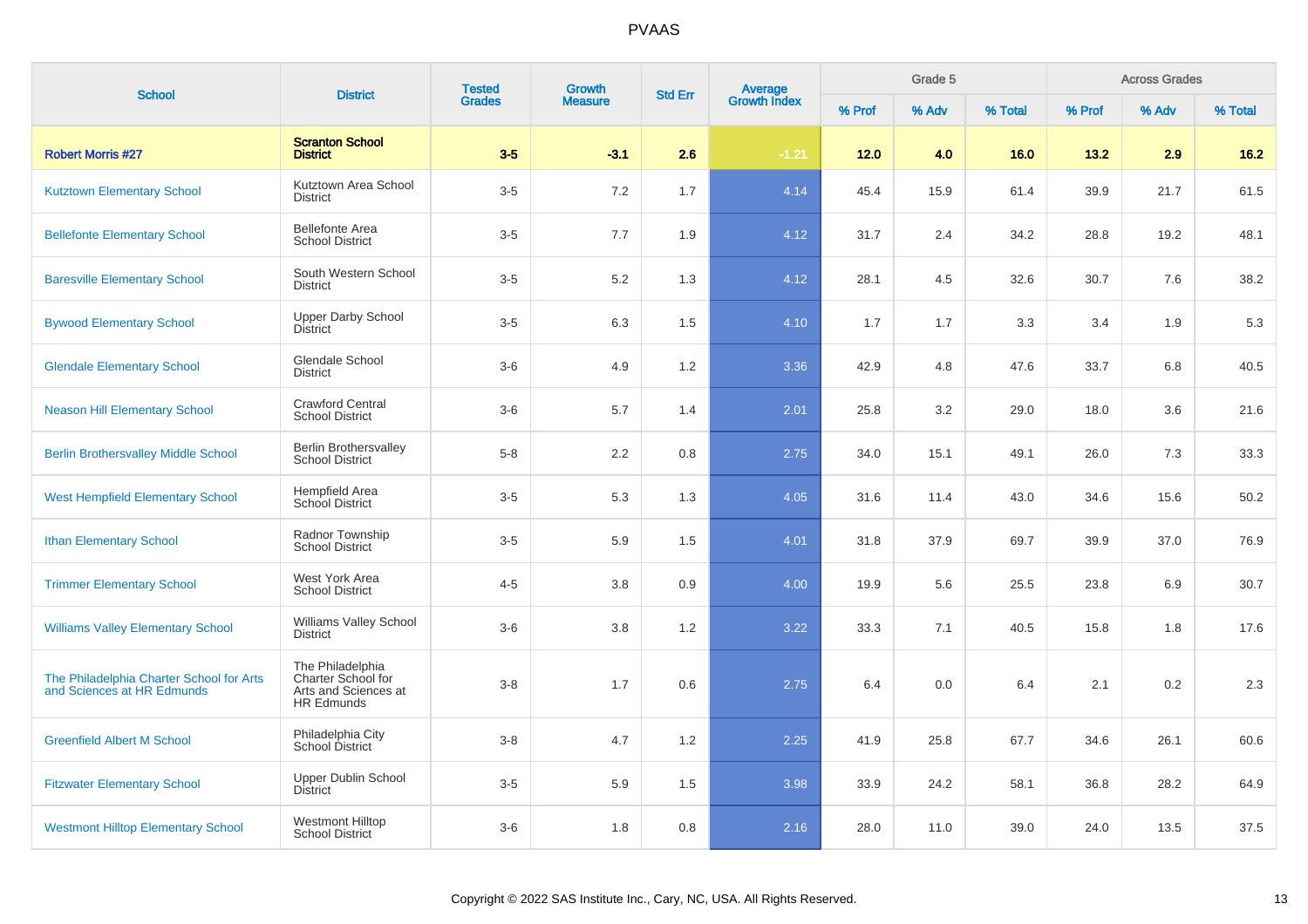| <b>School</b>                           | <b>District</b>                                  | <b>Tested</b><br><b>Grades</b> | Growth         | <b>Std Err</b> |                                |        | Grade 5 |         |        | <b>Across Grades</b> |         |
|-----------------------------------------|--------------------------------------------------|--------------------------------|----------------|----------------|--------------------------------|--------|---------|---------|--------|----------------------|---------|
|                                         |                                                  |                                | <b>Measure</b> |                | <b>Average</b><br>Growth Index | % Prof | % Adv   | % Total | % Prof | % Adv                | % Total |
| <b>Robert Morris #27</b>                | <b>Scranton School</b><br><b>District</b>        | $3-5$                          | $-3.1$         | 2.6            | $-1.21$                        | 12.0   | 4.0     | 16.0    | 13.2   | 2.9                  | $16.2$  |
| <b>Greenwood Elementary School</b>      | Kennett Consolidated<br><b>School District</b>   | $3-5$                          | 5.0            | 1.3            | 3.96                           | 28.4   | 17.0    | 45.4    | 27.4   | 12.8                 | 40.2    |
| <b>Shoemaker Elementary School</b>      | East Penn School<br><b>District</b>              | $3-5$                          | 4.7            | 1.2            | 3.95                           | 37.8   | 20.4    | 58.2    | 34.8   | 22.1                 | 56.9    |
| Pennsylvania Cyber Charter School       | Pennsylvania Cyber<br>Charter School             | $3 - 11$                       | 1.9            | 0.5            | $-0.55$                        | 14.1   | 4.9     | 19.0    | 12.6   | 4.4                  | 17.1    |
| <b>Brownstown Elementary School</b>     | Conestoga Valley<br><b>School District</b>       | $3-6$                          | 3.8            | 1.0            | $-0.72$                        | 23.5   | 17.6    | 41.2    | 33.1   | 22.8                 | 55.9    |
| <b>United Elementary School</b>         | <b>United School District</b>                    | $3-6$                          | 4.1            | 1.0            | 1.43                           | 27.0   | 1.6     | 28.6    | 29.8   | 9.3                  | 39.1    |
| <b>Upper Merion Middle School</b>       | <b>Upper Merion Area</b><br>School District      | $5-8$                          | $-1.3$         | 0.4            | $-2.97$                        | 34.4   | 16.7    | 51.1    | 25.3   | 10.7                 | 36.0    |
| <b>Pocopson Elementary School</b>       | Unionville-Chadds<br><b>Ford School District</b> | $3-5$                          | 4.4            | 1.1            | 3.87                           | 41.3   | 34.9    | 76.2    | 38.3   | 40.1                 | 78.4    |
| <b>Highland Park Elementary School</b>  | <b>Upper Darby School</b><br>District            | $3-5$                          | 4.7            | 1.2            | 3.86                           | 12.5   | 1.0     | 13.5    | 16.6   | 2.0                  | 18.6    |
| <b>Case Avenue Elementary School</b>    | Sharon City School<br><b>District</b>            | $3-6$                          | 3.8            | 1.0            | 1.96                           | 20.0   | 4.0     | 24.0    | 17.4   | 5.4                  | 22.7    |
| <b>Baker Elementary School</b>          | Altoona Area School<br><b>District</b>           | $3-5$                          | 9.3            | 2.4            | 3.80                           | 41.7   | 12.5    | 54.2    | 33.7   | 14.8                 | 48.5    |
| <b>Hambright Elementary School</b>      | Penn Manor School<br><b>District</b>             | $3-6$                          | 3.5            | 0.9            | 2.64                           | 29.9   | 7.8     | 37.7    | 32.8   | 8.5                  | 41.3    |
| <b>Fern Hill Elementary School</b>      | West Chester Area<br><b>School District</b>      | $3-5$                          | 6.2            | 1.6            | 3.80                           | 40.0   | 26.0    | 66.0    | 34.8   | 26.2                 | 61.0    |
| <b>Ross Elementary School</b>           | Lake-Lehman School<br><b>District</b>            | $3-6$                          | 6.0            | 1.6            | 2.13                           | 28.6   | 5.7     | 34.3    | 27.8   | 4.6                  | 32.4    |
| <b>Westfield Area Elementary School</b> | Northern Tioga School<br><b>District</b>         | $3-6$                          | 4.0            | 1.2            | 3.39                           | 17.7   | 1.6     | 19.4    | 24.2   | 5.9                  | 30.1    |
| <b>Wrightsville Elementary School</b>   | Eastern York School<br><b>District</b>           | $3-5$                          | 5.9            | 1.6            | 3.73                           | 32.7   | 16.4    | 49.1    | 33.8   | 14.3                 | 48.1    |
| <b>Mountville Elementary School</b>     | <b>Hempfield School</b><br><b>District</b>       | $3-6$                          | 4.1            | 1.1            | 2.87                           | 32.9   | 5.7     | 38.6    | 24.7   | 10.5                 | 35.2    |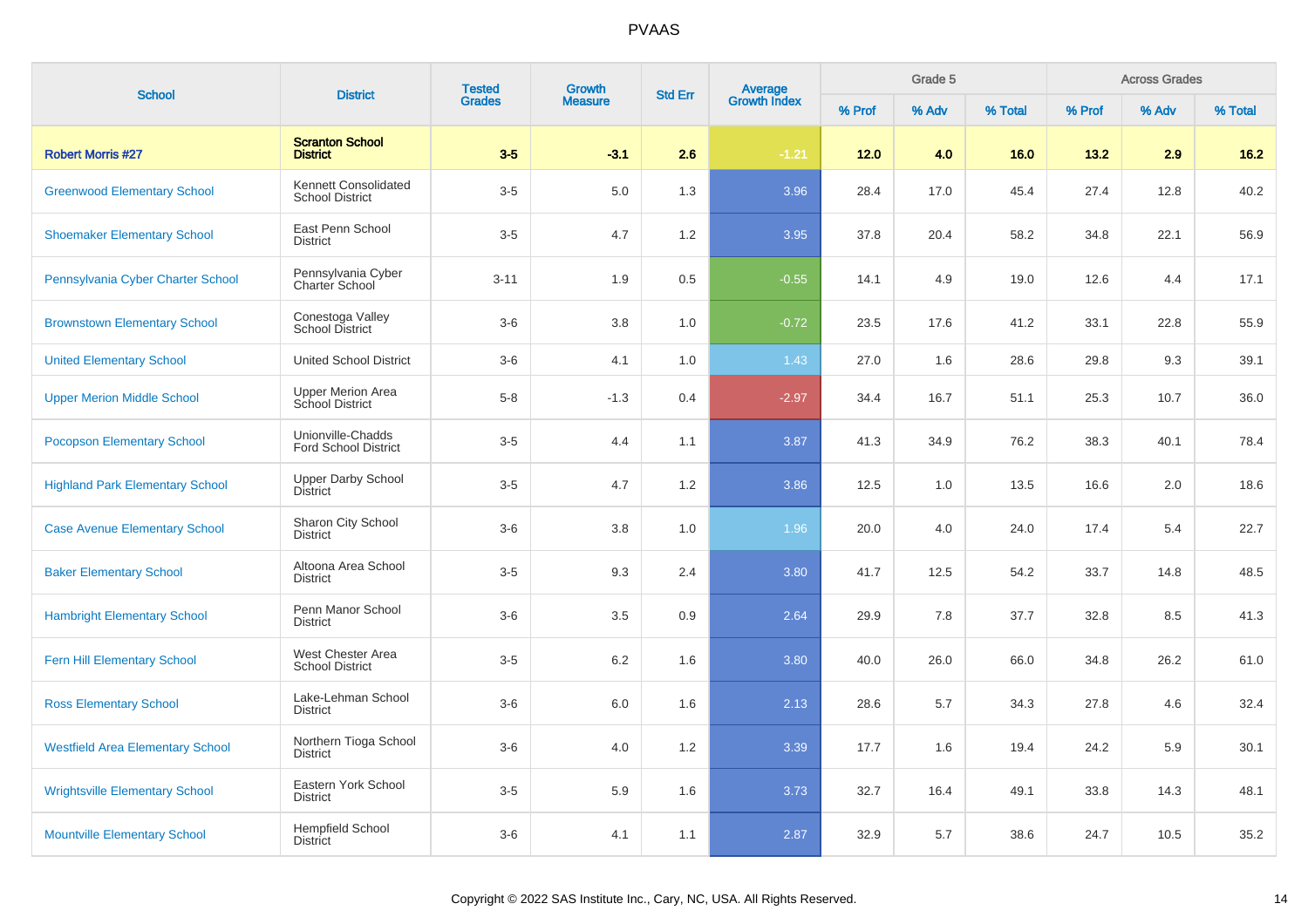| <b>School</b>                               | <b>District</b>                                  | <b>Tested</b> | <b>Growth</b>  | <b>Std Err</b> | <b>Average</b><br>Growth Index |        | Grade 5 |         |         | <b>Across Grades</b> |         |
|---------------------------------------------|--------------------------------------------------|---------------|----------------|----------------|--------------------------------|--------|---------|---------|---------|----------------------|---------|
|                                             |                                                  | <b>Grades</b> | <b>Measure</b> |                |                                | % Prof | % Adv   | % Total | % Prof  | % Adv                | % Total |
| <b>Robert Morris #27</b>                    | <b>Scranton School</b><br><b>District</b>        | $3-5$         | $-3.1$         | 2.6            | $-1.21$                        | 12.0   | 4.0     | 16.0    | 13.2    | 2.9                  | $16.2$  |
| <b>Clearview Elementary School</b>          | Bethlehem Area<br><b>School District</b>         | $3-5$         | 6.9            | 1.9            | 3.71                           | 19.0   | 9.5     | 28.6    | 23.2    | 7.1                  | 30.4    |
| <b>Grace Park Elementary School</b>         | <b>Ridley School District</b>                    | $3-5$         | 5.9            | 1.6            | 3.70                           | 29.6   | 14.8    | 44.4    | 27.3    | 13.9                 | 41.2    |
| <b>Highcliff Elementary School</b>          | North Hills School<br><b>District</b>            | $3-5$         | 5.0            | 1.4            | 3.70                           | 40.5   | 16.2    | 56.8    | 35.7    | 13.4                 | 49.2    |
| <b>Southern Elementary School</b>           | Southern York County<br><b>School District</b>   | $3-6$         | 3.9            | 1.1            | 0.59                           | 47.1   | 11.8    | 58.8    | 42.0    | 9.9                  | 51.9    |
| Upper Perkiomen 4th And 5th Grade<br>Center | <b>Upper Perkiomen</b><br>School District        | $4 - 5$       | 3.0            | 0.8            | 3.69                           | 26.0   | 11.8    | 37.8    | 25.5    | 11.3                 | 36.9    |
| <b>Hanover Elementary School</b>            | Bethlehem Area<br><b>School District</b>         | $3-5$         | 9.0            | 2.4            | 3.68                           | 25.0   | 37.5    | 62.5    | 28.6    | 42.9                 | 71.4    |
| <b>Ohara Elementary School</b>              | Fox Chapel Area<br>School District               | $3-5$         | 4.4            | 1.2            | 3.68                           | 34.0   | 48.0    | 82.0    | 26.7    | 56.2                 | 83.0    |
| <b>Southwest Elementary School</b>          | Lebanon School<br><b>District</b>                | $3-5$         | 5.6            | 1.5            | 3.65                           | 6.9    | 0.0     | 6.9     | 11.5    | 0.6                  | 12.0    |
| <b>Lathrop Street Elementary School</b>     | Montrose Area School<br><b>District</b>          | $3-6$         | 4.6            | 1.3            | 2.00                           | 19.5   | 12.2    | 31.7    | 21.5    | 9.1                  | 30.6    |
| <b>Devers School</b>                        | York City School<br><b>District</b>              | $3 - 8$       | 2.8            | 0.8            | 0.21                           | 1.9    | 1.9     | 3.8     | 3.1     | 0.3                  | 3.4     |
| <b>Beaver-Main Elementary School</b>        | <b>Bloomsburg Area</b><br><b>School District</b> | $3-5$         | 12.5           | 3.5            | 3.63                           | 50.0   | 25.0    | 75.0    | 37.2    | 17.6                 | 54.9    |
| <b>Ferguson School</b>                      | York City School<br><b>District</b>              | $3 - 8$       | 2.9            | 0.8            | 1.39                           | 0.0    | 0.0     | 0.0     | 0.6     | 0.0                  | 0.6     |
| <b>Walton Farm Elementary School</b>        | North Penn School<br><b>District</b>             | $3-6$         | 3.5            | 1.0            | $-3.52$                        | 30.8   | 9.2     | 40.0    | 31.3    | 18.7                 | 50.0    |
| <b>Mckinley School</b>                      | York City School<br><b>District</b>              | $3-8$         | 2.8            | 0.8            | $-0.14$                        | 4.1    | 4.1     | 8.2     | $3.2\,$ | 1.7                  | 4.9     |
| <b>Lenkerville Elementary School</b>        | Millersburg Area<br>School District              | $3-5$         | 6.0            | 1.7            | 3.60                           | 38.0   | 20.0    | 58.0    | 35.6    | 17.8                 | 53.4    |
| <b>Provident Charter School</b>             | <b>Provident Charter</b><br>School               | $3-8$         | 3.6            | 1.0            | 0.77                           | 4.4    | 2.2     | 6.5     | 9.2     | 2.5                  | 11.7    |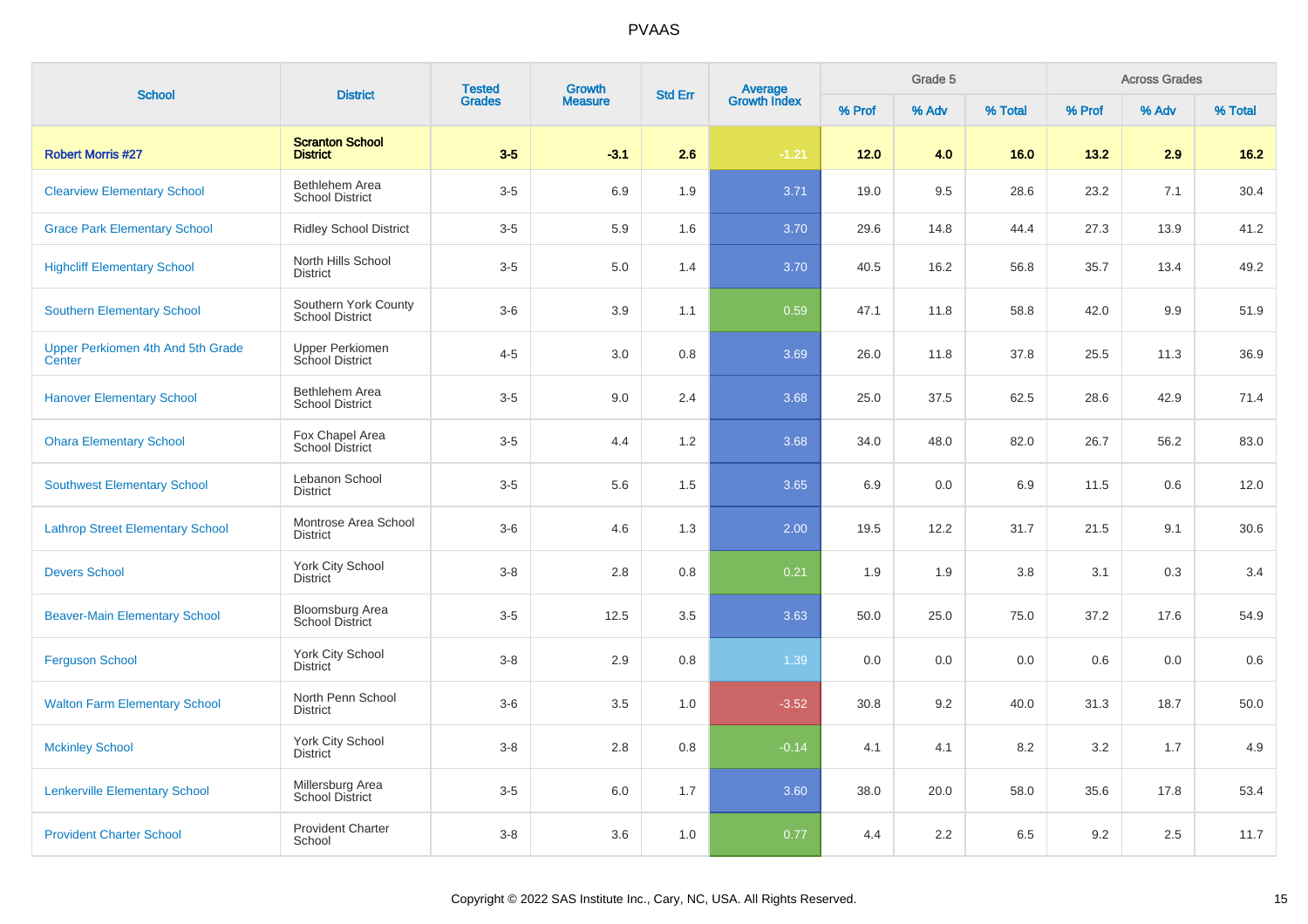| <b>School</b>                                         | <b>District</b>                                   | <b>Tested</b> | Growth<br><b>Grades</b><br><b>Measure</b> | <b>Average</b><br>Growth Index<br><b>Std Err</b> |         |        | Grade 5 |         |        | <b>Across Grades</b> |         |
|-------------------------------------------------------|---------------------------------------------------|---------------|-------------------------------------------|--------------------------------------------------|---------|--------|---------|---------|--------|----------------------|---------|
|                                                       |                                                   |               |                                           |                                                  |         | % Prof | % Adv   | % Total | % Prof | % Adv                | % Total |
| <b>Robert Morris #27</b>                              | <b>Scranton School</b><br><b>District</b>         | $3-5$         | $-3.1$                                    | 2.6                                              | $-1.21$ | $12.0$ | 4.0     | 16.0    | 13.2   | 2.9                  | $16.2$  |
| <b>WW Evans Memorial Elementary</b><br>School         | <b>Bloomsburg Area</b><br><b>School District</b>  | $3-5$         | 9.7                                       | 2.7                                              | 3.59    | 31.6   | 36.8    | 68.4    | 27.6   | 18.4                 | 46.0    |
| <b>Bedford Elementary School</b>                      | <b>Bedford Area School</b><br><b>District</b>     | $3-5$         | 3.9                                       | 1.1                                              | 3.57    | 34.4   | 4.2     | 38.7    | 35.2   | 12.7                 | 48.0    |
| <b>Durham-Nockamixon Elementary School</b>            | Palisades School<br><b>District</b>               | $3-5$         | 7.1                                       | 2.0                                              | 3.56    | 32.4   | 13.5    | 46.0    | 43.9   | 22.0                 | 65.8    |
| <b>Beaty-Warren Middle School</b>                     | Warren County School<br>District                  | $5-8$         | 1.9                                       | 0.5                                              | 3.19    | 17.8   | 9.4     | 27.1    | 13.9   | 3.0                  | 16.8    |
| <b>Maxwell Elementary School</b>                      | Hempfield Area<br><b>School District</b>          | $3-5$         | 5.3                                       | 1.5                                              | 3.54    | 38.3   | 11.7    | 50.0    | 38.0   | 26.5                 | 64.5    |
| <b>Seylar Elementary School</b>                       | Pennridge School<br><b>District</b>               | $3-5$         | 5.1                                       | 1.5                                              | 3.52    | 38.8   | 22.4    | 61.2    | 38.6   | 22.8                 | 61.4    |
| <b>Universal Bluford Charter School</b>               | <b>Universal Bluford</b><br><b>Charter School</b> | $3-6$         | 4.8                                       | 1.4                                              | 1.60    | 4.4    | 0.0     | 4.4     | 4.3    | 0.0                  | 4.3     |
| <b>Primos Elementary School</b>                       | <b>Upper Darby School</b><br><b>District</b>      | $3-5$         | 7.8                                       | 2.2                                              | 3.51    | 21.4   | 3.6     | 25.0    | 18.3   | 1.2                  | 19.5    |
| <b>Gray's Woods Elementary School</b>                 | State College Area<br><b>School District</b>      | $3-5$         | 5.4                                       | 1.5                                              | 3.51    | 28.3   | 21.7    | 50.0    | 32.2   | 29.2                 | 61.4    |
| <b>Corl Street Elementary School</b>                  | State College Area<br><b>School District</b>      | $3-5$         | 8.4                                       | 2.4                                              | 3.49    | 20.8   | 58.3    | 79.2    | 27.9   | 48.8                 | 76.7    |
| South Butler Intermediate Elementary<br><b>School</b> | South Butler County<br><b>School District</b>     | $4 - 5$       | 3.4                                       | 1.0                                              | 3.49    | 35.1   | 12.8    | 48.0    | 35.1   | 11.7                 | 46.8    |
| <b>Inglewood Elementary School</b>                    | North Penn School<br><b>District</b>              | $3-6$         | 2.8                                       | 1.2                                              | 2.47    | 20.4   | 14.3    | 34.7    | 29.5   | 15.5                 | 45.0    |
| <b>New Garden Elementary School</b>                   | Kennett Consolidated<br><b>School District</b>    | $3-5$         | 4.9                                       | 1.4                                              | 3.47    | 32.9   | 11.4    | 44.3    | 28.7   | 17.5                 | 46.2    |
| Jefferson Hills Intermediate School                   | West Jefferson Hills<br><b>School District</b>    | $3-5$         | 2.5                                       | 0.7                                              | 3.47    | 35.1   | 17.6    | 52.7    | 37.9   | 21.4                 | 59.3    |
| <b>Bellwood Antis Middle School</b>                   | <b>Bellwood-Antis School</b><br><b>District</b>   | $5 - 8$       | 2.2                                       | 0.6                                              | $-2.63$ | 18.2   | 4.6     | 22.7    | 18.4   | 8.8                  | 27.1    |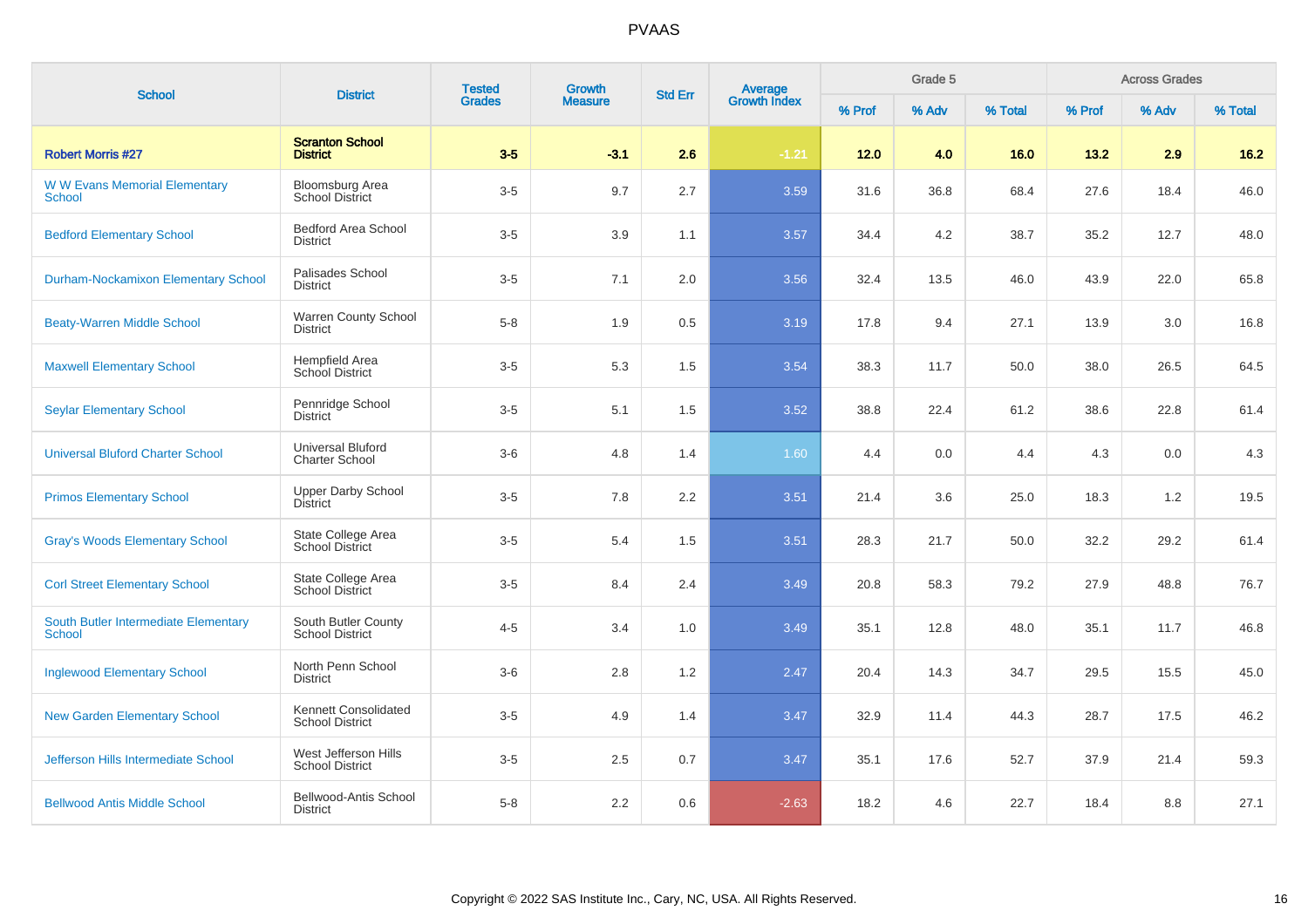| <b>School</b>                                             | <b>District</b>                                            | <b>Tested</b><br>Growth<br><b>Std Err</b> |                |     | Average<br>Growth Index |        | Grade 5 |         |        | <b>Across Grades</b> |         |
|-----------------------------------------------------------|------------------------------------------------------------|-------------------------------------------|----------------|-----|-------------------------|--------|---------|---------|--------|----------------------|---------|
|                                                           |                                                            | <b>Grades</b>                             | <b>Measure</b> |     |                         | % Prof | % Adv   | % Total | % Prof | % Adv                | % Total |
| <b>Robert Morris #27</b>                                  | <b>Scranton School</b><br><b>District</b>                  | $3-5$                                     | $-3.1$         | 2.6 | $-1.21$                 | 12.0   | 4.0     | 16.0    | 13.2   | 2.9                  | $16.2$  |
| <b>Williamsburg Community Elementary</b><br><b>School</b> | Williamsburg<br><b>Community School</b><br><b>District</b> | $3-6$                                     | $5.0\,$        | 1.4 | $-1.36$                 | 25.0   | 12.5    | 37.5    | 25.6   | 11.6                 | 37.2    |
| <b>Oakview Elementary School</b>                          | West Middlesex Area<br><b>School District</b>              | $4 - 6$                                   | 3.9            | 1.1 | 0.91                    | 21.7   | 21.7    | 43.5    | 34.5   | 8.2                  | 42.7    |
| <b>West Hanover Elementary School</b>                     | Central Dauphin<br><b>School District</b>                  | $3-5$                                     | 4.8            | 1.4 | 3.45                    | 31.9   | 34.7    | 66.7    | 32.9   | 24.7                 | 57.6    |
| <b>Rayne Elementary School</b>                            | <b>Marion Center Area</b><br><b>School District</b>        | $3-6$                                     | 4.6            | 1.3 | $-1.20$                 | 22.2   | 5.6     | 27.8    | 37.9   | 9.2                  | 47.1    |
| <b>Price Elementary School</b>                            | Lancaster School<br><b>District</b>                        | $3-5$                                     | 6.0            | 1.8 | 3.44                    | 8.7    | 2.2     | 10.9    | 9.9    | 0.7                  | 10.6    |
| <b>Conneaut Valley Middle School</b>                      | <b>Conneaut School</b><br><b>District</b>                  | $5 - 8$                                   | 2.5            | 0.7 | 0.30                    | 26.8   | 8.9     | 35.7    | 23.9   | 5.6                  | 29.5    |
| <b>Bancroft Elementary School</b>                         | Kennett Consolidated<br><b>School District</b>             | $3-5$                                     | 4.5            | 1.3 | 3.43                    | 29.1   | 16.3    | 45.4    | 24.6   | 16.0                 | 40.6    |
| <b>Schuylkill Elementary School</b>                       | Phoenixville Area<br><b>School District</b>                | $3-5$                                     | 4.7            | 1.4 | 3.38                    | 32.4   | 23.9    | 56.3    | 36.6   | 17.9                 | 54.6    |
| <b>Unionville Elementary School</b>                       | Unionville-Chadds<br><b>Ford School District</b>           | $3-5$                                     | 6.1            | 1.8 | 3.38                    | 34.1   | 27.3    | 61.4    | 37.5   | 27.3                 | 64.8    |
| <b>Central Elementary School</b>                          | Hampton Township<br><b>School District</b>                 | $3-5$                                     | 5.1            | 1.5 | 3.38                    | 34.4   | 35.9    | 70.3    | 36.1   | 38.0                 | 74.2    |
| <b>Amosland Elementary School</b>                         | <b>Ridley School District</b>                              | $3-5$                                     | 4.7            | 1.4 | 3.37                    | 31.9   | 15.3    | 47.2    | 27.4   | 16.7                 | 44.1    |
| Susquenita Middle School                                  | Susquenita School<br><b>District</b>                       | $5 - 8$                                   | 1.6            | 0.6 | 2.87                    | 24.0   | 15.7    | 39.7    | 18.0   | 8.2                  | 26.2    |
| N Hopewell-Winterstown Elementary<br>School               | Red Lion Area School<br><b>District</b>                    | $3-6$                                     | 5.1            | 1.5 | 1.53                    | 18.5   | 3.7     | 22.2    | 31.6   | 14.5                 | 46.2    |
| <b>Franklin Regional Intermediate School</b>              | <b>Franklin Regional</b><br>School District                | $3-5$                                     | 3.8            | 1.1 | 3.36                    | 34.9   | 21.7    | 56.6    | 33.8   | 28.3                 | 62.1    |
| Donegal Intermediate School                               | Donegal School<br><b>District</b>                          | $3-6$                                     | 2.1            | 0.6 | 1.12                    | 18.1   | 9.9     | 28.0    | 22.0   | 9.9                  | 32.0    |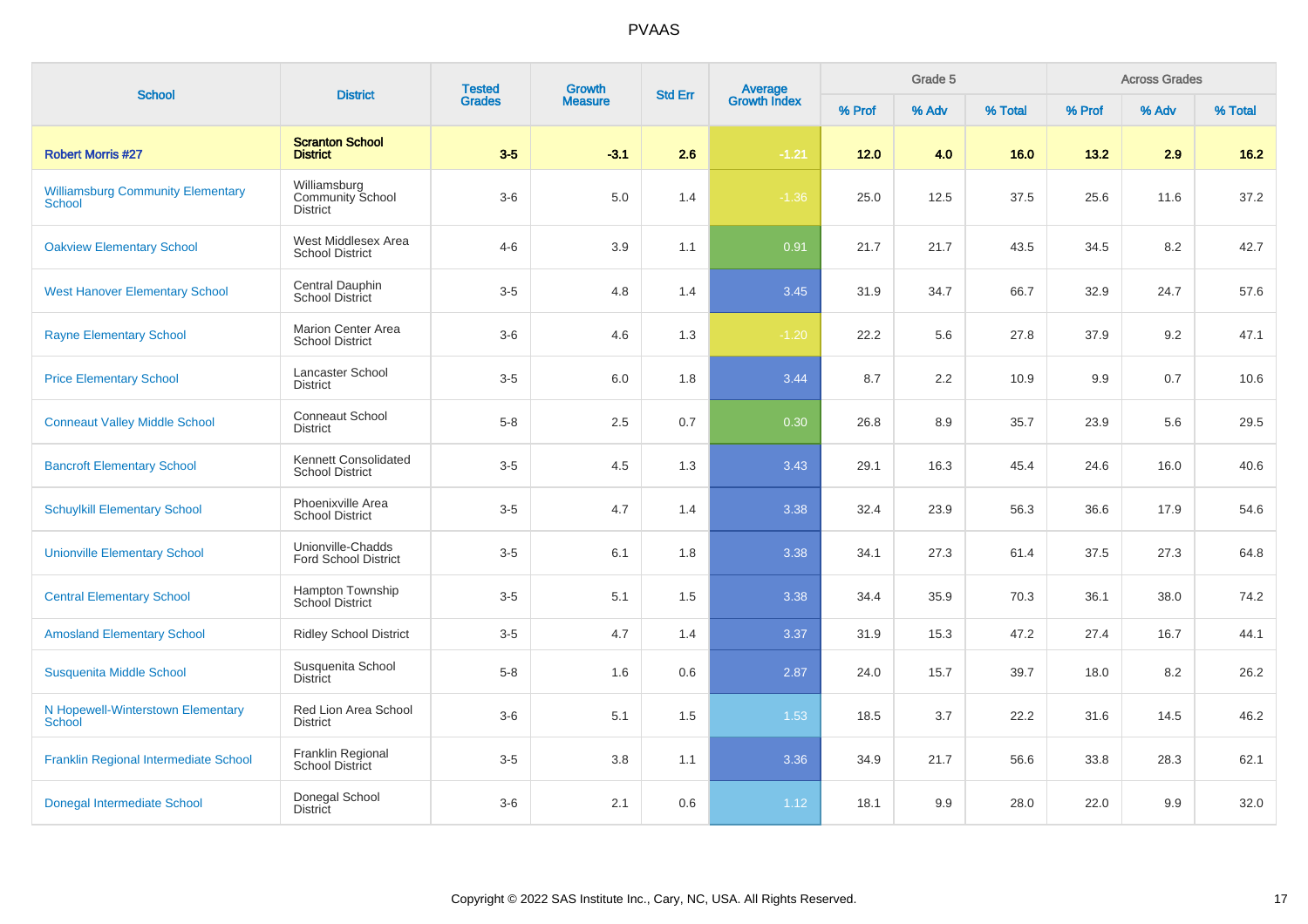| <b>School</b>                                                   | <b>District</b>                                             | <b>Tested</b> | Growth         | <b>Std Err</b> | Average<br>Growth Index |        | Grade 5 |         |        | <b>Across Grades</b> |         |
|-----------------------------------------------------------------|-------------------------------------------------------------|---------------|----------------|----------------|-------------------------|--------|---------|---------|--------|----------------------|---------|
|                                                                 |                                                             | <b>Grades</b> | <b>Measure</b> |                |                         | % Prof | % Adv   | % Total | % Prof | % Adv                | % Total |
| <b>Robert Morris #27</b>                                        | <b>Scranton School</b><br><b>District</b>                   | $3-5$         | $-3.1$         | 2.6            | $-1.21$                 | 12.0   | 4.0     | 16.0    | 13.2   | 2.9                  | $16.2$  |
| <b>Robert Benjamin Wiley Community</b><br><b>Charter School</b> | Robert Benjamin<br><b>Wiley Community</b><br>Charter School | $3 - 8$       | 2.8            | 0.8            | $-0.20$                 | 7.0    | 2.3     | 9.3     | 5.7    | 1.7                  | 7.4     |
| <b>Avon Grove Charter School</b>                                | Avon Grove Charter<br>School                                | $3 - 11$      | 1.8            | 0.6            | 1.59                    | 22.1   | 6.6     | 28.7    | 24.3   | 10.2                 | 34.6    |
| <b>Alburtis Elementary School</b>                               | East Penn School<br><b>District</b>                         | $3-5$         | 5.4            | 1.6            | 3.34                    | 30.8   | 13.5    | 44.2    | 31.8   | 16.2                 | 48.0    |
| <b>Stonehurst Hills Elementary School</b>                       | <b>Upper Darby School</b><br><b>District</b>                | $3-5$         | 6.2            | 1.9            | 3.31                    | 2.4    | 0.0     | 2.4     | 6.2    | 0.0                  | 6.2     |
| <b>Diehl School</b>                                             | Erie City School<br><b>District</b>                         | $3-5$         | 4.9            | 1.5            | 3.30                    | 1.6    | 1.6     | 3.3     | 4.3    | 1.1                  | 5.4     |
| <b>Iroquois Elementary School</b>                               | Iroquois School<br><b>District</b>                          | $3-6$         | 3.2            | 1.0            | $-1.26$                 | 37.7   | 10.4    | 48.0    | 28.3   | 13.2                 | 41.4    |
| <b>Lawnton Elementary School</b>                                | Central Dauphin<br>School District                          | $3-5$         | 6.7            | 2.0            | 3.28                    | 26.3   | 0.0     | 26.3    | 22.6   | 5.1                  | 27.7    |
| <b>Pequea Elementary School</b>                                 | Penn Manor School<br><b>District</b>                        | $3-6$         | 4.4            | 1.4            | $-0.66$                 | 54.0   | 12.0    | 66.0    | 35.8   | 19.9                 | 55.7    |
| <b>Pickering Valley Elementary School</b>                       | Downingtown Area<br>School District                         | $3-5$         | 4.6            | 1.4            | 3.26                    | 32.9   | 42.9    | 75.7    | 37.8   | 41.1                 | 78.9    |
| <b>Union Canal Elementary School</b>                            | Cornwall-Lebanon<br><b>School District</b>                  | $3-5$         | 5.0            | 1.5            | 3.26                    | 32.8   | 8.2     | 41.0    | 25.6   | 7.3                  | 32.9    |
| <b>Farmersville Elementary School</b>                           | Bethlehem Area<br><b>School District</b>                    | $3-5$         | 8.4            | 2.6            | 3.25                    | 28.0   | 20.0    | 48.0    | 32.8   | 18.8                 | 51.6    |
| <b>Cougar Academy</b>                                           | Harrisburg City School<br><b>District</b>                   | $3 - 10$      | 3.8            | 1.2            | 0.76                    | 0.0    | 0.0     | 0.0     | 2.2    | 0.0                  | 2.2     |
| <b>Jefferson Elementary School</b>                              | Mt Lebanon School<br><b>District</b>                        | $3-5$         | 5.5            | 1.7            | 3.23                    | 30.9   | 47.3    | 78.2    | 31.0   | 51.4                 | 82.4    |
| <b>Middle Paxton Elementary School</b>                          | Central Dauphin<br><b>School District</b>                   | $3-5$         | 5.7            | 1.8            | 3.23                    | 34.9   | 18.6    | 53.5    | 35.2   | 21.1                 | 56.2    |
| <b>Radio Park Elementary School</b>                             | State College Area<br><b>School District</b>                | $3-5$         | 5.3            | 1.6            | 3.23                    | 23.6   | 43.6    | 67.3    | 27.2   | 55.1                 | 82.3    |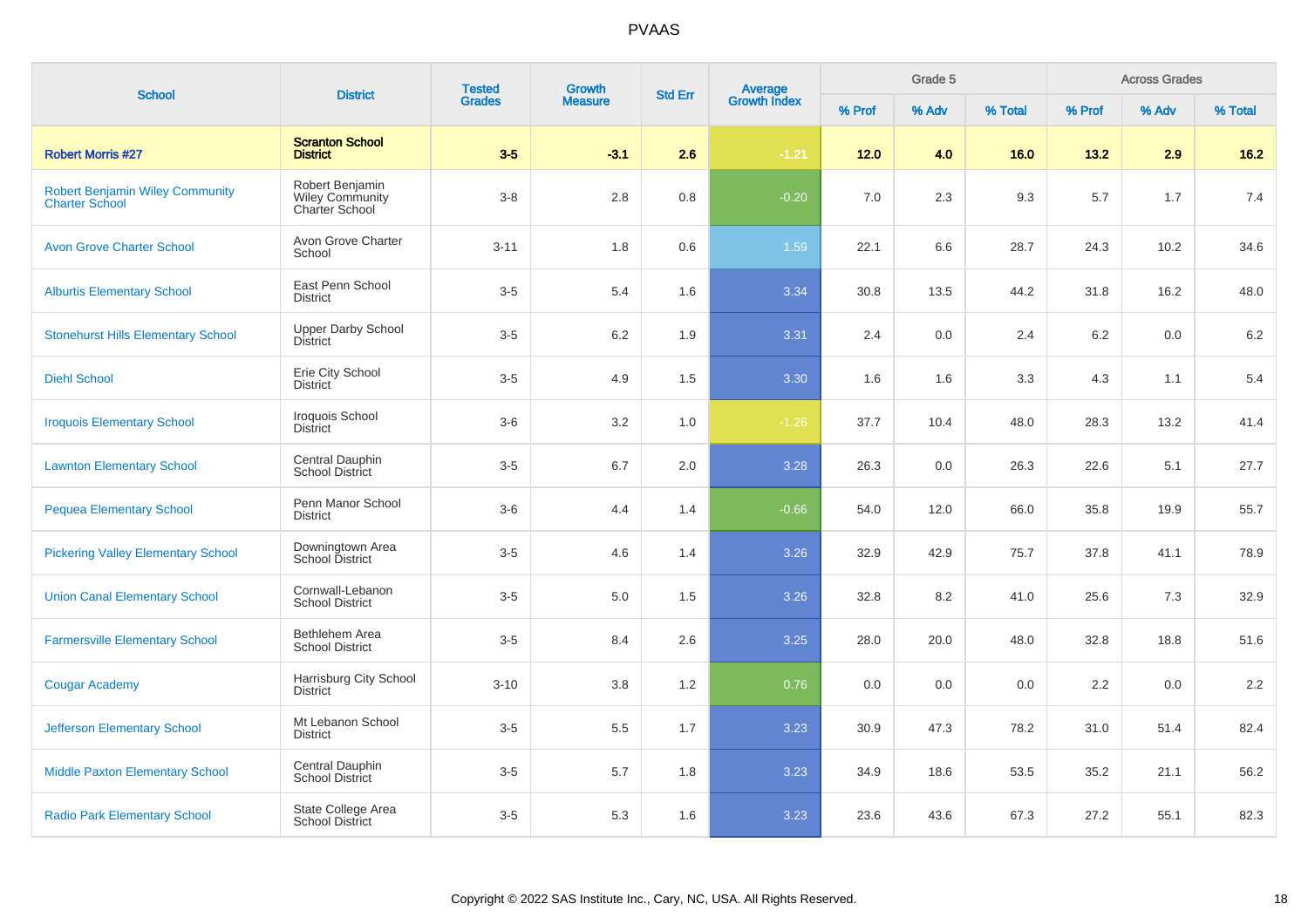| <b>School</b>                                              | <b>District</b>                                    | <b>Tested</b> | Growth         | <b>Std Err</b> | <b>Average</b><br>Growth Index | Grade 5 |       |         |        | <b>Across Grades</b> |         |
|------------------------------------------------------------|----------------------------------------------------|---------------|----------------|----------------|--------------------------------|---------|-------|---------|--------|----------------------|---------|
|                                                            |                                                    | <b>Grades</b> | <b>Measure</b> |                |                                | % Prof  | % Adv | % Total | % Prof | % Adv                | % Total |
| <b>Robert Morris #27</b>                                   | <b>Scranton School</b><br><b>District</b>          | $3-5$         | $-3.1$         | 2.6            | $-1.21$                        | $12.0$  | 4.0   | 16.0    | 13.2   | 2.9                  | $16.2$  |
| <b>Tredyffrin-Easttown Middle School</b>                   | Tredyffrin-Easttown<br><b>School District</b>      | $5-8$         | 1.9            | $0.6\,$        | 0.85                           | 39.6    | 34.2  | 73.9    | 34.1   | 32.8                 | 66.8    |
| <b>Valley Forge Middle School</b>                          | Tredyffrin-Easttown<br>School District             | $5 - 8$       | 1.9            | 0.6            | 1.56                           | 33.6    | 38.1  | 71.6    | 33.6   | 35.0                 | 68.6    |
| <b>Souderton Charter School Collaborative</b>              | Souderton Charter<br>School Collaborative          | $3-8$         | 4.0            | 1.3            | 0.31                           | 51.8    | 22.2  | 74.1    | 40.1   | 26.8                 | 66.9    |
| California Area Intermediate Middle<br><b>School</b>       | California Area School<br><b>District</b>          | $5-6$         | 1.3            | 1.1            | 1.18                           | 27.3    | 5.4   | 32.7    | 20.2   | 2.5                  | 22.7    |
| <b>Gwyn-Nor Elementary School</b>                          | North Penn School<br><b>District</b>               | $3-6$         | 3.5            | 1.1            | 2.03                           | 31.2    | 18.0  | 49.2    | 30.2   | 14.5                 | 44.7    |
| <b>Dorseyville Middle School</b>                           | Fox Chapel Area<br><b>School District</b>          | $4 - 8$       | 1.4            | 0.4            | 3.15                           |         |       |         | 30.9   | 28.7                 | 59.6    |
| <b>James Gettys Elementary School</b>                      | Gettysburg Area<br><b>School District</b>          | $3-5$         | 4.5            | 1.5            | 3.12                           | 36.8    | 10.3  | 47.1    | 30.8   | 20.4                 | 51.2    |
| <b>Hooverville Elementary School</b>                       | Waynesboro Area<br>School District                 | $3-5$         | 5.4            | 1.7            | 3.10                           | 27.7    | 21.3  | 48.9    | 23.7   | 16.7                 | 40.4    |
| <b>Franklin Regional Primary School</b>                    | Franklin Regional<br><b>School District</b>        | $3-5$         | 4.0            | 1.3            | 3.07                           | 37.0    | 24.7  | 61.7    | 32.6   | 36.7                 | 69.3    |
| <b>Mars Area Centennial School</b>                         | Mars Area School<br><b>District</b>                | $5-6$         | 1.9            | 0.6            | $-2.33$                        | 31.3    | 20.9  | 52.2    | 32.0   | 22.7                 | 54.6    |
| <b>West Point Elementary School</b>                        | Hempfield Area<br>School District                  | $3-5$         | 4.5            | 1.5            | 3.05                           | 38.7    | 19.4  | 58.1    | 40.8   | 22.3                 | 63.0    |
| <b>Fred L Aiken Elementary School</b>                      | Keystone Oaks School<br><b>District</b>            | $3-5$         | 6.1            | 2.0            | 3.02                           | 27.3    | 30.3  | 57.6    | 27.1   | 24.7                 | 51.8    |
| <b>Silver Spring Elementary School</b>                     | <b>Cumberland Valley</b><br><b>School District</b> | $3-5$         | 4.1            | 1.4            | 3.01                           | 33.3    | 25.6  | 59.0    | 31.1   | 29.8                 | 60.9    |
| James F Baugher Elementary School                          | <b>Milton Area School</b><br><b>District</b>       | $3-5$         | 3.7            | 1.3            | 2.98                           | 22.5    | 11.2  | 33.7    | 24.3   | 8.1                  | 32.4    |
| <b>Conemaugh Township Area Elementary</b><br><b>School</b> | Conemaugh Township<br>Area School District         | $3-5$         | 4.6            | 1.5            | 2.98                           | 51.6    | 22.6  | 74.2    | 43.0   | 33.7                 | 76.7    |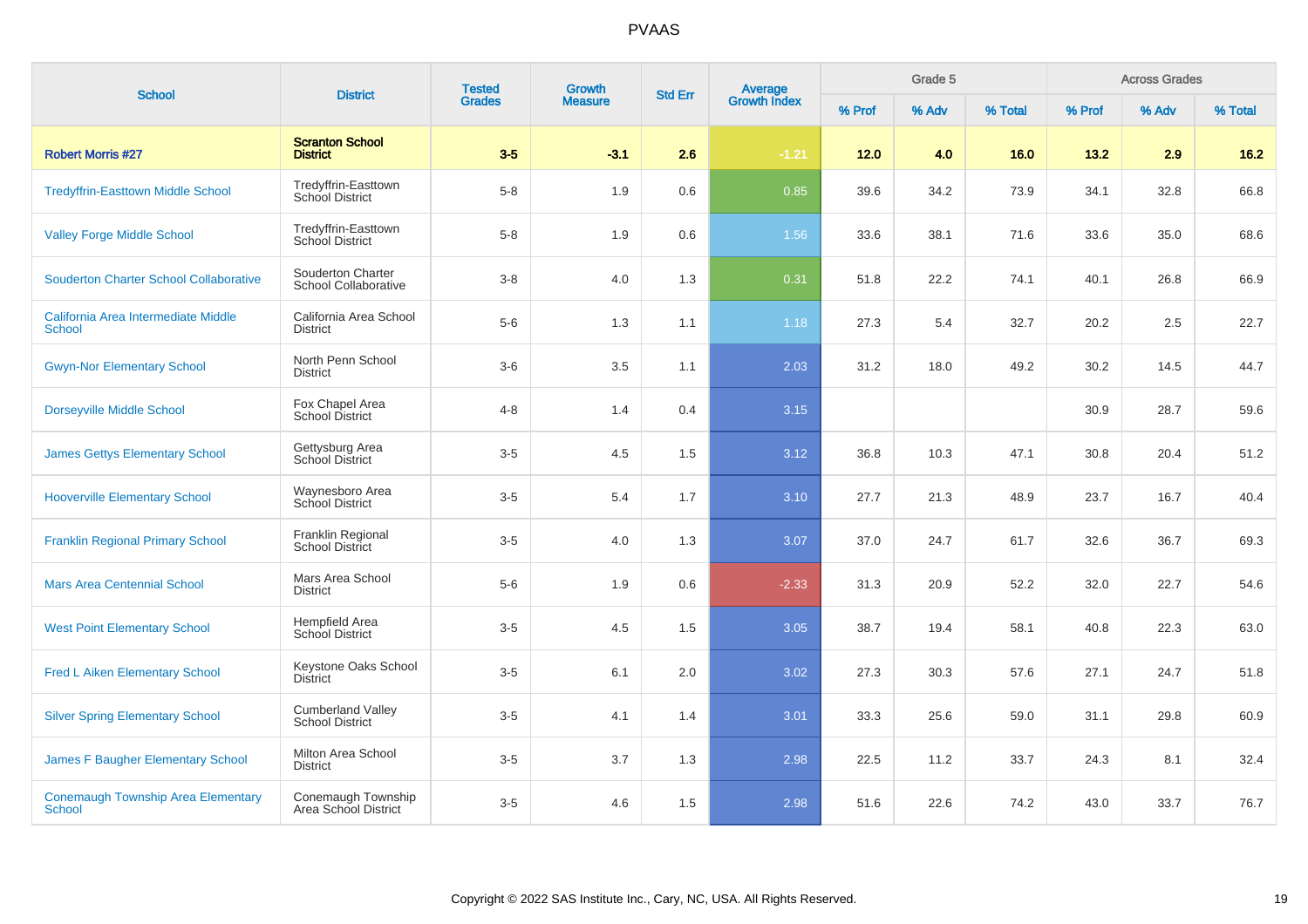| <b>School</b>                                                   | <b>District</b>                                    | <b>Tested</b> | Growth         |     | <b>Average</b><br>Growth Index<br><b>Std Err</b> |        | Grade 5 |         |        | <b>Across Grades</b> |         |
|-----------------------------------------------------------------|----------------------------------------------------|---------------|----------------|-----|--------------------------------------------------|--------|---------|---------|--------|----------------------|---------|
|                                                                 |                                                    | <b>Grades</b> | <b>Measure</b> |     |                                                  | % Prof | % Adv   | % Total | % Prof | % Adv                | % Total |
| <b>Robert Morris #27</b>                                        | <b>Scranton School</b><br><b>District</b>          | $3-5$         | $-3.1$         | 2.6 | $-1.21$                                          | 12.0   | 4.0     | 16.0    | 13.2   | 2.9                  | $16.2$  |
| <b>Klein Elementary School</b>                                  | Harbor Creek School<br><b>District</b>             | $3-6$         | 3.3            | 1.1 | $-0.43$                                          | 39.3   | 12.5    | 51.8    | 41.5   | 24.6                 | 66.2    |
| <b>Discovery Charter School</b>                                 | Discovery Charter<br>School                        | $3-8$         | 2.6            | 0.9 | $-0.94$                                          | 8.5    | 2.1     | 10.6    | 5.2    | 1.1                  | 6.2     |
| <b>Avonworth Elementary School</b>                              | Avonworth School<br><b>District</b>                | $3-6$         | 2.1            | 0.7 | 0.56                                             | 33.8   | 25.5    | 59.3    | 36.0   | 22.8                 | 58.8    |
| <b>Sarah W Starkweather Elementary</b><br><b>School</b>         | West Chester Area<br><b>School District</b>        | $3-5$         | 4.4            | 1.5 | 2.97                                             | 35.8   | 19.4    | 55.2    | 40.0   | 17.2                 | 57.2    |
| <b>Hillendale Elementary School</b>                             | Unionville-Chadds<br><b>Ford School District</b>   | $3-5$         | 4.8            | 1.6 | 2.96                                             | 35.6   | 33.9    | 69.5    | 39.4   | 37.2                 | 76.7    |
| <b>Northside Elementary School</b>                              | Palmyra Area School<br><b>District</b>             | $3-5$         | 5.1            | 1.7 | 2.96                                             | 39.6   | 14.6    | 54.2    | 37.0   | 17.3                 | 54.3    |
| <b>Hallowell Elementary School</b>                              | Hatboro-Horsham<br><b>School District</b>          | $3-5$         | 4.5            | 1.5 | 2.95                                             | 23.7   | 8.5     | 32.2    | 26.5   | 8.4                  | 34.9    |
| <b>Panther Valley Intermediate School</b>                       | Panther Valley School<br><b>District</b>           | $4 - 6$       | 2.4            | 0.8 | $-0.77$                                          | 11.5   | 1.9     | 13.5    | 10.1   | 1.3                  | 11.4    |
| <b>Irving Elementary School</b>                                 | Altoona Area School<br><b>District</b>             | $3-5$         | 5.7            | 1.9 | 2.95                                             | 44.4   | 19.4    | 63.9    | 43.9   | 20.4                 | 64.3    |
| <b>Sru Elementary School</b>                                    | Athens Area School<br><b>District</b>              | $3-5$         | 5.3            | 1.8 | 2.94                                             | 23.9   | 8.7     | 32.6    | 27.4   | 10.5                 | 37.9    |
| Southern Columbia Middle School                                 | Southern Columbia<br>Area School District          | $5 - 8$       | 1.8            | 0.6 | $-0.84$                                          | 34.7   | 9.7     | 44.4    | 24.0   | 7.8                  | 31.8    |
| <b>Harding Elementary School</b>                                | Lebanon School<br><b>District</b>                  | $3-5$         | 4.0            | 1.4 | 2.91                                             | 11.7   | 2.6     | 14.3    | 9.6    | 1.6                  | 11.2    |
| <b>Bermudian Springs Middle School</b>                          | <b>Bermudian Springs</b><br><b>School District</b> | $5 - 8$       | 0.4            | 0.5 | 0.81                                             | 22.1   | 12.4    | 34.5    | 17.8   | 6.5                  | 24.3    |
| <b>Audrielle Lynch-Ellen Bustin Elementary</b><br><b>School</b> | Athens Area School<br><b>District</b>              | $3-5$         | 4.2            | 1.4 | 2.91                                             | 36.4   | 4.6     | 40.9    | 32.0   | 8.2                  | 40.3    |
| <b>Blue Mountain Elementary East School</b>                     | <b>Blue Mountain School</b><br><b>District</b>     | $3-5$         | 3.7            | 1.3 | 2.91                                             | 26.2   | 15.5    | 41.7    | 30.3   | 15.6                 | 45.9    |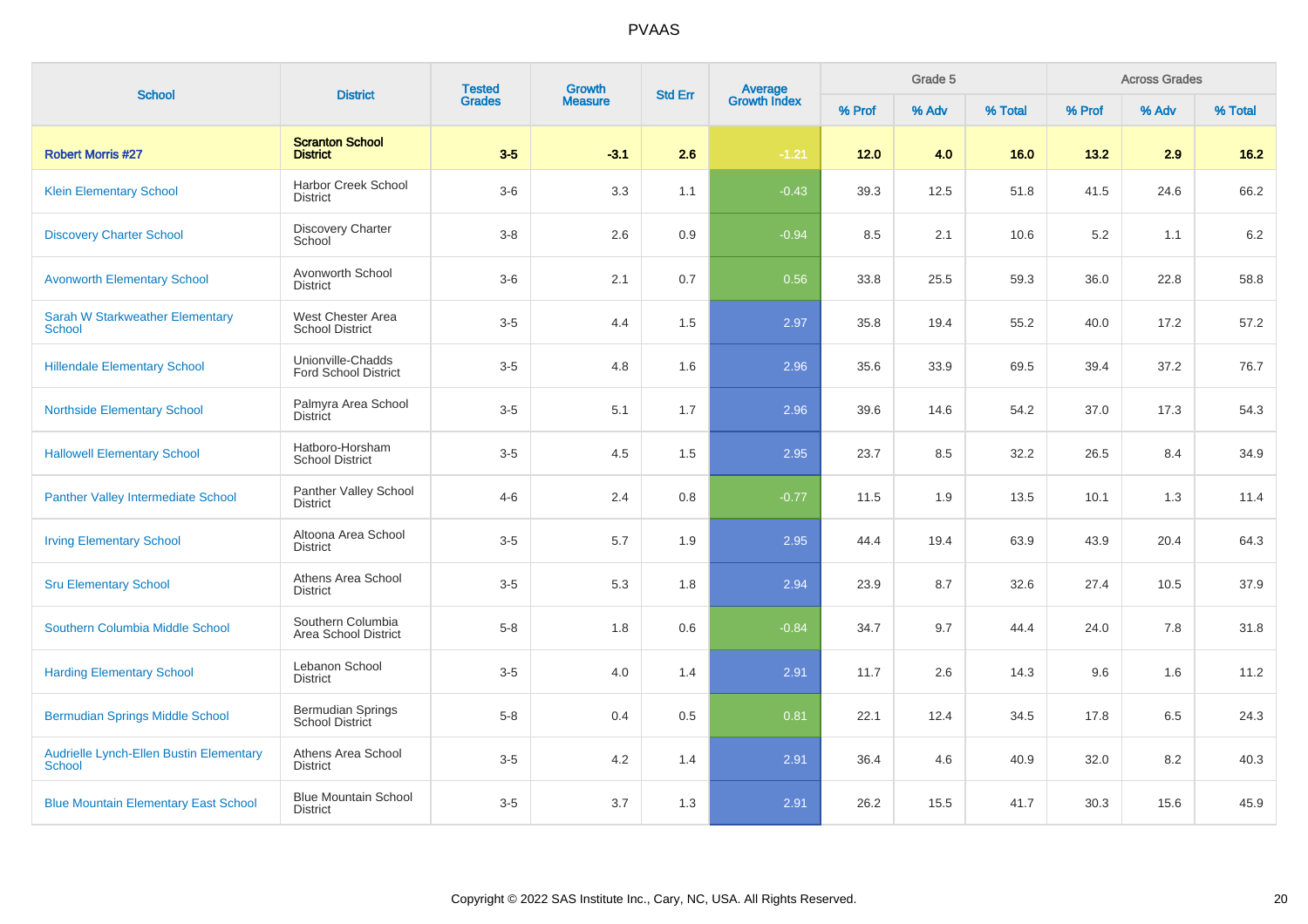| <b>School</b>                           | <b>District</b>                                          | <b>Tested</b><br><b>Grades</b> | <b>Growth</b>  | <b>Std Err</b> | Average<br>Growth Index |        | Grade 5 |         |        | <b>Across Grades</b> |         |
|-----------------------------------------|----------------------------------------------------------|--------------------------------|----------------|----------------|-------------------------|--------|---------|---------|--------|----------------------|---------|
|                                         |                                                          |                                | <b>Measure</b> |                |                         | % Prof | % Adv   | % Total | % Prof | % Adv                | % Total |
| <b>Robert Morris #27</b>                | <b>Scranton School</b><br><b>District</b>                | $3-5$                          | $-3.1$         | 2.6            | $-1.21$                 | 12.0   | 4.0     | 16.0    | 13.2   | 2.9                  | $16.2$  |
| <b>East Hanover Elementary School</b>   | Lower Dauphin School<br><b>District</b>                  | $3-5$                          | 4.7            | 1.6            | 2.89                    | 23.1   | 32.7    | 55.8    | 28.6   | 23.2                 | 51.8    |
| <b>Pfaff Elementary School</b>          | Quakertown<br><b>Community School</b><br><b>District</b> | $3-5$                          | 5.2            | 1.8            | 2.89                    | 53.5   | 18.6    | 72.1    | 34.9   | 20.5                 | 55.4    |
| Iron Forge Elementary School            | South Middleton<br><b>School District</b>                | $3-5$                          | 2.9            | 1.0            | 2.86                    | 28.8   | 22.7    | 51.5    | 31.6   | 23.8                 | 55.3    |
| <b>Oak Ridge Elementary School</b>      | Souderton Area<br><b>School District</b>                 | $3-5$                          | 3.9            | 1.4            | 2.86                    | 30.3   | 38.2    | 68.4    | 30.1   | 36.5                 | 66.7    |
| <b>Dillsburg Elementary School</b>      | Northern York County<br><b>School District</b>           | $3-5$                          | 3.9            | 1.4            | 2.85                    | 31.0   | 11.3    | 42.2    | 37.7   | 16.9                 | 54.6    |
| <b>Preston School</b>                   | Wayne Highlands<br>School District                       | $3 - 8$                        | 4.2            | 1.5            | 2.77                    | 7.1    | 14.3    | 21.4    | 24.0   | 11.0                 | 35.0    |
| <b>Lower Gwynedd Elementary School</b>  | Wissahickon School<br><b>District</b>                    | $3-5$                          | 3.8            | 1.3            | 2.84                    | 29.3   | 37.3    | 66.7    | 33.9   | 35.5                 | 69.3    |
| Aspira Bilingual Cyber Charter School   | Aspira Bilingual Cyber<br>Charter School                 | $3 - 11$                       | 4.2            | 1.5            | 2.84                    |        |         |         | 1.6    | 0.0                  | 1.6     |
| <b>Springfield Elementary School</b>    | Palisades School<br><b>District</b>                      | $3-5$                          | 6.5            | 2.3            | 2.83                    | 31.0   | 10.3    | 41.4    | 30.7   | 23.9                 | 54.6    |
| <b>Washington Intermediate School</b>   | New Castle Area<br><b>School District</b>                | $3-5$                          | 2.4            | 0.8            | 2.83                    | 4.4    | 0.5     | 4.8     | 4.1    | 0.7                  | 4.8     |
| <b>Lincoln Elementary School</b>        | Mt Lebanon School<br><b>District</b>                     | $3-5$                          | 4.6            | 1.6            | 2.81                    | 45.3   | 30.2    | 75.5    | 36.9   | 33.8                 | 70.7    |
| <b>Monroe Elementary School</b>         | <b>Cumberland Valley</b><br><b>School District</b>       | $3-5$                          | 4.6            | 1.7            | 2.81                    | 41.2   | 27.4    | 68.6    | 32.6   | 26.7                 | 59.4    |
| <b>Miller Heights Elementary School</b> | Bethlehem Area<br><b>School District</b>                 | $3-5$                          | 6.7            | 2.4            | 2.81                    | 33.3   | 20.8    | 54.2    | 35.5   | 29.0                 | 64.5    |
| <b>Resica Elementary School</b>         | East Stroudsburg Area<br><b>School District</b>          | $3-5$                          | $5.0\,$        | 1.8            | 2.79                    | 20.8   | 4.2     | 25.0    | 20.6   | 5.3                  | 26.0    |
| <b>Cranberry Elementary School</b>      | <b>Cranberry Area</b><br>School District                 | $3-6$                          | 2.5            | 0.9            | 1.85                    | 27.3   | 10.4    | 37.7    | 25.6   | 4.4                  | 30.0    |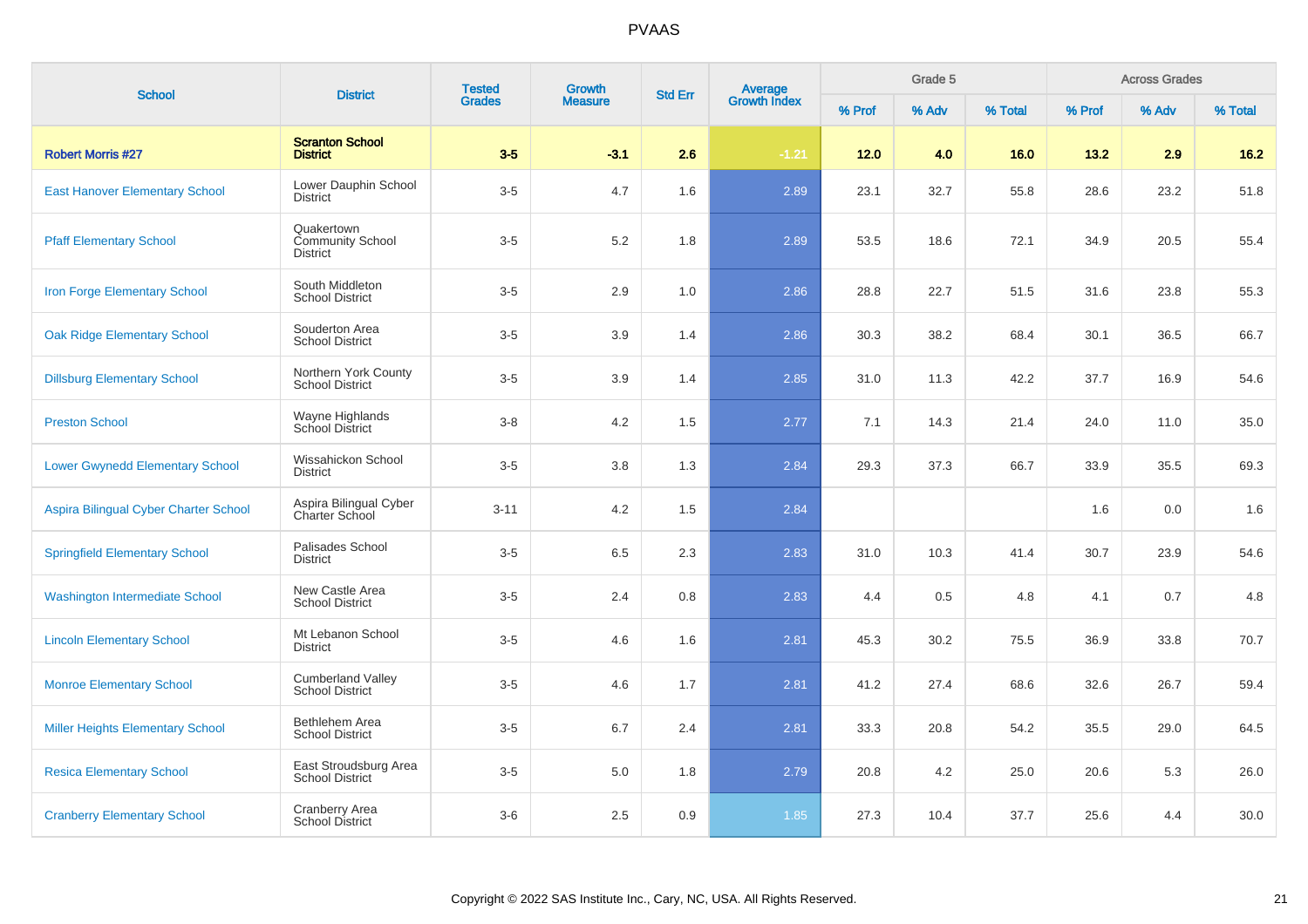| <b>School</b>                             | <b>District</b>                                                      | <b>Tested</b><br><b>Growth</b><br><b>Grades</b><br><b>Measure</b> | Average<br><b>Std Err</b> |     | Grade 5             |        |       | <b>Across Grades</b> |        |       |         |
|-------------------------------------------|----------------------------------------------------------------------|-------------------------------------------------------------------|---------------------------|-----|---------------------|--------|-------|----------------------|--------|-------|---------|
|                                           |                                                                      |                                                                   |                           |     | <b>Growth Index</b> | % Prof | % Adv | % Total              | % Prof | % Adv | % Total |
| <b>Robert Morris #27</b>                  | <b>Scranton School</b><br><b>District</b>                            | $3-5$                                                             | $-3.1$                    | 2.6 | $-1.21$             | 12.0   | 4.0   | 16.0                 | 13.2   | 2.9   | 16.2    |
| <b>Shrewsbury Elementary School</b>       | Southern York County<br><b>School District</b>                       | $3-6$                                                             | 3.0                       | 1.1 | $-1.93$             | 18.6   | 5.1   | 23.7                 | 26.5   | 11.0  | 37.6    |
| <b>Evergreen Elementary School</b>        | Perkiomen Valley<br><b>School District</b>                           | $3-5$                                                             | 3.5                       | 1.3 | 2.77                | 39.5   | 24.4  | 64.0                 | 42.6   | 19.3  | 61.9    |
| <b>Middlesex Elementary School</b>        | <b>Cumberland Valley</b><br><b>School District</b>                   | $3-5$                                                             | 4.6                       | 1.7 | 2.76                | 38.5   | 7.7   | 46.2                 | 29.8   | 17.2  | 47.0    |
| Gettysburg Montessori Charter School      | Gettysburg Montessori<br><b>Charter School</b>                       | $3-6$                                                             | 5.4                       | 1.9 | 2.18                | 19.0   | 19.0  | 38.1                 | 19.2   | 9.6   | 28.7    |
| <b>Pine Road Elementary School</b>        | Lower Moreland<br><b>Township School</b><br><b>District</b>          | $3-5$                                                             | 2.6                       | 0.9 | 2.74                | 27.3   | 27.3  | 54.6                 | 33.7   | 18.4  | 52.2    |
| <b>Davis Elementary School</b>            | <b>Centennial School</b><br><b>District</b>                          | $3-5$                                                             | 3.1                       | 1.1 | 2.74                | 29.1   | 8.2   | 37.3                 | 30.6   | 10.0  | 40.6    |
| <b>Makefield Elementary School</b>        | Pennsbury School<br><b>District</b>                                  | $3-5$                                                             | 4.1                       | 1.5 | 2.72                | 21.7   | 23.3  | 45.0                 | 23.6   | 28.7  | 52.2    |
| <b>Hillsdale Elementary School</b>        | West Chester Area<br><b>School District</b>                          | $3-5$                                                             | 4.0                       | 1.5 | 2.71                | 38.1   | 15.9  | 54.0                 | 33.2   | 24.9  | 58.0    |
| Rockwood Area Elementary School           | Rockwood Area<br><b>School District</b>                              | $3-6$                                                             | 3.5                       | 1.3 | 2.61                | 34.2   | 12.2  | 46.3                 | 22.6   | 12.0  | 34.6    |
| <b>Bethel Elementary School</b>           | Tulpehocken Area<br>School District                                  | $3-6$                                                             | $-0.0$                    | 1.3 | $-0.03$             | 35.1   | 16.2  | 51.4                 | 27.9   | 12.8  | 40.8    |
| Maureen M Welch Elementary School         | <b>Council Rock School</b><br><b>District</b>                        | $3-6$                                                             | 2.5                       | 1.0 | $-1.58$             | 28.0   | 10.7  | 38.7                 | 33.4   | 15.5  | 49.0    |
| <b>Blairsville Elementary School</b>      | Blairsville-Saltsburg<br><b>School District</b>                      | $3-5$                                                             | 4.1                       | 1.5 | 2.67                | 27.9   | 13.1  | 41.0                 | 25.7   | 8.9   | 34.6    |
| <b>Widener Partnership Charter School</b> | <b>Widener Partnership</b><br><b>Charter School</b>                  | $3 - 7$                                                           | 2.8                       | 1.0 | $-0.33$             | 0.0    | 0.0   | 0.0                  | 1.4    | 0.5   | 1.9     |
| <b>Trumbauersville Elementary School</b>  | Quakertown<br><b>Community School</b><br>District                    | $3-5$                                                             | 4.0                       | 1.5 | 2.64                | 24.6   | 29.5  | 54.1                 | 31.4   | 27.3  | 58.8    |
| <b>West Phila. Achievement Ces</b>        | West Philadelphia<br>Achievement Charter<br><b>Elementary School</b> | $3-5$                                                             | 4.2                       | 1.6 | 2.63                | 6.7    | 0.0   | 6.7                  | 2.8    | 0.5   | 3.2     |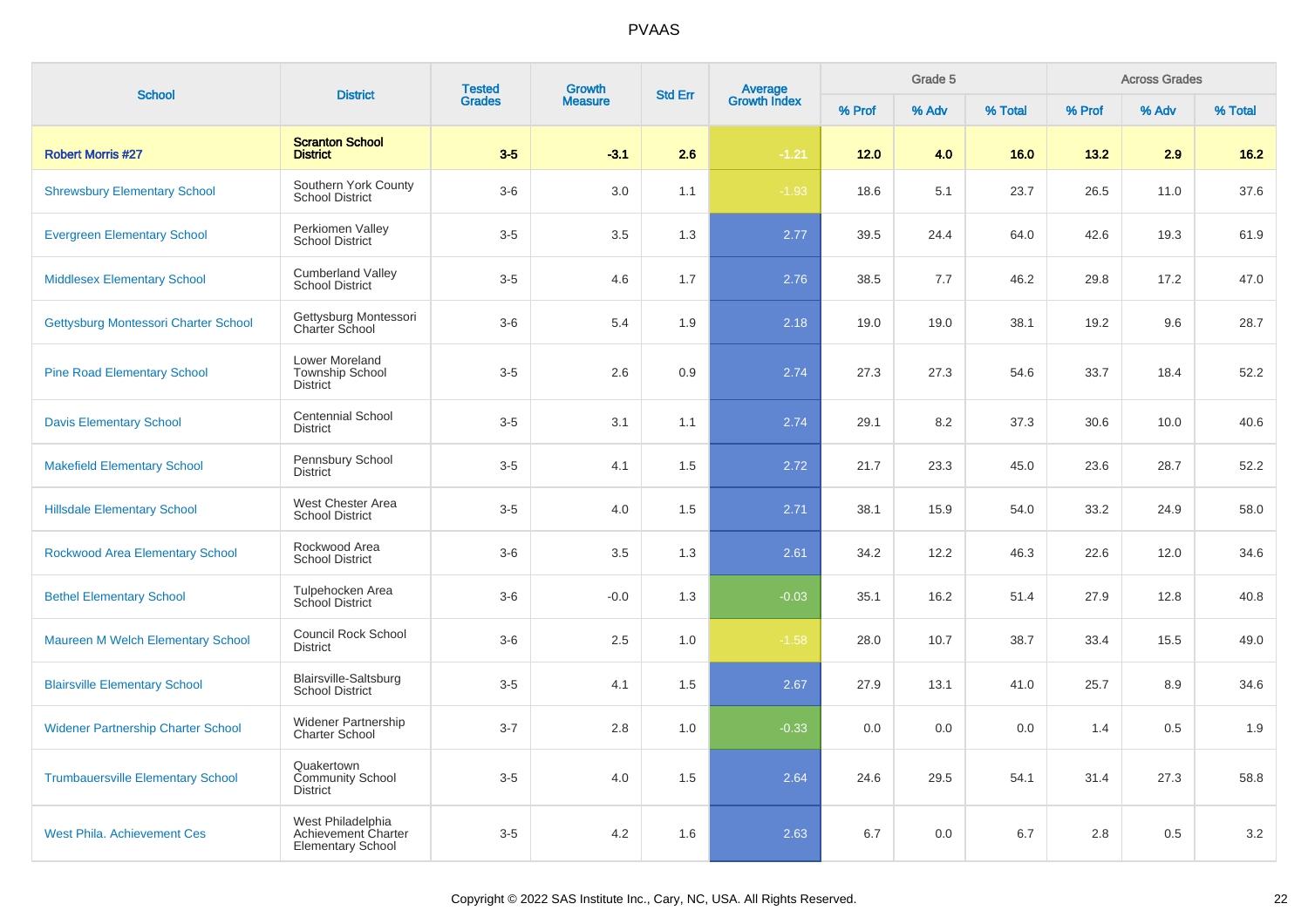| <b>School</b>                          | <b>District</b>                                    | <b>Tested</b><br><b>Grades</b> | Growth         | <b>Std Err</b> |                                |        | Grade 5 |         |        | <b>Across Grades</b> |         |
|----------------------------------------|----------------------------------------------------|--------------------------------|----------------|----------------|--------------------------------|--------|---------|---------|--------|----------------------|---------|
|                                        |                                                    |                                | <b>Measure</b> |                | <b>Average</b><br>Growth Index | % Prof | % Adv   | % Total | % Prof | % Adv                | % Total |
| <b>Robert Morris #27</b>               | <b>Scranton School</b><br><b>District</b>          | $3-5$                          | $-3.1$         | 2.6            | $-1.21$                        | $12.0$ | 4.0     | 16.0    | 13.2   | 2.9                  | $16.2$  |
| <b>Butler Elementary School</b>        | <b>Central Bucks School</b><br><b>District</b>     | $3-6$                          | 2.2            | $0.9\,$        | $-1.83$                        | 33.3   | 16.1    | 49.4    | 35.5   | 20.8                 | 56.3    |
| <b>Shallow Brook Inter School</b>      | Northeastern York<br><b>School District</b>        | $4 - 6$                        | 1.8            | 0.8            | 2.18                           | 35.7   | 15.2    | 50.9    | 28.1   | 12.0                 | 40.1    |
| <b>Marshall Thurgood</b>               | Philadelphia City<br>School District               | $3 - 8$                        | 4.5            | 1.8            | 2.58                           |        |         |         | 3.7    | 0.9                  | 4.6     |
| <b>Sugarcreek Elementary School</b>    | Karns City Area<br><b>School District</b>          | $3-6$                          | 3.8            | 1.5            | 2.36                           | 21.4   | 17.9    | 39.3    | 28.2   | 4.8                  | 33.1    |
| Kathryn D. Markley Elementary School   | <b>Great Valley School</b><br><b>District</b>      | $3-5$                          | 3.4            | 1.3            | 2.57                           | 31.2   | 28.8    | 60.0    | 32.3   | 27.5                 | 59.8    |
| <b>Kutz Elementary School</b>          | <b>Central Bucks School</b><br><b>District</b>     | $3-6$                          | 2.6            | 1.0            | 0.24                           | 40.7   | 17.0    | 57.6    | 38.0   | 25.1                 | 63.1    |
| <b>Jackson Elementary School</b>       | Central Cambria<br><b>School District</b>          | $3-5$                          | 5.0            | 2.0            | 2.53                           | 27.8   | 8.3     | 36.1    | 26.5   | 11.2                 | 37.8    |
| <b>Groveland Elementary School</b>     | <b>Central Bucks School</b><br><b>District</b>     | $3-6$                          | 2.0            | 0.8            | 2.06                           | 25.7   | 16.2    | 41.9    | 33.0   | 15.0                 | 48.0    |
| <b>Schwenksville Elementary School</b> | Perkiomen Valley<br><b>School District</b>         | $3-5$                          | 3.7            | 1.5            | 2.51                           | 41.3   | 17.5    | 58.7    | 41.6   | 15.8                 | 57.4    |
| Penn Wood Elementary School            | West Chester Area<br><b>School District</b>        | $3-5$                          | 3.5            | 1.4            | 2.51                           | 30.6   | 15.3    | 45.8    | 37.6   | 17.1                 | 54.6    |
| <b>Kunkel Elementary School</b>        | Middletown Area<br><b>School District</b>          | $3-5$                          | 3.5            | 1.4            | 2.50                           | 31.4   | 7.1     | 38.6    | 29.4   | 14.1                 | 43.5    |
| <b>Mercer Area Elementary School</b>   | Mercer Area School<br><b>District</b>              | $3-6$                          | 2.6            | 1.0            | 1.09                           | 32.8   | 15.5    | 48.3    | 33.2   | 15.4                 | 48.6    |
| <b>Ebenezer Elementary School</b>      | Cornwall-Lebanon<br><b>School District</b>         | $3-5$                          | 2.9            | 1.2            | 2.50                           | 28.0   | 6.0     | 34.0    | 25.4   | 5.0                  | 30.4    |
| <b>Robison Elementary School</b>       | Fort Leboeuf School<br><b>District</b>             | $3-5$                          | 3.6            | 1.4            | 2.49                           | 41.8   | 38.8    | 80.6    | 40.4   | 34.7                 | 75.1    |
| <b>Sporting Hill Elementary School</b> | <b>Cumberland Valley</b><br><b>School District</b> | $3-5$                          | 3.1            | 1.3            | 2.49                           | 20.9   | 29.7    | 50.6    | 29.3   | 27.1                 | 56.4    |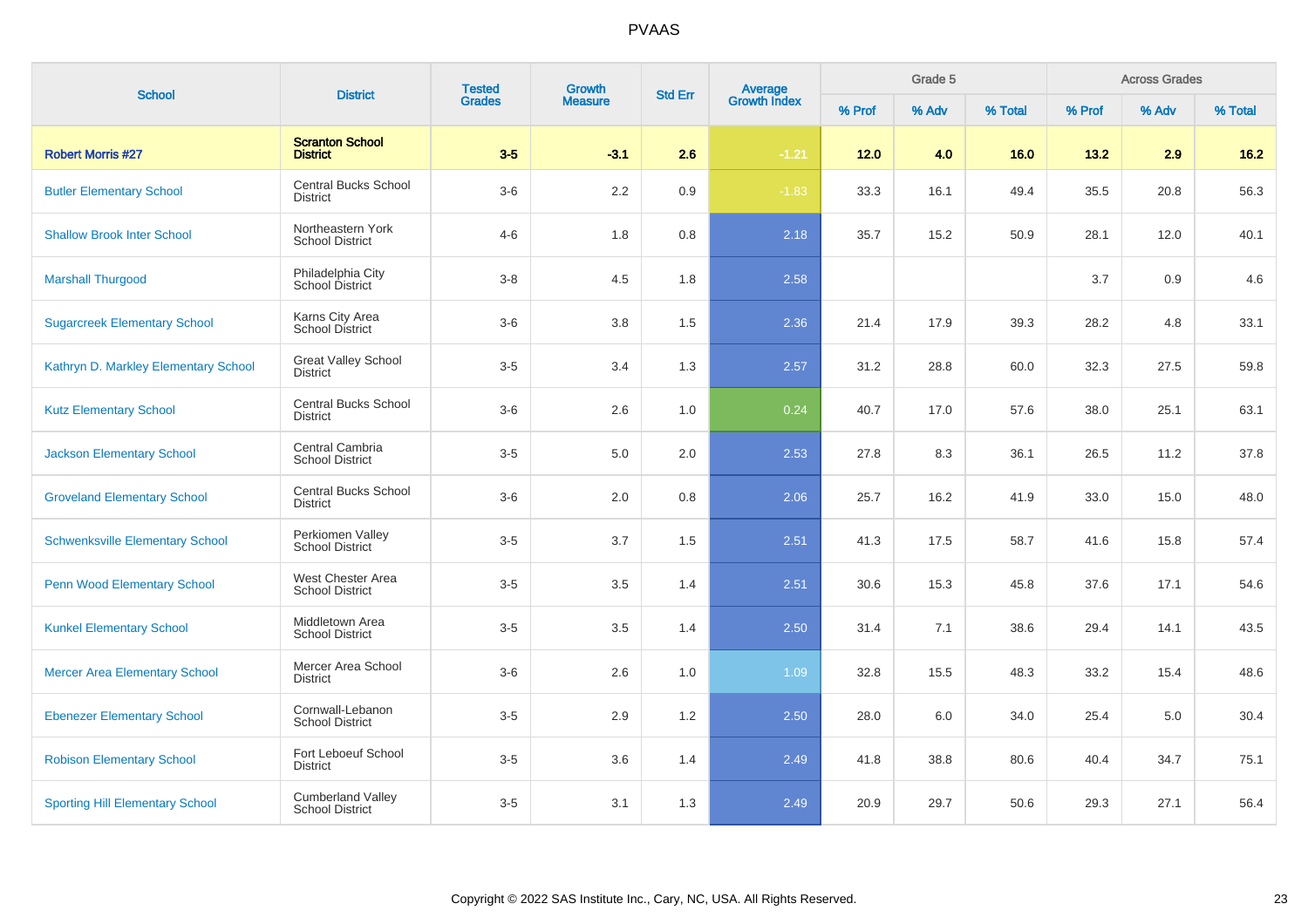| <b>School</b>                                             | <b>District</b>                                          | <b>Tested</b> | <b>Growth</b>  | <b>Std Err</b> |                                |        | Grade 5 |         |        | <b>Across Grades</b> |         |
|-----------------------------------------------------------|----------------------------------------------------------|---------------|----------------|----------------|--------------------------------|--------|---------|---------|--------|----------------------|---------|
|                                                           |                                                          | <b>Grades</b> | <b>Measure</b> |                | <b>Average</b><br>Growth Index | % Prof | % Adv   | % Total | % Prof | % Adv                | % Total |
| <b>Robert Morris #27</b>                                  | <b>Scranton School</b><br><b>District</b>                | $3-5$         | $-3.1$         | 2.6            | $-1.21$                        | 12.0   | 4.0     | 16.0    | 13.2   | 2.9                  | 16.2    |
| <b>Lehigh Elementary School</b>                           | Northampton Area<br>School District                      | $3-5$         | 5.1            | 2.0            | 2.49                           | 32.4   | 11.8    | 44.1    | 43.1   | 13.0                 | 56.1    |
| <b>Valley Elementary School</b>                           | Bensalem Township<br><b>School District</b>              | $3-6$         | 2.3            | 0.9            | $-0.05$                        | 9.0    | 2.6     | 11.5    | 13.4   | 3.8                  | 17.2    |
| <b>Linden Elementary School</b>                           | Central Bucks School<br><b>District</b>                  | $3-6$         | 3.2            | 1.3            | 0.02                           | 42.9   | 19.0    | 61.9    | 38.6   | 28.5                 | 67.0    |
| <b>Harris School</b>                                      | Southeast Delco<br><b>School District</b>                | $3 - 8$       | 2.7            | 1.1            | 0.14                           | 12.0   | 0.0     | 12.0    | 4.7    | 0.5                  | 5.3     |
| <b>Colwyn Elementary School</b>                           | William Penn School<br><b>District</b>                   | $3-6$         | 4.9            | 2.0            | $-0.17$                        | 10.0   | 5.0     | 15.0    | 10.4   | 1.5                  | 11.9    |
| <b>Shenango Elementary School</b>                         | Shenango Area<br>School District                         | $3-6$         | 2.5            | 1.0            | $-1.30$                        | 25.0   | 7.1     | 32.1    | 27.1   | 11.8                 | 38.9    |
| <b>Richland Elementary School</b>                         | Quakertown<br><b>Community School</b><br><b>District</b> | $3-5$         | 3.9            | 1.6            | 2.46                           | 30.4   | 7.1     | 37.5    | 25.0   | 12.2                 | 37.2    |
| <b>Rowland Academy</b>                                    | Harrisburg City School<br><b>District</b>                | $5-8$         | 1.4            | 0.6            | $-3.28$                        | 1.0    | 0.0     | 1.0     | 1.5    | 1.3                  | 2.9     |
| <b>Valley Elementary/Middle School</b>                    | Hazleton Area School<br><b>District</b>                  | $3-8$         | 2.7            | 1.1            | $-0.49$                        | 15.2   | 3.0     | 18.2    | 13.3   | 2.6                  | 15.9    |
| <b>Washington Heights Elementary School</b>               | West Shore School<br><b>District</b>                     | $3-5$         | 4.0            | 1.6            | 2.45                           | 24.1   | 8.6     | 32.8    | 19.3   | 7.4                  | 26.7    |
| <b>Centre Learning Community Charter</b><br><b>School</b> | Centre Learning<br><b>Community Charter</b><br>School    | $5 - 8$       | 4.9            | 2.0            | 2.45                           |        |         |         | 24.1   | 18.5                 | 42.6    |
| <b>Titus Elementary School</b>                            | <b>Central Bucks School</b><br><b>District</b>           | $3-6$         | 2.2            | 0.9            | 1.30                           | 40.5   | 17.6    | 58.1    | 31.4   | 19.4                 | 50.8    |
| <b>Nether Providence Elementary School</b>                | Wallingford-<br>Swarthmore School<br><b>District</b>     | $3-5$         | 3.5            | 1.5            | 2.41                           | 44.6   | 21.5    | 66.2    | 40.4   | 24.7                 | 65.0    |
| <b>Clearview Elementary School</b>                        | Red Lion Area School<br><b>District</b>                  | $3-6$         | 3.3            | 1.4            | 0.32                           | 26.5   | 17.6    | 44.1    | 22.1   | 10.7                 | 32.9    |
| <b>Warren L Miller Elementary School</b>                  | Southern Tioga<br>School District                        | $3-6$         | 1.7            | 1.1            | 1.48                           | 21.6   | 0.0     | 21.6    | 25.4   | 5.4                  | 30.8    |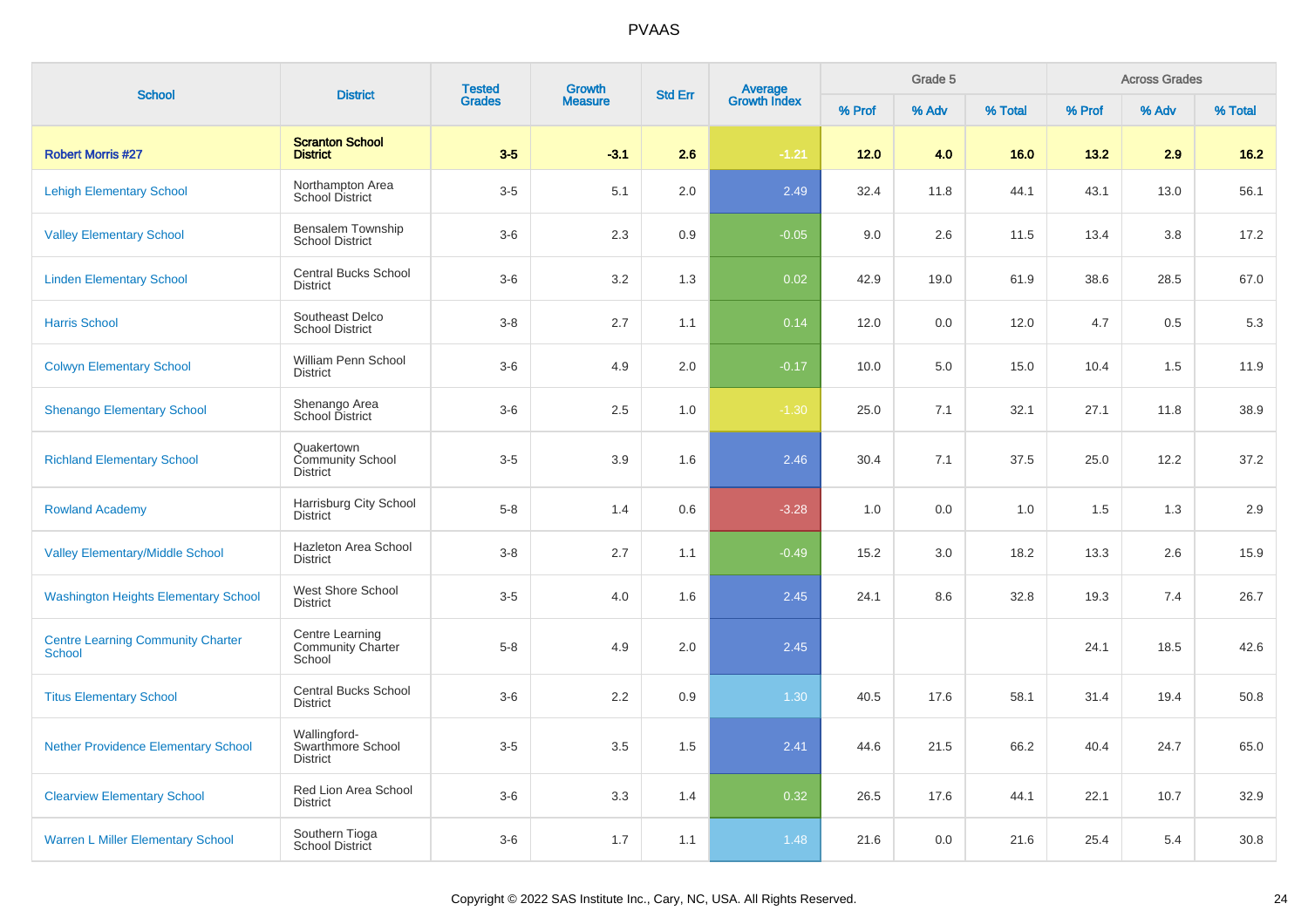| <b>School</b>                               | <b>District</b>                              | <b>Tested</b> | Growth<br><b>Measure</b> | <b>Average</b><br>Growth Index<br><b>Std Err</b> |         |        | Grade 5 |         |        | <b>Across Grades</b> |         |
|---------------------------------------------|----------------------------------------------|---------------|--------------------------|--------------------------------------------------|---------|--------|---------|---------|--------|----------------------|---------|
|                                             |                                              | <b>Grades</b> |                          |                                                  |         | % Prof | % Adv   | % Total | % Prof | % Adv                | % Total |
| <b>Robert Morris #27</b>                    | <b>Scranton School</b><br><b>District</b>    | $3-5$         | $-3.1$                   | 2.6                                              | $-1.21$ | $12.0$ | 4.0     | 16.0    | 13.2   | 2.9                  | $16.2$  |
| <b>Shannock Valley Elementary School</b>    | Armstrong School<br>District                 | $3-6$         | 2.6                      | 1.3                                              | 2.05    | 26.1   | 13.0    | 39.1    | 26.1   | 16.5                 | 42.6    |
| <b>Quarry Hill Elementary School</b>        | Pennsbury School<br><b>District</b>          | $3-5$         | 3.4                      | 1.4                                              | 2.35    | 31.3   | 32.8    | 64.2    | 40.9   | 27.8                 | 68.7    |
| <b>Franconia Elementary School</b>          | Souderton Area<br><b>School District</b>     | $3-5$         | 3.3                      | 1.4                                              | 2.35    | 45.1   | 18.3    | 63.4    | 33.3   | 22.1                 | 55.4    |
| <b>Economy Elementary School</b>            | Ambridge Area School<br>District             | $3-5$         | 3.8                      | 1.6                                              | 2.34    | 28.6   | 10.7    | 39.3    | 30.6   | 17.2                 | 47.8    |
| <b>Hillcrest Elementary School</b>          | <b>Upper Darby School</b><br><b>District</b> | $3-5$         | 3.3                      | 1.4                                              | 2.31    | 14.1   | 5.1     | 19.2    | 15.2   | 5.2                  | 20.4    |
| <b>Cairnbrook Elementary School</b>         | Shade-Central City<br><b>School District</b> | $3-6$         | 4.5                      | 1.9                                              | 0.60    | 18.8   | 0.0     | 18.8    | 29.6   | 2.3                  | 31.8    |
| <b>Hope For Hyndman Charter School</b>      | Hope For Hyndman<br>Charter School           | $3 - 11$      | 4.1                      | 1.8                                              | 2.31    |        |         |         | 9.9    | 1.2                  | 11.1    |
| <b>Bennetts Valley Elementary School</b>    | Saint Marys Area<br><b>School District</b>   | $3-5$         | 6.4                      | 2.8                                              | 2.30    | 52.9   | 0.0     | 52.9    | 35.0   | 5.0                  | 40.0    |
| <b>Blue Ridge Elementary School</b>         | <b>Blue Ridge School</b><br>District         | $3-5$         | 3.3                      | 1.4                                              | 2.30    | 23.3   | 5.5     | 28.8    | 29.6   | 5.8                  | 35.4    |
| <b>West Vincent Elementary School</b>       | Owen J Roberts<br><b>School District</b>     | $3-6$         | 2.3                      | 1.0                                              | 1.59    | 33.8   | 31.0    | 64.8    | 39.8   | 27.6                 | 67.4    |
| <b>Lincoln Elementary School</b>            | East Penn School<br><b>District</b>          | $3-5$         | 3.5                      | 1.5                                              | 2.29    | 35.5   | 12.9    | 48.4    | 30.5   | 13.2                 | 43.7    |
| <b>Penn Valley School</b>                   | Lower Merion School<br><b>District</b>       | $3-5$         | 2.6                      | 1.2                                              | 2.27    | 22.9   | 48.6    | 71.4    | 27.5   | 50.5                 | 78.0    |
| Lackawanna Trail Elementary Center          | Lackawanna Trail<br><b>School District</b>   | $3-6$         | 2.4                      | 1.1                                              | $-0.71$ | 21.8   | 9.1     | 30.9    | 31.4   | 13.1                 | 44.4    |
| <b>Brandywine-Wallace Elementary School</b> | Downingtown Area<br><b>School District</b>   | $3-5$         | 3.3                      | 1.5                                              | 2.25    | 48.4   | 21.0    | 69.4    | 49.3   | 17.1                 | 66.4    |
| <b>East Goshen Elementary School</b>        | West Chester Area<br><b>School District</b>  | $3-5$         | 3.5                      | 1.6                                              | 2.24    | 49.1   | 21.0    | 70.2    | 41.2   | 33.3                 | 74.6    |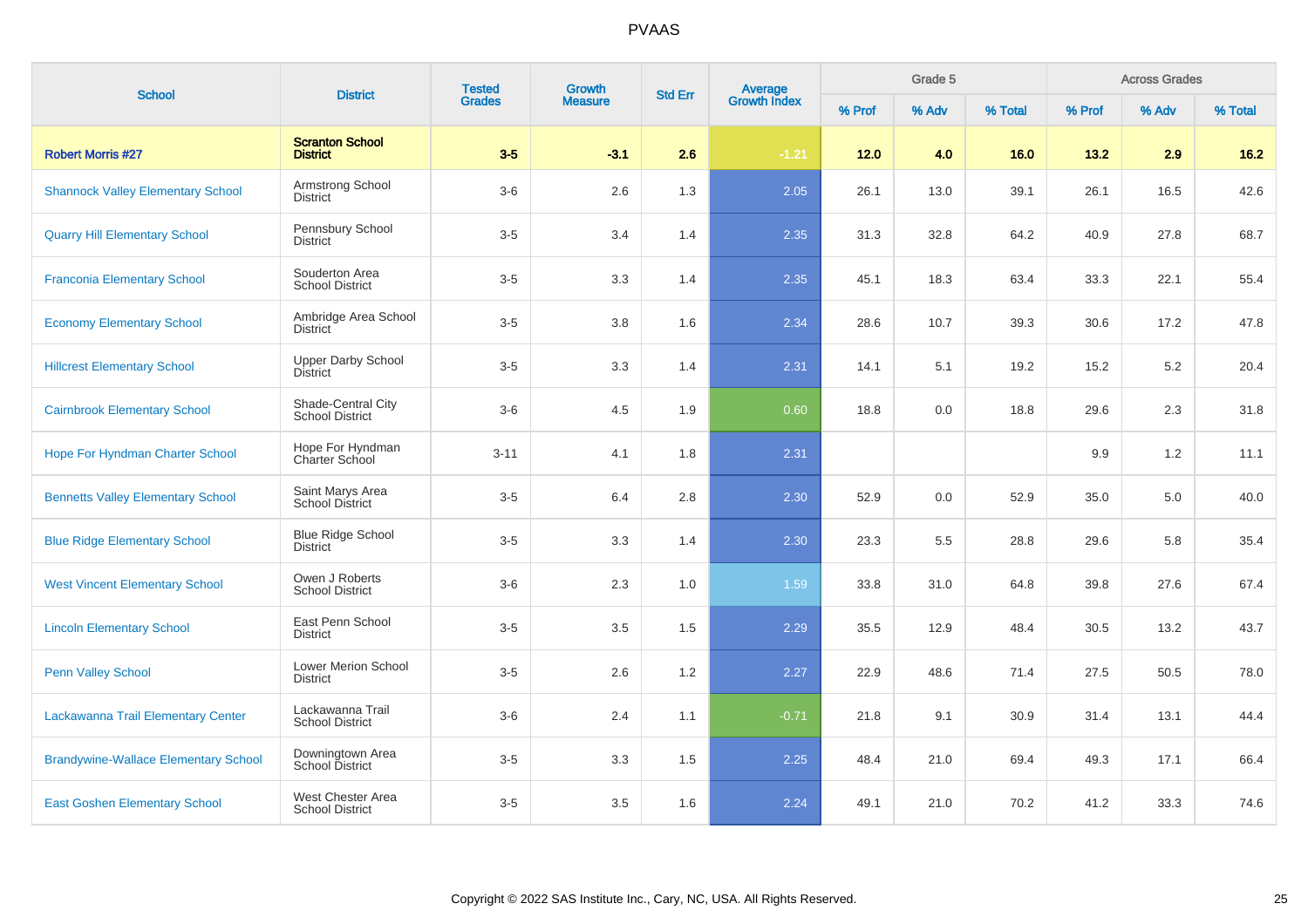| <b>School</b>                             | <b>District</b>                                  | <b>Tested</b><br><b>Grades</b> | Growth         | <b>Average</b><br>Growth Index<br><b>Std Err</b> |         |        | Grade 5 |         |         | <b>Across Grades</b> |         |
|-------------------------------------------|--------------------------------------------------|--------------------------------|----------------|--------------------------------------------------|---------|--------|---------|---------|---------|----------------------|---------|
|                                           |                                                  |                                | <b>Measure</b> |                                                  |         | % Prof | % Adv   | % Total | % Prof  | % Adv                | % Total |
| <b>Robert Morris #27</b>                  | <b>Scranton School</b><br><b>District</b>        | $3-5$                          | $-3.1$         | 2.6                                              | $-1.21$ | $12.0$ | 4.0     | 16.0    | 13.2    | 2.9                  | $16.2$  |
| <b>Howard Elementary School</b>           | <b>Bald Eagle Area</b><br>School District        | $3-5$                          | 7.1            | 3.2                                              | 2.23    | 53.8   | 46.2    | 100.0   | 41.5    | 34.2                 | 75.6    |
| <b>West Manheim Elementary School</b>     | South Western School<br><b>District</b>          | $3-5$                          | 2.7            | 1.2                                              | 2.22    | 26.0   | 6.2     | 32.3    | 25.9    | 10.4                 | 36.3    |
| <b>Juniata Elementary School</b>          | Juniata County School<br><b>District</b>         | $3-5$                          | 2.6            | 1.2                                              | 2.21    | 21.0   | 5.0     | 26.0    | 18.6    | 5.1                  | 23.6    |
| <b>Wyalusing Valley Elementary School</b> | Wyalusing Area<br>School District                | $3-6$                          | 1.9            | 0.9                                              | 0.43    | 12.0   | 4.8     | 16.9    | 18.9    | 5.6                  | 24.4    |
| Southern Lehigh Intermediate School       | Southern Lehigh<br>School District               | $4 - 6$                        | $-1.2$         | 0.6                                              | $-1.85$ | 33.9   | 21.0    | 54.8    | 31.6    | 23.8                 | 55.4    |
| <b>E M Crouthamel Elementary School</b>   | Souderton Area<br><b>School District</b>         | $3-5$                          | 3.6            | 1.6                                              | 2.19    | 32.1   | 17.0    | 49.1    | 34.5    | 16.2                 | 50.7    |
| Meyersdale Area Elementary School         | Meyersdale Area<br>School District               | $3-5$                          | 3.5            | 1.6                                              | 2.19    | 35.2   | 9.3     | 44.4    | 30.7    | 10.5                 | 41.2    |
| <b>Ben Franklin School</b>                | Uniontown Area<br><b>School District</b>         | $3 - 8$                        | $-5.5$         | 1.1                                              | $-4.99$ | 15.8   | 10.5    | 26.3    | 14.7    | 3.8                  | 18.5    |
| <b>Trinity East Elementary School</b>     | <b>Trinity Area School</b><br><b>District</b>    | $3-5$                          | 3.2            | 1.5                                              | 2.18    | 31.9   | 20.3    | 52.2    | 36.4    | 20.1                 | 56.5    |
| <b>Elco Intermd School</b>                | Eastern Lebanon<br><b>County School District</b> | $3-5$                          | 1.9            | 0.9                                              | 2.18    | 19.8   | 7.9     | 27.7    | 23.8    | 8.2                  | 32.1    |
| <b>Overlook School</b>                    | Abington School<br><b>District</b>               | $3-6$                          | 2.5            | 1.2                                              | 0.77    | 20.0   | 14.0    | 34.0    | 27.2    | 13.0                 | 40.2    |
| <b>Ardmore Avenue School</b>              | William Penn School<br><b>District</b>           | $3-6$                          | 3.1            | 1.4                                              | $-0.13$ | 14.0   | 0.0     | 14.0    | 10.8    | 1.8                  | 12.6    |
| <b>Macungie Elementary School</b>         | East Penn School<br><b>District</b>              | $3-5$                          | 3.1            | 1.4                                              | 2.15    | 31.3   | 9.0     | 40.3    | 30.1    | 15.5                 | 45.6    |
| <b>Clairton Elementary School</b>         | Clairton City School<br><b>District</b>          | $3-5$                          | 3.7            | 1.7                                              | 2.14    | 6.1    | 2.0     | 8.2     | $6.2\,$ | 0.6                  | 6.8     |
| <b>Middle Years Alternative</b>           | Philadelphia City<br>School District             | $5 - 8$                        | 4.9            | 2.3                                              | 2.14    |        |         |         | 2.4     | 0.0                  | 2.4     |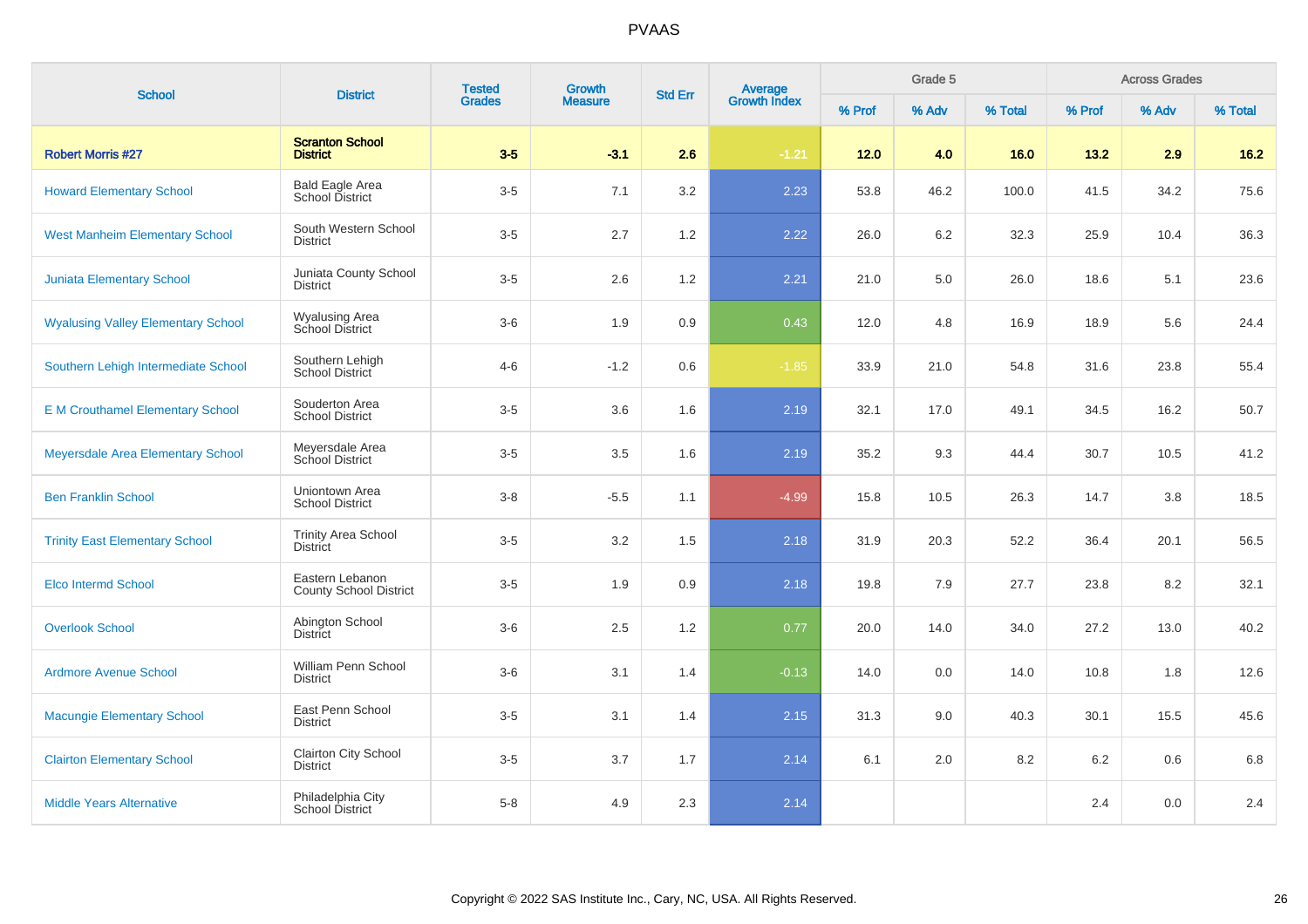| <b>School</b>                              | <b>District</b>                                    | <b>Tested</b><br><b>Grades</b> | Growth         | <b>Std Err</b> | <b>Average</b><br>Growth Index |        | Grade 5 |         |        | <b>Across Grades</b> |         |
|--------------------------------------------|----------------------------------------------------|--------------------------------|----------------|----------------|--------------------------------|--------|---------|---------|--------|----------------------|---------|
|                                            |                                                    |                                | <b>Measure</b> |                |                                | % Prof | % Adv   | % Total | % Prof | % Adv                | % Total |
| <b>Robert Morris #27</b>                   | <b>Scranton School</b><br><b>District</b>          | $3-5$                          | $-3.1$         | 2.6            | $-1.21$                        | $12.0$ | 4.0     | 16.0    | 13.2   | 2.9                  | $16.2$  |
| <b>Galeton Area School</b>                 | Galeton Area School<br>District                    | $3 - 11$                       | 2.7            | 1.3            | $-0.05$                        | 29.2   | 20.8    | 50.0    | 19.4   | 7.0                  | 26.4    |
| <b>Reeceville Elementary School</b>        | Coatesville Area<br><b>School District</b>         | $3-5$                          | 4.2            | 2.0            | 2.13                           | 16.2   | 2.7     | 18.9    | 9.4    | 6.2                  | 15.6    |
| <b>Shady Grove Elementary School</b>       | Wissahickon School<br><b>District</b>              | $3-5$                          | 2.4            | 1.1            | 2.12                           | 25.2   | 26.2    | 51.4    | 26.5   | 32.5                 | 59.0    |
| <b>Metzgar Elementary School</b>           | Greensburg Salem<br><b>School District</b>         | $3-5$                          | 4.2            | 2.0            | 2.12                           | 38.2   | 17.6    | 55.9    | 30.5   | 13.3                 | 43.8    |
| <b>Manavon Elementary School</b>           | Phoenixville Area<br><b>School District</b>        | $3-5$                          | 2.5            | 1.2            | 2.11                           | 45.8   | 14.6    | 60.4    | 35.0   | 19.9                 | 54.9    |
| <b>New Holland Elementary</b>              | Eastern Lancaster<br><b>County School District</b> | $3-6$                          | 2.2            | 1.1            | 1.22                           | 32.7   | 10.9    | 43.6    | 29.8   | 8.0                  | 37.8    |
| <b>Howe Elementary School</b>              | Mt Lebanon School<br><b>District</b>               | $3-5$                          | 3.5            | 1.6            | 2.10                           | 36.0   | 36.0    | 72.0    | 36.3   | 32.9                 | 69.2    |
| <b>Manheim Elementary School</b>           | South Western School<br><b>District</b>            | $3-5$                          | 4.5            | 2.1            | 2.09                           | 17.2   | 17.2    | 34.5    | 25.7   | 15.9                 | 41.6    |
| <b>Barkley Elementary School</b>           | Phoenixville Area<br><b>School District</b>        | $3-5$                          | 3.4            | 1.6            | 2.08                           | 26.9   | 11.5    | 38.5    | 24.9   | 11.6                 | 36.4    |
| <b>Independence Charter School</b>         | Independence Charter<br>School                     | $3-8$                          | 1.4            | 0.7            | $-5.14$                        | 13.7   | 4.1     | 17.8    | 19.7   | 7.2                  | 26.9    |
| <b>Canton Area Elementary School</b>       | Canton Area School<br>District                     | $3-6$                          | 2.3            | 1.1            | $-0.60$                        | 34.6   | 11.5    | 46.2    | 31.6   | 8.9                  | 40.5    |
| <b>West Bradford Elementary School</b>     | Downingtown Area<br>School District                | $3-5$                          | 2.7            | 1.3            | 2.06                           | 47.6   | 10.7    | 58.3    | 41.6   | 22.7                 | 64.3    |
| <b>Lycoming Valley Intermediate School</b> | Williamsport Area<br><b>School District</b>        | $4 - 6$                        | 1.4            | 0.7            | $-1.40$                        | 31.5   | 13.4    | 45.0    | 26.5   | 13.4                 | 39.9    |
| <b>Twin Rivers Elementary School</b>       | Mckeesport Area<br><b>School District</b>          | $3-5$                          | 2.6            | 1.3            | 2.06                           | 4.6    | 4.6     | 9.2     | 9.2    | 3.0                  | 12.2    |
| <b>Duquesne Elementary School</b>          | Duquesne City School<br><b>District</b>            | $3-6$                          | 1.2            | 1.3            | 0.96                           | 6.0    | 2.0     | 8.0     | 3.5    | 1.7                  | $5.2\,$ |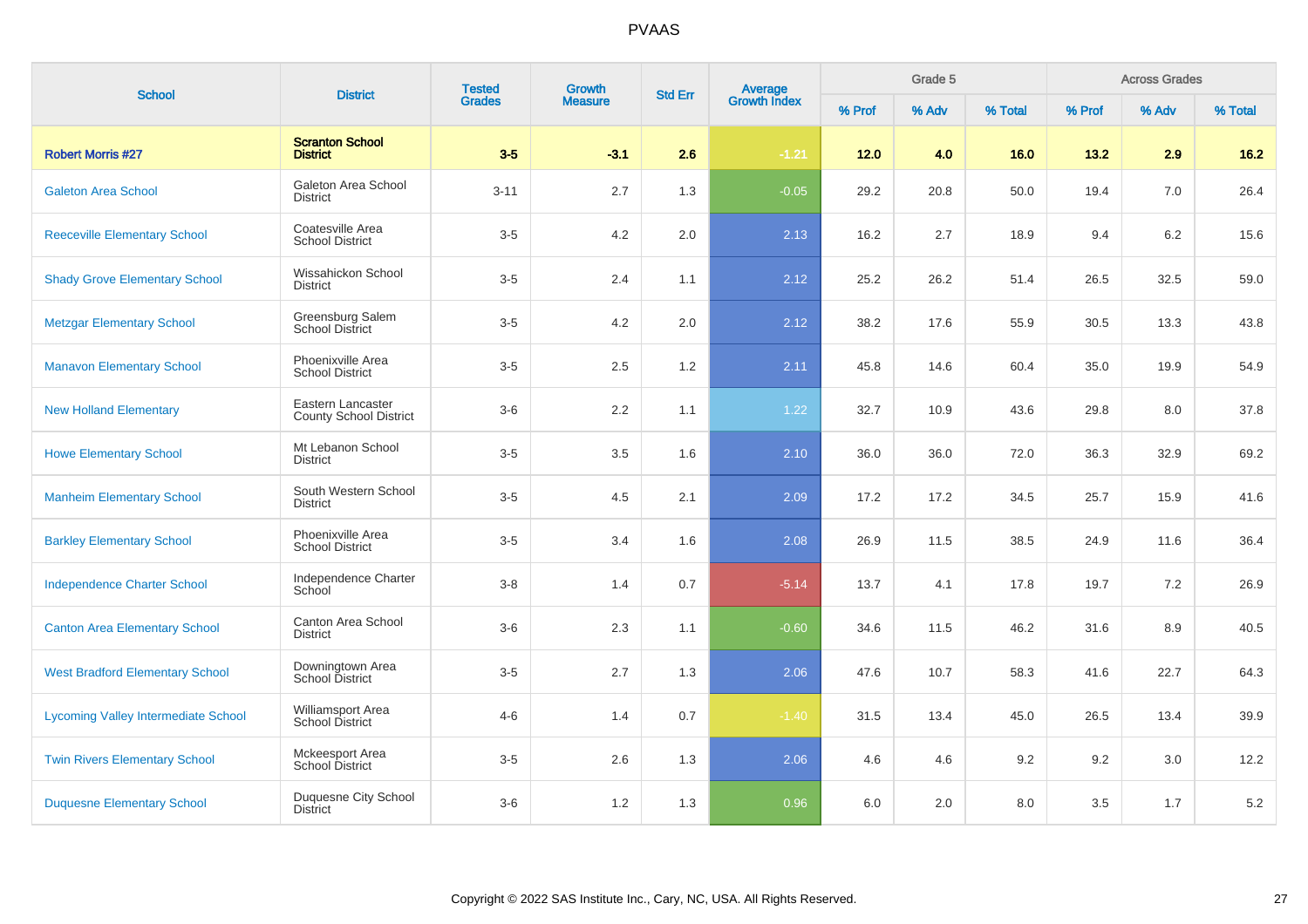| <b>School</b>                                                  | <b>District</b>                                            | <b>Tested</b><br><b>Grades</b> | Growth         | <b>Std Err</b> |                                |        | Grade 5 |         |        | <b>Across Grades</b> |         |
|----------------------------------------------------------------|------------------------------------------------------------|--------------------------------|----------------|----------------|--------------------------------|--------|---------|---------|--------|----------------------|---------|
|                                                                |                                                            |                                | <b>Measure</b> |                | <b>Average</b><br>Growth Index | % Prof | % Adv   | % Total | % Prof | % Adv                | % Total |
| <b>Robert Morris #27</b>                                       | <b>Scranton School</b><br><b>District</b>                  | $3-5$                          | $-3.1$         | 2.6            | $-1.21$                        | $12.0$ | 4.0     | 16.0    | 13.2   | 2.9                  | $16.2$  |
| <b>Second District Elementary School</b>                       | <b>Crawford Central</b><br><b>School District</b>          | $3-6$                          | 2.7            | 1.3            | 1.69                           | 17.5   | 7.5     | 25.0    | 15.9   | 4.6                  | 20.5    |
| <b>North Wales Elementary School</b>                           | North Penn School<br><b>District</b>                       | $3-6$                          | 0.2            | 1.3            | 0.14                           | 34.0   | 12.8    | 46.8    | 30.0   | 15.6                 | 45.6    |
| <b>Hamilton Elementary School</b>                              | Carlisle Area School<br><b>District</b>                    | $3-5$                          | 3.6            | 1.8            | 2.04                           | 20.0   | 4.4     | 24.4    | 17.4   | 3.8                  | 21.2    |
| <b>Elmwood Academy</b>                                         | Mechanicsburg Area<br>School District                      | $4 - 5$                        | 1.4            | 0.7            | 2.03                           | 27.0   | 14.7    | 41.8    | 28.6   | 13.7                 | 42.3    |
| <b>Westtown-Thornbury Elementary School</b>                    | West Chester Area<br><b>School District</b>                | $3-5$                          | 3.1            | 1.5            | 2.03                           | 29.5   | 8.2     | 37.7    | 39.5   | 15.9                 | 55.4    |
| <b>Youngsville Elementary School</b>                           | Warren County School<br><b>District</b>                    | $3-5$                          | 3.5            | 1.7            | 2.03                           | 10.9   | 6.5     | 17.4    | 13.5   | 2.7                  | 16.2    |
| <b>Redbank Valley Intermediate School</b>                      | Redbank Valley<br><b>School District</b>                   | $3-5$                          | 2.8            | 1.4            | 2.02                           | 34.3   | 20.0    | 54.3    | 29.2   | 16.8                 | 46.0    |
| <b>Ad Prima Charter School</b>                                 | Ad Prima Charter<br>School                                 | $3 - 8$                        | 1.5            | 0.8            | $-4.74$                        | 8.3    | 0.0     | 8.3     | 10.9   | 0.7                  | 11.6    |
| <b>Chatham Park Elementary School</b>                          | <b>Haverford Township</b><br><b>School District</b>        | $3-5$                          | 2.5            | 1.2            | 1.99                           | 36.0   | 36.0    | 71.9    | 36.3   | 37.3                 | 73.7    |
| <b>Mckee Elementary School</b>                                 | West Allegheny<br>School District                          | $3-5$                          | 2.5            | 1.3            | 1.95                           | 29.4   | 27.1    | 56.5    | 36.1   | 29.5                 | 65.6    |
| <b>Juniata Gap Elementary School</b>                           | Altoona Area School<br><b>District</b>                     | $3-5$                          | 2.8            | 1.5            | 1.94                           | 25.0   | 17.2    | 42.2    | 28.9   | 12.4                 | 41.2    |
| <b>Easton Arts Academy Elementary</b><br><b>Charter School</b> | Easton Arts Academy<br><b>Elementary Charter</b><br>School | $3-5$                          | 4.8            | 2.4            | 1.94                           | 4.2    | 16.7    | 20.8    | 12.6   | 3.9                  | 16.5    |
| <b>Freire Charter School</b>                                   | Freire Charter School                                      | $5 - 11$                       | 1.2            | 0.6            | $-3.49$                        | 0.0    | 0.0     | 0.0     | 3.3    | 0.0                  | 3.3     |
| Roy A. Hunt Elementary School                                  | New Kensington-<br>Arnold School District                  | $3-6$                          | 1.6            | $0.8\,$        | $-3.82$                        | 9.2    | 0.9     | 10.1    | 14.8   | 3.5                  | 18.3    |
| <b>Park Forest Elementary School</b>                           | State College Area<br><b>School District</b>               | $3-5$                          | 3.0            | 1.6            | 1.92                           | 39.7   | 20.7    | 60.3    | 35.3   | 26.6                 | 61.8    |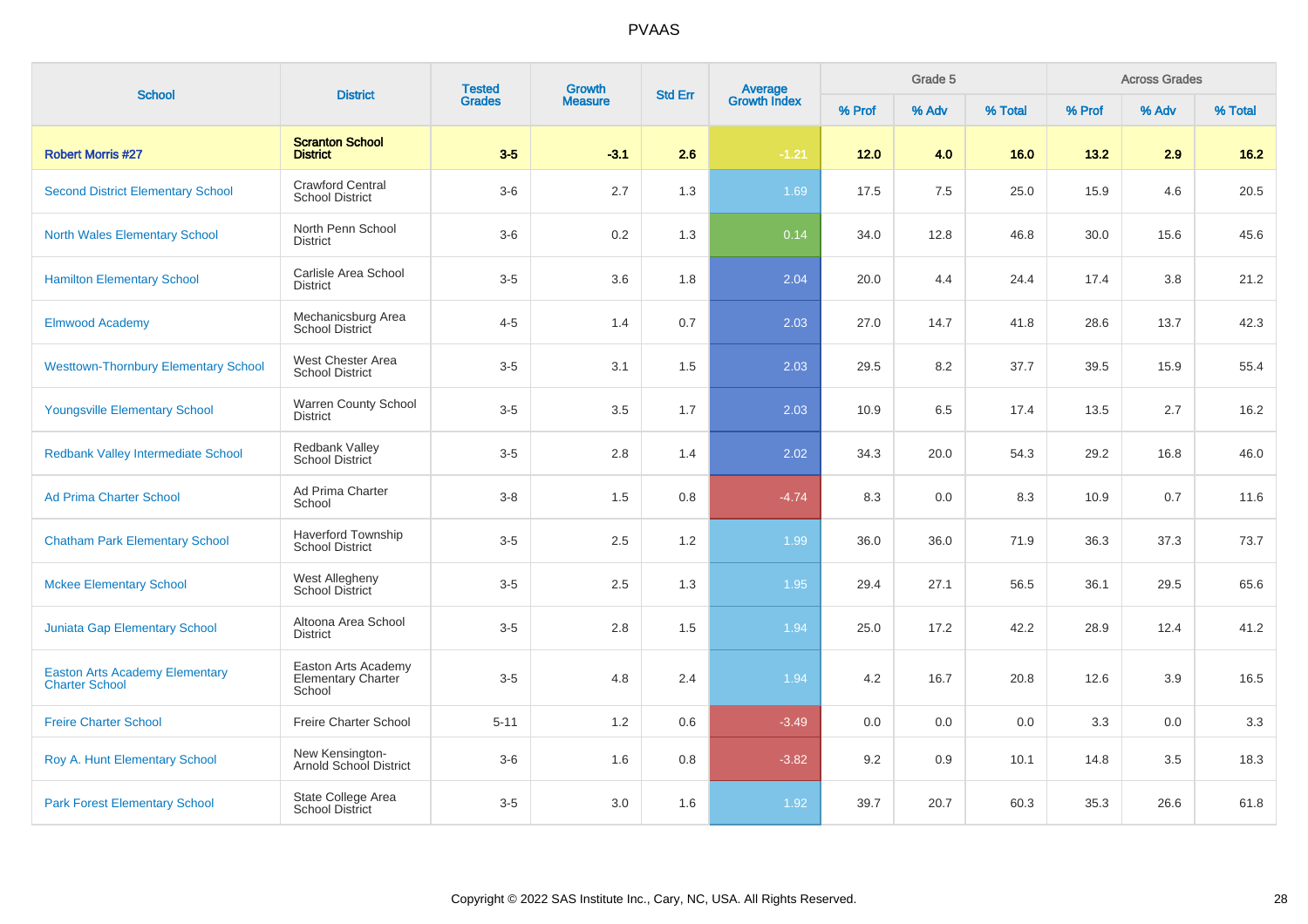| <b>School</b>                          | <b>District</b>                                  | <b>Tested</b> | Growth         | <b>Std Err</b> | <b>Average</b><br>Growth Index |        | Grade 5 |         |        | <b>Across Grades</b> |         |
|----------------------------------------|--------------------------------------------------|---------------|----------------|----------------|--------------------------------|--------|---------|---------|--------|----------------------|---------|
|                                        |                                                  | <b>Grades</b> | <b>Measure</b> |                |                                | % Prof | % Adv   | % Total | % Prof | % Adv                | % Total |
| <b>Robert Morris #27</b>               | <b>Scranton School</b><br><b>District</b>        | $3-5$         | $-3.1$         | 2.6            | $-1.21$                        | $12.0$ | 4.0     | 16.0    | 13.2   | 2.9                  | $16.2$  |
| Wilmington Area Middle School          | Wilmington Area<br>School District               | $5-8$         | $-0.8$         | 0.8            | $-0.99$                        | 36.8   | 10.5    | 47.4    | 22.6   | 4.8                  | 27.4    |
| <b>Benner Elementary School</b>        | <b>Bellefonte Area</b><br><b>School District</b> | $3-5$         | 3.9            | 2.0            | 1.92                           | 32.4   | 23.5    | 55.9    | 37.8   | 21.1                 | 58.9    |
| Catasauqua Middle School               | Catasauqua Area<br><b>School District</b>        | $5 - 8$       | 1.2            | 0.6            | $-0.41$                        | 12.2   | 5.6     | 17.8    | 13.0   | 4.5                  | 17.5    |
| <b>Glen Acres Elementary School</b>    | West Chester Area<br><b>School District</b>      | $3-5$         | 2.9            | 1.5            | 1.90                           | 38.3   | 10.0    | 48.3    | 39.2   | 22.6                 | 61.9    |
| <b>Pleasantville Elementary School</b> | <b>Titusville Area School</b><br><b>District</b> | $3-5$         | 3.6            | 1.9            | 1.90                           | 29.3   | 14.6    | 43.9    | 33.6   | 13.6                 | 47.3    |
| Mary C Howse Elementary School         | West Chester Area<br><b>School District</b>      | $3-5$         | 3.0            | 1.6            | 1.89                           | 30.4   | 33.9    | 64.3    | 31.9   | 31.3                 | 63.2    |
| <b>Kulp Elementary School</b>          | North Penn School<br><b>District</b>             | $3-6$         | 1.9            | 1.0            | 1.41                           | 29.4   | 16.2    | 45.6    | 25.6   | 12.2                 | 37.8    |
| <b>Sandycreek Elementary School</b>    | Franklin Area School<br>District                 | $3-6$         | 1.4            | 1.3            | 1.10                           | 25.6   | 12.8    | 38.5    | 27.4   | 8.4                  | 35.8    |
| Pfeiffer-Burleigh School               | Erie City School<br><b>District</b>              | $3-5$         | 2.6            | 1.4            | 1.87                           | 1.4    | 1.4     | 2.8     | 6.0    | 1.0                  | 7.0     |
| Lehman-Jackson Elementary School       | Lake-Lehman School<br><b>District</b>            | $3-6$         | 2.3            | 1.2            | $-0.84$                        | 39.5   | 14.0    | 53.5    | 32.4   | 9.9                  | 42.3    |
| <b>Salladasburg Elementary School</b>  | Jersey Shore Area<br>School District             | $3-5$         | 4.1            | 2.2            | 1.87                           | 27.6   | 27.6    | 55.2    | 37.0   | 22.8                 | 59.8    |
| Midland Elementary/Middle School       | Midland Borough<br>School District               | $3-8$         | 2.3            | 1.2            | $-0.52$                        | 10.3   | 6.9     | 17.2    | 15.7   | 2.9                  | 18.6    |
| <b>Russell Byers Charter School</b>    | Russell Byers Charter<br>School                  | $3-8$         | 1.5            | 0.8            | $-0.79$                        | 3.6    | 0.0     | 3.6     | 3.2    | 1.9                  | 5.2     |
| <b>Sto-Rox Upper Elementary School</b> | Sto-Rox School<br>District                       | $4 - 6$       | 1.7            | 0.9            | 0.56                           | 4.4    | 1.1     | 5.5     | 2.8    | 0.8                  | 3.6     |
| <b>Foster Elementary School</b>        | Mt Lebanon School<br><b>District</b>             | $3-5$         | 3.6            | 2.0            | 1.82                           | 40.0   | 34.3    | 74.3    | 44.4   | 35.4                 | 79.8    |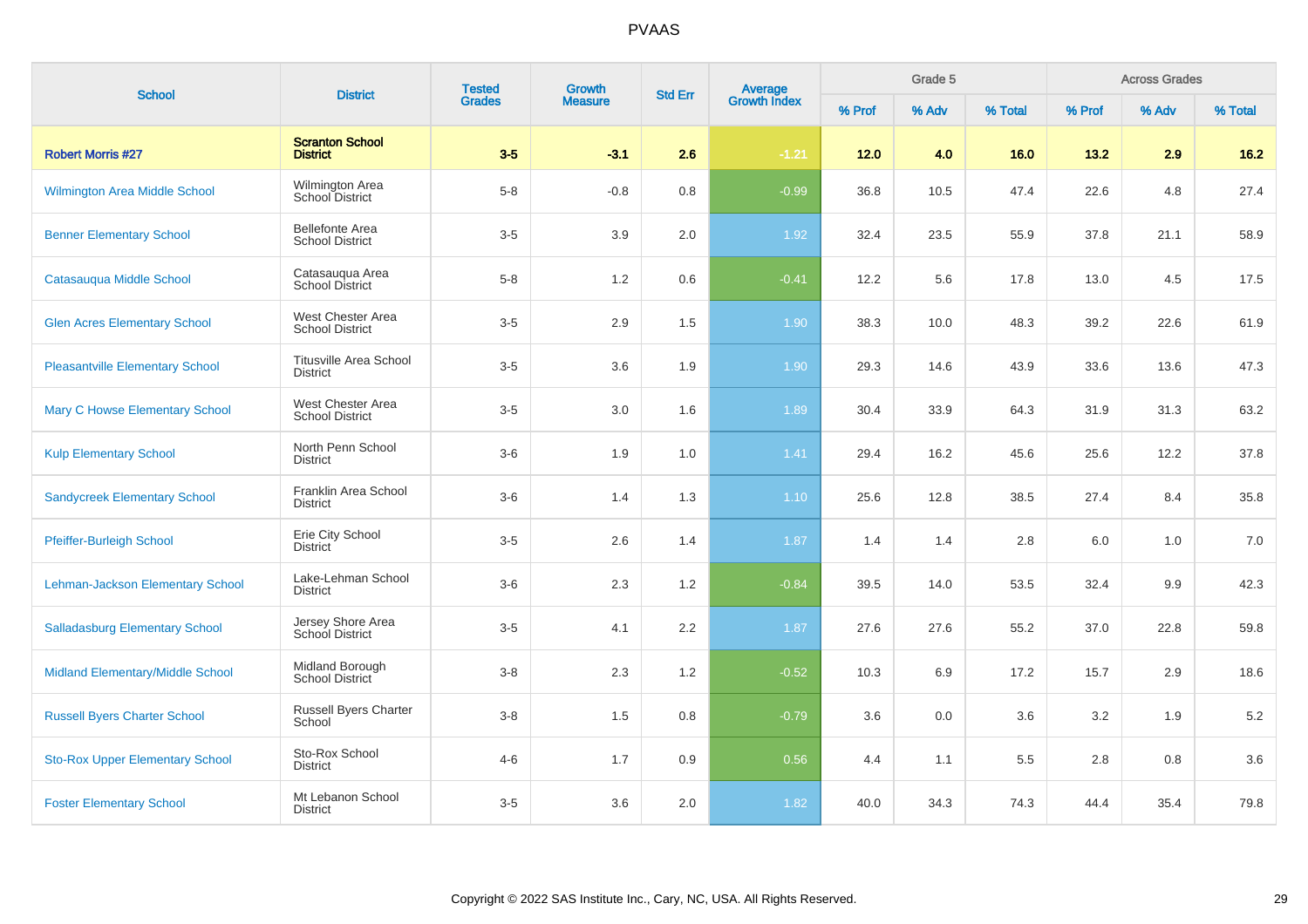| <b>School</b>                                             | <b>District</b>                                | <b>Tested</b> | Growth         | <b>Std Err</b> | <b>Average</b><br>Growth Index |        | Grade 5 |         |        | <b>Across Grades</b> |         |
|-----------------------------------------------------------|------------------------------------------------|---------------|----------------|----------------|--------------------------------|--------|---------|---------|--------|----------------------|---------|
|                                                           |                                                | <b>Grades</b> | <b>Measure</b> |                |                                | % Prof | % Adv   | % Total | % Prof | % Adv                | % Total |
| <b>Robert Morris #27</b>                                  | <b>Scranton School</b><br><b>District</b>      | $3-5$         | $-3.1$         | 2.6            | $-1.21$                        | $12.0$ | 4.0     | 16.0    | 13.2   | 2.9                  | $16.2$  |
| <b>Leola Elementary School</b>                            | Conestoga Valley<br><b>School District</b>     | $3-6$         | 1.7            | 1.2            | 1.43                           | 11.9   | 4.8     | 16.7    | 16.4   | 6.6                  | 23.0    |
| <b>Mount Rock Elementary School</b>                       | <b>Big Spring School</b><br><b>District</b>    | $3-5$         | $2.8\,$        | 1.6            | 1.81                           | 28.6   | 17.9    | 46.4    | 32.5   | 20.1                 | 52.6    |
| <b>Blue Mountain Elementary Cressona</b><br><b>School</b> | <b>Blue Mountain School</b><br><b>District</b> | $3-5$         | 2.5            | 1.4            | 1.81                           | 41.7   | 23.6    | 65.3    | 41.8   | 18.8                 | 60.6    |
| <b>Middleburg Elementary School</b>                       | Midd-West School<br><b>District</b>            | $3-5$         | 2.6            | 1.5            | 1.79                           | 31.2   | 10.9    | 42.2    | 26.9   | 8.1                  | 35.0    |
| <b>Gilbertsville Elementary School</b>                    | <b>Boyertown Area</b><br>School District       | $3-5$         | 2.5            | 1.4            | 1.78                           | 28.4   | 14.9    | 43.3    | 32.2   | 10.1                 | 42.3    |
| <b>Tamaqua Elementary School</b>                          | Tamaqua Area School<br>District                | $3-5$         | 2.6            | 1.4            | 1.78                           | 27.5   | 8.7     | 36.2    | 29.5   | 6.3                  | 35.8    |
| <b>Paxtonia Elementary School</b>                         | Central Dauphin<br>School District             | $3-5$         | 2.2            | 1.2            | 1.77                           | 29.3   | 20.2    | 49.5    | 30.7   | 16.3                 | 47.0    |
| <b>Childs George W School</b>                             | Philadelphia City<br>School District           | $3 - 8$       | 3.1            | 1.8            | 0.25                           | 0.0    | 0.0     | 0.0     | 8.8    | 2.6                  | 11.5    |
| <b>Easterly Parkway Elementary School</b>                 | State College Area<br><b>School District</b>   | $3-5$         | 4.7            | 2.7            | 1.76                           | 27.3   | 45.4    | 72.7    | 29.6   | 33.0                 | 62.5    |
| <b>Caln Elementary School</b>                             | Coatesville Area<br><b>School District</b>     | $3-5$         | 3.0            | 1.7            | 1.76                           | 13.0   | 11.1    | 24.1    | 10.5   | 8.3                  | 18.8    |
| <b>East Fallowfield Elementary School</b>                 | Coatesville Area<br><b>School District</b>     | $3-5$         | 3.0            | 1.7            | 1.75                           | 24.0   | 8.0     | 32.0    | 18.5   | 6.2                  | 24.7    |
| <b>Greenville Elementary School</b>                       | Greenville Area<br><b>School District</b>      | $3-6$         | 0.8            | 0.9            | 0.84                           | 34.4   | 4.4     | 38.9    | 29.3   | 6.0                  | 35.3    |
| <b>Lawton Henry W School</b>                              | Philadelphia City<br>School District           | $3-5$         | 5.5            | 3.2            | 1.74                           | 19.0   | 0.0     | 19.0    | 12.1   | 0.0                  | 12.1    |
| <b>Chicora Elementary School</b>                          | Karns City Area<br><b>School District</b>      | $3-6$         | 1.9            | 1.1            | 1.49                           | 24.6   | 4.9     | 29.5    | 26.1   | 1.8                  | 27.9    |
| <b>Hosack Elementary School</b>                           | North Allegheny<br>School District             | $3-5$         | 3.0            | 1.7            | 1.74                           | 27.1   | 39.6    | 66.7    | 29.6   | 38.5                 | 68.0    |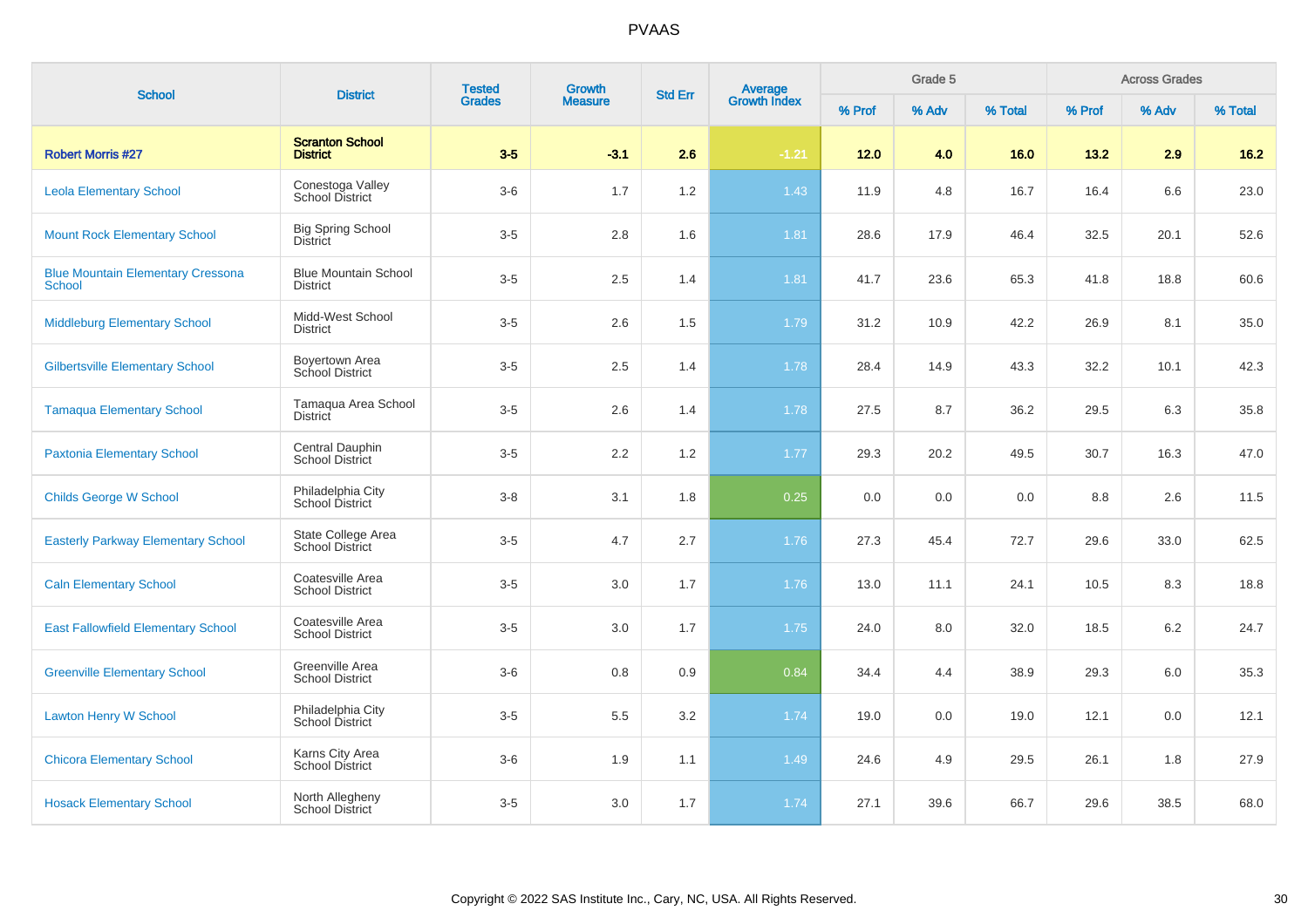| <b>School</b>                                    | <b>District</b>                                     | <b>Tested</b> | <b>Growth</b>  | <b>Std Err</b> | Average<br>Growth Index |        | Grade 5 |         |        | <b>Across Grades</b> |         |
|--------------------------------------------------|-----------------------------------------------------|---------------|----------------|----------------|-------------------------|--------|---------|---------|--------|----------------------|---------|
|                                                  |                                                     | <b>Grades</b> | <b>Measure</b> |                |                         | % Prof | % Adv   | % Total | % Prof | % Adv                | % Total |
| <b>Robert Morris #27</b>                         | <b>Scranton School</b><br><b>District</b>           | $3-5$         | $-3.1$         | 2.6            | $-1.21$                 | 12.0   | 4.0     | 16.0    | 13.2   | 2.9                  | $16.2$  |
| <b>Bellaire Elementary School</b>                | Carlisle Area School<br><b>District</b>             | $3-5$         | 2.8            | 1.6            | 1.74                    | 15.8   | 8.8     | 24.6    | 19.6   | 6.1                  | 25.7    |
| <b>Stony Creek Elementary School</b>             | Wissahickon School<br><b>District</b>               | $3-5$         | 2.3            | 1.4            | 1.73                    | 35.5   | 34.2    | 69.7    | 32.6   | 46.3                 | 78.8    |
| <b>Waynesburg Central Elementary School</b>      | <b>Central Greene</b><br><b>School District</b>     | $3-6$         | $-2.3$         | 0.8            | $-2.79$                 | 16.8   | 3.0     | 19.8    | 17.4   | 3.9                  | 21.2    |
| <b>Dallastown Area Intermediate School</b>       | Dallastown Area<br><b>School District</b>           | $4 - 6$       | 0.8            | 0.4            | $-1.21$                 | 25.9   | 13.1    | 39.0    | 29.8   | 14.7                 | 44.4    |
| <b>Horace Mann Elementary School</b>             | Indiana Area School<br><b>District</b>              | $4 - 5$       | 2.1            | 1.2            | 1.70                    | 31.1   | 24.4    | 55.6    | 30.4   | 26.9                 | 57.3    |
| <b>Mastery Charter School - Thomas</b><br>Campus | <b>Mastery Charter</b><br>School - Thomas<br>Campus | $3 - 10$      | 1.5            | 0.9            | $-1.26$                 | 10.8   | 0.0     | 10.8    | 8.6    | 0.8                  | 9.4     |
| <b>Grace S Beck School</b>                       | Shikellamy School<br><b>District</b>                | $3-5$         | 3.2            | 1.9            | 1.69                    | 16.7   | 5.6     | 22.2    | 22.0   | 4.6                  | 26.6    |
| <b>Oak Flat Elementary School</b>                | <b>Big Spring School</b><br><b>District</b>         | $3-5$         | 3.0            | 1.8            | 1.68                    | 34.8   | 13.0    | 47.8    | 40.5   | 20.6                 | 61.1    |
| <b>General Wayne Elementary School</b>           | <b>Great Valley School</b><br><b>District</b>       | $3-5$         | 2.4            | 1.5            | 1.67                    | 31.9   | 23.2    | 55.1    | 35.0   | 26.2                 | 61.2    |
| <b>Uwchlan Hills Elementary School</b>           | Downingtown Area<br>School District                 | $3-5$         | 2.5            | 1.5            | 1.66                    | 49.2   | 32.8    | 82.0    | 43.7   | 35.0                 | 78.6    |
| <b>Walnut Street Elementary School</b>           | William Penn School<br><b>District</b>              | $3-6$         | 3.3            | 2.0            | 0.56                    | 6.7    | 0.0     | 6.7     | 7.3    | 0.0                  | 7.3     |
| <b>Hartwood Elementary School</b>                | Fox Chapel Area<br>School District                  | $3-5$         | 2.6            | 1.6            | 1.65                    | 33.9   | 50.8    | 84.8    | 28.7   | 51.9                 | 80.7    |
| <b>East Bradford Elementary School</b>           | West Chester Area<br><b>School District</b>         | $3-5$         | 3.0            | 1.8            | 1.65                    | 32.5   | 17.5    | 50.0    | 33.8   | 30.3                 | 64.1    |
| <b>Universal Creighton Charter School</b>        | Universal Creighton<br>Charter School               | $3-8$         | 1.1            | 0.7            | $-0.80$                 | 11.9   | 1.2     | 13.1    | 8.6    | 4.4                  | 13.1    |
| Jeannette Mckee Elementary School                | Jeannette City School<br><b>District</b>            | $3-6$         | 1.8            | 1.1            | $-1.37$                 | 12.5   | 0.0     | 12.5    | 17.1   | 3.3                  | 20.4    |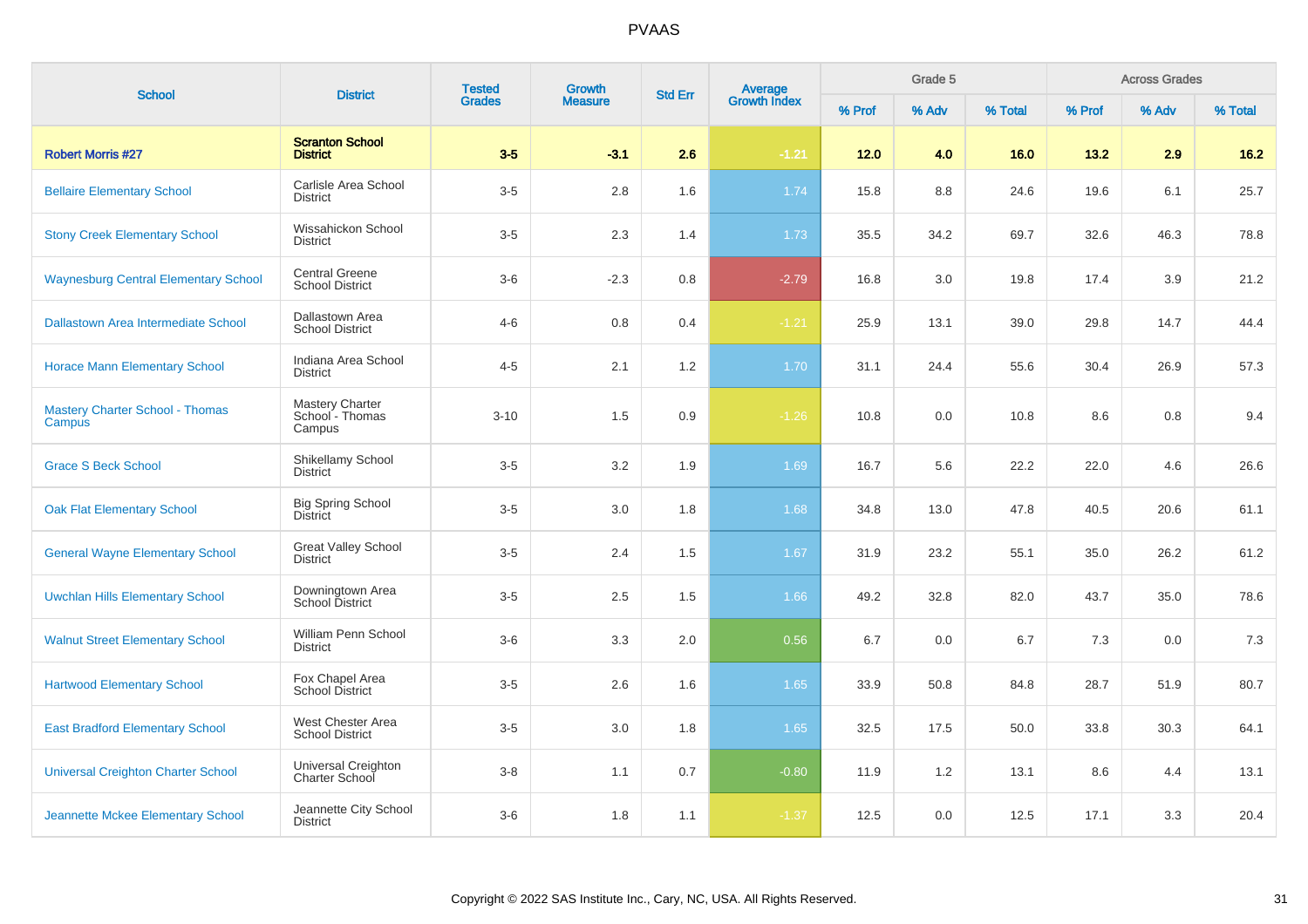| <b>School</b>                                             | <b>District</b>                                            | <b>Tested</b> | <b>Growth</b>  | <b>Std Err</b> | Average<br>Growth Index |        | Grade 5 |         |        | <b>Across Grades</b> |         |
|-----------------------------------------------------------|------------------------------------------------------------|---------------|----------------|----------------|-------------------------|--------|---------|---------|--------|----------------------|---------|
|                                                           |                                                            | <b>Grades</b> | <b>Measure</b> |                |                         | % Prof | % Adv   | % Total | % Prof | % Adv                | % Total |
| <b>Robert Morris #27</b>                                  | <b>Scranton School</b><br><b>District</b>                  | $3-5$         | $-3.1$         | 2.6            | $-1.21$                 | $12.0$ | 4.0     | 16.0    | 13.2   | 2.9                  | $16.2$  |
| <b>Carl G Renn Elementary School</b>                      | East Lycoming School<br><b>District</b>                    | $3-6$         | 1.8            | 1.5            | $1.21$                  | 41.7   | 19.4    | 61.1    | 37.5   | 17.9                 | 55.4    |
| Mt Holly Springs Elementary School                        | Carlisle Area School<br><b>District</b>                    | $3-5$         | 3.9            | 2.4            | 1.60                    | 26.1   | 0.0     | 26.1    | 16.0   | 1.2                  | 17.3    |
| <b>Sugartown Elementary School</b>                        | <b>Great Valley School</b><br><b>District</b>              | $3-5$         | 2.2            | 1.3            | 1.60                    | 26.5   | 16.9    | 43.4    | 26.8   | 17.2                 | 43.9    |
| <b>North Side Elementary School</b>                       | Central Dauphin<br>School District                         | $3-5$         | 1.9            | 1.2            | 1.60                    | 24.5   | 14.7    | 39.2    | 30.8   | 11.4                 | 42.2    |
| <b>Brownsville Area Elementary School</b>                 | <b>Brownsville Area</b><br><b>School District</b>          | $3-5$         | 2.3            | 1.4            | 1.60                    | 17.3   | 4.0     | 21.3    | 14.4   | 1.8                  | 16.2    |
| <b>Mcintyre Elementary School</b>                         | North Hills School<br><b>District</b>                      | $3-5$         | 2.2            | 1.4            | 1.59                    | 28.0   | 14.6    | 42.7    | 29.8   | 21.6                 | 51.5    |
| <b>Clark Elementary School</b>                            | Harbor Creek School<br><b>District</b>                     | $3-6$         | 1.9            | 1.2            | $1.25$                  | 33.3   | 33.3    | 66.7    | 40.7   | 18.0                 | 58.7    |
| <b>Shanksville-Stonycreek Elementary</b><br><b>School</b> | Shanksville-<br>Stonycreek School<br>District              | $3-5$         | 4.9            | 3.1            | 1.58                    | 28.6   | 0.0     | 28.6    | 30.4   | 0.0                  | 30.4    |
| <b>Dutch Ridge Elementary School</b>                      | Beaver Area School<br><b>District</b>                      | $3-6$         | 1.2            | 0.7            | 0.21                    | 36.2   | 23.8    | 60.0    | 33.6   | 33.0                 | 66.6    |
| <b>Hillcrest Intermediate School</b>                      | Norwin School District                                     | $5-6$         | 0.7            | 0.4            | $-1.67$                 | 31.7   | 25.2    | 56.9    | 34.6   | 22.9                 | 57.5    |
| <b>Weisenberg Elementary School</b>                       | Northwestern Lehigh<br><b>School District</b>              | $3-5$         | 2.2            | 1.4            | 1.54                    | 32.3   | 9.2     | 41.5    | 35.0   | 7.5                  | 42.5    |
| <b>Carnegie Elementary School</b>                         | Carlynton School<br><b>District</b>                        | $3-6$         | 0.9            | 1.2            | 0.78                    | 11.3   | 13.2    | 24.5    | 24.1   | 6.8                  | 30.9    |
| South Fayette Intermediate School                         | South Fayette<br>Township School<br><b>District</b>        | $3-5$         | 1.1            | 0.7            | 1.52                    | 37.5   | 23.5    | 61.0    | 35.3   | 35.5                 | 70.8    |
| Mastery Charter School John Wister<br>Elementary          | <b>Mastery Charter</b><br>School John Wister<br>Elementary | $3-5$         | 3.9            | 2.6            | 1.52                    | 5.0    | 0.0     | 5.0     | 2.9    | 0.0                  | 2.9     |
| Larry J. Macaluso Elementary School                       | Red Lion Area School<br><b>District</b>                    | $3-6$         | 1.5            | 1.0            | 1.22                    | 31.1   | 6.8     | 37.8    | 31.9   | 7.0                  | 38.9    |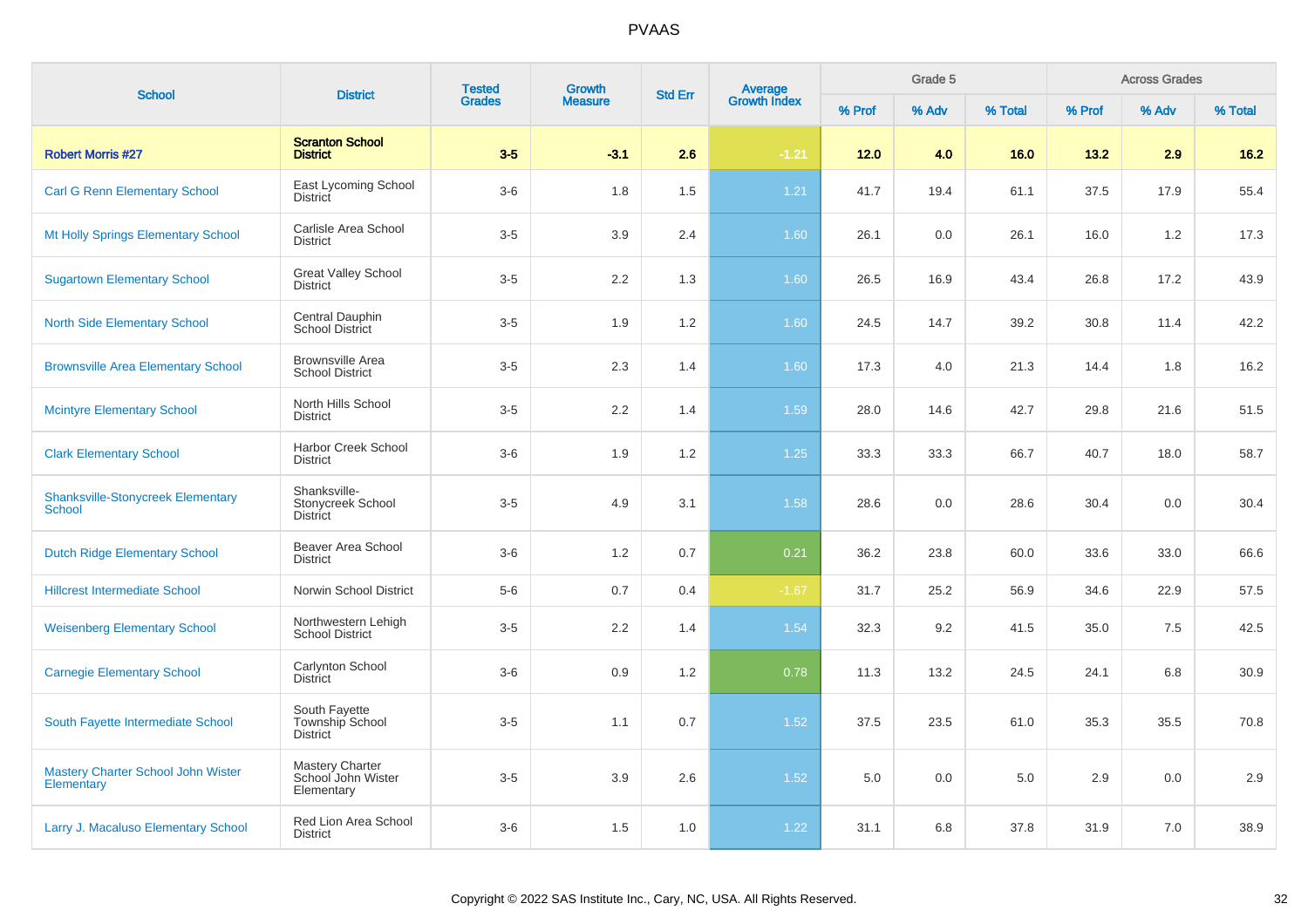| <b>School</b>                                         | <b>District</b>                                    | <b>Tested</b> | <b>Growth</b>  | <b>Std Err</b> |                         |        | Grade 5 |         |        | <b>Across Grades</b><br>% Adv |         |
|-------------------------------------------------------|----------------------------------------------------|---------------|----------------|----------------|-------------------------|--------|---------|---------|--------|-------------------------------|---------|
|                                                       |                                                    | <b>Grades</b> | <b>Measure</b> |                | Average<br>Growth Index | % Prof | % Adv   | % Total | % Prof |                               | % Total |
| <b>Robert Morris #27</b>                              | <b>Scranton School</b><br><b>District</b>          | $3-5$         | $-3.1$         | 2.6            | $-1.21$                 | 12.0   | 4.0     | 16.0    | 13.2   | 2.9                           | $16.2$  |
| <b>Montgomery Elementary School</b>                   | Tuscarora School<br><b>District</b>                | $3-5$         | 2.6            | 1.8            | 1.49                    | 20.0   | 11.1    | 31.1    | 25.6   | 8.6                           | 34.2    |
| <b>Shaull Elementary School</b>                       | <b>Cumberland Valley</b><br><b>School District</b> | $3-5$         | 2.1            | 1.4            | 1.49                    | 38.4   | 39.7    | 78.1    | 32.2   | 42.6                          | 74.8    |
| <b>Dunmore Elementary Center</b>                      | Dunmore School<br><b>District</b>                  | $3-6$         | $-0.4$         | 0.9            | $-0.43$                 | 26.4   | 9.7     | 36.1    | 23.3   | 8.1                           | 31.4    |
| <b>Disston Hamilton School</b>                        | Philadelphia City<br>School District               | $3-8$         | 4.6            | 3.1            | 1.49                    |        |         |         | 0.0    | 0.0                           | 0.0     |
| Octorara Intermediate School                          | Octorara Area School<br><b>District</b>            | $5-6$         | 1.1            | 0.8            | 1.37                    | 25.7   | 6.7     | 32.4    | 21.4   | 5.4                           | 26.8    |
| <b>Taggart John H School</b>                          | Philadelphia City<br>School District               | $3-8$         | 2.6            | 2.0            | 1.32                    | 0.0    | 0.0     | 0.0     | 5.0    | 1.0                           | 6.1     |
| <b>Rhodes E Washington School</b>                     | Philadelphia City<br>School District               | $3-8$         | 2.5            | 1.7            | 1.45                    |        |         |         | 0.0    | 0.0                           | 0.0     |
| <b>Juniata Valley Elementary School</b>               | Juniata Valley School<br><b>District</b>           | $3-5$         | 2.6            | 1.8            | 1.45                    | 23.3   | 4.6     | 27.9    | 25.4   | 6.5                           | 31.9    |
| <b>Vision Academy Charter School</b>                  | Vision Academy<br><b>Charter School</b>            | $3 - 8$       | 1.7            | 1.1            | $-0.80$                 | 11.1   | 0.0     | 11.1    | 6.4    | 1.6                           | 8.0     |
| <b>Portage Area Elementary School</b>                 | Portage Area School<br><b>District</b>             | $3-6$         | 1.8            | 1.2            | $-0.00$                 | 28.6   | 7.1     | 35.7    | 34.3   | 15.2                          | 49.5    |
| Young Scholars Of Central PA Charter<br><b>School</b> | Young Scholars Of<br>Central PA Charter<br>School  | $3 - 8$       | 1.7            | 1.2            | $-0.29$                 | 31.8   | 9.1     | 40.9    | 21.7   | 11.1                          | 32.8    |
| <b>St Thomas Elementary School</b>                    | Tuscarora School<br><b>District</b>                | $3-5$         | 2.1            | 1.5            | 1.42                    | 19.0   | 3.2     | 22.2    | 16.0   | 2.5                           | 18.5    |
| <b>Marshall Academy</b>                               | Harrisburg City School<br><b>District</b>          | $5 - 8$       | 2.4            | 1.7            | 1.42                    |        |         |         | 0.0    | 0.0                           | 0.0     |
| <b>Morton Thomas G School</b>                         | Philadelphia City<br><b>School District</b>        | $3-5$         | 4.0            | 2.8            | 1.42                    | 0.0    | 0.0     | 0.0     | 2.0    | 0.0                           | 2.0     |
| <b>Southern Middle School</b>                         | Reading School<br><b>District</b>                  | $5-8$         | 1.1            | 0.8            | 0.16                    | 5.5    | 1.4     | 6.8     | 2.1    | 0.8                           | 2.9     |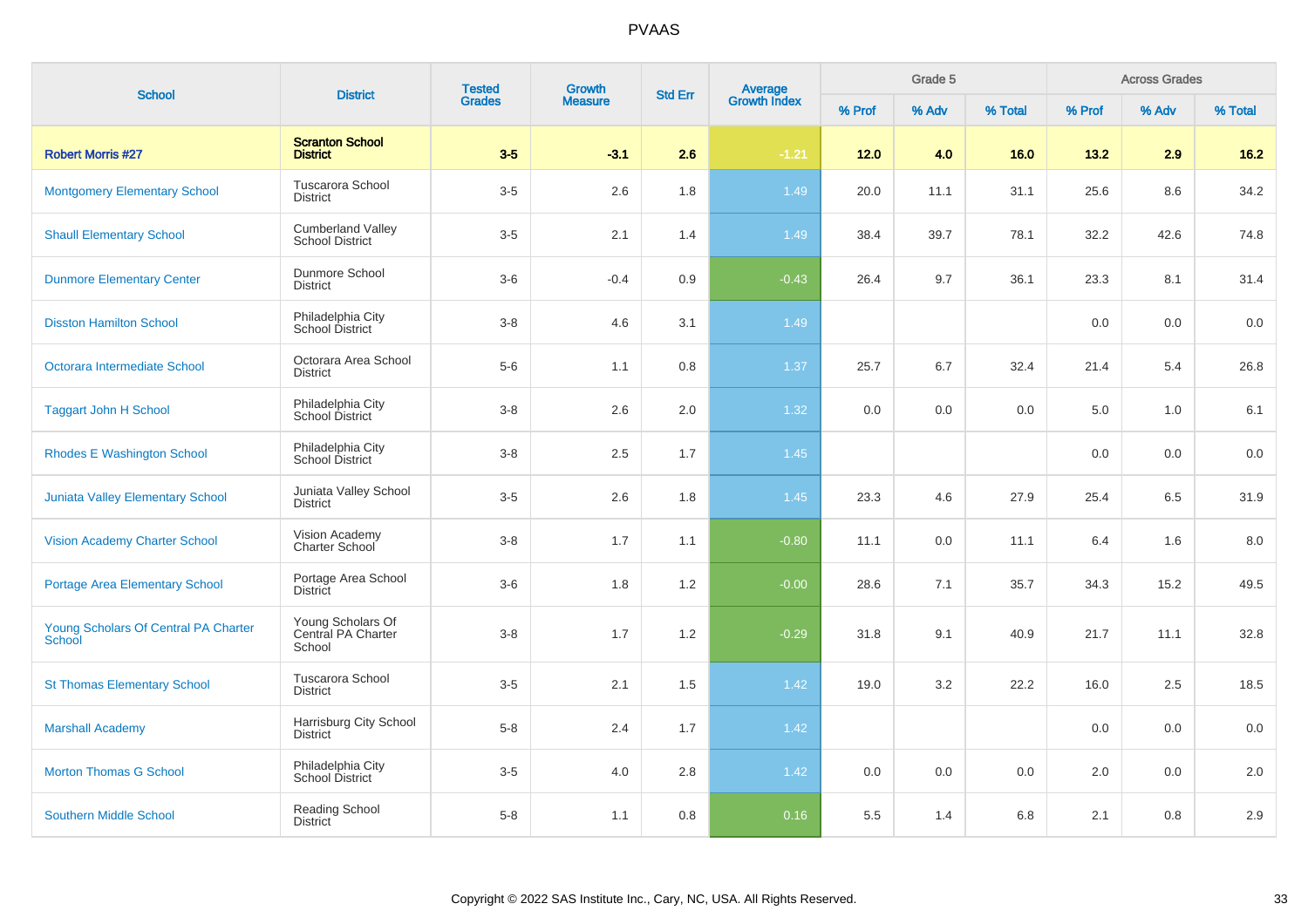| <b>School</b>                                      | <b>District</b>                                        | <b>Tested</b> | <b>Growth</b>  | <b>Std Err</b>   |                                |        | Grade 5 |         |        | <b>Across Grades</b> |         |
|----------------------------------------------------|--------------------------------------------------------|---------------|----------------|------------------|--------------------------------|--------|---------|---------|--------|----------------------|---------|
|                                                    |                                                        | <b>Grades</b> | <b>Measure</b> |                  | <b>Average</b><br>Growth Index | % Prof | % Adv   | % Total | % Prof | % Adv                | % Total |
| <b>Robert Morris #27</b>                           | <b>Scranton School</b><br><b>District</b>              | $3-5$         | $-3.1$         | 2.6              | $-1.21$                        | 12.0   | 4.0     | 16.0    | 13.2   | 2.9                  | $16.2$  |
| Northwestern Lehigh Elementary School              | Northwestern Lehigh<br><b>School District</b>          | $3-5$         | 2.1            | 1.5              | 1.41                           | 19.4   | 12.9    | 32.3    | 22.1   | 12.7                 | 34.8    |
| <b>Colonial Elementary School</b>                  | <b>Colonial School</b><br><b>District</b>              | $4 - 5$       | 0.9            | 0.7              | 1.40                           | 32.7   | 27.3    | 60.0    | 33.4   | 24.5                 | 57.8    |
| <b>Poff Elementary School</b>                      | Hampton Township<br><b>School District</b>             | $3-5$         | 2.3            | 1.7              | 1.40                           | 36.7   | 40.8    | 77.6    | 32.7   | 44.4                 | 77.1    |
| <b>Big Beaver Elementary School</b>                | <b>Big Beaver Falls Area</b><br><b>School District</b> | $3-5$         | 2.3            | 1.6              | 1.40                           | 28.6   | 0.0     | 28.6    | 30.7   | 0.7                  | 31.4    |
| <b>Union Memorial Elementary School</b>            | Union Area School<br><b>District</b>                   | $3-5$         | 2.6            | 1.9              | 1.39                           | 41.0   | 12.8    | 53.8    | 35.0   | 12.4                 | 47.4    |
| <b>Southwark School</b>                            | Philadelphia City<br>School District                   | $3 - 8$       | 1.7            | 1.2              | $-0.10$                        | 2.8    | 2.8     | 5.6     | 4.3    | 2.7                  | 6.9     |
| <b>Upper Dauphin Area Middle School</b>            | Upper Dauphin Area<br>School District                  | $5-8$         | 1.0            | 0.7              | $-4.36$                        | 9.7    | 4.8     | 14.5    | 18.0   | 6.9                  | 24.9    |
| Mcadoo-Kelayres Elementary/Middle<br><b>School</b> | Hazleton Area School<br><b>District</b>                | $3 - 8$       | 1.7            | 1.2              | $-0.37$                        | 3.8    | 0.0     | 3.8     | 1.2    | 0.0                  | 1.2     |
| <b>Fell Charter School</b>                         | Fell Charter School                                    | $3 - 8$       | 1.1            | $2.2\phantom{0}$ | 0.51                           | 25.0   | 0.0     | 25.0    | 17.1   | 4.0                  | 21.0    |
| <b>Trinity South Elementary School</b>             | <b>Trinity Area School</b><br><b>District</b>          | $3-5$         | 2.1            | 1.5              | 1.36                           | 48.4   | 14.5    | 62.9    | 38.0   | 21.2                 | 59.1    |
| <b>Kissel Hill Elementary School</b>               | <b>Warwick School</b><br><b>District</b>               | $3-6$         | 1.4            | 1.0              | 0.70                           | 30.6   | 8.1     | 38.7    | 29.1   | 12.7                 | 41.8    |
| <b>Willow Lane Elementary School</b>               | East Penn School<br><b>District</b>                    | $3-5$         | 1.5            | 1.1              | 1.35                           | 37.5   | 8.0     | 45.5    | 33.3   | 16.7                 | 50.0    |
| <b>W B Evans Magnet School</b>                     | William Penn School<br><b>District</b>                 | $3-6$         | 2.6            | 1.9              | $-0.22$                        | 5.9    | 0.0     | 5.9     | 5.5    | 1.1                  | 6.6     |
| W.A. Mccreery Elementary School                    | <b>Marion Center Area</b><br><b>School District</b>    | $3-6$         | 1.6            | 1.2              | 0.29                           | 27.5   | 10.0    | 37.5    | 26.8   | 13.1                 | 39.9    |
| <b>Eisenhower Elementary School</b>                | Warren County School<br><b>District</b>                | $3-5$         | 2.4            | 1.8              | 1.33                           | 32.6   | 7.0     | 39.5    | 31.2   | 7.2                  | 38.4    |
| <b>Lake-Noxen Elementary School</b>                | Lake-Lehman School<br><b>District</b>                  | $3-6$         | 2.0            | 1.5              | $-1.43$                        | 21.9   | 9.4     | 31.2    | 29.6   | 6.7                  | 36.3    |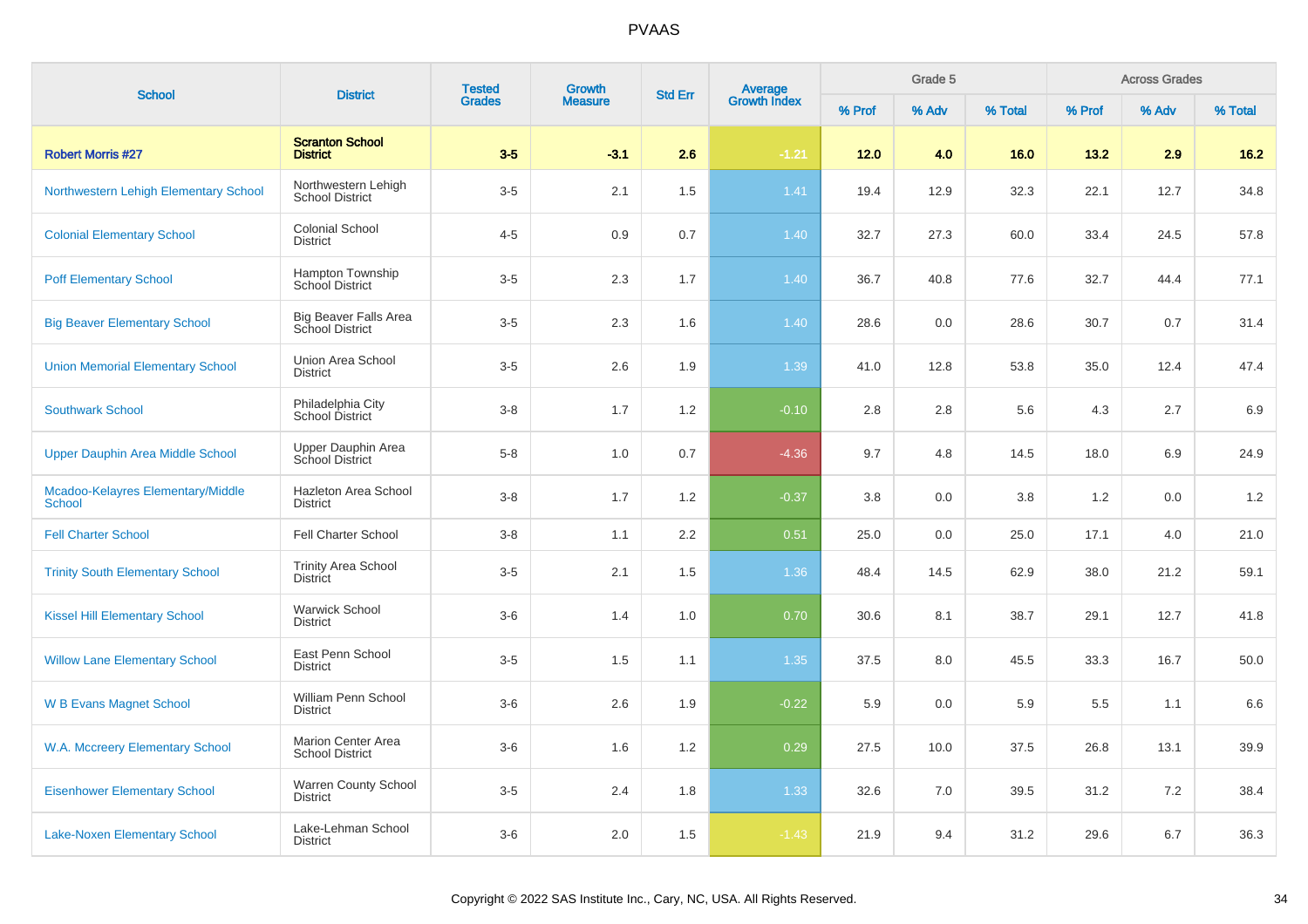| <b>School</b>                                        | <b>District</b>                                   | <b>Tested</b> | <b>Growth</b>  | <b>Std Err</b> | <b>Average</b><br>Growth Index |        | Grade 5 |         |        | <b>Across Grades</b> |         |
|------------------------------------------------------|---------------------------------------------------|---------------|----------------|----------------|--------------------------------|--------|---------|---------|--------|----------------------|---------|
|                                                      |                                                   | <b>Grades</b> | <b>Measure</b> |                |                                | % Prof | % Adv   | % Total | % Prof | % Adv                | % Total |
| <b>Robert Morris #27</b>                             | <b>Scranton School</b><br><b>District</b>         | $3-5$         | $-3.1$         | 2.6            | $-1.21$                        | 12.0   | 4.0     | 16.0    | 13.2   | 2.9                  | $16.2$  |
| <b>South Elementary School</b>                       | Perkiomen Valley<br><b>School District</b>        | $3-5$         | 1.7            | 1.3            | 1.32                           | 32.2   | 20.7    | 52.9    | 34.5   | 25.4                 | 59.9    |
| <b>Benjamin Chambers Elementary School</b>           | Chambersburg Area<br>School District              | $3-5$         | 1.9            | 1.5            | 1.31                           | 11.4   | 4.3     | 15.7    | 10.8   | 2.4                  | 13.2    |
| <b>Mount Nittany Elementary School</b>               | State College Area<br><b>School District</b>      | $3-5$         | 2.3            | 1.8            | 1.31                           | 13.6   | 27.3    | 40.9    | 20.7   | 37.9                 | 58.6    |
| Lehigh Valley Dual Language Charter<br><b>School</b> | Lehigh Valley Dual<br>Language Charter<br>School  | $3 - 8$       | 3.1            | 2.3            | 0.53                           | 0.0    | 0.0     | 0.0     | 4.2    | 0.0                  | 4.2     |
| <b>Lengel Middle School</b>                          | Pottsville Area School<br><b>District</b>         | $5-8$         | $-0.6$         | 0.5            | $-1.33$                        | 21.4   | 12.2    | 33.6    | 17.1   | 5.6                  | 22.7    |
| <b>French Creek Elementary School</b>                | Owen J Roberts<br><b>School District</b>          | $3-6$         | 0.5            | 1.1            | 0.46                           | 37.7   | 20.3    | 58.0    | 38.2   | 16.5                 | 54.8    |
| <b>Ellwood School</b>                                | Philadelphia City<br>School District              | $3-5$         | 4.3            | 3.3            | 1.29                           | 0.0    | 0.0     | 0.0     | 0.0    | 0.0                  | 0.0     |
| <b>Paradise Elementary School</b>                    | Pequea Valley School<br><b>District</b>           | $3-6$         | 0.3            | 1.0            | 0.28                           | 16.7   | 7.6     | 24.2    | 18.0   | 3.3                  | 21.2    |
| <b>West Reading Elementary Center</b>                | <b>Wyomissing Area</b><br><b>School District</b>  | $5-6$         | $-0.8$         | 0.8            | $-1.09$                        | 32.2   | 13.6    | 45.8    | 31.1   | 10.5                 | 41.7    |
| <b>Paxinosa Elementary School</b>                    | Easton Area School<br><b>District</b>             | $3-5$         | 2.2            | 1.7            | 1.26                           | 5.4    | 0.0     | 5.4     | 7.4    | 2.7                  | 10.1    |
| <b>West Forest Elementary School</b>                 | <b>Forest Area School</b><br><b>District</b>      | $3-6$         | 2.0            | 2.3            | 0.89                           | 41.7   | 0.0     | 41.7    | 29.1   | 5.4                  | 34.6    |
| <b>Seven Generations Charter School</b>              | <b>Seven Generations</b><br><b>Charter School</b> | $3-5$         | 2.5            | 2.0            | $1.26$                         | 24.3   | 5.4     | 29.7    | 25.6   | 5.6                  | 31.2    |
| <b>Avalon Elementary School</b>                      | Northgate School<br><b>District</b>               | $3-6$         | 2.1            | 1.7            | $-1.30$                        | 4.8    | 14.3    | 19.0    | 15.1   | 8.5                  | 23.6    |
| <b>Port Allegany Elementary School</b>               | Port Allegany School<br><b>District</b>           | $3-6$         | 1.2            | 1.0            | 0.78                           | 20.0   | 5.7     | 25.7    | 17.5   | 5.4                  | 23.0    |
| <b>Mastery Charter School-Clymer</b><br>Elementary   | Mastery Charter<br>School - Clymer<br>Elementary  | $3-6$         | 1.9            | 1.5            | 0.88                           | 0.0    | 0.0     | 0.0     | 2.6    | 0.8                  | 3.4     |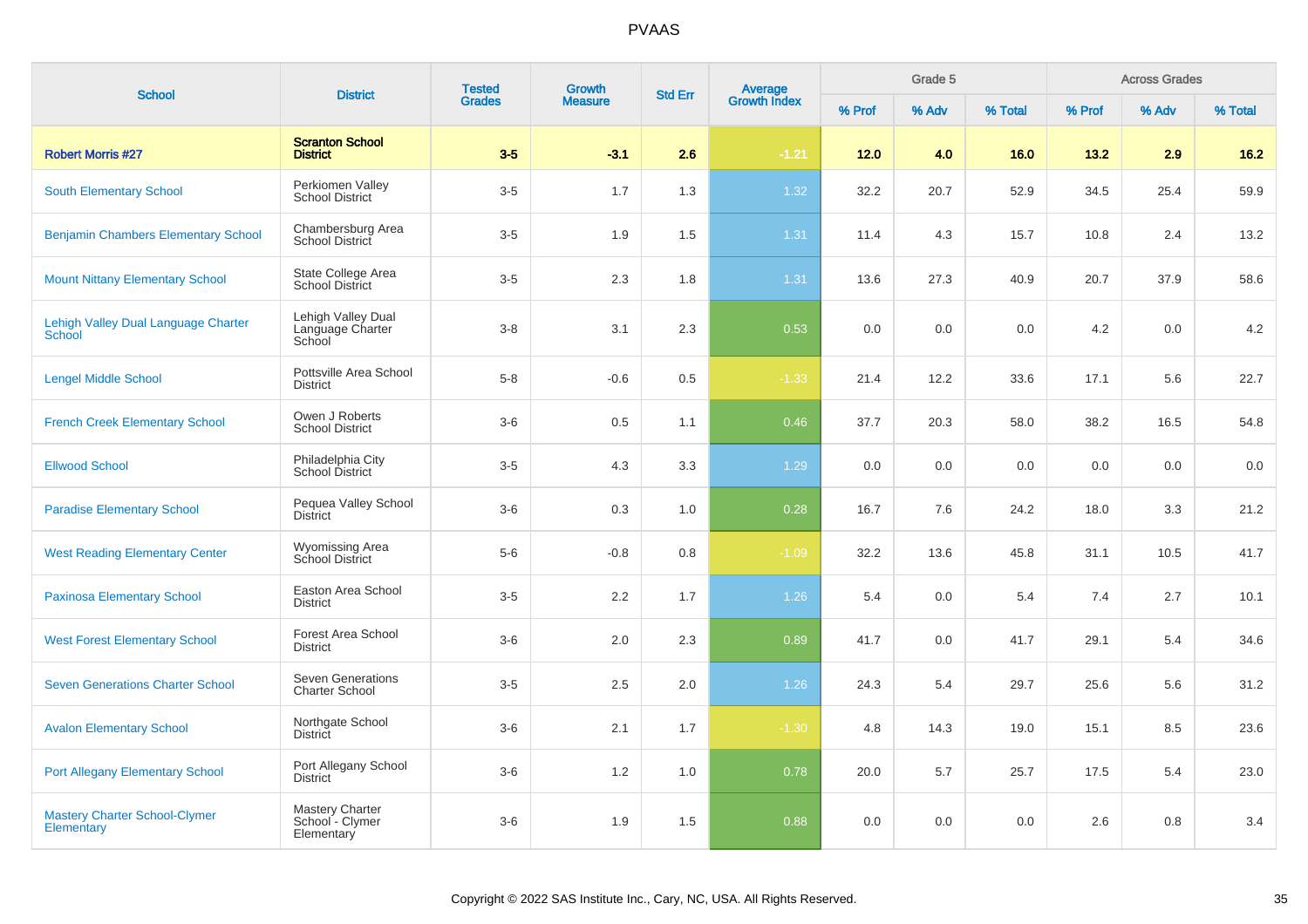| <b>School</b>                                             | <b>District</b>                                              | <b>Tested</b><br><b>Grades</b> | <b>Growth</b><br><b>Measure</b> | <b>Std Err</b> | Average<br>Growth Index | Grade 5 |       |         | <b>Across Grades</b> |       |         |
|-----------------------------------------------------------|--------------------------------------------------------------|--------------------------------|---------------------------------|----------------|-------------------------|---------|-------|---------|----------------------|-------|---------|
|                                                           |                                                              |                                |                                 |                |                         | % Prof  | % Adv | % Total | % Prof               | % Adv | % Total |
| <b>Robert Morris #27</b>                                  | <b>Scranton School</b><br><b>District</b>                    | $3-5$                          | $-3.1$                          | 2.6            | $-1.21$                 | 12.0    | 4.0   | 16.0    | 13.2                 | 2.9   | $16.2$  |
| <b>Hamilton Andrew School</b>                             | Philadelphia City<br><b>School District</b>                  | $3-8$                          | 4.1                             | 3.4            | 1.22                    |         |       |         | 1.9                  | 0.0   | 1.9     |
| <b>Markham Elementary School</b>                          | Mt Lebanon School<br><b>District</b>                         | $3-5$                          | 2.1                             | 1.8            | 1.21                    | 43.2    | 36.4  | 79.6    | 34.5                 | 49.3  | 83.8    |
| <b>Sugar Valley Rural Charter School</b>                  | <b>Sugar Valley Rural</b><br>Charter School                  | $3 - 11$                       | $-0.5$                          | 1.0            | $-0.55$                 | 26.3    | 5.3   | 31.6    | 16.0                 | 2.8   | 18.9    |
| <b>Lakeland Elementary School - Mayfield</b><br>Campus    | <b>Lakeland School</b><br>District                           | $3-6$                          | 1.7                             | 1.4            | $-0.33$                 | 35.5    | 3.2   | 38.7    | 25.6                 | 3.0   | 28.6    |
| <b>Adamstown Elementary School</b>                        | Cocalico School<br><b>District</b>                           | $3-5$                          | 1.8                             | 1.5            | 1.20                    | 33.3    | 8.3   | 41.7    | 32.2                 | 8.6   | 40.8    |
| <b>Shamona Creek Elementary School</b>                    | Downingtown Area<br>School District                          | $3-5$                          | 1.4                             | 1.2            | 1.20                    | 32.3    | 38.5  | 70.8    | 33.6                 | 36.4  | 70.0    |
| <b>Richard Allen Preparatory Charter</b><br><b>School</b> | <b>Richard Allen</b><br><b>Preparatory Charter</b><br>School | $5 - 8$                        | 0.8                             | 0.7            | $-3.21$                 | 0.0     | 0.0   | 0.0     | 1.1                  | 0.3   | 1.4     |
| <b>Culbertson Elementary School</b>                       | Marple Newtown<br>School District                            | $3-5$                          | 2.0                             | 1.7            | 1.19                    | 28.6    | 30.6  | 59.2    | 33.0                 | 24.7  | 57.7    |
| <b>Spring Forge Intermediate School</b>                   | Northeastern York<br><b>School District</b>                  | $4 - 6$                        | 1.0                             | 0.8            | $-0.00$                 | 28.8    | 12.6  | 41.4    | 26.7                 | 11.7  | 38.4    |
| <b>Coudersport Area Elementary School</b>                 | Coudersport Area<br><b>School District</b>                   | $3-6$                          | 1.4                             | 1.2            | $-0.50$                 | 35.7    | 3.6   | 39.3    | 24.6                 | 6.3   | 30.9    |
| <b>Carter And Macrae Elementary School</b>                | Lancaster School<br><b>District</b>                          | $3-5$                          | 2.6                             | 2.2            | 1.19                    | 8.8     | 0.0   | 8.8     | 5.4                  | 0.0   | 5.4     |
| <b>Curtin Intermediate School</b>                         | Williamsport Area<br><b>School District</b>                  | $4 - 6$                        | 0.8                             | 0.7            | $-5.06$                 | 18.1    | 8.1   | 26.2    | 20.3                 | 11.1  | 31.3    |
| Kelly John B School                                       | Philadelphia City<br>School District                         | $3-5$                          | 4.1                             | 3.5            | 1.19                    | 7.1     | 7.1   | 14.3    | 5.1                  | 2.6   | 7.7     |
| <b>Claysburg-Kimmel Elementary School</b>                 | Claysburg-Kimmel<br><b>School District</b>                   | $3-6$                          | 1.3                             | 1.1            | $-1.62$                 | 29.7    | 6.2   | 35.9    | 29.1                 | 7.9   | 37.0    |
| <b>Haine Middle School</b>                                | Seneca Valley School<br><b>District</b>                      | $5-6$                          | 0.6                             | 0.5            | 0.32                    | 28.7    | 21.5  | 50.2    | 32.1                 | 15.8  | 47.9    |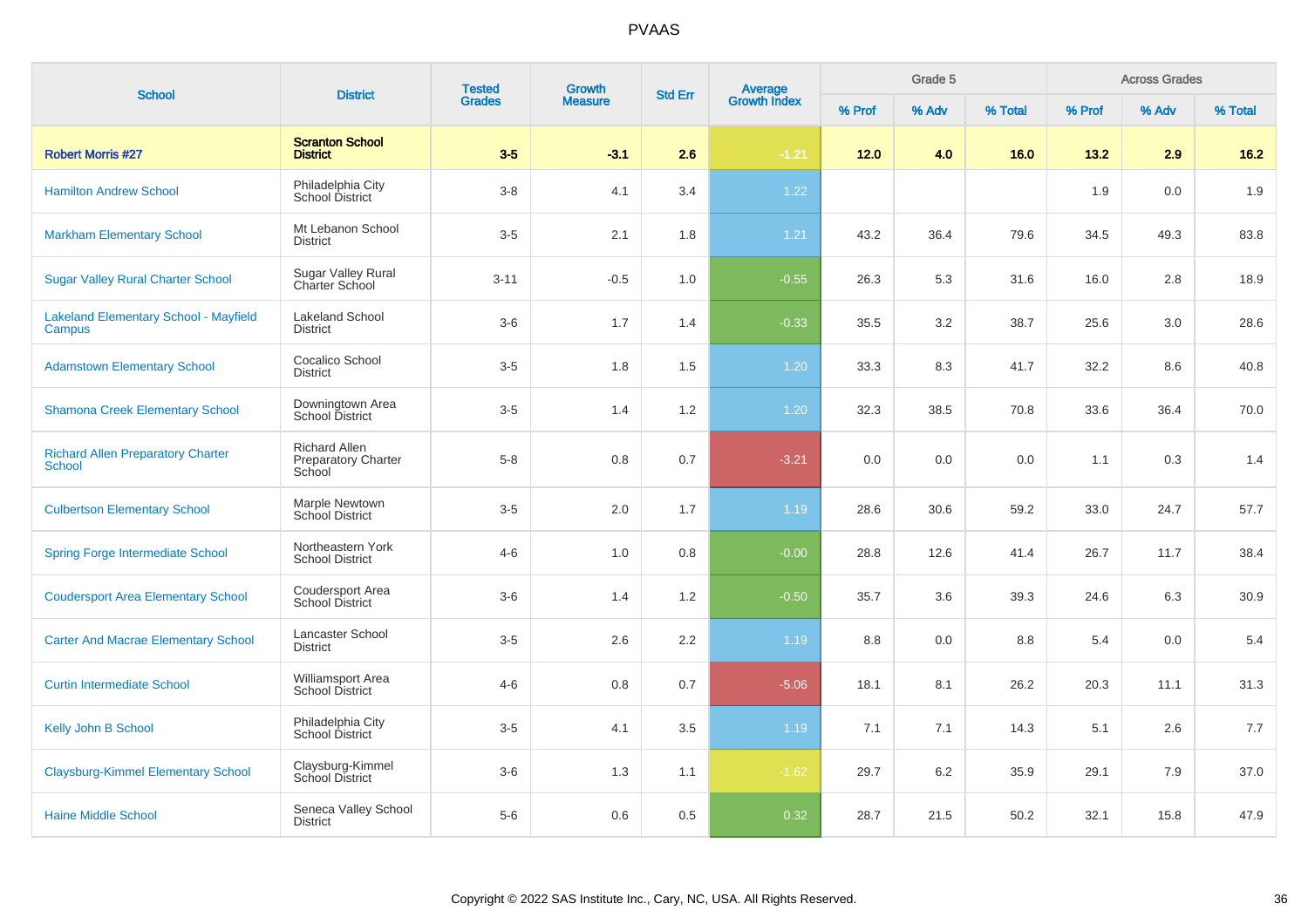| <b>School</b>                               | <b>District</b>                                | <b>Tested</b> | Growth         | <b>Std Err</b> |                                |        | Grade 5 |         |        | <b>Across Grades</b> |         |
|---------------------------------------------|------------------------------------------------|---------------|----------------|----------------|--------------------------------|--------|---------|---------|--------|----------------------|---------|
|                                             |                                                | <b>Grades</b> | <b>Measure</b> |                | <b>Average</b><br>Growth Index | % Prof | % Adv   | % Total | % Prof | % Adv                | % Total |
| <b>Robert Morris #27</b>                    | <b>Scranton School</b><br><b>District</b>      | $3-5$         | $-3.1$         | 2.6            | $-1.21$                        | $12.0$ | 4.0     | 16.0    | 13.2   | 2.9                  | $16.2$  |
| <b>Spring Farms Elementary School</b>       | Southern Huntingdon<br>County School District  | $3-5$         | 2.5            | 2.2            | 1.17                           | 25.8   | 12.9    | 38.7    | 20.4   | 9.1                  | 29.6    |
| <b>Moshannon Valley Elementary School</b>   | Moshannon Valley<br><b>School District</b>     | $3-6$         | 1.4            | 1.2            | $-0.10$                        | 19.6   | 13.0    | 32.6    | 20.7   | 10.3                 | 31.0    |
| <b>Londonderry Elementary School</b>        | Lower Dauphin School<br><b>District</b>        | $3-5$         | 2.2            | 1.9            | 1.17                           | 29.7   | 2.7     | 32.4    | 25.0   | 13.8                 | 38.8    |
| <b>Charles Kelly Elementary School</b>      | <b>Upper Darby School</b><br><b>District</b>   | $3-5$         | 3.0            | 2.5            | 1.17                           | 9.5    | 0.0     | 9.5     | 6.4    | 3.2                  | 9.5     |
| <b>Mckinley Elementary School</b>           | Erie City School<br><b>District</b>            | $3-5$         | 1.9            | 1.7            | 1.16                           | 5.0    | 1.7     | 6.7     | 5.5    | 1.1                  | 6.6     |
| <b>Penn Alexander School</b>                | Philadelphia City<br>School District           | $3-8$         | 1.5            | 1.3            | $-0.76$                        | 29.2   | 37.5    | 66.7    | 28.3   | 36.7                 | 65.0    |
| <b>Holland Elementary School</b>            | <b>Council Rock School</b><br><b>District</b>  | $3-6$         | 1.2            | 1.1            | 0.65                           | 28.6   | 20.0    | 48.6    | 32.3   | 21.3                 | 53.5    |
| <b>Rhoads James School</b>                  | Philadelphia City<br>School District           | $3 - 8$       | 3.8            | 3.3            | 1.14                           |        |         |         | 1.8    | 3.5                  | 5.3     |
| <b>Sellersville Elementary School</b>       | Pennridge School<br><b>District</b>            | $3-5$         | 1.9            | 1.6            | 1.13                           | 42.9   | 10.7    | 53.6    | 41.0   | 12.2                 | 53.2    |
| <b>Maple Glen Elementary School</b>         | Upper Dublin School<br>District                | $3-5$         | 1.5            | 1.4            | 1.13                           | 42.1   | 32.9    | 75.0    | 41.6   | 35.4                 | 77.0    |
| <b>Mastery Charter School - Mann Campus</b> | <b>Mastery Charter</b><br>School-Mann Campus   | $3-6$         | 1.8            | 1.6            | $-1.82$                        | 4.0    | 4.0     | 8.0     | 2.2    | 1.4                  | 3.6     |
| <b>Pollock Robert B School</b>              | Philadelphia City<br>School District           | $3-6$         | 2.5            | 2.2            | 0.29                           | 11.1   | 5.6     | 16.7    | 11.8   | 4.7                  | 16.5    |
| <b>Springton Manor Elementary School</b>    | Downingtown Area<br><b>School District</b>     | $3-5$         | 1.6            | 1.4            | 1.11                           | 38.9   | 20.8    | 59.7    | 35.4   | 28.6                 | 64.1    |
| <b>Wind Gap Middle School</b>               | Pen Argyl Area School<br>District <sup>-</sup> | $4 - 8$       | 0.7            | 0.6            | 1.04                           | 26.4   | 12.6    | 39.1    | 21.7   | 7.0                  | 28.8    |
| <b>Victory Elementary School</b>            | Franklin Area School<br><b>District</b>        | $3-6$         | 1.6            | 1.5            | 0.20                           | 44.8   | 6.9     | 51.7    | 33.3   | 5.4                  | 38.8    |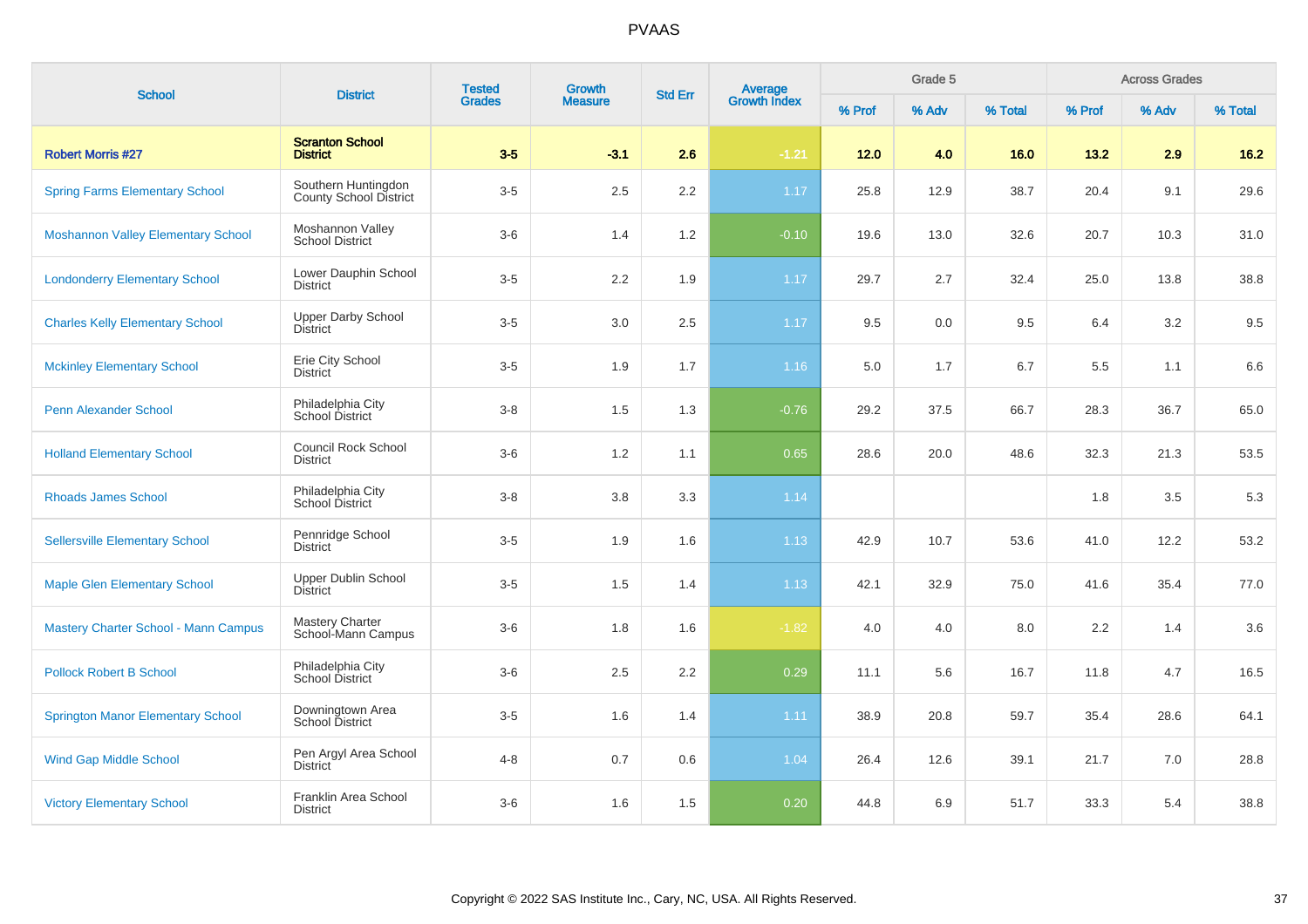| <b>School</b>                             | <b>District</b>                                          | <b>Tested</b><br><b>Grades</b> | Growth         | <b>Average</b><br>Growth Index<br><b>Std Err</b> |         |         | Grade 5 |         |         | <b>Across Grades</b> |         |
|-------------------------------------------|----------------------------------------------------------|--------------------------------|----------------|--------------------------------------------------|---------|---------|---------|---------|---------|----------------------|---------|
|                                           |                                                          |                                | <b>Measure</b> |                                                  |         | % Prof  | % Adv   | % Total | % Prof  | % Adv                | % Total |
| <b>Robert Morris #27</b>                  | <b>Scranton School</b><br><b>District</b>                | $3-5$                          | $-3.1$         | 2.6                                              | $-1.21$ | $12.0$  | 4.0     | 16.0    | 13.2    | 2.9                  | $16.2$  |
| <b>Comegys Benjamin B School</b>          | Philadelphia City<br>School District                     | $3-8$                          | 2.6            | 2.4                                              | $-1.77$ | $0.0\,$ | 0.0     | $0.0\,$ | $0.0\,$ | 0.0                  | 0.0     |
| <b>Benjamin Rush Elementary School</b>    | Bensalem Township<br><b>School District</b>              | $3-6$                          | 1.4            | 1.2                                              | 0.18    | 4.6     | 2.3     | 7.0     | 5.3     | 3.7                  | 9.0     |
| <b>Elkins Park School</b>                 | Cheltenham School<br><b>District</b>                     | $5-6$                          | $-1.0$         | 0.8                                              | $-1.20$ | 19.8    | 16.7    | 36.5    | 20.8    | 11.3                 | 32.0    |
| <b>Fairview Elementary School</b>         | Fox Chapel Area<br>School District                       | $3-5$                          | 1.5            | 1.4                                              | 1.07    | 38.2    | 52.6    | 90.8    | 32.1    | 59.5                 | 91.6    |
| <b>Asbury Elementary School</b>           | Millcreek Township<br><b>School District</b>             | $3-5$                          | 1.4            | 1.3                                              | 1.06    | 29.1    | 30.2    | 59.3    | 35.2    | 26.0                 | 61.2    |
| <b>Marion Elementary School</b>           | Chambersburg Area<br>School District                     | $3-5$                          | 2.3            | 2.1                                              | 1.06    | 13.3    | 20.0    | 33.3    | 12.0    | 7.2                  | 19.3    |
| <b>Martinsburg Elementary School</b>      | Spring Cove School<br>District                           | $3-5$                          | 1.1            | 1.1                                              | 1.05    | 18.5    | 8.4     | 26.9    | 27.7    | 10.9                 | 38.6    |
| <b>Claysville Elementary School</b>       | <b>Mcguffey School</b><br><b>District</b>                | $3-5$                          | 1.5            | 1.4                                              | 1.05    | 30.6    | 2.8     | 33.3    | 27.8    | 7.9                  | 35.6    |
| <b>Wingate Elementary School</b>          | <b>Bald Eagle Area</b><br>School District                | $3-5$                          | 1.6            | 1.5                                              | 1.04    | 33.3    | 6.4     | 39.7    | 29.6    | 9.5                  | 39.1    |
| <b>Cornwall Elementary School</b>         | Cornwall-Lebanon<br><b>School District</b>               | $3-5$                          | 1.4            | 1.4                                              | 1.04    | 27.6    | 13.2    | 40.8    | 34.4    | 12.1                 | 46.5    |
| <b>Cornwall Terrace Elementary School</b> | <b>Wilson School District</b>                            | $3-5$                          | 1.6            | 1.5                                              | 1.02    | 32.3    | 19.4    | 51.6    | 29.1    | 20.2                 | 49.3    |
| <b>Feltonville Intermediate School</b>    | Philadelphia City<br>School District                     | $3-5$                          | 2.8            | 2.7                                              | 1.02    | 0.0     | 0.0     | 0.0     | 5.6     | 0.0                  | 5.6     |
| Pittsburgh Langley K-8                    | Pittsburgh School<br><b>District</b>                     | $3-8$                          | $-1.9$         | 1.0                                              | $-1.92$ | 2.5     | 0.0     | 2.5     | 2.8     | 1.2                  | 4.0     |
| <b>Warwick Elementary School</b>          | <b>Central Bucks School</b><br><b>District</b>           | $3-6$                          | 0.6            | 1.0                                              | 0.56    | 45.6    | 11.8    | 57.4    | 39.1    | 18.0                 | 57.1    |
| <b>Quakertown Elementary School</b>       | Quakertown<br><b>Community School</b><br><b>District</b> | $3-5$                          | 1.9            | 1.9                                              | 1.01    | 34.2    | 10.5    | 44.7    | 24.6    | 10.2                 | 34.8    |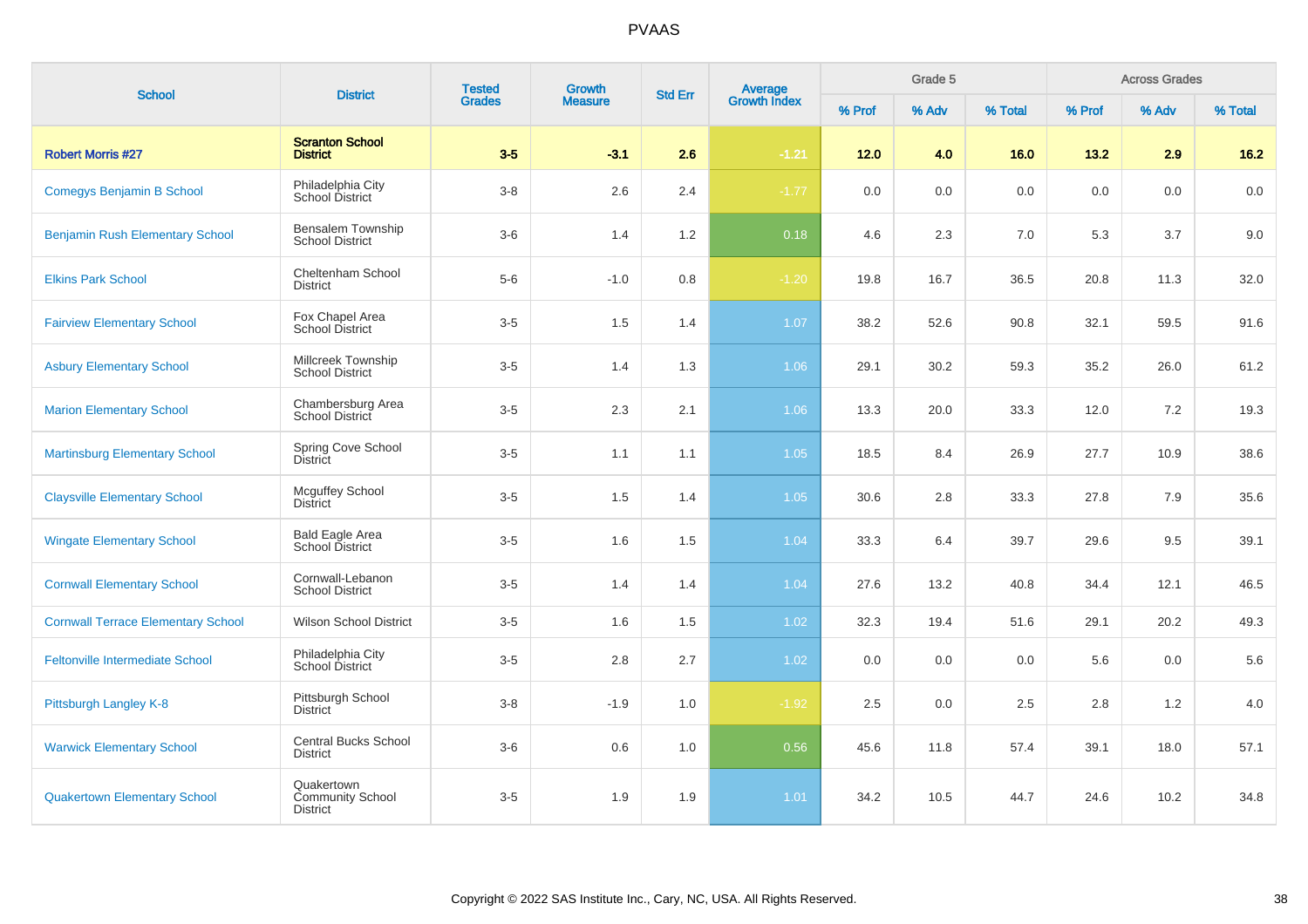| <b>School</b>                                            | <b>District</b>                                   | <b>Tested</b><br>Growth<br><b>Grades</b><br><b>Measure</b> |        |     | <b>Average</b><br>Growth Index<br><b>Std Err</b> |        | Grade 5 |         |        | <b>Across Grades</b> |         |
|----------------------------------------------------------|---------------------------------------------------|------------------------------------------------------------|--------|-----|--------------------------------------------------|--------|---------|---------|--------|----------------------|---------|
|                                                          |                                                   |                                                            |        |     |                                                  | % Prof | % Adv   | % Total | % Prof | % Adv                | % Total |
| <b>Robert Morris #27</b>                                 | <b>Scranton School</b><br><b>District</b>         | $3-5$                                                      | $-3.1$ | 2.6 | $-1.21$                                          | 12.0   | 4.0     | 16.0    | 13.2   | 2.9                  | 16.2    |
| <b>Mowrie A Ebner Elementary School</b>                  | Altoona Area School<br><b>District</b>            | $3-5$                                                      | 1.8    | 1.8 | 1.00                                             | 37.8   | 4.4     | 42.2    | 23.0   | 3.0                  | 25.9    |
| <b>Neshannock Memorial Elementary</b><br><b>School</b>   | Neshannock Township<br><b>School District</b>     | $3-6$                                                      | 0.9    | 0.9 | 0.99                                             | 26.7   | 15.6    | 42.2    | 26.5   | 11.0                 | 37.5    |
| <b>Keystone Academy Charter School</b>                   | Keystone Academy<br>Charter School                | $3 - 8$                                                    | 0.8    | 0.8 | 0.11                                             | 12.3   | 5.3     | 17.5    | 12.4   | 2.8                  | 15.1    |
| <b>Clermont Elementary School</b>                        | Solanco School<br><b>District</b>                 | $3-5$                                                      | 1.4    | 1.5 | 0.97                                             | 26.9   | 3.0     | 29.8    | 24.9   | 10.0                 | 34.8    |
| <b>Carroll Elementary School</b>                         | West Perry School<br><b>District</b>              | $3-5$                                                      | 1.6    | 1.6 | 0.97                                             | 24.5   | 7.6     | 32.1    | 28.4   | 11.6                 | 40.0    |
| <b>Intermediate School</b>                               | <b>Governor Mifflin</b><br><b>School District</b> | $5-6$                                                      | 0.5    | 0.6 | $-0.88$                                          | 20.5   | 9.3     | 29.8    | 19.6   | 7.0                  | 26.6    |
| <b>Hillcrest Elementary School</b>                       | Council Rock School<br><b>District</b>            | $3-6$                                                      | 1.0    | 1.1 | $-0.52$                                          | 25.4   | 17.9    | 43.3    | 33.8   | 26.0                 | 59.8    |
| <b>Deburgos Bilingual Magnet Middle</b><br><b>School</b> | Philadelphia City<br>School District              | $3 - 8$                                                    | 2.1    | 2.2 | 0.96                                             |        |         |         | 3.3    | 1.7                  | 5.0     |
| Penn Wynne School                                        | Lower Merion School<br><b>District</b>            | $3-5$                                                      | 1.1    | 1.2 | 0.95                                             | 30.9   | 49.1    | 80.0    | 28.7   | 50.3                 | 79.0    |
| <b>Cornell Elementary School</b>                         | <b>Cornell School District</b>                    | $3-6$                                                      | 1.4    | 1.5 | $-2.66$                                          | 10.0   | 6.7     | 16.7    | 16.8   | 4.4                  | 21.2    |
| <b>Howe Julia Ward School</b>                            | Philadelphia City<br>School District              | $3-5$                                                      | 2.5    | 2.7 | 0.94                                             | 0.0    | 0.0     | 0.0     | 0.0    | 0.0                  | 0.0     |
| <b>Greencastle-Antrim Elementary School</b>              | Greencastle-Antrim<br><b>School District</b>      | $3-5$                                                      | 0.8    | 0.9 | 0.94                                             | 28.2   | 15.8    | 44.1    | 28.9   | 16.2                 | 45.2    |
| <b>Providence Elementary School</b>                      | Solanco School<br><b>District</b>                 | $3-5$                                                      | 1.8    | 2.0 | 0.93                                             | 8.3    | 0.0     | 8.3     | 24.5   | 3.6                  | 28.1    |
| <b>West Oak Lane Charter School</b>                      | West Oak Lane<br><b>Charter School</b>            | $3 - 8$                                                    | 0.7    | 0.7 | $-2.07$                                          | 2.6    | 1.3     | 3.8     | 6.1    | 0.7                  | 6.8     |
| <b>Universal Alcorn Charter School</b>                   | Universal Alcorn<br><b>Charter School</b>         | $3 - 8$                                                    | $-0.7$ | 0.8 | $-0.87$                                          | 7.7    | 1.9     | 9.6     | 6.4    | 1.7                  | 8.1     |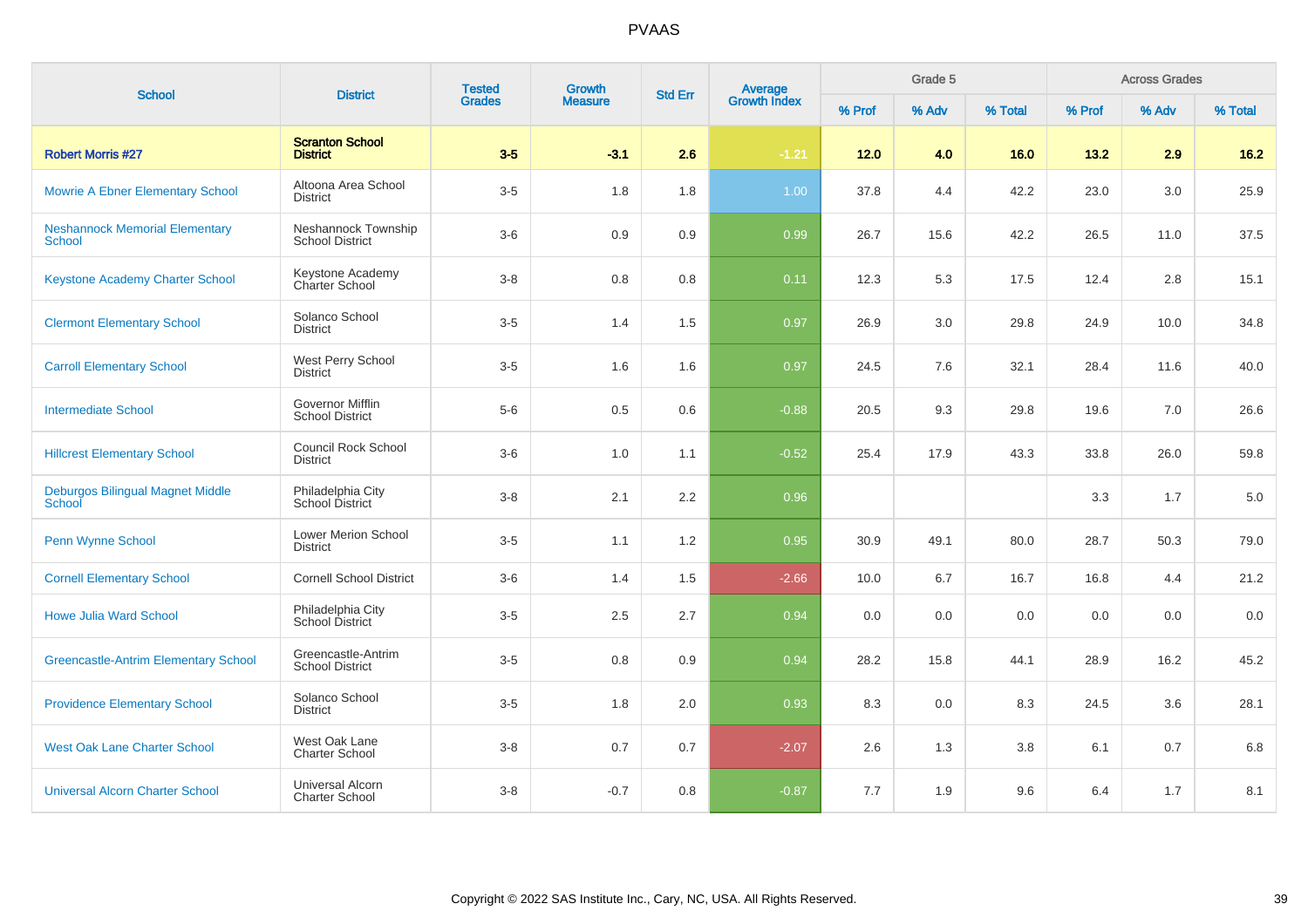| <b>School</b>                                              | <b>District</b>                                               | <b>Tested</b> | <b>Growth</b>  | <b>Std Err</b> |                         |        | Grade 5 |         | <b>Across Grades</b> |       |         |
|------------------------------------------------------------|---------------------------------------------------------------|---------------|----------------|----------------|-------------------------|--------|---------|---------|----------------------|-------|---------|
|                                                            |                                                               | <b>Grades</b> | <b>Measure</b> |                | Average<br>Growth Index | % Prof | % Adv   | % Total | % Prof               | % Adv | % Total |
| <b>Robert Morris #27</b>                                   | <b>Scranton School</b><br><b>District</b>                     | $3-5$         | $-3.1$         | 2.6            | $-1.21$                 | 12.0   | 4.0     | 16.0    | 13.2                 | 2.9   | 16.2    |
| <b>Memphis Street Academy Charter</b><br>School @ Jp Jones | <b>Memphis Street</b><br>Academy Charter<br>School @ JP Jones | $5 - 8$       | 0.7            | 0.7            | $-0.43$                 | 0.0    | 3.2     | 3.2     | 0.0                  | 0.6   | 0.6     |
| <b>Mountain View Elementary School</b>                     | Central Dauphin<br>School District                            | $3-5$         | 1.5            | 1.6            | 0.92                    | 28.3   | 9.4     | 37.7    | 32.1                 | 10.9  | 43.0    |
| <b>Cambridge Springs Elementary School</b>                 | Penncrest School<br><b>District</b>                           | $3-6$         | 1.0            | 1.1            | $-2.05$                 | 17.2   | 3.4     | 20.7    | 25.2                 | 4.7   | 29.9    |
| <b>Mazie Gable Elementary School</b>                       | Red Lion Area School<br><b>District</b>                       | $3-6$         | 1.0            | 1.1            | $-0.54$                 | 12.5   | 6.2     | 18.8    | 18.3                 | 4.3   | 22.6    |
| <b>Sligo Elementary School</b>                             | <b>Union School District</b>                                  | $3-5$         | 1.8            | 2.0            | 0.91                    | 18.2   | 0.0     | 18.2    | 20.2                 | 6.4   | 26.6    |
| <b>Northern Bedford County Elementary</b><br><b>School</b> | Northern Bedford<br><b>County School District</b>             | $3-5$         | 1.5            | 1.7            | 0.91                    | 24.5   | 8.2     | 32.6    | 30.3                 | 8.5   | 38.8    |
| <b>Arts Academy Elementary Charter</b><br>School           | Arts Academy<br><b>Elementary Charter</b><br>School           | $3-5$         | 1.7            | 1.9            | 0.91                    | 5.3    | 0.0     | 5.3     | 5.1                  | 0.0   | 5.1     |
| <b>Northwest Elementary School</b>                         | Lebanon School<br><b>District</b>                             | $3-5$         | 1.2            | 1.3            | 0.90                    | 2.4    | 1.2     | 3.6     | 4.6                  | 1.3   | 5.9     |
| <b>Chestnutwold Elementary School</b>                      | <b>Haverford Township</b><br><b>School District</b>           | $3-5$         | 1.1            | 1.3            | 0.90                    | 33.7   | 27.9    | 61.6    | 33.6                 | 32.4  | 66.0    |
| <b>Mitchell Elementary School</b>                          | Philadelphia City<br>School District                          | $3 - 8$       | 3.1            | 3.5            | 0.89                    |        |         |         | 0.0                  | 0.0   | 0.0     |
| <b>Burrowes Elementary School</b>                          | Lancaster School<br><b>District</b>                           | $3-5$         | 2.1            | 2.4            | 0.88                    | 8.0    | 0.0     | 8.0     | 13.1                 | 2.4   | 15.5    |
| Hazleton Elementary/Middle School                          | Hazleton Area School<br><b>District</b>                       | $3 - 8$       | $-0.1$         | 1.2            | $-0.12$                 | 2.2    | 0.0     | 2.2     | 1.5                  | 0.5   | 2.0     |
| Penns Manor Area Elementary School                         | Penns Manor Area<br><b>School District</b>                    | $3-5$         | 1.3            | 1.5            | 0.87                    | 12.7   | 4.8     | 17.5    | 21.6                 | 3.6   | 25.2    |
| <b>Chestnut Hill Elementary School</b>                     | Millcreek Township<br><b>School District</b>                  | $3-5$         | 1.3            | 1.6            | 0.84                    | 30.4   | 19.6    | 50.0    | 28.5                 | 15.8  | 44.2    |
| <b>Mountaintop Area Elementary School</b>                  | <b>Bald Eagle Area</b><br>School District                     | $3-5$         | 2.0            | 2.5            | 0.81                    | 38.1   | 19.0    | 57.1    | 35.7                 | 25.0  | 60.7    |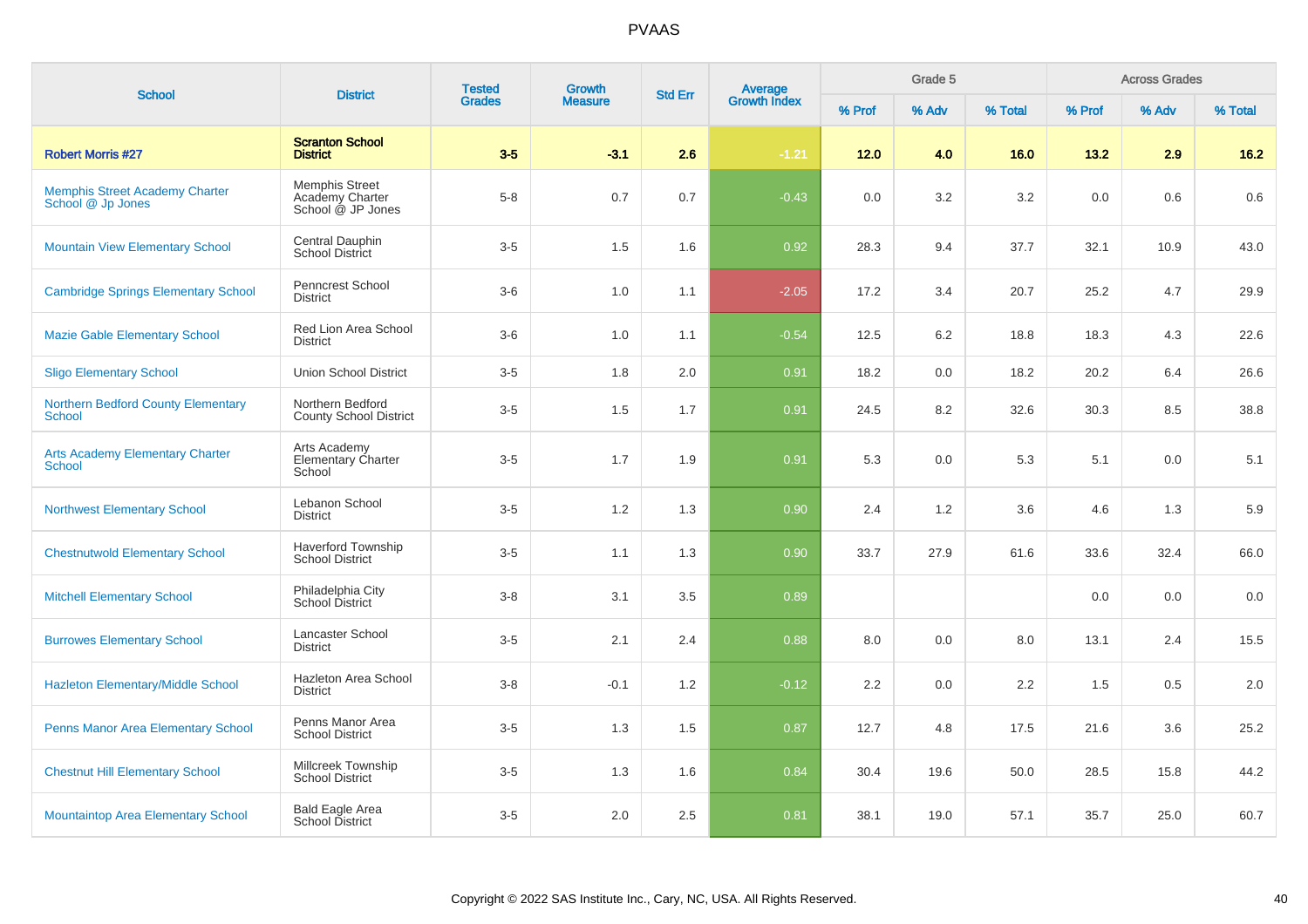| <b>School</b>                                         | <b>District</b>                                     | <b>Tested</b> | <b>Growth</b>  | <b>Std Err</b> | Average<br>Growth Index |        | Grade 5 |         |        | <b>Across Grades</b> |         |
|-------------------------------------------------------|-----------------------------------------------------|---------------|----------------|----------------|-------------------------|--------|---------|---------|--------|----------------------|---------|
|                                                       |                                                     | <b>Grades</b> | <b>Measure</b> |                |                         | % Prof | % Adv   | % Total | % Prof | % Adv                | % Total |
| <b>Robert Morris #27</b>                              | <b>Scranton School</b><br><b>District</b>           | $3-5$         | $-3.1$         | 2.6            | $-1.21$                 | 12.0   | 4.0     | 16.0    | 13.2   | 2.9                  | $16.2$  |
| <b>Highland School</b>                                | Abington School<br><b>District</b>                  | $3-6$         | 0.9            | 1.2            | 0.77                    | 15.2   | 23.9    | 39.1    | 28.1   | 17.1                 | 45.2    |
| <b>Ferguson Township Elementary School</b>            | State College Area<br><b>School District</b>        | $3-5$         | 1.4            | 1.8            | 0.79                    | 31.8   | 38.6    | 70.4    | 32.5   | 40.5                 | 73.0    |
| <b>Stevens Elementary School</b>                      | Chambersburg Area<br>School District                | $3-5$         | 1.6            | 2.1            | 0.78                    | 9.4    | 0.0     | 9.4     | 13.5   | 0.0                  | 13.5    |
| John B. Stetson Charter School                        | John B. Stetson<br><b>Charter School</b>            | $5-8$         | 0.5            | 0.6            | $-0.20$                 | 1.6    | 0.0     | 1.6     | 0.4    | 0.0                  | 0.4     |
| <b>Lynnewood Elementary School</b>                    | <b>Haverford Township</b><br><b>School District</b> | $3-5$         | 0.9            | 1.2            | 0.76                    | 31.9   | 28.7    | 60.6    | 33.2   | 24.1                 | 57.3    |
| <b>Stroudsburg Middle School</b>                      | Stroudsburg Area<br><b>School District</b>          | $5 - 7$       | 0.3            | 0.5            | $-1.09$                 | 17.5   | 9.2     | 26.8    | 19.4   | 5.6                  | 25.0    |
| <b>Roslyn School</b>                                  | Abington School<br><b>District</b>                  | $3-6$         | 0.8            | 1.1            | 0.41                    | 32.7   | 12.7    | 45.4    | 25.9   | 12.5                 | 38.4    |
| <b>Eagle View Elementary School</b>                   | Somerset Area School<br><b>District</b>             | $3-5$         | 0.8            | 1.1            | 0.74                    | 27.4   | 11.1    | 38.5    | 29.0   | 13.0                 | 42.0    |
| <b>School Street Elementary School</b>                | <b>Bradford Area School</b><br><b>District</b>      | $3-5$         | 0.7            | 0.9            | 0.72                    | 33.5   | 10.2    | 43.7    | 31.2   | 12.4                 | 43.6    |
| <b>Northeast Middle School</b>                        | Reading School<br><b>District</b>                   | $5 - 8$       | 0.6            | 0.9            | $-0.96$                 | 5.5    | 0.0     | 5.5     | 4.5    | 0.4                  | 4.9     |
| South Side Elementary School                          | Central Dauphin<br><b>School District</b>           | $3-5$         | 0.9            | 1.2            | 0.72                    | 19.0   | 3.0     | 22.0    | 16.8   | 3.2                  | 20.0    |
| <b>Richboro Elementary School</b>                     | Council Rock School<br><b>District</b>              | $3-6$         | 0.8            | 1.1            | $-0.20$                 | 32.2   | 13.6    | 45.8    | 38.3   | 7.9                  | 46.3    |
| <b>Hoover Elementary School</b>                       | Mt Lebanon School<br><b>District</b>                | $3-5$         | 1.6            | 2.2            | 0.71                    | 31.0   | 24.1    | 55.2    | 37.9   | 33.0                 | 70.9    |
| <b>Highlands Middle School</b>                        | <b>Highlands School</b><br><b>District</b>          | $5 - 8$       | 0.4            | 0.5            | $-3.43$                 | 20.6   | 4.6     | 25.2    | 19.5   | 4.9                  | 24.5    |
| Southwest Leadership Academy Charter<br><b>School</b> | Southwest Leadership<br>Academy Charter<br>School   | $3 - 8$       | 0.7            | 1.0            | $-0.03$                 | 2.2    | 0.0     | 2.2     | 5.7    | 1.5                  | 7.2     |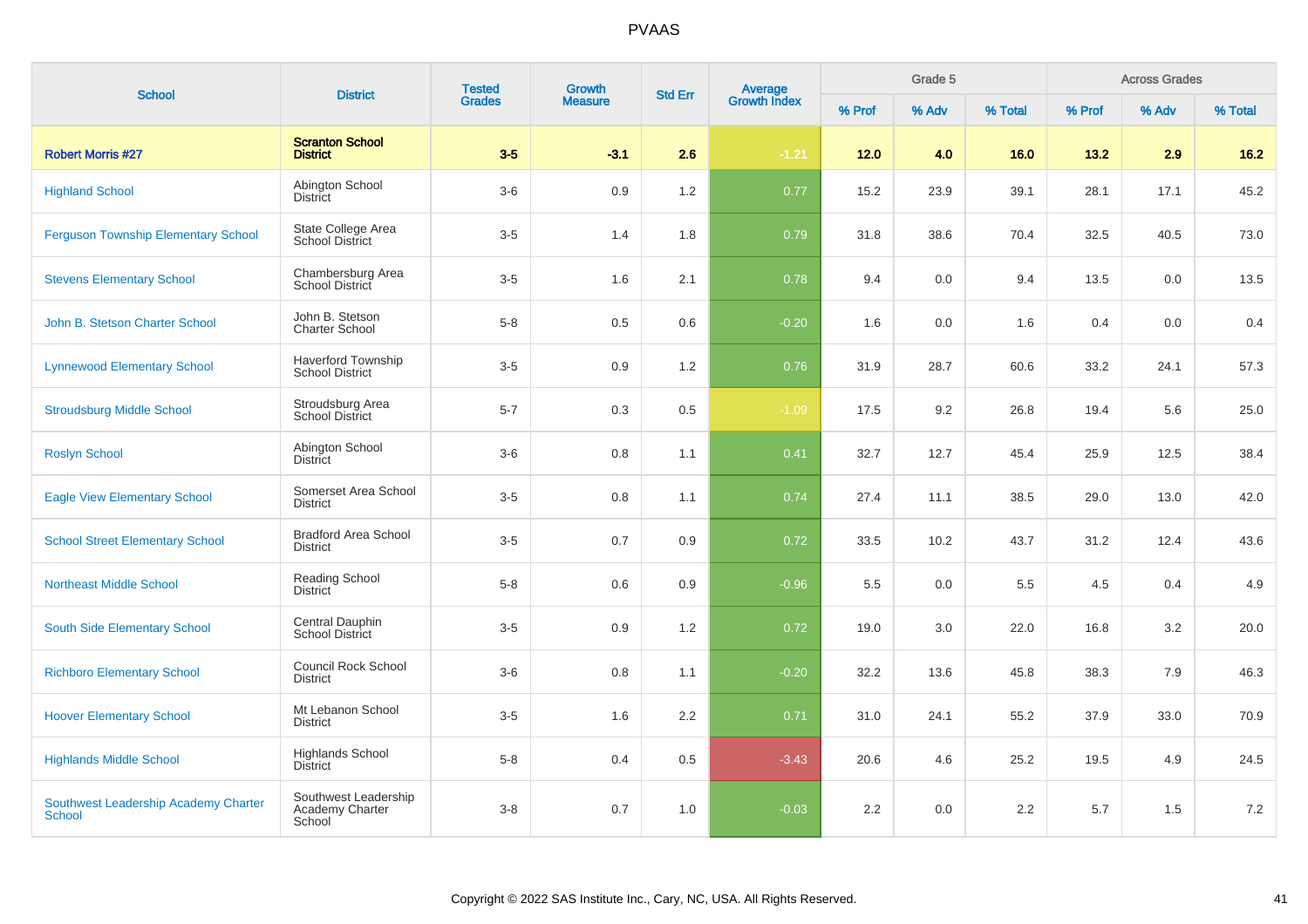| <b>School</b>                                                    | <b>District</b>                                                     | <b>Tested</b> | <b>Growth</b>  | <b>Std Err</b> | Average<br>Growth Index |        | Grade 5 |         |        | <b>Across Grades</b> |         |  |
|------------------------------------------------------------------|---------------------------------------------------------------------|---------------|----------------|----------------|-------------------------|--------|---------|---------|--------|----------------------|---------|--|
|                                                                  |                                                                     | <b>Grades</b> | <b>Measure</b> |                |                         | % Prof | % Adv   | % Total | % Prof | % Adv                | % Total |  |
| <b>Robert Morris #27</b>                                         | <b>Scranton School</b><br><b>District</b>                           | $3-5$         | $-3.1$         | 2.6            | $-1.21$                 | 12.0   | 4.0     | 16.0    | 13.2   | 2.9                  | 16.2    |  |
| <b>Rutherford Elementary School</b>                              | Central Dauphin<br><b>School District</b>                           | $3-5$         | 1.1            | 1.6            | 0.66                    | 8.3    | 5.0     | 13.3    | 17.0   | 7.6                  | 24.6    |  |
| <b>Park Lane Elementary School</b>                               | William Penn School<br><b>District</b>                              | $3-6$         | $-0.4$         | 1.9            | $-0.23$                 | 0.0    | 0.0     | 0.0     | 1.0    | 0.0                  | 1.0     |  |
| <b>Marshall Elementary School</b>                                | Laurel Highlands<br>School District                                 | $3-5$         | 1.3            | 2.0            | 0.66                    | 20.6   | 5.9     | 26.5    | 25.0   | 11.5                 | 36.5    |  |
| <b>Davis School</b>                                              | <b>York City School</b><br><b>District</b>                          | $3-8$         | 0.6            | 1.0            | 0.54                    | 3.0    | 0.0     | 3.0     | 3.4    | 0.0                  | 3.4     |  |
| <b>Tracy Elementary School</b>                                   | Easton Area School<br><b>District</b>                               | $3-5$         | 1.1            | 1.7            | 0.65                    | 29.6   | 5.6     | 35.2    | 26.8   | 14.1                 | 40.9    |  |
| <b>Hillview Elementary School</b>                                | Grove City Area<br><b>School District</b>                           | $3-5$         | 0.8            | 1.2            | 0.65                    | 21.8   | 16.8    | 38.6    | 29.6   | 22.4                 | 52.0    |  |
| <b>Washington Elementary School</b>                              | Mt Lebanon School<br><b>District</b>                                | $3-5$         | 1.1            | 1.7            | 0.65                    | 49.0   | 28.6    | 77.6    | 37.6   | 38.8                 | 76.5    |  |
| <b>Keystone Elementary School</b>                                | Keystone School<br><b>District</b>                                  | $3-6$         | 0.7            | 1.1            | $-0.31$                 | 28.4   | 19.4    | 47.8    | 32.9   | 11.7                 | 44.6    |  |
| <b>West Branch Middle School</b>                                 | West Branch Area<br><b>School District</b>                          | $5-8$         | 0.5            | 0.7            | $-2.18$                 | 16.1   | 3.2     | 19.4    | 15.8   | 7.5                  | 23.3    |  |
| <b>Stanwood Elementary School</b>                                | Hempfield Area<br><b>School District</b>                            | $3-5$         | 0.8            | 1.3            | 0.62                    | 31.3   | 13.2    | 44.6    | 33.5   | 18.0                 | 51.5    |  |
| Daniel J Flood Elementary School                                 | Wilkes-Barre Area<br><b>School District</b>                         | $3-6$         | 0.9            | 1.5            | 0.45                    | 9.3    | 0.0     | 9.3     | 14.4   | 0.0                  | 14.4    |  |
| <b>Steelton-Highspire Elementary School</b>                      | Steelton-Highspire<br>School District                               | $3-6$         | 0.6            | 1.0            | $-1.20$                 | 2.9    | 0.0     | 2.9     | 1.4    | 0.7                  | 2.2     |  |
| Mastery Charter School-Francis D.<br><b>Pastorius Elementary</b> | <b>Mastery Charter</b><br>School-Francis D.<br>Pastorius Elementary | $3-8$         | 0.3            | 1.3            | 0.24                    | 3.8    | 0.0     | 3.8     | 3.1    | 0.0                  | 3.1     |  |
| <b>Central Elementary School</b>                                 | <b>Big Beaver Falls Area</b><br><b>School District</b>              | $3-5$         | 1.0            | 1.7            | 0.60                    | 11.3   | 3.8     | 15.1    | 11.2   | 1.7                  | 12.9    |  |
| Mccall Gen George A School                                       | Philadelphia City<br>School District                                | $3-8$         | 1.7            | 2.9            | 0.59                    | 41.2   | 35.3    | 76.5    | 31.2   | 30.1                 | 61.3    |  |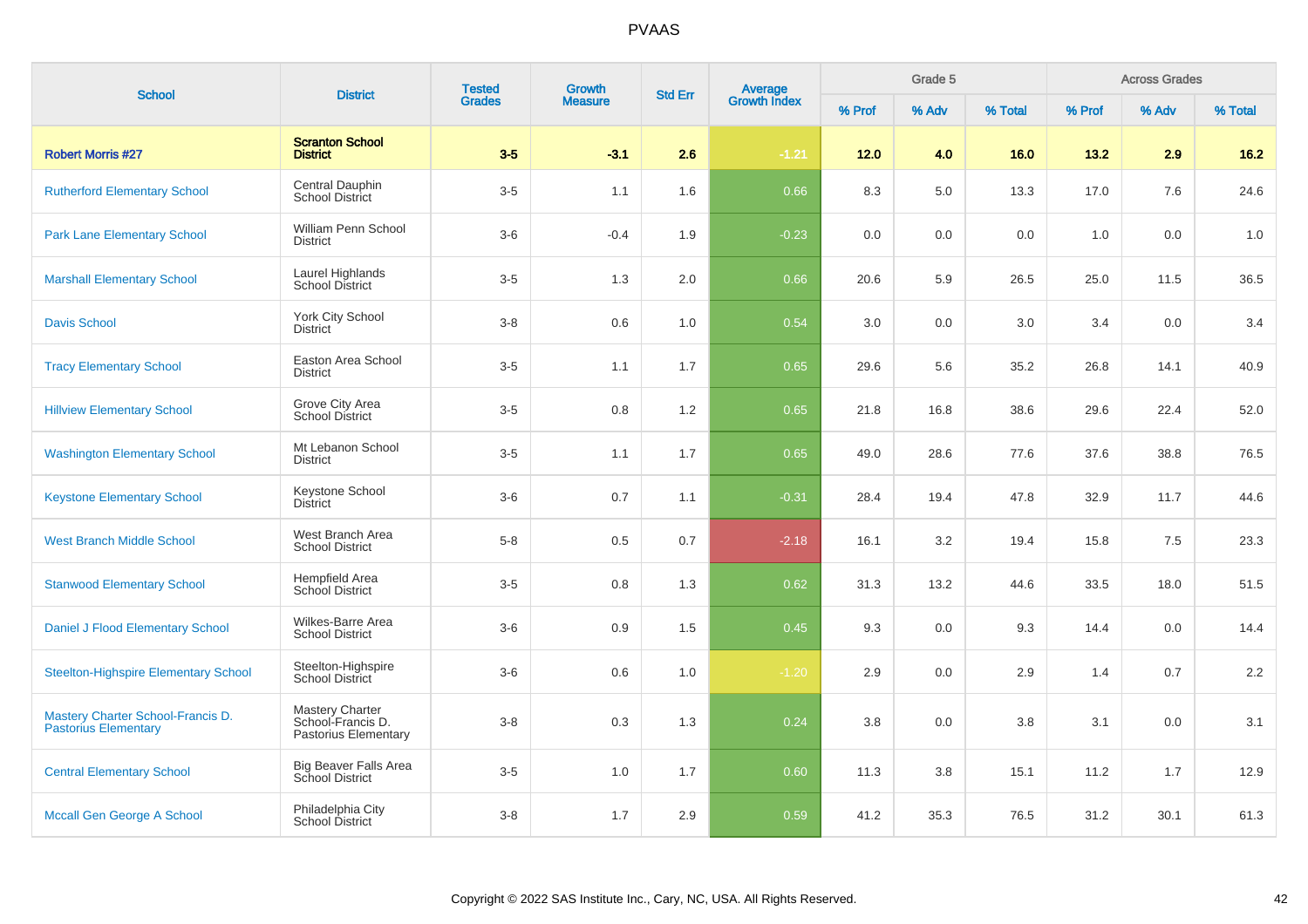| <b>School</b>                                                               | <b>District</b>                                                     | <b>Tested</b> | <b>Growth</b>  | <b>Std Err</b> |                         |        | Grade 5 |         |        | <b>Across Grades</b> |         |
|-----------------------------------------------------------------------------|---------------------------------------------------------------------|---------------|----------------|----------------|-------------------------|--------|---------|---------|--------|----------------------|---------|
|                                                                             |                                                                     | <b>Grades</b> | <b>Measure</b> |                | Average<br>Growth Index | % Prof | % Adv   | % Total | % Prof | % Adv                | % Total |
| <b>Robert Morris #27</b>                                                    | <b>Scranton School</b><br><b>District</b>                           | $3-5$         | $-3.1$         | 2.6            | $-1.21$                 | 12.0   | 4.0     | 16.0    | 13.2   | 2.9                  | 16.2    |
| <b>Manchester Academic Charter School</b>                                   | Manchester Academic<br><b>Charter School</b>                        | $3-8$         | 0.6            | 1.1            | $-3.55$                 | 3.6    | 0.0     | 3.6     | 4.9    | 0.5                  | 5.4     |
| Jersey Shore Area Elementary School                                         | Jersey Shore Area<br><b>School District</b>                         | $3-5$         | 0.7            | 1.1            | 0.58                    | 17.8   | 4.7     | 22.4    | 24.8   | 11.1                 | 35.9    |
| <b>Glenwood Elementary School</b>                                           | Rose Tree Media<br><b>School District</b>                           | $3-5$         | 0.8            | 1.3            | 0.58                    | 28.8   | 30.0    | 58.8    | 33.2   | 23.8                 | 57.0    |
| <b>Highland Elementary School</b>                                           | Ambridge Area School<br><b>District</b>                             | $3-5$         | 1.2            | 2.2            | 0.56                    | 7.1    | 0.0     | 7.1     | 6.6    | 0.0                  | 6.6     |
| <b>Global Leadership Academy Charter</b><br><b>School Southwest at Huey</b> | Global Leadership<br>Academy Charter<br>School Southwest at<br>Huey | $3 - 8$       | 1.0            | 1.7            | $-0.10$                 | 0.0    | 0.0     | 0.0     | 0.0    | 0.0                  | $0.0\,$ |
| <b>Walt Disney Elementary School</b>                                        | Pennsbury School<br><b>District</b>                                 | $3-5$         | 0.9            | 1.7            | 0.55                    | 45.8   | 6.2     | 52.1    | 41.0   | 16.6                 | 57.6    |
| <b>Mount Carmel Area Elementary School</b>                                  | Mount Carmel Area<br><b>School District</b>                         | $3-6$         | 0.4            | 0.8            | $-3.30$                 | 10.8   | 2.7     | 13.5    | 12.6   | 5.2                  | 17.8    |
| <b>Jackson School</b>                                                       | York City School<br><b>District</b>                                 | $3 - 8$       | 0.3            | 1.0            | 0.33                    | 0.0    | 0.0     | 0.0     | 1.5    | 0.7                  | 2.2     |
| <b>Tinicum Elementary School</b>                                            | Palisades School<br><b>District</b>                                 | $3-5$         | 1.2            | 2.2            | 0.54                    | 34.5   | 27.6    | 62.1    | 35.7   | 27.4                 | 63.1    |
| <b>Mooreland Elementary School</b>                                          | Carlisle Area School<br><b>District</b>                             | $3-5$         | 1.0            | 1.9            | 0.53                    | 32.5   | 17.5    | 50.0    | 33.8   | 19.2                 | 53.1    |
| Shamokin Area Intermediate School                                           | Shamokin Area<br><b>School District</b>                             | $5-6$         | $-1.8$         | 0.7            | $-2.44$                 | 17.3   | 4.3     | 21.6    | 13.1   | 3.6                  | 16.7    |
| <b>Shohola Elementary School</b>                                            | Delaware Valley<br><b>School District</b>                           | $3-5$         | 0.9            | 1.6            | 0.52                    | 15.5   | 24.1    | 39.7    | 28.7   | 22.4                 | 51.2    |
| <b>Harding School</b>                                                       | Erie City School<br><b>District</b>                                 | $3-5$         | 0.8            | 1.5            | 0.51                    | 4.5    | 1.5     | 6.0     | 8.6    | 2.2                  | 10.8    |
| <b>Chadds Ford Elementary School</b>                                        | Unionville-Chadds<br><b>Ford School District</b>                    | $3-5$         | 0.7            | 1.4            | 0.48                    | 40.6   | 20.3    | 60.9    | 38.8   | 32.9                 | 71.7    |
| <b>Edgewood Elementary School</b>                                           | <b>Ridley School District</b>                                       | $3-5$         | 0.7            | 1.6            | 0.46                    | 27.1   | 17.0    | 44.1    | 24.0   | 13.2                 | 37.1    |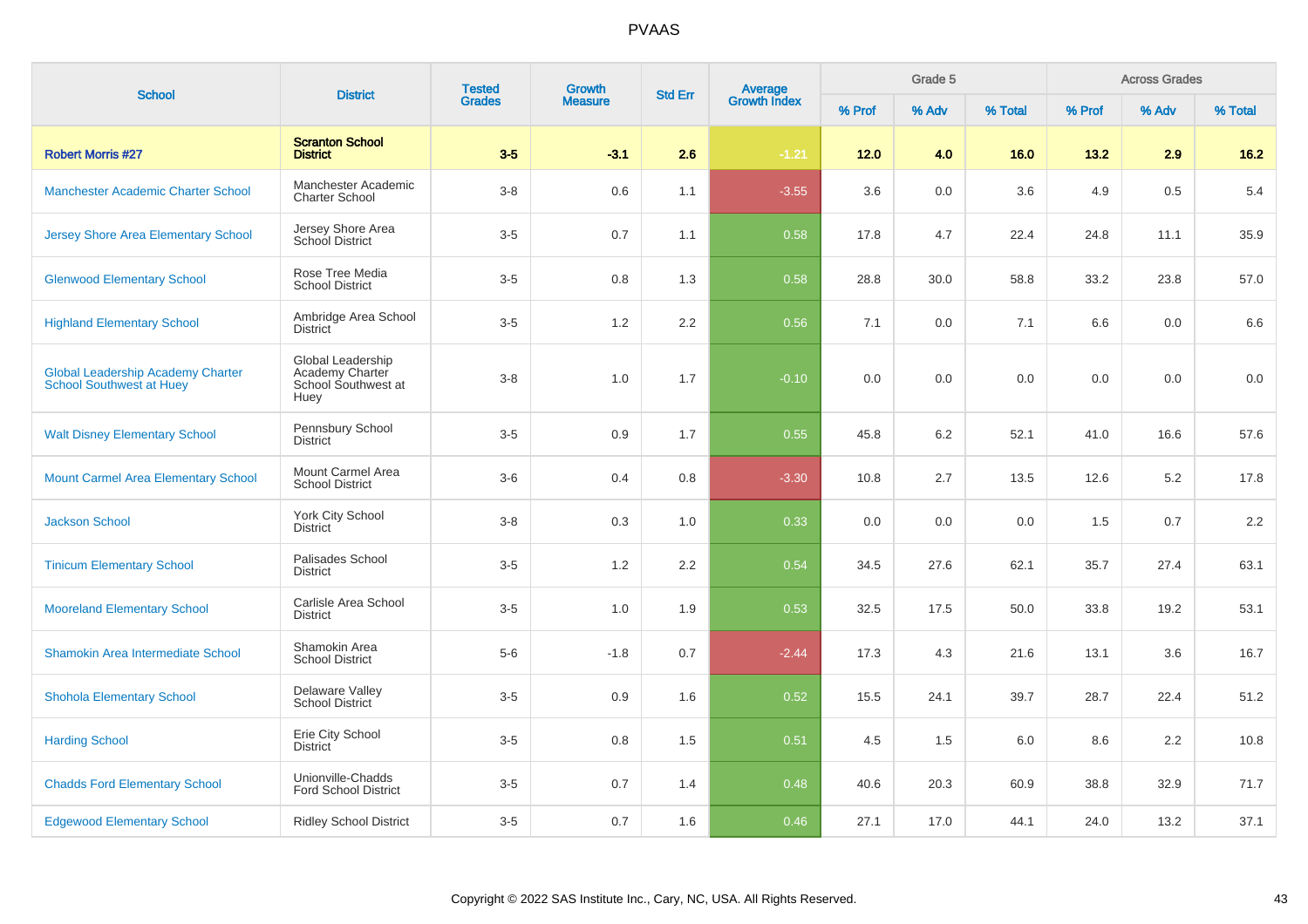| <b>School</b>                             | <b>District</b>                                                    | <b>Tested</b><br><b>Grades</b> | <b>Growth</b>  | <b>Std Err</b> | Average<br>Growth Index |        | Grade 5 |         |        | <b>Across Grades</b> |         |
|-------------------------------------------|--------------------------------------------------------------------|--------------------------------|----------------|----------------|-------------------------|--------|---------|---------|--------|----------------------|---------|
|                                           |                                                                    |                                | <b>Measure</b> |                |                         | % Prof | % Adv   | % Total | % Prof | % Adv                | % Total |
| <b>Robert Morris #27</b>                  | <b>Scranton School</b><br><b>District</b>                          | $3-5$                          | $-3.1$         | 2.6            | $-1.21$                 | $12.0$ | 4.0     | 16.0    | 13.2   | 2.9                  | 16.2    |
| <b>Simmons Elementary School</b>          | Hatboro-Horsham<br><b>School District</b>                          | $3-5$                          | 0.6            | 1.3            | 0.46                    | 34.9   | 4.6     | 39.5    | 37.6   | 15.7                 | 53.3    |
| <b>Joanna Connell School</b>              | Erie City School<br><b>District</b>                                | $3-5$                          | 0.6            | 1.4            | 0.45                    | 18.5   | 9.9     | 28.4    | 17.3   | 6.5                  | 23.8    |
| <b>Pine Street Elementary School</b>      | Palmyra Area School<br><b>District</b>                             | $3-5$                          | 0.7            | 1.5            | 0.44                    | 35.6   | 18.6    | 54.2    | 35.9   | 16.9                 | 52.8    |
| <b>Coopertown Elementary School</b>       | <b>Haverford Township</b><br><b>School District</b>                | $3-5$                          | 0.6            | 1.3            | 0.44                    | 28.9   | 33.7    | 62.6    | 32.6   | 38.1                 | 70.7    |
| <b>Aronimink Elementary School</b>        | <b>Upper Darby School</b><br><b>District</b>                       | $3-5$                          | 1.0            | 2.3            | 0.43                    | 14.3   | 7.1     | 21.4    | 24.4   | 9.3                  | 33.7    |
| Pan American Academy Charter School       | Pan American<br>Academy Charter<br>School                          | $3 - 8$                        | 0.3            | 0.8            | $-5.09$                 | 1.7    | 0.0     | 1.7     | 2.4    | 0.3                  | 2.7     |
| <b>Heights/Murray Elementary School</b>   | Wilkes-Barre Area<br><b>School District</b>                        | $3-6$                          | 0.5            | 1.3            | $-0.62$                 | 8.0    | 0.0     | 8.0     | 8.6    | 0.6                  | 9.1     |
| <b>West Crawford Elementary School</b>    | Connellsville Area<br><b>School District</b>                       | $3-5$                          | 0.6            | 1.4            | 0.41                    | 17.9   | 7.5     | 25.4    | 13.9   | 4.5                  | 18.3    |
| <b>Goode School</b>                       | <b>York City School</b><br><b>District</b>                         | $3 - 8$                        | 0.3            | 0.8            | $-3.00$                 | 1.9    | 0.0     | 1.9     | 3.6    | 0.3                  | 4.0     |
| <b>Hydetown Elementary School</b>         | <b>Titusville Area School</b><br><b>District</b>                   | $3-5$                          | 0.7            | 1.8            | 0.37                    | 26.2   | 11.9    | 38.1    | 25.6   | 20.2                 | 45.7    |
| <b>Saltsburg Elementary School</b>        | Blairsville-Saltsburg<br><b>School District</b>                    | $3-5$                          | 0.7            | 2.0            | 0.37                    | 31.4   | 34.3    | 65.7    | 27.3   | 28.2                 | 55.4    |
| <b>Decatur Stephen School</b>             | Philadelphia City<br>School District                               | $3-8$                          | 0.4            | 1.0            | $-1.93$                 | 11.1   | 13.3    | 24.4    | 16.2   | 6.7                  | 22.9    |
| <b>Main Street School</b>                 | Chester-Upland<br>School District                                  | $3-5$                          | 0.8            | 2.1            | 0.36                    | 0.0    | 0.0     | 0.0     | 2.8    | 0.0                  | 2.8     |
| <b>East Coventry Elementary School</b>    | Owen J Roberts<br><b>School District</b>                           | $3-6$                          | 0.3            | 1.0            | $-0.59$                 | 42.6   | 20.6    | 63.2    | 34.2   | 16.7                 | 51.0    |
| <b>Upper Moreland Intermediate School</b> | <b>Upper Moreland</b><br><b>Township School</b><br><b>District</b> | $3-5$                          | 0.3            | 0.8            | 0.34                    | 28.5   | 10.6    | 39.1    | 29.0   | 11.9                 | 40.9    |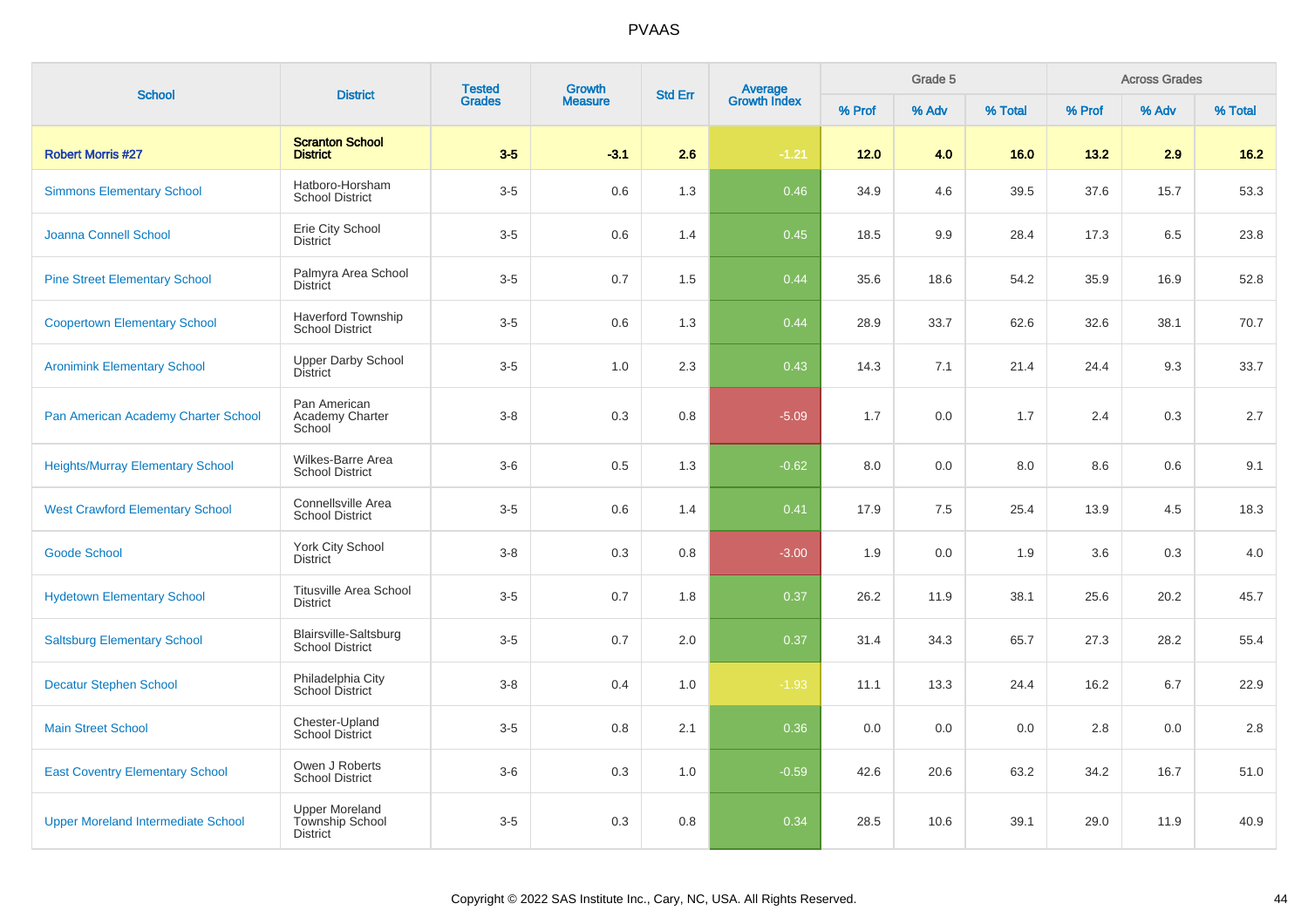| <b>School</b>                                              | <b>District</b>                                  | <b>Tested</b> | Growth         | <b>Average</b><br>Growth Index<br><b>Std Err</b> |         | Grade 5 |       |         | <b>Across Grades</b> |       |         |
|------------------------------------------------------------|--------------------------------------------------|---------------|----------------|--------------------------------------------------|---------|---------|-------|---------|----------------------|-------|---------|
|                                                            |                                                  | <b>Grades</b> | <b>Measure</b> |                                                  |         | % Prof  | % Adv | % Total | % Prof               | % Adv | % Total |
| <b>Robert Morris #27</b>                                   | <b>Scranton School</b><br><b>District</b>        | $3-5$         | $-3.1$         | 2.6                                              | $-1.21$ | $12.0$  | 4.0   | 16.0    | 13.2                 | 2.9   | $16.2$  |
| <b>Barclay Elementary School</b>                           | <b>Central Bucks School</b><br><b>District</b>   | $3-6$         | 0.1            | 1.0                                              | 0.07    | 23.6    | 11.2  | 34.8    | 29.4                 | 10.5  | 39.9    |
| <b>Bell Avenue School</b>                                  | William Penn School<br><b>District</b>           | $3-6$         | 0.5            | 1.6                                              | $-1.11$ | 2.9     | 0.0   | 2.9     | 0.9                  | 0.0   | 0.9     |
| Jamestown Area Elementary School                           | Jamestown Area<br><b>School District</b>         | $3-6$         | 0.5            | 1.4                                              | $-0.52$ | 18.4    | 10.5  | 29.0    | 16.7                 | 7.9   | 24.6    |
| <b>Halifax Area Elementary School</b>                      | Halifax Area School<br><b>District</b>           | $3-5$         | 0.4            | 1.4                                              | 0.31    | 26.8    | 14.1  | 40.8    | 24.9                 | 12.2  | 37.1    |
| Abington Heights Middle School                             | Abington Heights<br>School District              | $5 - 11$      | $-1.7$         | 0.4                                              | $-3.90$ | 29.2    | 13.3  | 42.5    | 27.4                 | 9.1   | 36.5    |
| <b>Garrettford Elementary School</b>                       | <b>Upper Darby School</b><br><b>District</b>     | $3-5$         | 0.4            | 1.3                                              | 0.31    | 15.4    | 5.1   | 20.5    | 19.0                 | 2.0   | 21.0    |
| Esperanza Cyber Charter School                             | Esperanza Cyber<br>Charter School                | $3 - 11$      | 0.4            | 1.3                                              | $-0.33$ | 0.0     | 0.0   | 0.0     | 1.6                  | 0.0   | 1.6     |
| <b>Linglestown Elementary School</b>                       | Central Dauphin<br><b>School District</b>        | $3-5$         | 0.5            | 1.6                                              | 0.30    | 43.9    | 12.3  | 56.1    | 36.0                 | 16.7  | 52.7    |
| <b>Pleasant Gap Elementary School</b>                      | <b>Bellefonte Area</b><br><b>School District</b> | $3-5$         | 0.7            | 2.5                                              | 0.30    | 26.1    | 26.1  | 52.2    | 34.1                 | 23.1  | 57.1    |
| <b>Kearny Gen Philip School</b>                            | Philadelphia City<br>School District             | $3 - 8$       | 1.0            | 3.4                                              | 0.30    |         |       |         | 0.0                  | 0.0   | 0.0     |
| <b>Franklin School</b>                                     | Uniontown Area<br><b>School District</b>         | $3-6$         | 0.5            | $2.0\,$                                          | 0.25    | 25.0    | 0.0   | 25.0    | 22.2                 | 11.1  | 33.3    |
| <b>Nebinger George W School</b>                            | Philadelphia City<br>School District             | $3-8$         | 0.6            | 2.2                                              | 0.27    |         |       |         | 18.4                 | 10.2  | 28.6    |
| <b>Greenwich-Lenhartsville Elementary</b><br><b>School</b> | Kutztown Area School<br><b>District</b>          | $3-5$         | 0.6            | 2.4                                              | 0.26    | 30.4    | 4.4   | 34.8    | 35.1                 | 9.5   | 44.6    |
| <b>Wescosville Elementary School</b>                       | East Penn School<br><b>District</b>              | $3-5$         | 0.4            | 1.4                                              | 0.26    | 24.3    | 9.5   | 33.8    | 34.1                 | 17.0  | 51.1    |
| <b>Lickdale Elementary School</b>                          | Northern Lebanon<br><b>School District</b>       | $3-5$         | 0.5            | 2.0                                              | 0.25    | 25.7    | 11.4  | 37.1    | 33.0                 | 13.2  | 46.2    |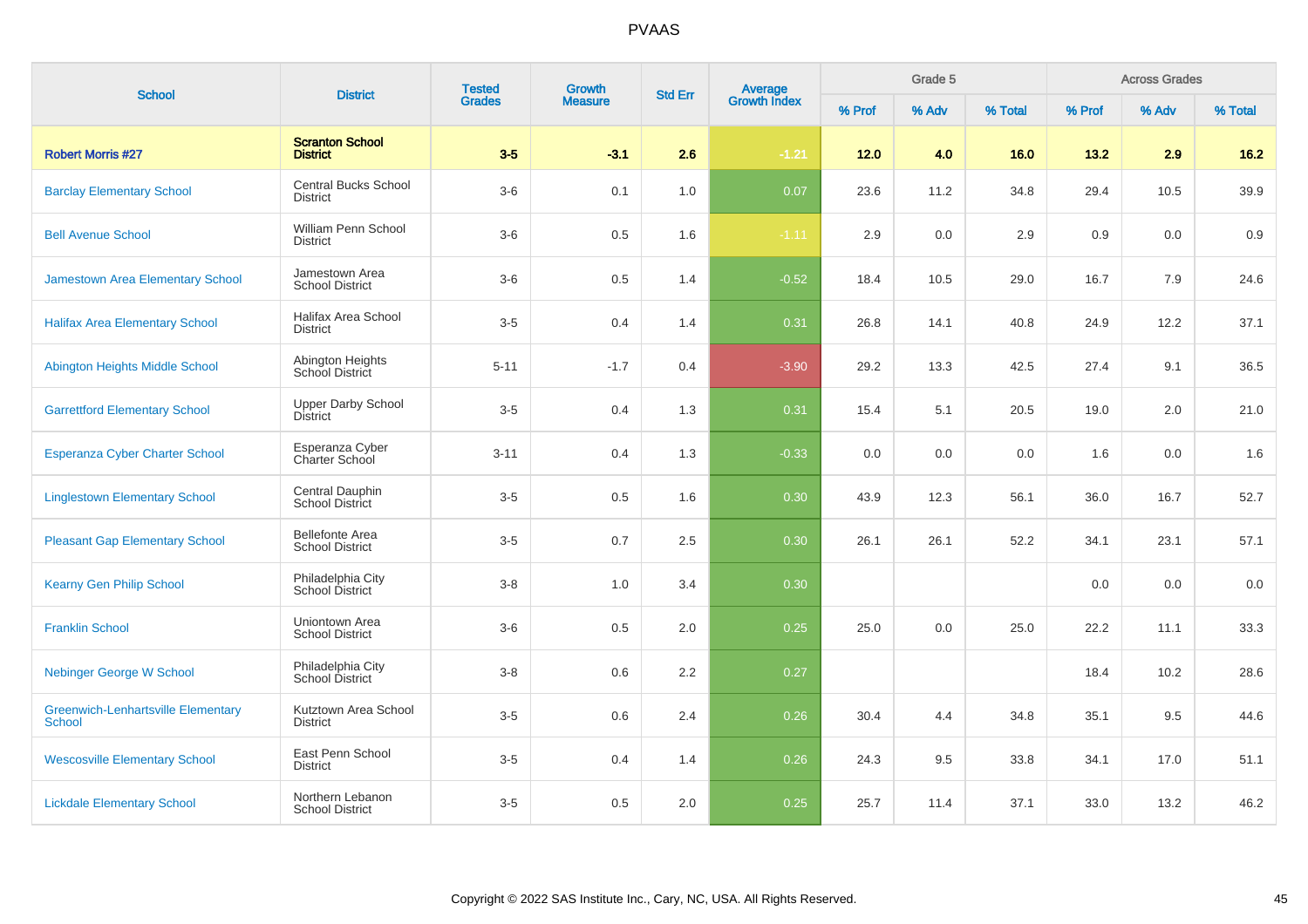| <b>School</b>                                    | <b>District</b>                                   | <b>Tested</b> | <b>Growth</b>  | <b>Std Err</b> | <b>Average</b><br>Growth Index |        | Grade 5 |         |        | <b>Across Grades</b> |         |
|--------------------------------------------------|---------------------------------------------------|---------------|----------------|----------------|--------------------------------|--------|---------|---------|--------|----------------------|---------|
|                                                  |                                                   | <b>Grades</b> | <b>Measure</b> |                |                                | % Prof | % Adv   | % Total | % Prof | % Adv                | % Total |
| <b>Robert Morris #27</b>                         | <b>Scranton School</b><br><b>District</b>         | $3-5$         | $-3.1$         | 2.6            | $-1.21$                        | 12.0   | 4.0     | 16.0    | 13.2   | 2.9                  | $16.2$  |
| <b>Earl Elementary School</b>                    | Boyertown Area<br>School District                 | $3-5$         | 0.4            | 1.7            | 0.25                           | 29.2   | 14.6    | 43.8    | 29.7   | 9.5                  | 39.2    |
| <b>Tussey Mountain Middle School</b>             | <b>Tussey Mountain</b><br>School District         | $5 - 8$       | 0.2            | 0.7            | $-4.23$                        | 20.7   | 1.7     | 22.4    | 13.9   | 1.5                  | 15.4    |
| Mastery Charter School - Cleveland<br>Elementary | Mastery Charter<br>School-Cleveland<br>Elementary | $3 - 8$       | $-1.3$         | 1.2            | $-1.10$                        | 3.8    | 7.7     | 11.5    | 2.4    | 1.8                  | 4.3     |
| <b>Bellevue Elementary School</b>                | Northgate School<br><b>District</b>               | $3-6$         | $-1.4$         | 1.5            | $-0.89$                        | 30.0   | 3.3     | 33.3    | 21.1   | 2.8                  | 23.8    |
| Fort Washington Elementary School                | <b>Upper Dublin School</b><br><b>District</b>     | $3-5$         | 0.4            | 1.7            | 0.23                           | 56.9   | 33.3    | 90.2    | 47.3   | 38.8                 | 86.2    |
| <b>Catharine Joseph School</b>                   | Philadelphia City<br>School District              | $3-5$         | 0.6            | 2.5            | 0.23                           | 4.2    | 0.0     | 4.2     | 7.8    | 0.0                  | 7.8     |
| <b>Shawmont School</b>                           | Philadelphia City<br>School District              | $3 - 8$       | 0.4            | 1.6            | $-1.46$                        | 0.0    | 0.0     | 0.0     | 16.1   | 2.2                  | 18.3    |
| <b>Friendship Elementary School</b>              | Southern York County<br><b>School District</b>    | $3-6$         | 0.3            | 1.4            | $-0.63$                        | 11.1   | 4.4     | 15.6    | 20.9   | 9.4                  | 30.4    |
| <b>Reamstown Elementary School</b>               | Cocalico School<br><b>District</b>                | $3-5$         | 0.3            | 1.5            | 0.22                           | 28.3   | 13.3    | 41.7    | 34.7   | 13.1                 | 47.7    |
| <b>Salisbury Elementary School</b>               | Pequea Valley School<br><b>District</b>           | $3-6$         | 0.2            | 1.4            | 0.14                           | 14.0   | 4.6     | 18.6    | 22.7   | 6.7                  | 29.3    |
| <b>Sandburg Middle School</b>                    | <b>Neshaminy School</b><br><b>District</b>        | $5 - 8$       | $-0.6$         | 0.5            | $-1.17$                        | 20.3   | 5.7     | 26.0    | 16.1   | 5.7                  | 21.8    |
| <b>Minersville Area Elementary Center</b>        | Minersville Area<br><b>School District</b>        | $3-6$         | 0.2            | 1.0            | $-4.50$                        | 9.6    | 4.1     | 13.7    | 19.8   | 4.6                  | 24.4    |
| <b>Union City Elementary School</b>              | Union City Area<br><b>School District</b>         | $3-5$         | 0.3            | 1.4            | 0.19                           | 18.8   | 8.7     | 27.5    | 26.7   | 13.4                 | 40.1    |
| <b>Nicely Elementary School</b>                  | Greensburg Salem<br><b>School District</b>        | $3-5$         | 0.3            | 1.6            | 0.19                           | 28.8   | 7.7     | 36.5    | 26.1   | 15.7                 | 41.8    |
| <b>Slippery Rock Area Elementary School</b>      | Slippery Rock Area<br>School District             | $3-5$         | 0.3            | 1.4            | 0.19                           | 39.4   | 30.3    | 69.7    | 39.7   | 25.0                 | 64.7    |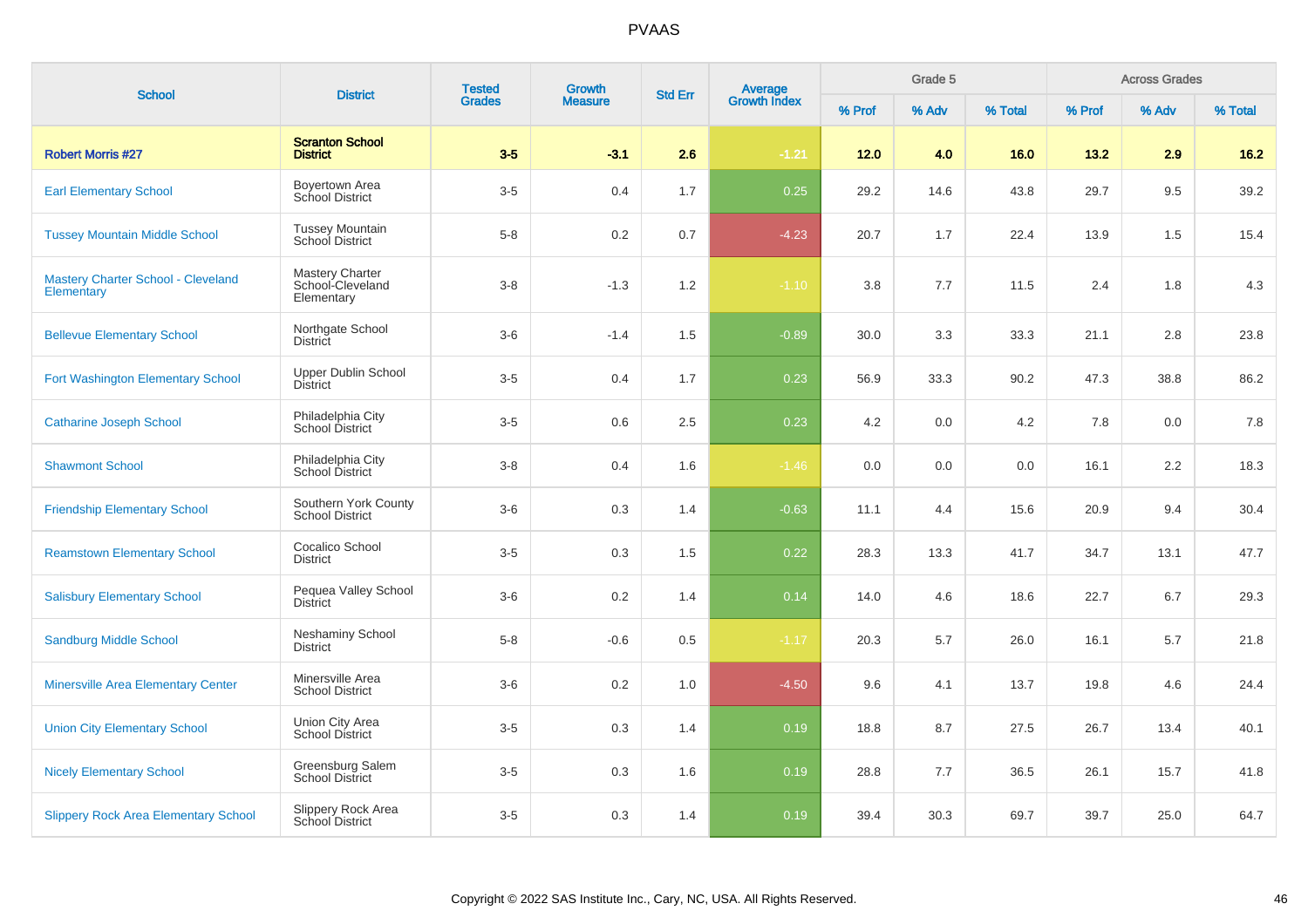| <b>School</b>                           | <b>District</b>                                      | <b>Tested</b> | <b>Growth</b>  | <b>Std Err</b> |                                |        | Grade 5 |         |        | <b>Across Grades</b> |         |
|-----------------------------------------|------------------------------------------------------|---------------|----------------|----------------|--------------------------------|--------|---------|---------|--------|----------------------|---------|
|                                         |                                                      | <b>Grades</b> | <b>Measure</b> |                | <b>Average</b><br>Growth Index | % Prof | % Adv   | % Total | % Prof | % Adv                | % Total |
| <b>Robert Morris #27</b>                | <b>Scranton School</b><br><b>District</b>            | $3-5$         | $-3.1$         | 2.6            | $-1.21$                        | 12.0   | 4.0     | 16.0    | 13.2   | 2.9                  | $16.2$  |
| <b>Rockhill Elementary School</b>       | Southern Huntingdon<br><b>County School District</b> | $3-5$         | 0.4            | $2.5\,$        | 0.15                           | 4.4    | 13.0    | 17.4    | 26.4   | 4.2                  | 30.6    |
| <b>Parkside Elementary School</b>       | Penn-Delco School<br><b>District</b>                 | $3-5$         | 0.3            | 1.8            | 0.15                           | 31.0   | 7.1     | 38.1    | 25.2   | 5.9                  | 31.1    |
| <b>Churchville Elementary School</b>    | <b>Council Rock School</b><br><b>District</b>        | $3-6$         | 0.1            | 1.0            | $-0.76$                        | 35.4   | 7.7     | 43.1    | 31.4   | 14.2                 | 45.6    |
| <b>Lingle Avenue Elementary School</b>  | Palmyra Area School<br><b>District</b>               | $3-5$         | 0.2            | 1.4            | 0.13                           | 36.8   | 32.4    | 69.1    | 34.7   | 35.3                 | 70.0    |
| <b>Northwest Middle School</b>          | Reading School<br><b>District</b>                    | $5 - 8$       | 0.1            | 1.0            | $-2.42$                        | 7.6    | 0.0     | 7.6     | 4.0    | 0.0                  | 4.0     |
| <b>Eisenhower Elementary School</b>     | Indiana Area School<br><b>District</b>               | $4 - 5$       | 0.1            | 1.2            | 0.10                           | 27.5   | 11.0    | 38.5    | 27.6   | 12.3                 | 39.9    |
| Northwest Area Intermediate School      | Northwest Area<br><b>School District</b>             | $3-6$         | 0.1            | 1.1            | $-2.47$                        | 17.6   | 2.0     | 19.6    | 17.0   | 1.8                  | 18.8    |
| <b>Stetser Elementary School</b>        | Chester-Upland<br><b>School District</b>             | $3-6$         | 0.2            | 2.7            | 0.09                           |        |         |         | 10.1   | 1.0                  | 11.1    |
| <b>Exton Elementary School</b>          | West Chester Area<br><b>School District</b>          | $3-5$         | 0.1            | 1.6            | 0.09                           | 27.6   | 25.9    | 53.4    | 34.7   | 21.1                 | 55.8    |
| <b>Chambers Hill Elementary School</b>  | Central Dauphin<br>School District                   | $3-5$         | 0.2            | 2.7            | 0.08                           | 14.8   | 14.8    | 29.6    | 18.6   | 9.3                  | 27.9    |
| <b>Cambria Elementary School</b>        | Central Cambria<br><b>School District</b>            | $3-5$         | 0.1            | 1.3            | 0.08                           | 33.8   | 17.5    | 51.2    | 30.0   | 15.0                 | 45.1    |
| <b>Penn Bernville Elementary School</b> | Tulpehocken Area<br>School District                  | $3-6$         | 0.1            | 1.2            | $-0.31$                        | 26.0   | 20.0    | 46.0    | 22.0   | 16.6                 | 38.5    |
| <b>Toby Farms Intermediate School</b>   | Chester-Upland<br><b>School District</b>             | $5-8$         | 0.1            | 1.0            | 0.05                           |        |         |         | 1.1    | 0.6                  | 1.7     |
| <b>Rice Avenue Middle School</b>        | <b>Girard School District</b>                        | $5-8$         | 0.0            | 0.6            | $-3.83$                        | 33.9   | 15.2    | 49.1    | 25.1   | 13.9                 | 39.0    |
| <b>Baden Academy Charter School</b>     | Baden Academy<br>Charter School                      | $3-6$         | 0.1            | 1.1            | $-1.00$                        | 20.6   | 4.8     | 25.4    | 20.8   | 6.4                  | 27.2    |
| <b>Mill Creek Elementary School</b>     | <b>Central Bucks School</b><br><b>District</b>       | $3-6$         | $0.0\,$        | 0.8            | $-0.83$                        | 37.5   | 17.7    | 55.2    | 36.4   | 19.1                 | 55.6    |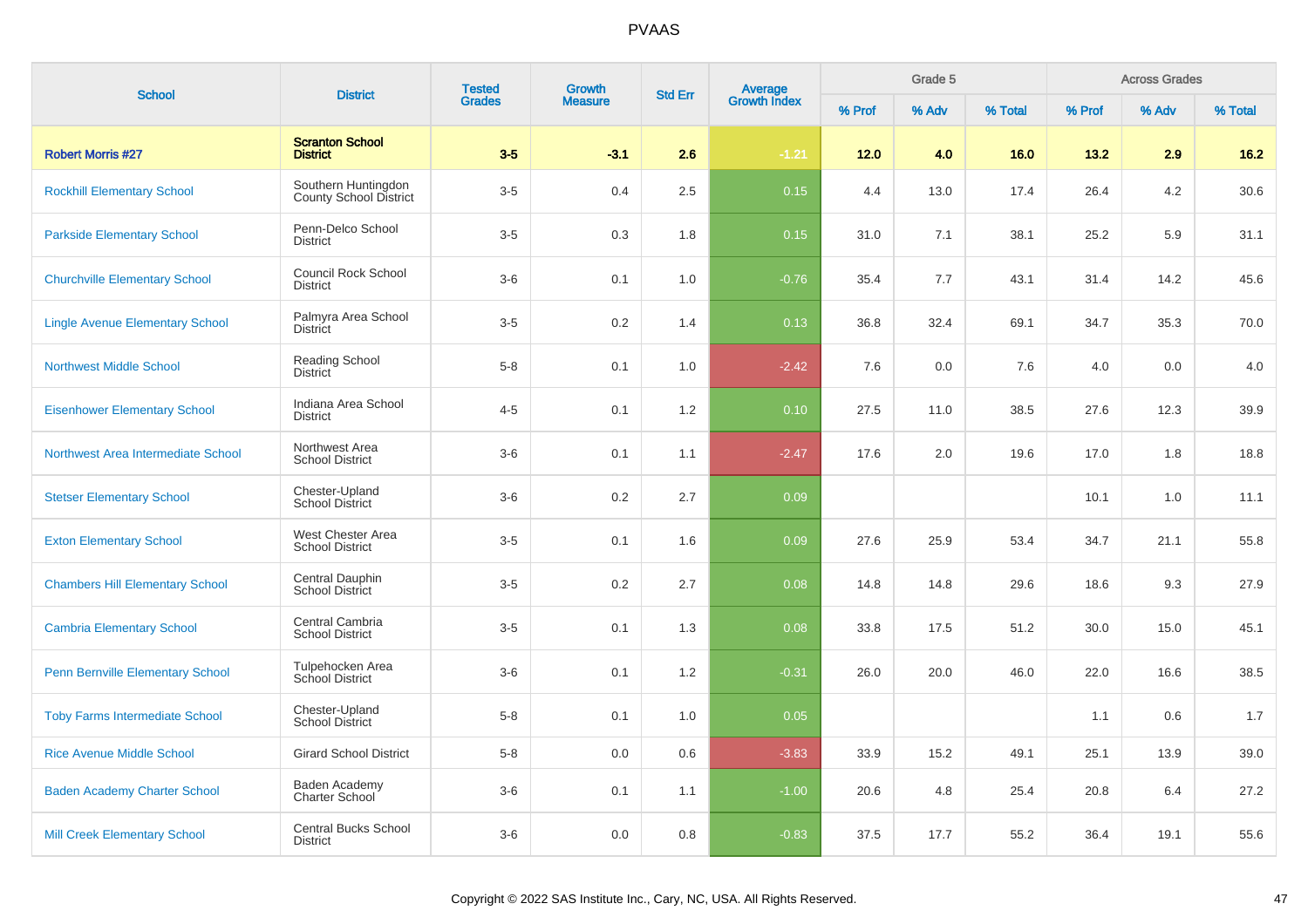| <b>School</b>                                             | <b>District</b>                                          | <b>Tested</b> | <b>Growth</b>  | <b>Std Err</b> | Average<br>Growth Index |        | Grade 5 | <b>Across Grades</b> |        |       |         |
|-----------------------------------------------------------|----------------------------------------------------------|---------------|----------------|----------------|-------------------------|--------|---------|----------------------|--------|-------|---------|
|                                                           |                                                          | <b>Grades</b> | <b>Measure</b> |                |                         | % Prof | % Adv   | % Total              | % Prof | % Adv | % Total |
| <b>Robert Morris #27</b>                                  | <b>Scranton School</b><br><b>District</b>                | $3-5$         | $-3.1$         | 2.6            | $-1.21$                 | 12.0   | 4.0     | 16.0                 | 13.2   | 2.9   | $16.2$  |
| <b>Willow Dale Elementary School</b>                      | <b>Centennial School</b><br><b>District</b>              | $3-5$         | 0.0            | 1.1            | 0.03                    | 15.6   | 4.1     | 19.7                 | 23.1   | 7.8   | 30.8    |
| <b>Colonel John Siegfried Elementary</b><br><b>School</b> | Northampton Area<br><b>School District</b>               | $3-5$         | 0.0            | 1.6            | 0.03                    | 27.9   | 6.6     | 34.4                 | 32.8   | 13.0  | 45.8    |
| <b>Walter M Senkow Elementary School</b>                  | <b>Upper Darby School</b><br><b>District</b>             | $3-5$         | 0.1            | 3.6            | 0.03                    | 27.3   | 0.0     | 27.3                 | 18.1   | 1.4   | 19.4    |
| Thomas W Holtzman Jr Elementary<br><b>School</b>          | Susquehanna<br><b>Township School</b><br><b>District</b> | $3-5$         | 0.0            | 1.0            | 0.03                    | 13.8   | 3.8     | 17.5                 | 17.1   | 5.1   | 22.2    |
| <b>Independence Middle School</b>                         | <b>Bethel Park School</b><br><b>District</b>             | $5 - 8$       | 0.0            | 0.5            | 0.03                    |        |         |                      | 28.6   | 11.2  | 39.8    |
| <b>Fitzpatrick Aloysius L School</b>                      | Philadelphia City<br>School District                     | $3 - 8$       | 0.1            | 2.9            | 0.03                    | 6.2    | 0.0     | 6.2                  | 13.3   | 0.0   | 13.3    |
| <b>KIPP Philadelphia Charter School</b>                   | <b>KIPP Philadelphia</b><br>Charter School               | $3-8$         | 0.0            | 0.9            | $-1.76$                 | 2.0    | 0.0     | 2.0                  | 3.6    | 0.0   | 3.6     |
| <b>Gna Elementary Center</b>                              | <b>Greater Nanticoke</b><br>Area School District         | $3-5$         | 0.0            | 1.1            | 0.02                    | 13.6   | 2.7     | 16.4                 | 11.8   | 3.5   | 15.3    |
| <b>Chester Upland School Of Arts</b>                      | Chester-Upland<br><b>School District</b>                 | $3-5$         | 0.0            | 2.1            | 0.01                    | 0.0    | 0.0     | 0.0                  | 1.0    | 0.0   | 1.0     |
| <b>Latrobe Elementary School</b>                          | <b>Greater Latrobe</b><br><b>School District</b>         | $3-6$         | $-0.3$         | 0.9            | $-0.29$                 | 45.1   | 22.0    | 67.1                 | 36.8   | 17.3  | 54.1    |
| <b>Port Matilda Elementary School</b>                     | Bald Eagle Area<br>School District                       | $3-5$         | 0.0            | 3.5            | 0.01                    | 18.2   | 18.2    | 36.4                 | 24.4   | 36.6  | 61.0    |
| <b>Dingman-Delaware Elementary School</b>                 | Delaware Valley<br><b>School District</b>                | $3-5$         | $-0.0$         | 1.1            | $-0.01$                 | 32.0   | 8.8     | 40.8                 | 31.9   | 9.0   | 40.9    |
| Johnsonburg Area Elementary School                        | Johnsonburg Area<br>School District                      | $3-6$         | $-0.0$         | 1.4            | $-3.24$                 | 17.5   | 7.5     | 25.0                 | 30.6   | 13.6  | 44.2    |
| <b>Waterford Elementary School</b>                        | Fort Leboeuf School<br><b>District</b>                   | $3-5$         | $-0.0$         | 1.5            | $-0.01$                 | 29.7   | 20.3    | 50.0                 | 31.7   | 27.4  | 59.2    |
| <b>Leib Elementary School</b>                             | Dover Area School<br><b>District</b>                     | $3-5$         | $-0.0$         | 1.5            | $-0.01$                 | 38.3   | 6.7     | 45.0                 | 32.6   | 13.5  | 46.1    |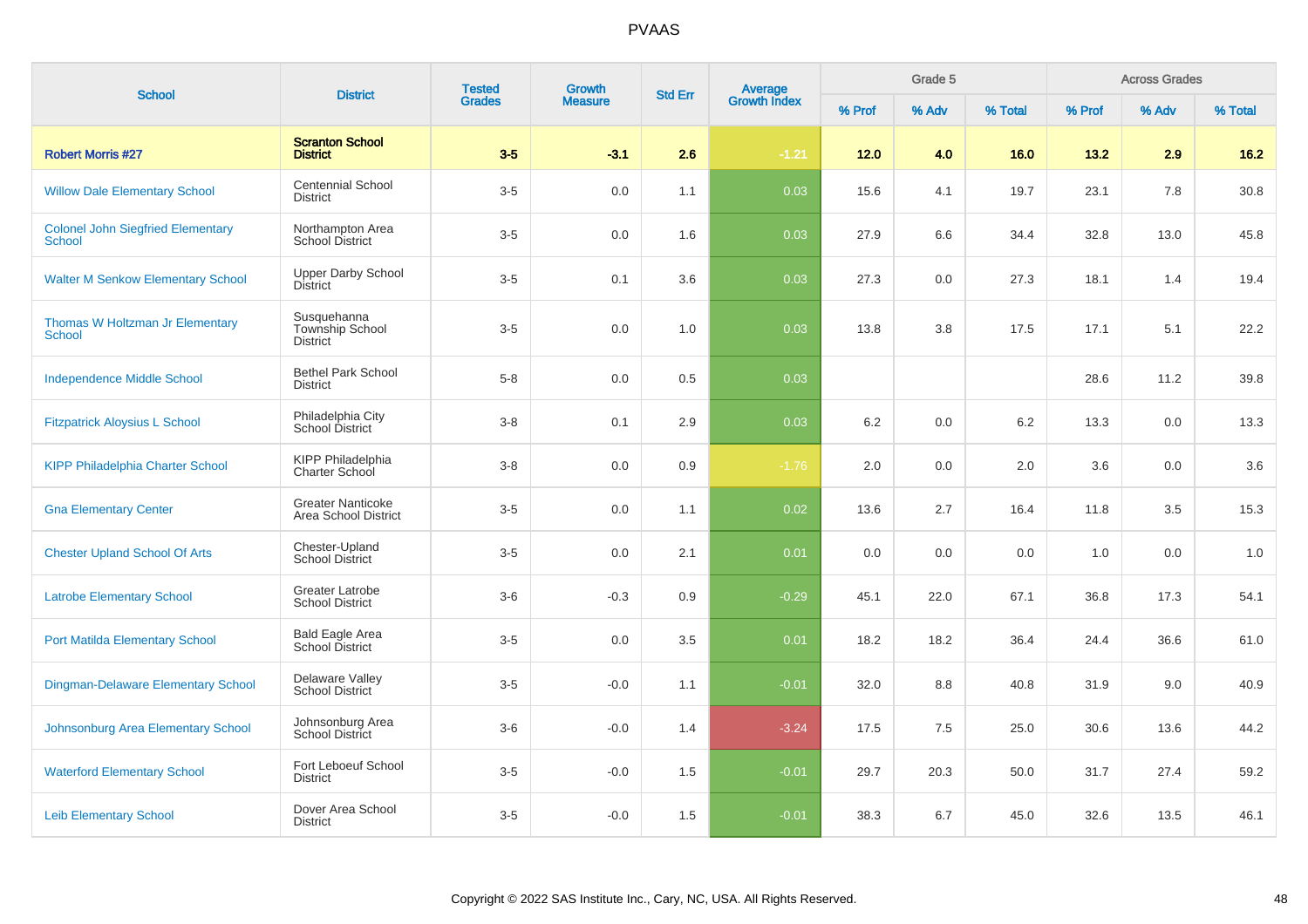| <b>School</b>                                            | <b>District</b>                                      | <b>Tested</b> | <b>Growth</b>  | <b>Std Err</b> | Average<br>Growth Index |        | Grade 5 |         |        | <b>Across Grades</b> |         |
|----------------------------------------------------------|------------------------------------------------------|---------------|----------------|----------------|-------------------------|--------|---------|---------|--------|----------------------|---------|
|                                                          |                                                      | <b>Grades</b> | <b>Measure</b> |                |                         | % Prof | % Adv   | % Total | % Prof | % Adv                | % Total |
| <b>Robert Morris #27</b>                                 | <b>Scranton School</b><br><b>District</b>            | $3-5$         | $-3.1$         | 2.6            | $-1.21$                 | $12.0$ | 4.0     | 16.0    | 13.2   | 2.9                  | $16.2$  |
| <b>Calypso Elementary School</b>                         | Bethlehem Area<br><b>School District</b>             | $3-5$         | $-0.1$         | 3.1            | $-0.03$                 | 7.1    | 7.1     | 14.3    | 33.3   | 12.5                 | 45.8    |
| <b>Tidioute Community Charter School</b>                 | <b>Tidioute Community</b><br><b>Charter School</b>   | $3 - 11$      | $-0.3$         | 1.4            | $-0.19$                 | 15.4   | 0.0     | 15.4    | 16.0   | 1.6                  | 17.6    |
| <b>Dodson Elementary School</b>                          | Wilkes-Barre Area<br><b>School District</b>          | $3-6$         | $-0.4$         | 1.7            | $-0.21$                 | 10.3   | 6.9     | 17.2    | 3.0    | 2.0                  | 5.0     |
| <b>Jarrettown Elementary School</b>                      | <b>Upper Dublin School</b><br><b>District</b>        | $3-5$         | $-0.1$         | 1.4            | $-0.04$                 | 37.3   | 26.9    | 64.2    | 30.7   | 38.5                 | 69.3    |
| Kane Area Elementary School                              | Kane Area School<br><b>District</b>                  | $3-5$         | $-0.1$         | 1.4            | $-0.05$                 | 21.1   | 19.7    | 40.8    | 27.0   | 10.9                 | 37.9    |
| <b>Mastery Charter School - Hardy Williams</b>           | <b>Mastery Charter</b><br>School - Hardy<br>Williams | $3 - 11$      | $-0.1$         | 1.2            | $-3.12$                 | 4.9    | 0.0     | 4.9     | 6.9    | 0.6                  | 7.5     |
| <b>Premier Arts And Science Charter</b><br><b>School</b> | Premier Arts And<br><b>Science Charter</b><br>School | $3-5$         | $-0.1$         | 2.0            | $-0.05$                 | 0.0    | 0.0     | 0.0     | 3.8    | 1.0                  | 4.8     |
| Vare-Washington Elementary School                        | Philadelphia City<br>School District                 | $3 - 8$       | $-0.2$         | 3.1            | $-0.07$                 |        |         |         | 11.9   | 11.9                 | 23.9    |
| <b>Jenkintown Elementary School</b>                      | Jenkintown School<br><b>District</b>                 | $3-6$         | $-2.8$         | 1.3            | $-2.22$                 | 35.4   | 12.5    | 47.9    | 33.7   | 20.2                 | 53.9    |
| Maple Manor Elementary/Middle School                     | Hazleton Area School<br><b>District</b>              | $3 - 8$       | $-0.1$         | 1.1            | $-0.26$                 | 0.0    | 0.0     | 0.0     | 3.1    | 0.9                  | 4.0     |
| <b>Allegheny-Clarion Valley Elementary</b>               | Allegheny-Clarion<br>Valley School District          | $3-6$         | $-0.9$         | 1.2            | $-0.76$                 | 19.5   | 7.3     | 26.8    | 17.5   | 11.5                 | 29.0    |
| <b>Buckingham Elementary School</b>                      | <b>Central Bucks School</b><br><b>District</b>       | $3-6$         | $-0.1$         | 1.1            | $-0.68$                 | 42.6   | 17.0    | 59.6    | 38.8   | 19.1                 | 57.9    |
| <b>Dassa Mckinney Elementary School</b>                  | Moniteau School<br><b>District</b>                   | $3-6$         | $-0.8$         | 0.9            | $-0.89$                 | 32.5   | 8.4     | 41.0    | 29.5   | 12.7                 | 42.2    |
| <b>Blue Ball Elementary School</b>                       | Eastern Lancaster<br><b>County School District</b>   | $3-6$         | $-0.2$         | 1.1            | $-0.57$                 | 24.1   | 8.6     | 32.8    | 24.4   | 7.1                  | 31.6    |
| <b>Bethel Springs Elementary School</b>                  | <b>Garnet Valley School</b><br><b>District</b>       | $3-5$         | $-0.2$         | 1.2            | $-0.15$                 | 34.0   | 24.5    | 58.5    | 36.1   | 18.4                 | 54.5    |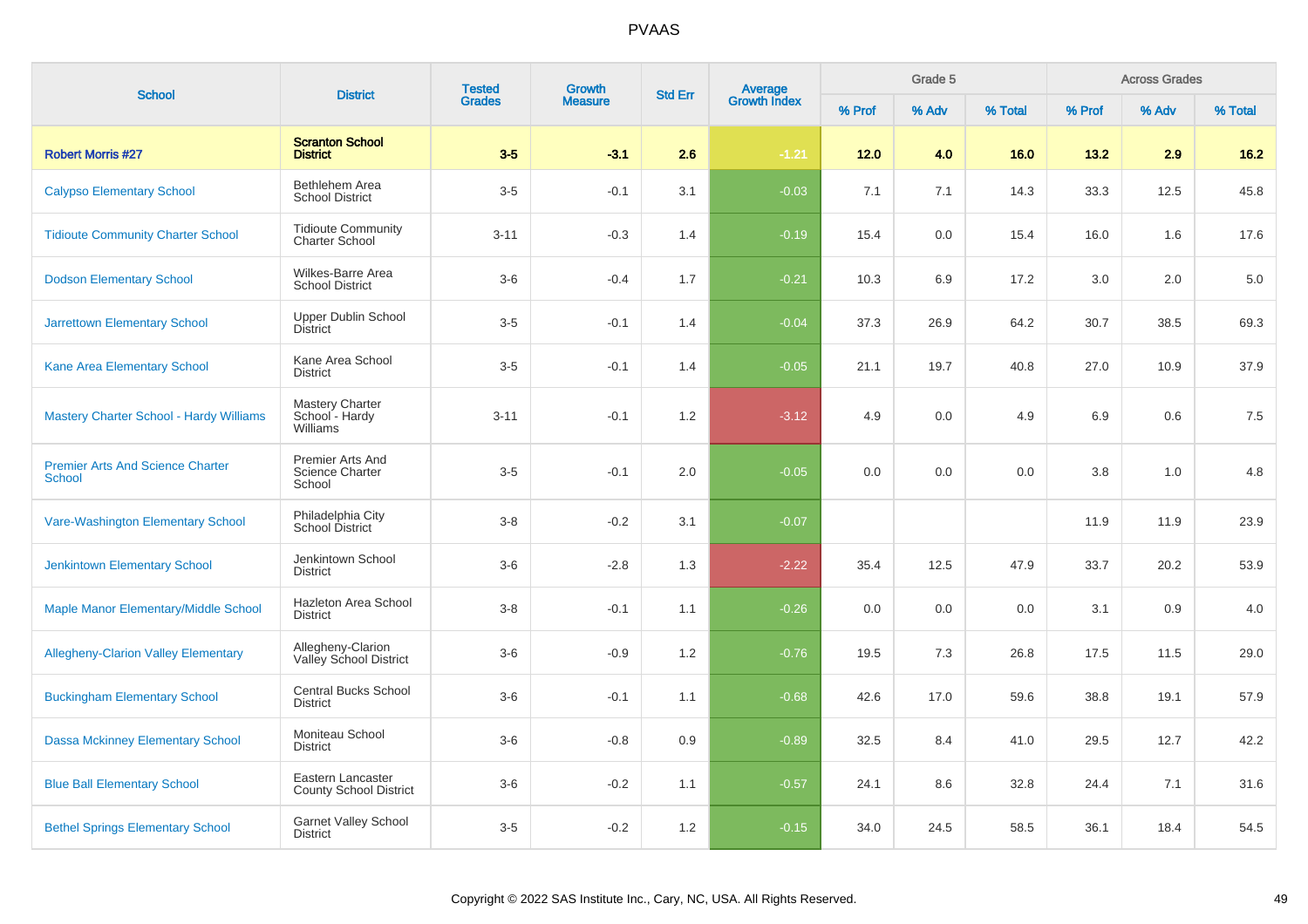| <b>School</b>                                    | <b>District</b>                                     | <b>Tested</b> | <b>Growth</b>  | <b>Std Err</b> | Average<br>Growth Index |        | Grade 5 |         |        | <b>Across Grades</b> |         |
|--------------------------------------------------|-----------------------------------------------------|---------------|----------------|----------------|-------------------------|--------|---------|---------|--------|----------------------|---------|
|                                                  |                                                     | <b>Grades</b> | <b>Measure</b> |                |                         | % Prof | % Adv   | % Total | % Prof | % Adv                | % Total |
| <b>Robert Morris #27</b>                         | <b>Scranton School</b><br><b>District</b>           | $3-5$         | $-3.1$         | 2.6            | $-1.21$                 | 12.0   | 4.0     | 16.0    | 13.2   | 2.9                  | $16.2$  |
| <b>Juniata Elementary School</b>                 | Altoona Area School<br><b>District</b>              | $3-5$         | $-0.2$         | 1.6            | $-0.15$                 | 19.7   | 9.8     | 29.5    | 22.4   | 7.0                  | 29.5    |
| <b>Mercersburg Elementary School</b>             | <b>Tuscarora School</b><br><b>District</b>          | $3-5$         | $-0.3$         | 1.8            | $-0.17$                 | 11.6   | 4.6     | 16.3    | 27.3   | 7.4                  | 34.7    |
| <b>Doyle Elementary School</b>                   | <b>Central Bucks School</b><br><b>District</b>      | $3-6$         | $-0.3$         | 1.1            | $-0.30$                 | 37.1   | 9.7     | 46.8    | 34.8   | 17.0                 | 51.7    |
| <b>Kratzer School</b>                            | <b>Parkland School</b><br><b>District</b>           | $3-5$         | $-0.2$         | 1.3            | $-0.18$                 | 35.0   | 13.8    | 48.8    | 30.8   | 20.4                 | 51.2    |
| <b>Freemansburg Elementary School</b>            | Bethlehem Area<br><b>School District</b>            | $3-5$         | $-0.4$         | 2.4            | $-0.18$                 | 12.0   | 0.0     | 12.0    | 12.5   | 0.0                  | 12.5    |
| <b>Wharton Elementary School</b>                 | Lancaster School<br><b>District</b>                 | $3-5$         | $-0.3$         | 1.8            | $-0.19$                 | 25.0   | 2.3     | 27.3    | 21.4   | 9.9                  | 31.3    |
| Mill Village Elementary School                   | Fort Leboeuf School<br><b>District</b>              | $3-5$         | $-0.5$         | 2.5            | $-0.19$                 | 21.7   | 39.1    | 60.9    | 24.2   | 32.3                 | 56.4    |
| Penn Hills Charter School of<br>Entrepreneurship | Penn Hills Charter<br>School of<br>Entrepreneurship | $3 - 8$       | $-0.2$         | 0.9            | $-3.58$                 | 11.6   | 2.3     | 14.0    | 17.0   | 3.8                  | 20.8    |
| <b>Mcknight Elementary School</b>                | North Allegheny<br>School District                  | $3-5$         | $-0.2$         | 1.1            | $-0.20$                 | 40.5   | 21.6    | 62.1    | 38.3   | 22.5                 | 60.8    |
| <b>North East Intermediate Elementary</b>        | North East School<br><b>District</b>                | $3-5$         | $-0.2$         | 1.1            | $-0.20$                 | 33.3   | 9.4     | 42.7    | 33.3   | 13.8                 | 47.2    |
| Millville Area Elementary School                 | Millville Area School<br><b>District</b>            | $3-6$         | $-0.6$         | 1.2            | $-0.51$                 | 34.0   | 0.0     | 34.0    | 28.2   | 4.0                  | 32.2    |
| <b>Kernsville School</b>                         | <b>Parkland School</b><br><b>District</b>           | $3-5$         | $-0.3$         | 1.6            | $-0.21$                 | 30.8   | 42.3    | 73.1    | 33.7   | 41.1                 | 74.8    |
| <b>Liberty Elementary School</b>                 | Southern Tioga<br>School District                   | $3-6$         | $-1.5$         | 1.8            | $-0.84$                 | 28.0   | 4.0     | 32.0    | 24.4   | 4.6                  | 29.1    |
| <b>Valley View Intermediate School</b>           | Valley View School<br><b>District</b>               | $3-5$         | $-0.3$         | 1.1            | $-0.22$                 | 26.2   | 0.9     | 27.1    | 24.6   | 3.7                  | 28.4    |
| <b>Shirley Township Elementary School</b>        | Mount Union Area<br><b>School District</b>          | $3-5$         | $-0.3$         | 1.2            | $-0.22$                 | 11.7   | 4.3     | 16.0    | 16.0   | 5.5                  | 21.5    |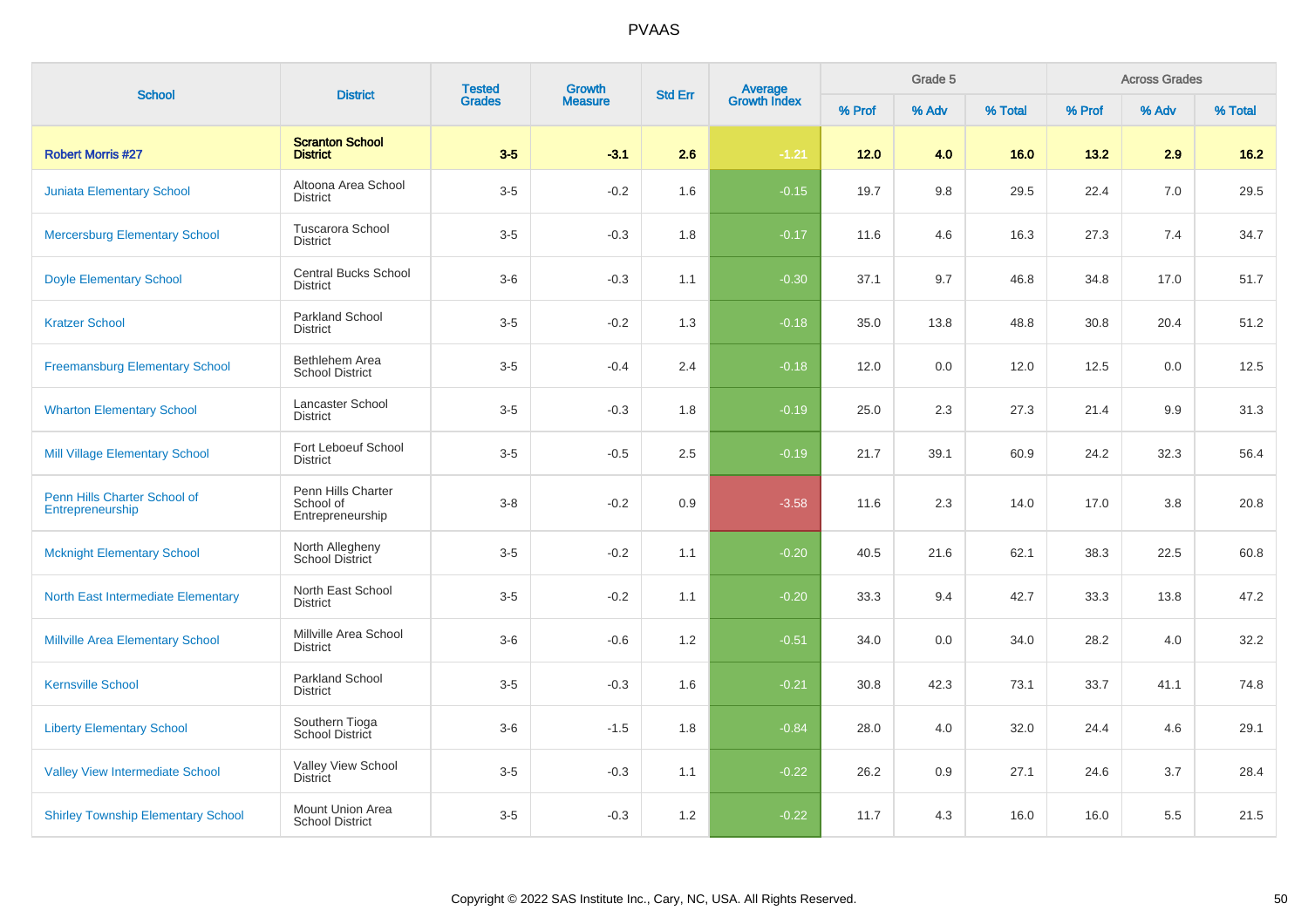| <b>School</b>                                                 | <b>District</b>                                          | <b>Tested</b><br><b>Grades</b> | <b>Growth</b>  | <b>Std Err</b> | Average<br>Growth Index |        | Grade 5 |         |        | <b>Across Grades</b> |         |
|---------------------------------------------------------------|----------------------------------------------------------|--------------------------------|----------------|----------------|-------------------------|--------|---------|---------|--------|----------------------|---------|
|                                                               |                                                          |                                | <b>Measure</b> |                |                         | % Prof | % Adv   | % Total | % Prof | % Adv                | % Total |
| <b>Robert Morris #27</b>                                      | <b>Scranton School</b><br><b>District</b>                | $3-5$                          | $-3.1$         | 2.6            | $-1.21$                 | 12.0   | 4.0     | 16.0    | 13.2   | 2.9                  | $16.2$  |
| <b>Cecil Intermediate School</b>                              | Canon-Mcmillan<br><b>School District</b>                 | $5-6$                          | $-0.1$         | 0.6            | $-2.85$                 | 32.8   | 23.4    | 56.1    | 34.5   | 17.8                 | 52.3    |
| <b>Munoz-Marin Luis</b>                                       | Philadelphia City<br><b>School District</b>              | $3 - 8$                        | $-0.8$         | 3.4            | $-0.23$                 | 7.7    | 0.0     | 7.7     | 1.6    | 1.6                  | 3.3     |
| <b>Oley Valley Elementary School</b>                          | <b>Oley Valley School</b><br><b>District</b>             | $3-5$                          | $-0.3$         | $1.2$          | $-0.24$                 | 19.8   | 5.0     | 24.8    | 29.4   | 5.6                  | 35.0    |
| <b>Clarion Area Elementary School</b>                         | Clarion Area School<br><b>District</b>                   | $3-6$                          | $-0.3$         | 1.2            | $-1.01$                 | 31.2   | 8.3     | 39.6    | 28.8   | 12.0                 | 40.9    |
| <b>Environmental Charter School At Frick</b><br>Park          | <b>Environmental Charter</b><br>School At Frick Park     | $3-9$                          | $-0.2$         | 0.7            | $-4.61$                 | 18.2   | 10.4    | 28.6    | 22.6   | 13.4                 | 36.0    |
| <b>Avella Elementary Center</b>                               | Avella Area School<br><b>District</b>                    | $3-6$                          | $-0.4$         | 1.4            | $-2.04$                 | 17.1   | 2.4     | 19.5    | 23.9   | 10.9                 | 34.8    |
| <b>Lakeside Elementary School</b>                             | Wayne Highlands<br>School District                       | $3-5$                          | $-0.3$         | 1.2            | $-0.27$                 | 35.1   | 14.9    | 50.0    | 32.1   | 19.9                 | 52.0    |
| <b>Freeland Elementary/Middle School</b>                      | Hazleton Area School<br><b>District</b>                  | $3-8$                          | $-0.3$         | 1.2            | $-1.70$                 | 0.0    | 0.0     | 0.0     | 5.4    | 0.6                  | 6.0     |
| <b>Warren Snyder-John Girotti Elementary</b><br><b>School</b> | <b>Bristol Borough</b><br>School District                | $3-6$                          | $-0.6$         | 0.9            | $-0.64$                 | 21.3   | 2.7     | 24.0    | 18.6   | 5.6                  | 24.2    |
| <b>Jefferson Elementary School</b>                            | Erie City School<br><b>District</b>                      | $3-5$                          | $-0.5$         | 1.7            | $-0.30$                 | 12.7   | 1.8     | 14.6    | 8.7    | 1.2                  | 9.9     |
| <b>Willow Hill School</b>                                     | Abington School<br><b>District</b>                       | $3-6$                          | $-0.8$         | 1.4            | $-0.58$                 | 28.0   | 14.0    | 42.0    | 29.2   | 7.4                  | 36.6    |
| <b>Neidig Elementary School</b>                               | Quakertown<br><b>Community School</b><br><b>District</b> | $3-5$                          | $-0.5$         | 1.4            | $-0.31$                 | 24.2   | 15.2    | 39.4    | 32.1   | 14.0                 | 46.1    |
| <b>South Hanover Elementary School</b>                        | Lower Dauphin School<br><b>District</b>                  | $3-5$                          | $-0.6$         | 1.7            | $-0.32$                 | 31.4   | 31.4    | 62.8    | 30.5   | 31.1                 | 61.6    |
| <b>Oak Park Elementary School</b>                             | North Penn School<br><b>District</b>                     | $3-6$                          | $-0.8$         | 1.1            | $-0.72$                 | 25.5   | 7.8     | 33.3    | 26.3   | 12.7                 | 39.0    |
| <b>Everett Area Elementary School</b>                         | Everett Area School<br><b>District</b>                   | $3-5$                          | $-0.4$         | 1.3            | $-0.33$                 | 24.7   | 7.8     | 32.5    | 23.0   | 8.4                  | 31.5    |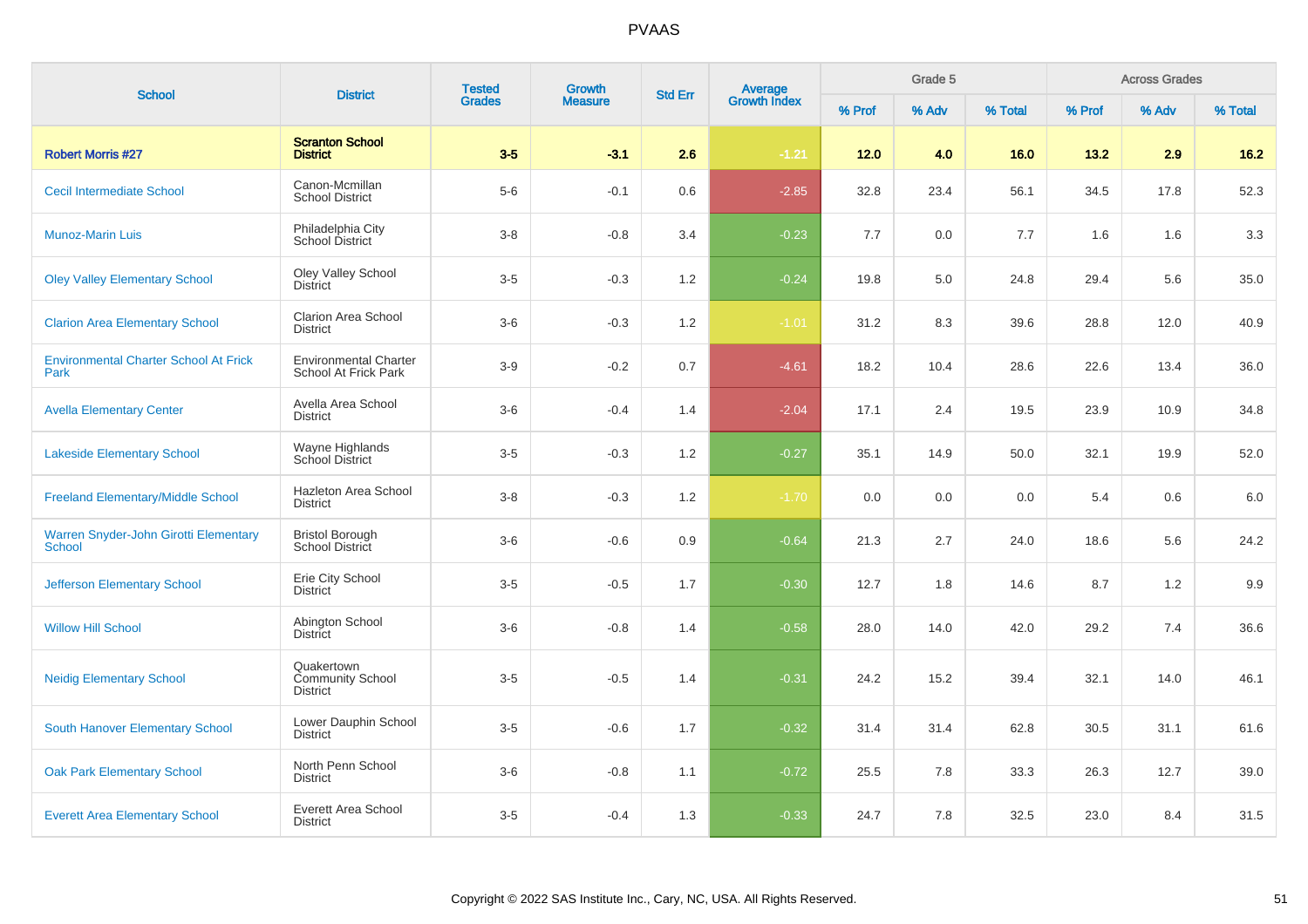| <b>School</b>                                            | <b>District</b>                                                    | <b>Tested</b><br><b>Grades</b> | <b>Growth</b>  | <b>Std Err</b> | Average<br>Growth Index |        | Grade 5 |         |        | <b>Across Grades</b> |         |
|----------------------------------------------------------|--------------------------------------------------------------------|--------------------------------|----------------|----------------|-------------------------|--------|---------|---------|--------|----------------------|---------|
|                                                          |                                                                    |                                | <b>Measure</b> |                |                         | % Prof | % Adv   | % Total | % Prof | % Adv                | % Total |
| <b>Robert Morris #27</b>                                 | <b>Scranton School</b><br><b>District</b>                          | $3-5$                          | $-3.1$         | 2.6            | $-1.21$                 | $12.0$ | 4.0     | 16.0    | 13.2   | 2.9                  | $16.2$  |
| <b>Crooked Billet Elementary School</b>                  | Hatboro-Horsham<br><b>School District</b>                          | $3-5$                          | $-0.5$         | 1.5            | $-0.34$                 | 20.3   | 9.4     | 29.7    | 23.8   | 7.4                  | 31.2    |
| <b>Highland Elementary School</b>                        | West Shore School<br><b>District</b>                               | $3-5$                          | $-0.5$         | 1.5            | $-0.34$                 | 17.0   | 13.6    | 30.5    | 27.0   | 18.4                 | 45.4    |
| <b>Eisenhower Elementary School</b>                      | Camp Hill School<br><b>District</b>                                | $3-5$                          | $-0.5$         | 1.3            | $-0.34$                 | 40.7   | 27.2    | 67.9    | 41.8   | 26.4                 | 68.2    |
| <b>Mastery Charter School-Smedley</b><br>Campus          | Mastery Charter<br>School - Smedley<br>Campus                      | $3-6$                          | $-0.6$         | 1.2            | $-0.51$                 | 1.9    | 0.0     | 1.9     | 3.5    | 0.0                  | 3.5     |
| <b>West Hill Elementary School</b>                       | Sharon City School<br><b>District</b>                              | $3-6$                          | $-2.1$         | 1.4            | $-1.47$                 | 5.6    | 0.0     | 5.6     | 10.7   | 1.5                  | 12.2    |
| <b>Shawnee Elementary School</b>                         | Easton Area School<br><b>District</b>                              | $3-5$                          | $-0.5$         | 1.4            | $-0.37$                 | 31.4   | 15.7    | 47.1    | 35.9   | 22.4                 | 58.4    |
| Young Scholars Of Western<br>Pennsylvania Charter School | Young Scholars Of<br>Western Pennsylvania<br><b>Charter School</b> | $3 - 8$                        | $-0.4$         | 1.1            | $-2.68$                 | 6.7    | 6.7     | 13.3    | 12.3   | 4.8                  | 17.1    |
| <b>Green Woods Charter School</b>                        | Green Woods Charter<br>School                                      | $3 - 8$                        | $-0.3$         | 0.8            | $-5.05$                 | 16.7   | 3.3     | 20.0    | 21.3   | 8.3                  | 29.6    |
| <b>Washington Martha School</b>                          | Philadelphia City<br>School District                               | $3-8$                          | $-1.3$         | 3.3            | $-0.39$                 |        |         |         | 9.3    | 2.3                  | 11.6    |
| Welsh John School                                        | Philadelphia City<br>School District                               | $3 - 7$                        | $-1.3$         | 3.2            | $-0.41$                 | 0.0    | 0.0     | 0.0     | 0.0    | 0.0                  | 0.0     |
| <b>Stanton Edwin M School</b>                            | Philadelphia City<br>School District                               | $3 - 7$                        | $-1.2$         | 2.2            | $-0.52$                 | 0.0    | 0.0     | 0.0     | 3.1    | 3.1                  | 6.2     |
| <b>Northern Potter Childrens School</b>                  | Northern Potter<br><b>School District</b>                          | $3-6$                          | $-1.0$         | 1.4            | $-0.67$                 | 26.7   | 3.3     | 30.0    | 18.1   | 7.6                  | 25.7    |
| <b>Fairview Elementary School</b>                        | <b>Crestwood School</b><br><b>District</b>                         | $3-6$                          | $-0.5$         | 1.1            | $-2.06$                 | 26.4   | 13.2    | 39.6    | 24.0   | 10.1                 | 34.1    |
| <b>Mcmurray Elementary School</b>                        | Peters Township<br><b>School District</b>                          | $4 - 6$                        | $-0.2$         | 0.5            | $-6.57$                 | 37.8   | 32.6    | 70.4    | 38.5   | 29.2                 | 67.8    |
| <b>Acmetonia Elementary School</b>                       | <b>Allegheny Valley</b><br><b>School District</b>                  | $3-6$                          | $-0.5$         | 1.1            | $-1.89$                 | 26.3   | 12.3    | 38.6    | 19.8   | 6.5                  | 26.3    |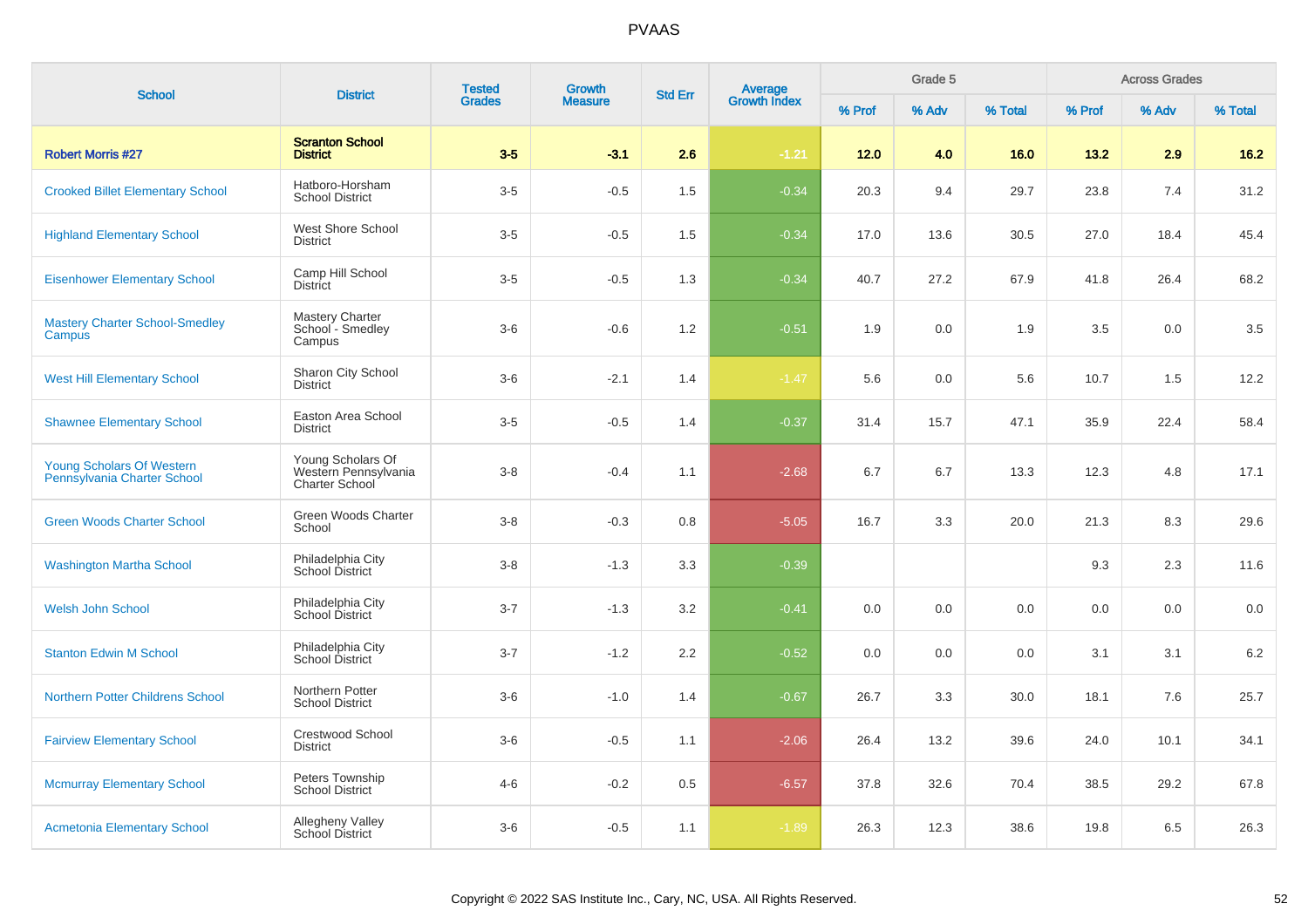| <b>School</b>                                      | <b>District</b>                                    | <b>Tested</b> | <b>Growth</b><br><b>Std Err</b> |     |                                | Grade 5 |       |         | <b>Across Grades</b> |       |         |
|----------------------------------------------------|----------------------------------------------------|---------------|---------------------------------|-----|--------------------------------|---------|-------|---------|----------------------|-------|---------|
|                                                    |                                                    | <b>Grades</b> | <b>Measure</b>                  |     | <b>Average</b><br>Growth Index | % Prof  | % Adv | % Total | % Prof               | % Adv | % Total |
| <b>Robert Morris #27</b>                           | <b>Scranton School</b><br><b>District</b>          | $3-5$         | $-3.1$                          | 2.6 | $-1.21$                        | 12.0    | 4.0   | 16.0    | 13.2                 | 2.9   | $16.2$  |
| <b>South Hamilton Elementary School</b>            | Chambersburg Area<br>School District               | $3-5$         | $-0.8$                          | 1.8 | $-0.45$                        | 22.7    | 9.1   | 31.8    | 26.2                 | 8.7   | 35.0    |
| <b>Eleanor Roosevelt Elementary School</b>         | Pennsbury School<br><b>District</b>                | $3-5$         | $-0.6$                          | 1.3 | $-0.46$                        | 31.5    | 15.7  | 47.2    | 32.0                 | 19.6  | 51.6    |
| <b>Agora Cyber Charter School</b>                  | Agora Cyber Charter<br>School                      | $3 - 11$      | $-0.3$                          | 0.6 | $-3.35$                        | 9.8     | 2.0   | 11.8    | 9.7                  | 2.4   | 12.1    |
| <b>Global Leadership Academy Charter</b><br>School | Global Leadership<br>Academy Charter<br>School     | $3 - 8$       | $-3.1$                          | 1.9 | $-1.63$                        | 0.0     | 0.0   | 0.0     | 2.5                  | 0.0   | 2.5     |
| <b>Afton Elementary School</b>                     | Pennsbury School<br>District                       | $3-5$         | $-0.7$                          | 1.4 | $-0.47$                        | 38.6    | 32.9  | 71.4    | 36.4                 | 34.8  | 71.2    |
| <b>Falling Spring Elementary School</b>            | Chambersburg Area<br><b>School District</b>        | $3-5$         | $-0.8$                          | 1.8 | $-0.47$                        | 26.2    | 9.5   | 35.7    | 23.3                 | 6.8   | 30.1    |
| <b>Frank Anne School</b>                           | Philadelphia City<br>School District               | $3-5$         | $-0.8$                          | 1.7 | $-0.47$                        | 17.3    | 11.5  | 28.8    | 22.3                 | 7.4   | 29.8    |
| <b>Webster School</b>                              | Philadelphia City<br>School District               | $3-5$         | $-1.2$                          | 2.4 | $-0.48$                        | 0.0     | 4.4   | 4.4     | 3.7                  | 3.7   | 7.4     |
| <b>Hopewell Junior High School</b>                 | <b>Hopewell Area School</b><br><b>District</b>     | $5-8$         | $-1.7$                          | 0.5 | $-3.23$                        | 31.3    | 8.2   | 39.6    | 23.2                 | 6.8   | 30.1    |
| <b>William Penn Elementary School</b>              | <b>Elizabeth Forward</b><br><b>School District</b> | $3-5$         | $-0.7$                          | 1.4 | $-0.48$                        | 22.4    | 9.0   | 31.3    | 26.6                 | 17.2  | 43.8    |
| <b>Damascus Area School</b>                        | Wayne Highlands<br>School District                 | $3-8$         | $-0.6$                          | 1.1 | $-0.50$                        | 54.8    | 12.9  | 67.7    | 33.5                 | 24.1  | 57.6    |
| <b>Moore Elementary School</b>                     | Northampton Area<br><b>School District</b>         | $3-5$         | $-1.6$                          | 3.3 | $-0.48$                        | 25.0    | 16.7  | 41.7    | 43.8                 | 18.8  | 62.5    |
| Daniel Boone Area Intermediate Center              | Daniel Boone Area<br><b>School District</b>        | $3-5$         | $-0.4$                          | 0.9 | $-0.48$                        | 27.7    | 10.7  | 38.4    | 30.4                 | 8.4   | 38.7    |
| <b>Wilson Elementary School</b>                    | Western Wayne<br><b>School District</b>            | $3-5$         | $-1.0$                          | 2.0 | $-0.49$                        | 34.4    | 15.6  | 50.0    | 34.0                 | 16.0  | 50.0    |
| <b>Mountain View Elementary School</b>             | Greater Latrobe<br><b>School District</b>          | $3-6$         | $-0.5$                          | 0.9 | $-2.20$                        | 35.4    | 10.1  | 45.6    | 38.9                 | 17.4  | 56.4    |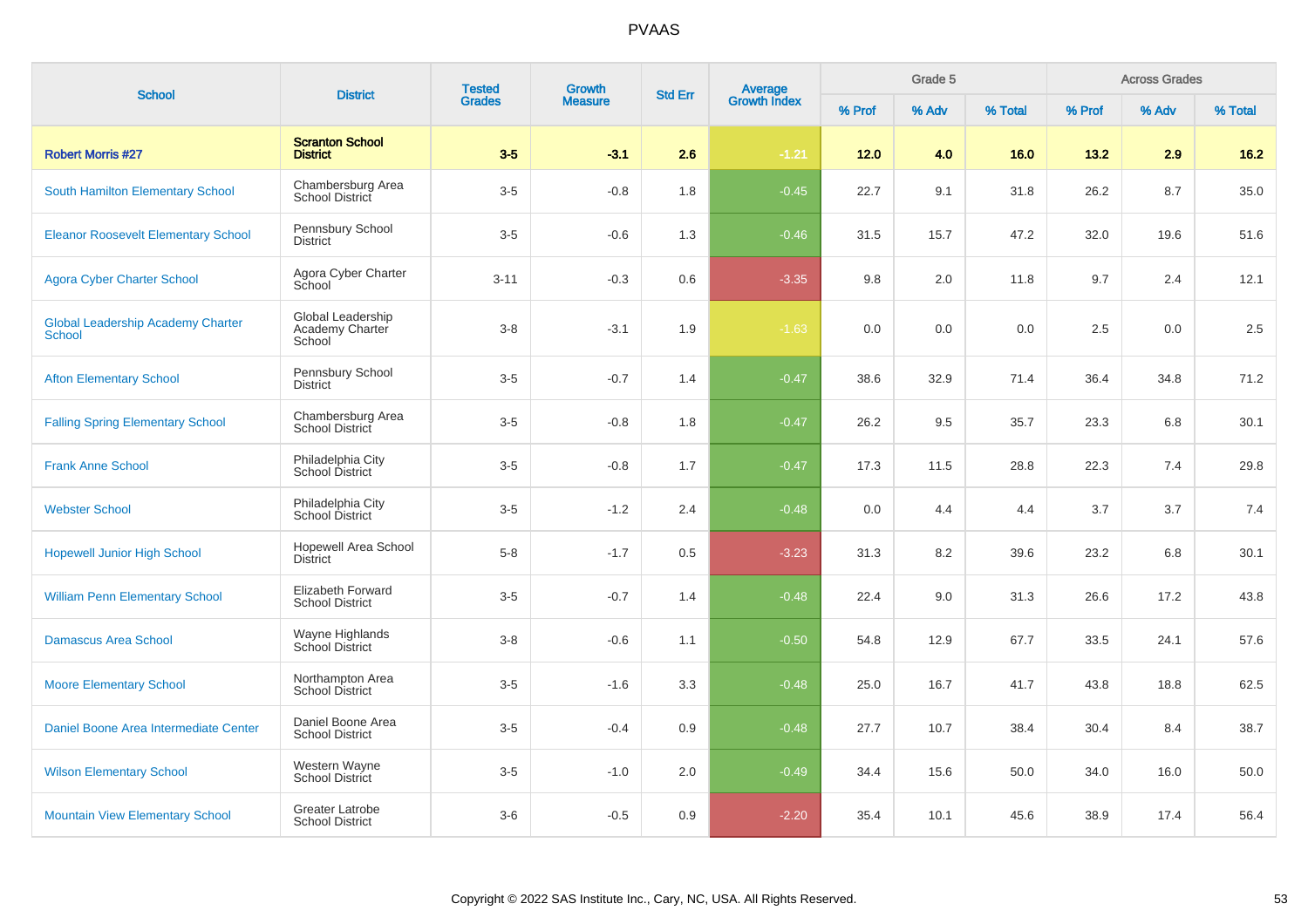| <b>School</b>                                         | <b>District</b>                                   | <b>Tested</b> | Growth         | <b>Std Err</b> | Average<br>Growth Index |        | Grade 5 |         |        | <b>Across Grades</b> |         |
|-------------------------------------------------------|---------------------------------------------------|---------------|----------------|----------------|-------------------------|--------|---------|---------|--------|----------------------|---------|
|                                                       |                                                   | <b>Grades</b> | <b>Measure</b> |                |                         | % Prof | % Adv   | % Total | % Prof | % Adv                | % Total |
| <b>Robert Morris #27</b>                              | <b>Scranton School</b><br><b>District</b>         | $3-5$         | $-3.1$         | 2.6            | $-1.21$                 | $12.0$ | 4.0     | 16.0    | 13.2   | 2.9                  | $16.2$  |
| <b>Cook-Wissahickon School</b>                        | Philadelphia City<br><b>School District</b>       | $3 - 8$       | $-1.5$         | 3.0            | $-0.49$                 |        |         |         | 14.9   | 5.3                  | 20.2    |
| <b>Rolling Hills Elementary School</b>                | <b>Council Rock School</b><br><b>District</b>     | $3-6$         | $-0.6$         | 1.1            | $-0.73$                 | 32.7   | 9.1     | 41.8    | 30.0   | 15.0                 | 45.0    |
| Erie Rise Leadership Academy Charter<br><b>School</b> | Erie Rise Leadership<br>Academy Charter<br>School | $3 - 8$       | $-0.6$         | 1.1            | $-1.89$                 | 6.9    | 0.0     | 6.9     | 1.6    | 1.0                  | 2.6     |
| <b>Ironton School</b>                                 | <b>Parkland School</b><br><b>District</b>         | $3-5$         | $-1.0$         | 1.8            | $-0.51$                 | 29.3   | 29.3    | 58.5    | 30.9   | 25.7                 | 56.6    |
| <b>Hans Herr Elementary School</b>                    | Lampeter-Strasburg<br>School District             | $3-5$         | $-0.5$         | 0.9            | $-0.51$                 | 38.6   | 13.5    | 52.2    | 39.0   | 18.5                 | 57.6    |
| <b>Columbia Middle School</b>                         | Columbia Borough<br><b>School District</b>        | $5 - 8$       | $-4.8$         | 0.7            | $-6.57$                 | 15.1   | 1.4     | 16.4    | 5.6    | 0.7                  | 6.4     |
| <b>Summitview Elementary School</b>                   | Waynesboro Area<br>School District                | $3-5$         | $-0.8$         | 1.5            | $-0.51$                 | 21.9   | 9.4     | 31.2    | 24.2   | 16.2                 | 40.4    |
| Northern Cambria Middle School                        | Northern Cambria<br><b>School District</b>        | $5 - 11$      | $-0.4$         | 0.8            | $-0.91$                 | 16.4   | 3.6     | 20.0    | 14.4   | 1.8                  | 16.2    |
| <b>Mcclure Alexander K School</b>                     | Philadelphia City<br>School District              | $3-5$         | $-1.5$         | 2.8            | $-0.53$                 | 0.0    | 0.0     | 0.0     | 0.0    | 0.0                  | 0.0     |
| <b>Emlen Eleanor C School</b>                         | Philadelphia City<br>School District              | $3-5$         | $-1.6$         | 3.0            | $-0.54$                 | 0.0    | 5.9     | 5.9     | 9.8    | 2.4                  | 12.2    |
| <b>Eddystone Elementary School</b>                    | <b>Ridley School District</b>                     | $3-5$         | $-1.2$         | 2.1            | $-0.54$                 | 9.7    | 3.2     | 12.9    | 17.3   | 6.2                  | 23.5    |
| <b>Rochester Area Elementary School</b>               | Rochester Area<br><b>School District</b>          | $3-5$         | $-0.9$         | 1.7            | $-0.54$                 | 27.7   | 6.4     | 34.0    | 27.3   | 14.0                 | 41.3    |
| <b>Greenwood Elementary School</b>                    | Greenwood School<br><b>District</b>               | $3-5$         | $-0.8$         | 1.5            | $-0.55$                 | 30.3   | 13.6    | 43.9    | 35.1   | 22.6                 | 57.7    |
| <b>South St Marys Street Elementary</b><br>School     | Saint Marys Area<br><b>School District</b>        | $3-5$         | $-0.8$         | 1.4            | $-0.55$                 | 35.6   | 11.0    | 46.6    | 35.9   | 12.7                 | 48.6    |
| <b>White Deer Elementary School</b>                   | Milton Area School<br><b>District</b>             | $3-5$         | $-1.3$         | 2.3            | $-0.55$                 | 30.0   | 13.3    | 43.3    | 27.3   | 15.2                 | 42.4    |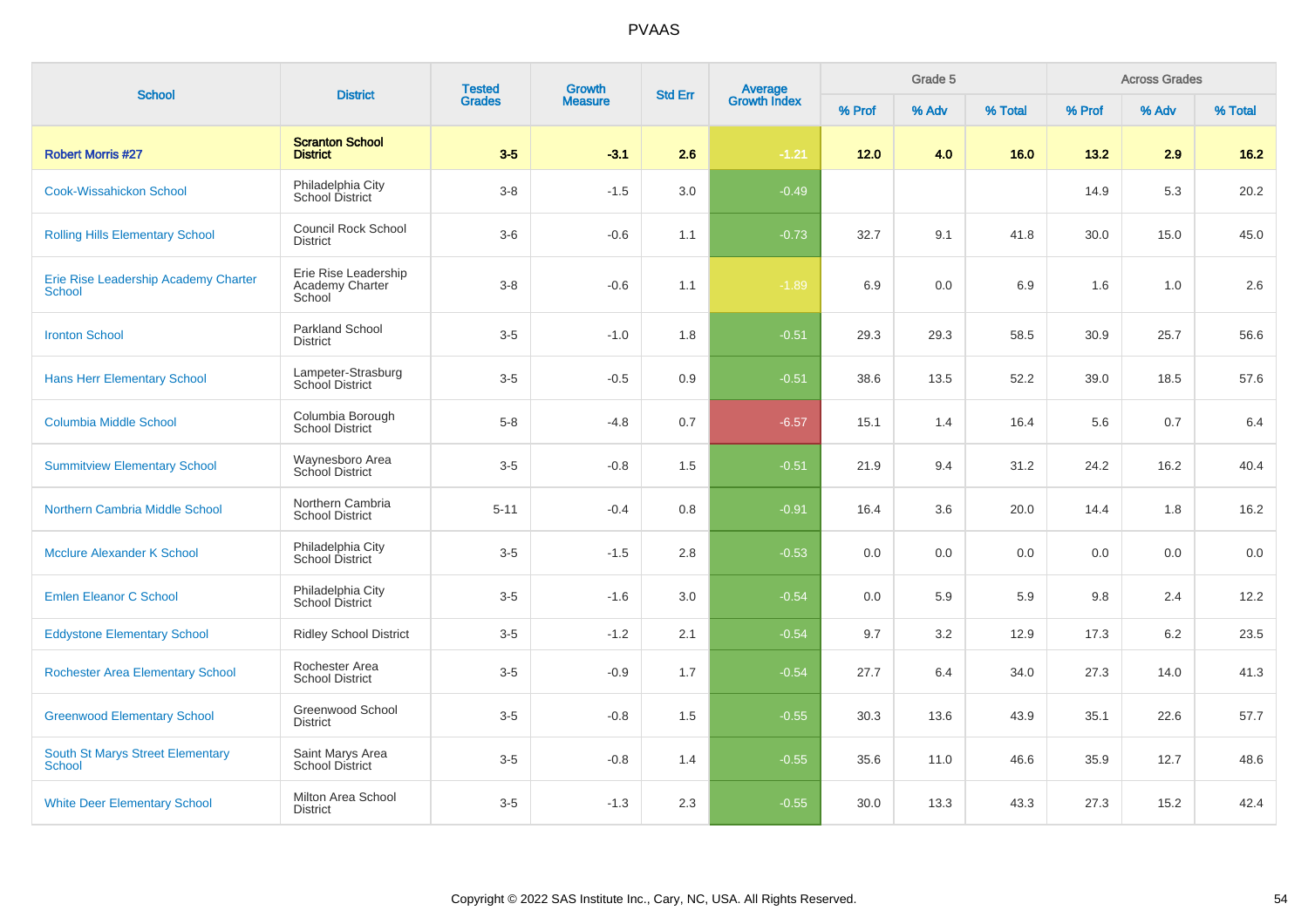| <b>School</b>                                           | <b>District</b>                                   | <b>Tested</b> | Growth         |     | <b>Average</b><br>Growth Index<br><b>Std Err</b> |        | Grade 5 |         |        | <b>Across Grades</b> |         |
|---------------------------------------------------------|---------------------------------------------------|---------------|----------------|-----|--------------------------------------------------|--------|---------|---------|--------|----------------------|---------|
|                                                         |                                                   | <b>Grades</b> | <b>Measure</b> |     |                                                  | % Prof | % Adv   | % Total | % Prof | % Adv                | % Total |
| <b>Robert Morris #27</b>                                | <b>Scranton School</b><br><b>District</b>         | $3-5$         | $-3.1$         | 2.6 | $-1.21$                                          | 12.0   | 4.0     | 16.0    | 13.2   | 2.9                  | $16.2$  |
| <b>Independence Charter School West</b>                 | Independence Charter<br>School West               | $3 - 7$       | $-1.0$         | 1.7 | $-2.25$                                          | 0.0    | 0.0     | 0.0     | 6.2    | 1.8                  | 8.0     |
| Philadelphia Performing Arts Charter<br><b>School</b>   | Philadelphia<br>Performing Arts<br>Charter School | $3-9$         | $-0.4$         | 0.7 | $-4.79$                                          | 19.2   | 9.0     | 28.2    | 25.2   | 9.7                  | 34.9    |
| <b>Chester Street Elementary School</b>                 | Wyoming Valley West<br>School District            | $3-5$         | $-1.2$         | 2.0 | $-0.58$                                          | 23.3   | 7.0     | 30.2    | 25.0   | 7.1                  | 32.1    |
| <b>Roberto Clemente Charter School</b>                  | Roberto Clemente<br><b>Charter School</b>         | $3 - 12$      | $-4.0$         | 0.9 | $-4.42$                                          | 5.6    | 0.0     | 5.6     | 3.0    | 0.0                  | 3.0     |
| <b>Laboratory Charter School</b>                        | <b>Laboratory Charter</b><br>School               | $3 - 8$       | $-0.7$         | 1.1 | $-3.42$                                          | 3.2    | 0.0     | 3.2     | 5.3    | 0.0                  | 5.3     |
| <b>West Hazleton Elementary/Middle</b><br><b>School</b> | Hazleton Area School<br><b>District</b>           | $3 - 8$       | $-0.8$         | 1.2 | $-3.96$                                          | 2.7    | 0.0     | 2.7     | 4.6    | 0.6                  | 5.2     |
| <b>Hillside Elementary School</b>                       | West Shore School<br><b>District</b>              | $3-5$         | $-0.8$         | 1.3 | $-0.62$                                          | 23.2   | 3.7     | 26.8    | 22.9   | 12.2                 | 35.1    |
| Shippensburg Intermediate School                        | Shippensburg Area<br>School District              | $4 - 5$       | $-0.5$         | 0.8 | $-0.63$                                          | 17.1   | 12.6    | 29.6    | 18.2   | 13.0                 | 31.2    |
| <b>Prince Hall</b>                                      | Philadelphia City<br>School District              | $3-5$         | $-1.4$         | 2.3 | $-0.63$                                          | 0.0    | 0.0     | 0.0     | 0.0    | 0.0                  | 0.0     |
| <b>Delcroft School</b>                                  | Southeast Delco<br><b>School District</b>         | $3 - 8$       | $-0.7$         | 1.1 | $-2.57$                                          | 2.7    | 2.7     | 5.4     | 4.1    | 0.5                  | 4.6     |
| <b>Sharon Hill School</b>                               | Southeast Delco<br><b>School District</b>         | $3-8$         | $-1.3$         | 1.4 | $-0.92$                                          | 0.0    | 0.0     | 0.0     | 8.0    | 0.9                  | 8.9     |
| Fred J. Jaindl Elementary School                        | Parkland School<br><b>District</b>                | $3-5$         | $-0.8$         | 1.3 | $-0.64$                                          | 34.1   | 34.1    | 68.2    | 32.1   | 40.0                 | 72.1    |
| <b>Penn-Kidder Campus</b>                               | Jim Thorpe Area<br><b>School District</b>         | $3 - 8$       | $-0.6$         | 0.9 | $-2.77$                                          | 14.3   | 2.4     | 16.7    | 14.2   | 3.7                  | 18.0    |
| <b>Line Mountain Middle School</b>                      | Line Mountain School<br><b>District</b>           | $5 - 8$       | $-0.5$         | 0.7 | $-1.56$                                          | 19.7   | 12.1    | 31.8    | 14.3   | 5.9                  | 20.2    |
| <b>Avis Elementary School</b>                           | Jersey Shore Area<br>School District              | $3-5$         | $-1.4$         | 2.2 | $-0.66$                                          | 40.0   | 16.7    | 56.7    | 46.3   | 22.0                 | 68.3    |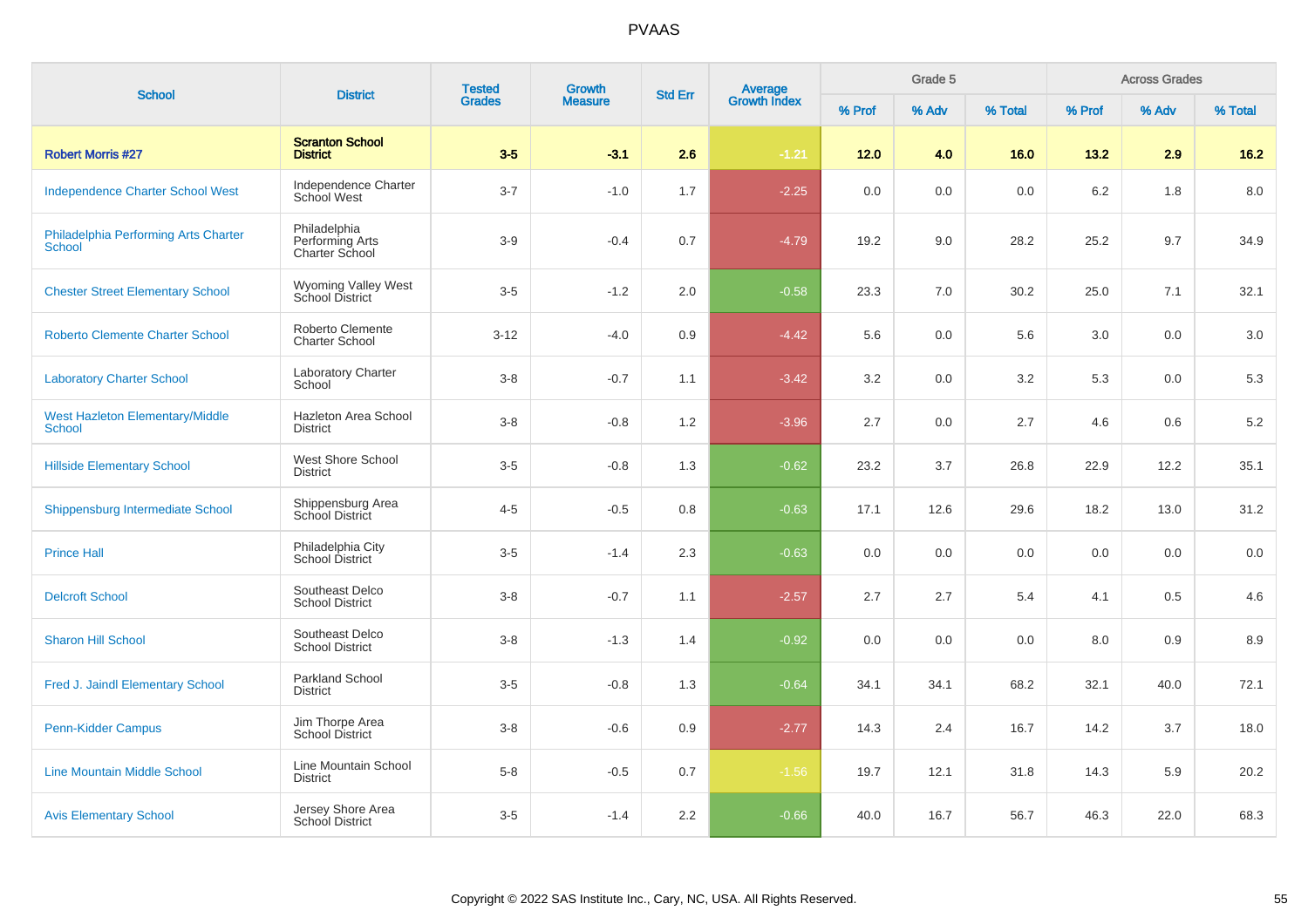| <b>School</b>                                | <b>District</b>                                  | <b>Tested</b> | <b>Growth</b>  | <b>Std Err</b> | Average<br>Growth Index |        | Grade 5 |          |         | <b>Across Grades</b> |         |
|----------------------------------------------|--------------------------------------------------|---------------|----------------|----------------|-------------------------|--------|---------|----------|---------|----------------------|---------|
|                                              |                                                  | <b>Grades</b> | <b>Measure</b> |                |                         | % Prof | % Adv   | % Total  | % Prof  | % Adv                | % Total |
| <b>Robert Morris #27</b>                     | <b>Scranton School</b><br><b>District</b>        | $3-5$         | $-3.1$         | 2.6            | $-1.21$                 | 12.0   | 4.0     | 16.0     | 13.2    | 2.9                  | $16.2$  |
| <b>Fredericksburg Elementary School</b>      | Northern Lebanon<br><b>School District</b>       | $3-5$         | $-1.2$         | 1.8            | $-0.66$                 | 32.5   | 2.5     | 35.0     | 26.9    | 14.3                 | 41.2    |
| <b>East Ward Elementary School</b>           | Downingtown Area<br><b>School District</b>       | $3-5$         | $-1.0$         | 1.5            | $-0.66$                 | 43.3   | 17.9    | 61.2     | 40.2    | 24.5                 | 64.7    |
| <b>York Avenue Elementary School</b>         | North Penn School<br><b>District</b>             | $3-6$         | $-1.0$         | 1.5            | $-1.22$                 | 23.3   | 6.7     | $30.0\,$ | 25.0    | 20.7                 | 45.7    |
| Mt Penn Elementary School                    | Antietam School<br><b>District</b>               | $3-6$         | $-0.7$         | 1.1            | $-0.75$                 | 9.4    | 1.6     | 10.9     | 9.6     | 1.8                  | 11.4    |
| <b>Appleman Elementary School</b>            | Benton Area School<br><b>District</b>            | $3-6$         | $-0.8$         | 1.2            | $-1.65$                 | 24.6   | 11.5    | 36.1     | 25.9    | 9.0                  | 34.9    |
| Deep Roots Charter School                    | Deep Roots Charter<br>School                     | $3-6$         | $-0.9$         | 1.3            | $-3.05$                 | 0.0    | 0.0     | 0.0      | 1.3     | 0.0                  | 1.3     |
| <b>J.E. Harrison Education Center</b>        | Baldwin-Whitehall<br><b>School District</b>      | $3-6$         | $-3.9$         | 0.7            | $-5.77$                 | 22.5   | 7.2     | 29.7     | 21.3    | 5.0                  | 26.3    |
| <b>Mastery Charter School-Harrity Campus</b> | Mastery Charter<br>School - Harrity<br>Campus    | $3 - 8$       | $-0.7$         | 1.1            | $-3.24$                 | 4.6    | 4.6     | 9.1      | $5.5\,$ | 1.0                  | 6.5     |
| Eugenio Maria De Hostos Charter<br>School    | Eugenio Maria De<br><b>Hostos Charter School</b> | $3-8$         | $-1.0$         | 1.4            | $-1.85$                 | 13.0   | 0.0     | 13.0     | 9.3     | 3.4                  | 12.7    |
| <b>Pleasant View Elementary School</b>       | Red Lion Area School<br><b>District</b>          | $3-6$         | $-0.8$         | 1.1            | $-0.85$                 | 27.7   | 6.4     | 34.0     | 26.6    | 7.0                  | 33.6    |
| <b>Belle Valley Elementary School</b>        | Millcreek Township<br><b>School District</b>     | $3-5$         | $-1.0$         | 1.3            | $-0.71$                 | 32.1   | 19.0    | 51.2     | 31.4    | 17.8                 | 49.2    |
| <b>Edgeworth Elementary School</b>           | Quaker Valley School<br><b>District</b>          | $3-5$         | $-1.1$         | 1.5            | $-0.72$                 | 38.4   | 26.0    | 64.4     | 36.5    | 37.0                 | 73.6    |
| <b>Southwest Middle School</b>               | Reading School<br><b>District</b>                | $5 - 8$       | $-0.7$         | 1.0            | $-2.36$                 | 0.0    | 1.8     | 1.8      | 1.1     | 0.6                  | 1.7     |
| <b>Osborne Elementary School</b>             | Quaker Valley School<br><b>District</b>          | $3-5$         | $-1.1$         | 1.5            | $-0.73$                 | 34.3   | 20.9    | 55.2     | 35.7    | 33.7                 | 69.4    |
| <b>Ingomar Elementary School</b>             | North Allegheny<br><b>School District</b>        | $3-5$         | $-1.0$         | 1.3            | $-0.74$                 | 55.7   | 20.2    | 76.0     | 46.8    | 27.6                 | 74.4    |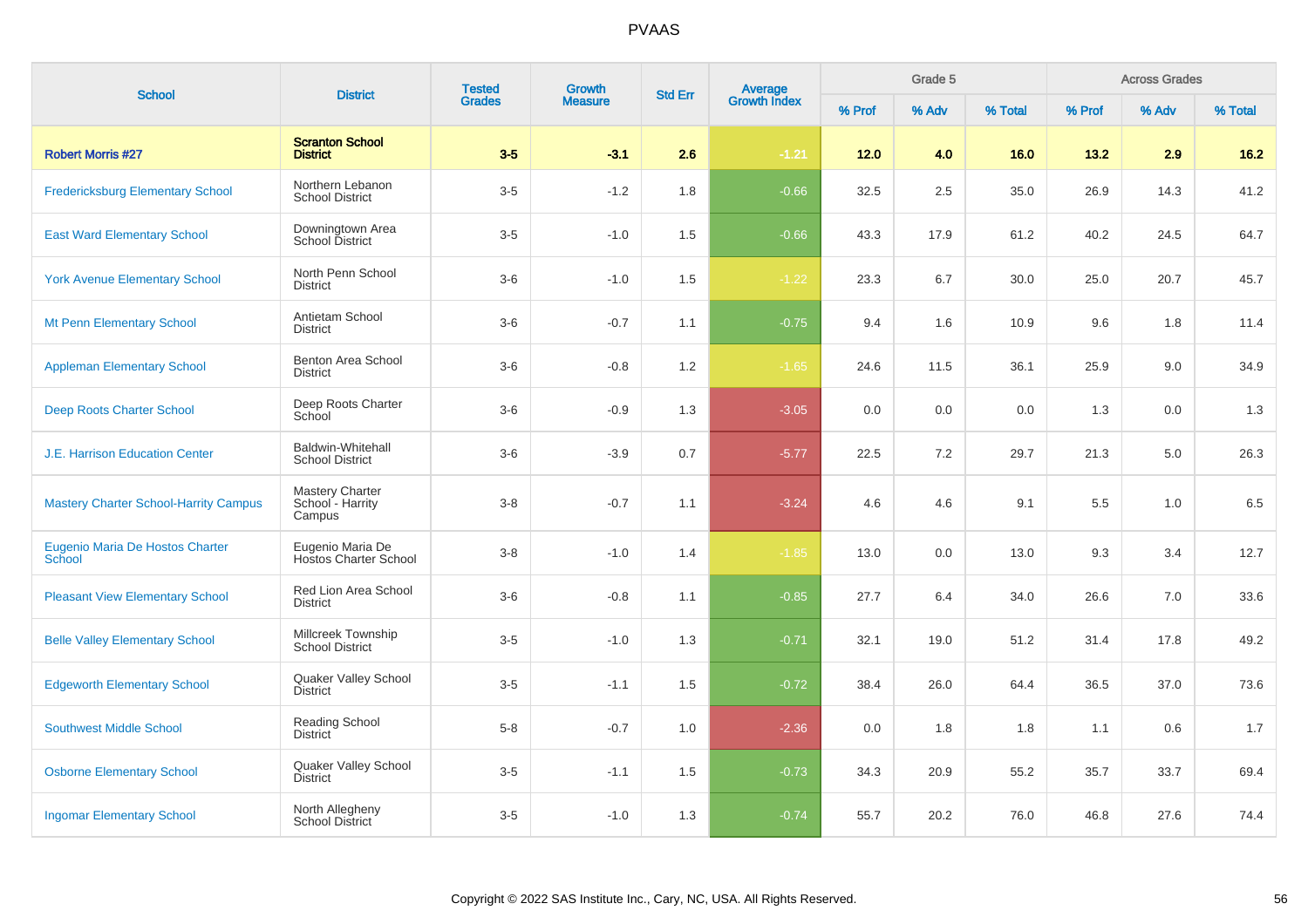| <b>School</b>                                                       | <b>District</b>                                                 | <b>Tested</b><br><b>Growth</b> | Average<br>Growth Index<br><b>Std Err</b> |     | Grade 5 |        |       | <b>Across Grades</b> |        |       |         |
|---------------------------------------------------------------------|-----------------------------------------------------------------|--------------------------------|-------------------------------------------|-----|---------|--------|-------|----------------------|--------|-------|---------|
|                                                                     |                                                                 | <b>Grades</b>                  | <b>Measure</b>                            |     |         | % Prof | % Adv | % Total              | % Prof | % Adv | % Total |
| <b>Robert Morris #27</b>                                            | <b>Scranton School</b><br><b>District</b>                       | $3-5$                          | $-3.1$                                    | 2.6 | $-1.21$ | $12.0$ | 4.0   | 16.0                 | 13.2   | 2.9   | $16.2$  |
| <b>Eisenhower Middle School</b>                                     | Norristown Area<br><b>School District</b>                       | $5 - 8$                        | $-0.5$                                    | 0.7 | $-2.53$ | 7.8    | 0.0   | 7.8                  | 6.9    | 0.6   | 7.5     |
| <b>Washington Elementary School</b>                                 | Lancaster School<br><b>District</b>                             | $3-5$                          | $-1.3$                                    | 1.8 | $-0.75$ | 6.5    | 0.0   | 6.5                  | 9.1    | 0.6   | 9.7     |
| <b>Springfield Township Elementary</b><br>School-Erdenhm            | Springfield Township<br>School District                         | $3-5$                          | $-0.7$                                    | 0.9 | $-0.76$ | 31.3   | 12.3  | 43.6                 | 36.9   | 14.2  | 51.1    |
| <b>Mcdonald Elementary School</b>                                   | <b>Centennial School</b><br><b>District</b>                     | $3-5$                          | $-0.8$                                    | 1.1 | $-0.77$ | 27.0   | 4.1   | 31.2                 | 21.9   | 5.6   | 27.5    |
| <b>Lincoln Elementary School</b>                                    | Gettysburg Area<br>School District                              | $3-5$                          | $-1.1$                                    | 1.4 | $-0.78$ | 40.0   | 15.7  | 55.7                 | 35.0   | 20.4  | 55.4    |
| <b>Windber Elementary School</b>                                    | Windber Area School<br><b>District</b>                          | $3-5$                          | $-1.0$                                    | 1.3 | $-0.79$ | 28.8   | 20.0  | 48.8                 | 26.7   | 18.8  | 45.5    |
| Neil Armstrong 5-6 Middle School                                    | <b>Bethel Park School</b><br><b>District</b>                    | $5-6$                          | $-0.5$                                    | 0.6 | $-2.57$ | 31.6   | 17.7  | 49.3                 | 29.4   | 17.4  | 46.8    |
| <b>Aliquippa Elementary School</b>                                  | Aliquippa School<br><b>District</b>                             | $3-6$                          | $-0.9$                                    | 1.1 | $-2.45$ | 1.5    | 0.0   | 1.5                  | 1.2    | 0.8   | 2.0     |
| <b>Monessen Elementary Center</b>                                   | Monessen City School<br><b>District</b>                         | $3-5$                          | $-1.6$                                    | 2.0 | $-0.82$ | 5.3    | 0.0   | 5.3                  | 6.9    | 1.2   | 8.0     |
| A L Wilson Elementary School (8364)                                 | Albert Gallatin Area<br><b>School District</b>                  | $3-5$                          | $-1.3$                                    | 1.6 | $-0.83$ | 19.3   | 5.3   | 24.6                 | 14.5   | 3.3   | 17.8    |
| <b>Frederick Douglass Mastery Charter</b><br>School                 | <b>Frederick Douglass</b><br>Mastery Charter<br>School          | $3 - 8$                        | $-1.0$                                    | 1.2 | $-1.85$ | 4.8    | 0.0   | 4.8                  | 1.5    | 0.8   | 2.3     |
| <b>Peebles Elementary School</b>                                    | North Allegheny<br>School District                              | $3-5$                          | $-1.3$                                    | 1.5 | $-0.84$ | 38.7   | 19.4  | 58.1                 | 38.2   | 26.6  | 64.7    |
| <b>Young Scholars of Greater Allegheny</b><br><b>Charter School</b> | Young Scholars of<br><b>Greater Allegheny</b><br>Charter School | $3 - 8$                        | $-1.4$                                    | 1.6 | $-3.51$ | 10.0   | 0.0   | 10.0                 | 6.6    | 0.0   | 6.6     |
| <b>Newberry Elementary School</b>                                   | West Shore School<br><b>District</b>                            | $3-5$                          | $-1.6$                                    | 1.8 | $-0.86$ | 15.9   | 6.8   | 22.7                 | 21.0   | 10.5  | 31.4    |
| <b>West Broad Street Elementary School</b>                          | Souderton Area<br><b>School District</b>                        | $3-5$                          | $-1.3$                                    | 1.5 | $-0.87$ | 36.5   | 20.6  | 57.1                 | 33.1   | 30.2  | 63.3    |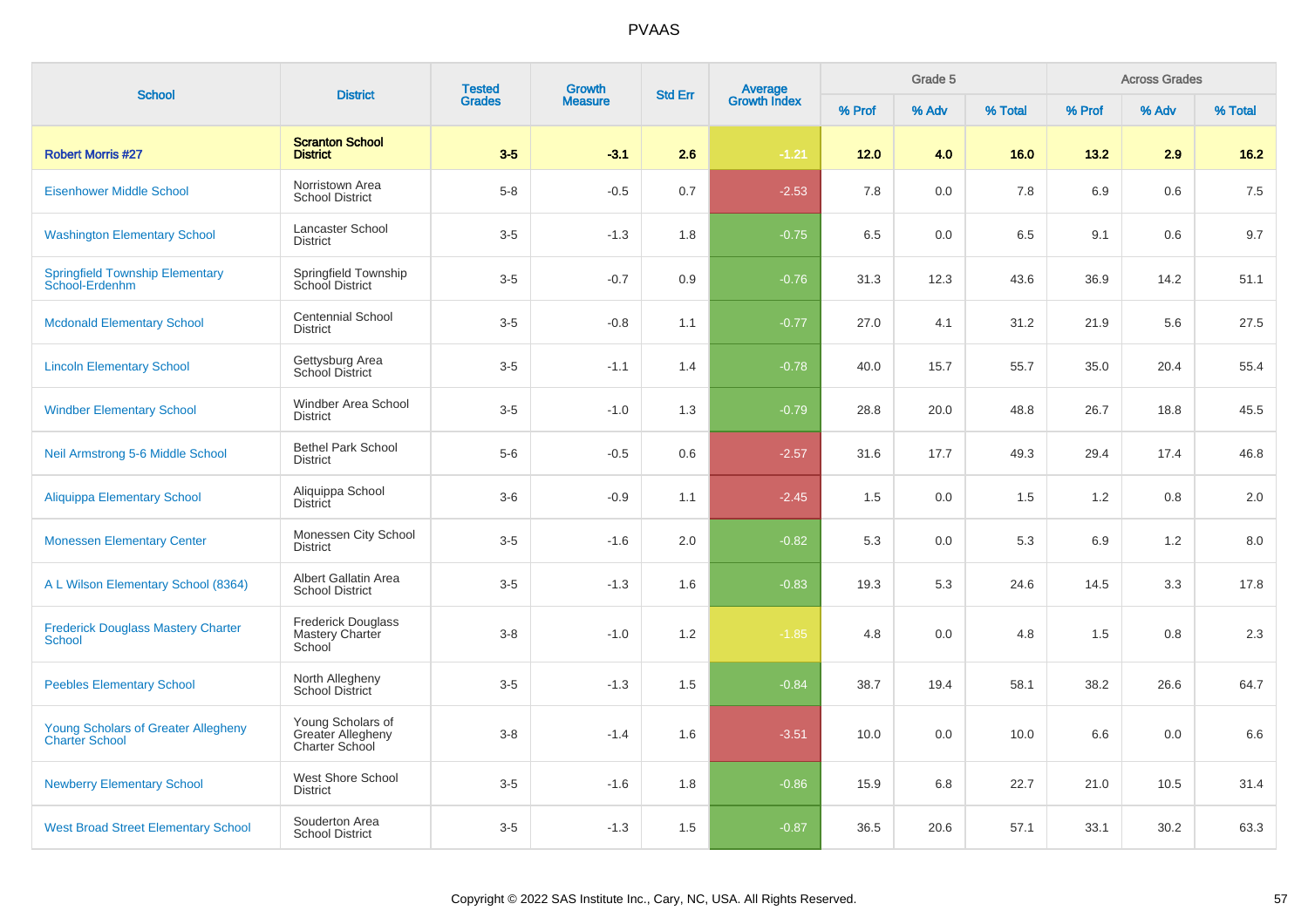| <b>School</b>                             | <b>District</b>                               | <b>Tested</b> | <b>Growth</b>  | <b>Std Err</b> |                                |        | Grade 5 |         |        | <b>Across Grades</b> |         |
|-------------------------------------------|-----------------------------------------------|---------------|----------------|----------------|--------------------------------|--------|---------|---------|--------|----------------------|---------|
|                                           |                                               | <b>Grades</b> | <b>Measure</b> |                | <b>Average</b><br>Growth Index | % Prof | % Adv   | % Total | % Prof | % Adv                | % Total |
| <b>Robert Morris #27</b>                  | <b>Scranton School</b><br><b>District</b>     | $3-5$         | $-3.1$         | 2.6            | $-1.21$                        | 12.0   | 4.0     | 16.0    | 13.2   | 2.9                  | 16.2    |
| <b>Logan Elementary School</b>            | Altoona Area School<br><b>District</b>        | $3-5$         | $-1.4$         | 1.6            | $-0.87$                        | 25.0   | 3.6     | 28.6    | 25.1   | 8.6                  | 33.7    |
| <b>Lincoln Elementary School</b>          | Erie City School<br><b>District</b>           | $3-5$         | $-1.3$         | 1.5            | $-0.87$                        | 3.3    | 1.6     | 4.9     | 5.3    | 2.6                  | 8.0     |
| <b>Dayton Elementary School</b>           | Armstrong School<br><b>District</b>           | $3-6$         | $-1.4$         | 1.6            | $-2.84$                        | 42.9   | 10.7    | 53.6    | 41.9   | 12.4                 | 54.3    |
| <b>Rossmoyne Elementary School</b>        | West Shore School<br><b>District</b>          | $3-5$         | $-1.5$         | 1.7            | $-0.88$                        | 27.7   | 17.0    | 44.7    | 24.3   | 15.6                 | 39.9    |
| <b>Finletter Thomas K School</b>          | Philadelphia City<br>School District          | $3 - 8$       | $-1.7$         | 1.8            | $-2.92$                        | 5.9    | 0.0     | 5.9     | 7.1    | 4.0                  | 11.1    |
| <b>Deibler Elementary School</b>          | Pennridge School<br><b>District</b>           | $3-5$         | $-1.4$         | 1.6            | $-0.90$                        | 23.6   | 12.7    | 36.4    | 26.1   | 21.1                 | 47.2    |
| <b>Francis Mcclure Elementary School</b>  | Mckeesport Area<br>School District            | $3-5$         | $-1.3$         | 1.4            | $-0.92$                        | 14.1   | 1.3     | 15.4    | 19.4   | 5.8                  | 25.2    |
| <b>Ross Elementary School</b>             | Lancaster School<br><b>District</b>           | $3-5$         | $-2.2$         | 2.4            | $-0.92$                        | 12.5   | 4.2     | 16.7    | 18.6   | 4.6                  | 23.3    |
| <b>North Dickinson Elementary School</b>  | Carlisle Area School<br><b>District</b>       | $3-5$         | $-2.0$         | 2.2            | $-0.92$                        | 30.0   | 10.0    | 40.0    | 37.9   | 14.9                 | 52.9    |
| Arcola Intermediate School                | <b>Methacton School</b><br><b>District</b>    | $5-8$         | $-0.4$         | 0.5            | $-0.93$                        |        |         |         | 23.6   | 11.9                 | 35.4    |
| <b>Lower Pottsgrove Elementary School</b> | Pottsgrove School<br><b>District</b>          | $3-5$         | $-0.8$         | 0.9            | $-0.93$                        | 27.2   | 6.5     | 33.7    | 25.0   | 5.1                  | 30.0    |
| Swiftwater Intermediate School (8281)     | Pocono Mountain<br><b>School District</b>     | $4 - 6$       | $-0.9$         | 0.9            | $-1.74$                        | 27.6   | 12.2    | 39.8    | 21.9   | 8.9                  | 30.9    |
| <b>Whitfield Elementary School</b>        | <b>Wilson School District</b>                 | $3-5$         | $-1.2$         | 1.3            | $-0.94$                        | 20.4   | 5.7     | 26.1    | 32.9   | 9.7                  | 42.6    |
| <b>East Pennsboro Elementary School</b>   | East Pennsboro Area<br><b>School District</b> | $3-5$         | $-1.2$         | 1.3            | $-0.95$                        | 26.1   | 4.6     | 30.7    | 27.4   | 9.5                  | 36.9    |
| <b>Juniata Park Academy</b>               | Philadelphia City<br>School District          | $3-8$         | $-2.7$         | 2.8            | $-0.96$                        | 15.8   | 0.0     | 15.8    | 6.2    | 1.6                  | 7.8     |
| <b>Maplewood Elementary School</b>        | Penncrest School<br><b>District</b>           | $3-6$         | $-3.4$         | 1.0            | $-3.26$                        | 10.9   | 3.1     | 14.1    | 22.7   | 4.0                  | 26.7    |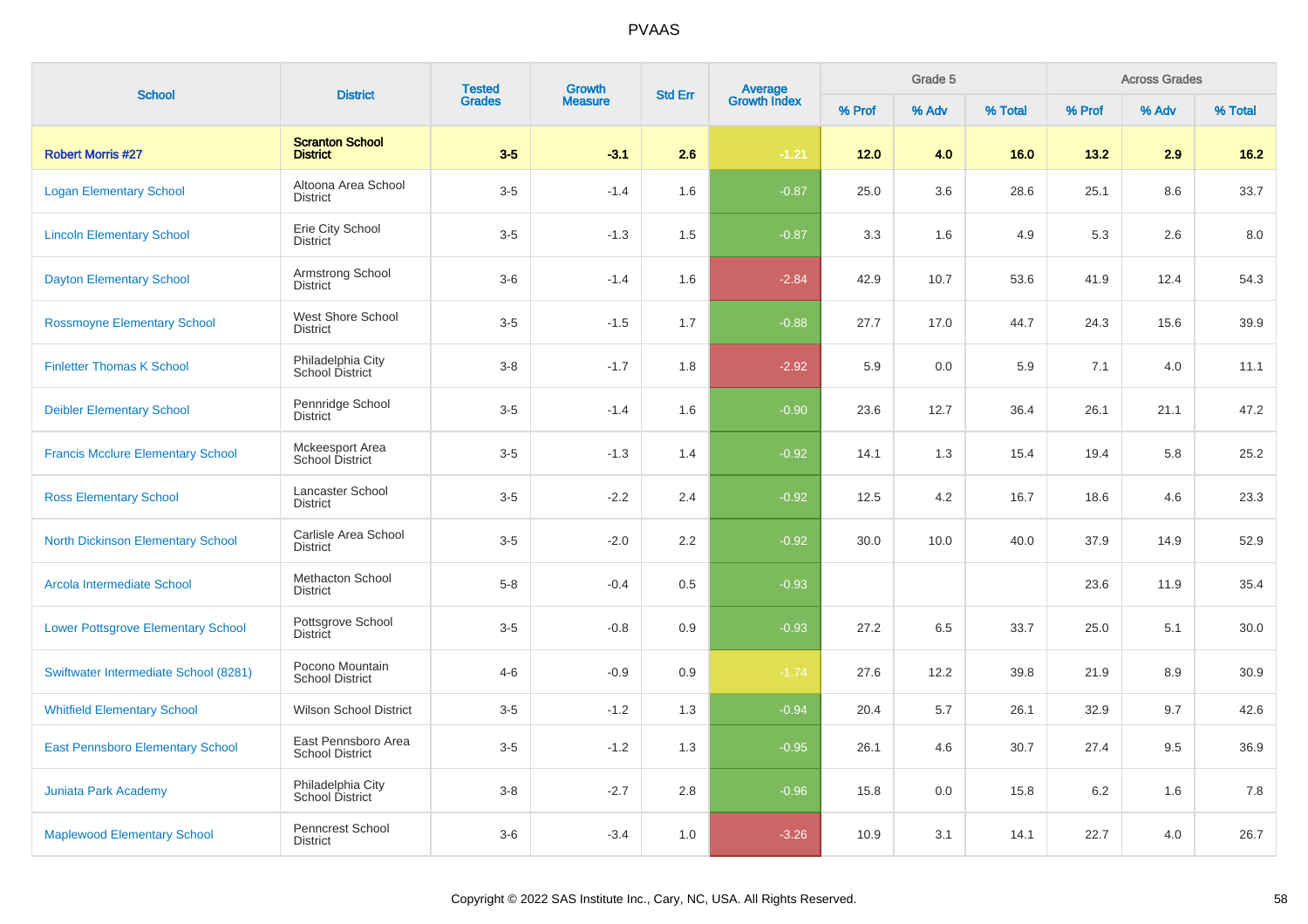| <b>School</b>                                                  | <b>District</b>                                     | <b>Tested</b><br><b>Grades</b> | <b>Growth</b>  | <b>Std Err</b> |                                |        | Grade 5 |         |        | <b>Across Grades</b> |         |
|----------------------------------------------------------------|-----------------------------------------------------|--------------------------------|----------------|----------------|--------------------------------|--------|---------|---------|--------|----------------------|---------|
|                                                                |                                                     |                                | <b>Measure</b> |                | <b>Average</b><br>Growth Index | % Prof | % Adv   | % Total | % Prof | % Adv                | % Total |
| <b>Robert Morris #27</b>                                       | <b>Scranton School</b><br><b>District</b>           | $3-5$                          | $-3.1$         | 2.6            | $-1.21$                        | 12.0   | 4.0     | 16.0    | 13.2   | 2.9                  | $16.2$  |
| <b>Mahantongo Elementary School</b>                            | Tri-Valley School<br><b>District</b>                | $3-6$                          | $-4.8$         | 1.8            | $-2.59$                        | 10.0   | 0.0     | 10.0    | 28.2   | 3.5                  | 31.8    |
| <b>Rostraver Elementary School</b>                             | Belle Vernon Area<br><b>School District</b>         | $3-6$                          | $-1.1$         | 1.2            | $-3.73$                        | 28.3   | 3.8     | 32.1    | 28.7   | 8.4                  | 37.1    |
| <b>Aldan Elementary School</b>                                 | William Penn School<br>District                     | $3-6$                          | $-1.9$         | 2.0            | $-2.02$                        | 8.8    | 8.8     | 17.6    | 10.0   | 9.0                  | 19.0    |
| <b>Hamilton Elementary School</b>                              | <b>Lancaster School</b><br><b>District</b>          | $3-5$                          | $-1.7$         | 1.7            | $-0.98$                        | 2.1    | 2.1     | 4.2     | 5.2    | 2.0                  | 7.2     |
| <b>Musser Elementary School</b>                                | Sharon City School<br><b>District</b>               | $3-6$                          | $-1.5$         | 1.6            | $-1.04$                        | 9.7    | 0.0     | 9.7     | 15.5   | 1.6                  | 17.0    |
| <b>Donegan Elementary School</b>                               | Bethlehem Area<br><b>School District</b>            | $3-5$                          | $-3.4$         | 3.5            | $-0.98$                        | 0.0    | 8.3     | 8.3     | 8.3    | 2.1                  | 10.4    |
| <b>Belmont Charter School</b>                                  | <b>Belmont Charter</b><br>School                    | $3 - 10$                       | $-0.8$         | 0.8            | $-5.00$                        | 1.6    | 0.0     | 1.6     | 2.8    | 0.6                  | 3.4     |
| <b>Grandview Elementary School</b>                             | Millcreek Township<br><b>School District</b>        | $3-5$                          | $-1.4$         | 1.4            | $-1.00$                        | 21.2   | 20.0    | 41.2    | 30.2   | 23.8                 | 54.0    |
| <b>Edgar Fahs Smith Steam Academy</b>                          | York City School<br>District                        | $3 - 8$                        | $-0.8$         | 0.8            | $-2.64$                        | 8.6    | 0.0     | 8.6     | 6.4    | 0.3                  | 6.7     |
| <b>Blair Mill Elementary School</b>                            | Hatboro-Horsham<br><b>School District</b>           | $3-5$                          | $-1.5$         | 1.5            | $-1.02$                        | 22.6   | 12.9    | 35.5    | 22.5   | 6.9                  | 29.5    |
| <b>Poquessing Middle School</b>                                | <b>Neshaminy School</b><br><b>District</b>          | $5 - 8$                        | $-0.5$         | 0.5            | $-1.04$                        | 30.1   | 12.2    | 42.3    | 21.9   | 6.5                  | 28.4    |
| <b>Norwood School</b>                                          | Interboro School<br><b>District</b>                 | $3-8$                          | $-0.9$         | 0.9            | $-3.40$                        | 10.2   | 0.0     | 10.2    | 19.7   | 3.2                  | 23.0    |
| <b>Mill Creek Elementary School</b>                            | <b>Bristol Township</b><br><b>School District</b>   | $3-5$                          | $-1.0$         | 1.0            | $-1.03$                        | 10.5   | 3.5     | 14.0    | 12.8   | 3.1                  | 16.0    |
| <b>Wellsville Campus</b>                                       | Northern York County<br><b>School District</b>      | $3-5$                          | $-2.1$         | 2.0            | $-1.04$                        | 20.0   | 5.0     | 25.0    | 26.3   | 8.1                  | 34.3    |
| <b>Lehigh Valley Academy Regional</b><br><b>Charter School</b> | Lehigh Valley<br>Academy Regional<br>Charter School | $3 - 11$                       | $-3.0$         | 0.5            | $-5.67$                        | 22.5   | 7.5     | 30.0    | 17.4   | 4.4                  | 21.8    |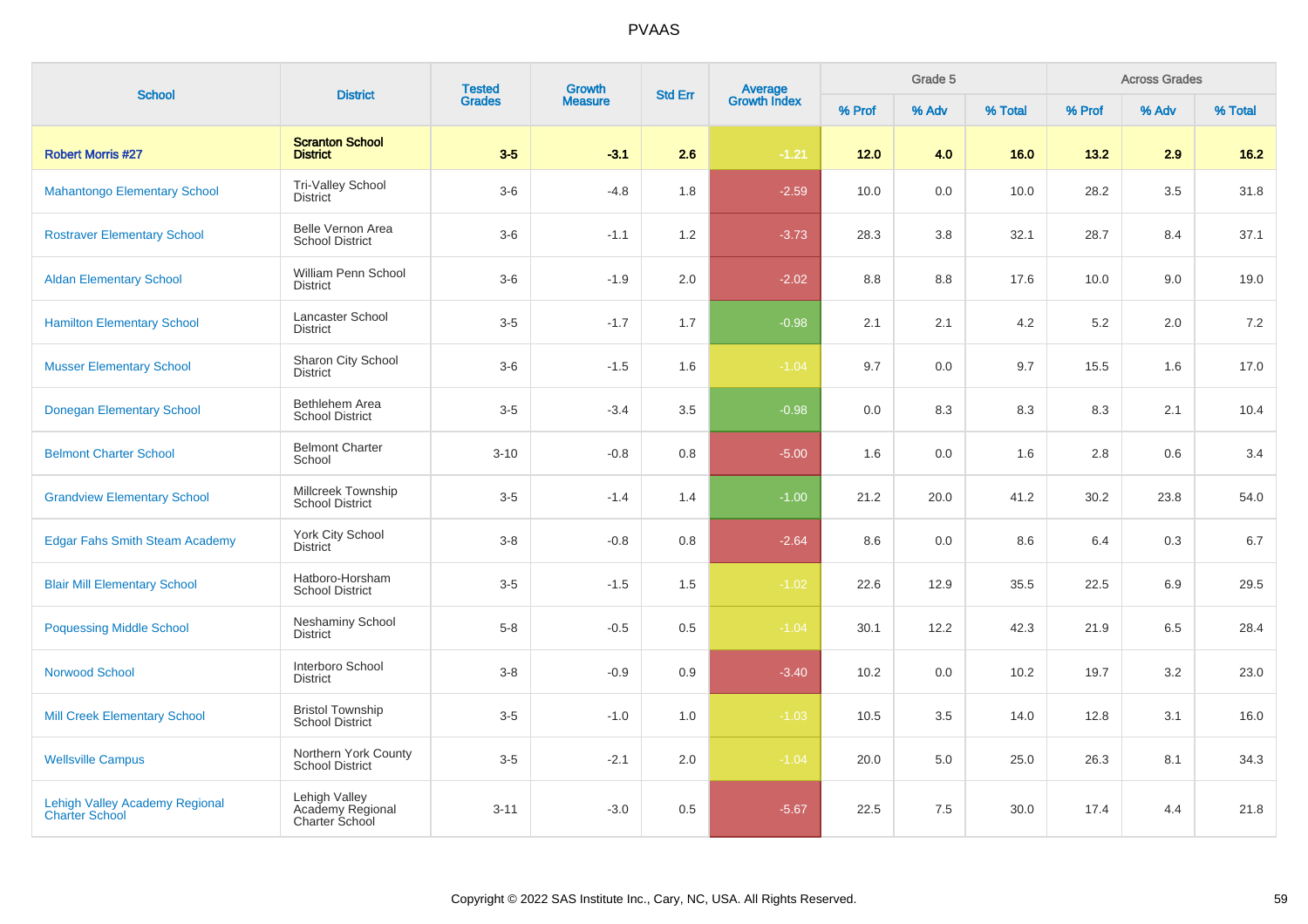| <b>School</b>                            | <b>District</b>                                    | <b>Tested</b><br><b>Grades</b> | Growth         | <b>Std Err</b> |                                |        | Grade 5 |         |        | <b>Across Grades</b> |         |
|------------------------------------------|----------------------------------------------------|--------------------------------|----------------|----------------|--------------------------------|--------|---------|---------|--------|----------------------|---------|
|                                          |                                                    |                                | <b>Measure</b> |                | <b>Average</b><br>Growth Index | % Prof | % Adv   | % Total | % Prof | % Adv                | % Total |
| <b>Robert Morris #27</b>                 | <b>Scranton School</b><br><b>District</b>          | $3-5$                          | $-3.1$         | 2.6            | $-1.21$                        | $12.0$ | 4.0     | 16.0    | 13.2   | 2.9                  | $16.2$  |
| <b>Wyoming Area Intermediate Center</b>  | Wyoming Area School<br><b>District</b>             | $4 - 6$                        | $-4.1$         | $0.8\,$        | $-5.02$                        | 22.1   | 8.8     | 31.0    | 12.1   | 4.8                  | 16.9    |
| <b>Crafton Elementary School</b>         | Carlynton School<br><b>District</b>                | $3-6$                          | $-1.5$         | 1.4            | $-4.02$                        | 23.7   | 7.9     | 31.6    | 29.9   | 12.2                 | 42.2    |
| <b>Marshall John School</b>              | Philadelphia City<br>School District               | $3-5$                          | $-3.5$         | 3.3            | $-1.05$                        | 0.0    | 0.0     | 0.0     | 0.0    | 0.0                  | 0.0     |
| <b>Schnecksville School</b>              | Parkland School<br>District                        | $3-5$                          | $-1.7$         | 1.6            | $-1.06$                        | 31.6   | 15.8    | 47.4    | 29.4   | 27.2                 | 56.7    |
| <b>Coebourn Elementary School</b>        | Penn-Delco School<br><b>District</b>               | $3-5$                          | $-1.7$         | 1.6            | $-1.07$                        | 32.7   | 3.6     | 36.4    | 30.9   | 8.6                  | 39.4    |
| Hartman Intermediate School              | <b>Ellwood City Area</b><br><b>School District</b> | $5-6$                          | $-0.8$         | 0.8            | $-2.51$                        | 20.6   | 7.8     | 28.4    | 19.7   | 5.0                  | 24.8    |
| <b>Menallen School</b>                   | Uniontown Area<br><b>School District</b>           | $3-6$                          | $-1.9$         | 1.7            | $-2.18$                        | 18.2   | 0.0     | 18.2    | 32.1   | 4.7                  | 36.8    |
| Pittsburgh King K-8                      | Pittsburgh School<br><b>District</b>               | $3 - 8$                        | $-1.2$         | 1.1            | $-3.36$                        | 0.0    | 0.0     | 0.0     | 1.7    | 0.0                  | 1.7     |
| <b>Solomon/Plains Elementary School</b>  | Wilkes-Barre Area<br><b>School District</b>        | $3-6$                          | $-1.2$         | 1.1            | $-3.16$                        | 10.3   | 2.9     | 13.2    | 19.2   | 9.2                  | 28.3    |
| <b>East Hanover Elementary School</b>    | Northern Lebanon<br><b>School District</b>         | $3-5$                          | $-2.5$         | 2.3            | $-1.10$                        | 46.2   | 15.4    | 61.5    | 31.8   | 18.8                 | 50.6    |
| <b>Oxford Valley Elementary School</b>   | Pennsbury School<br><b>District</b>                | $3-5$                          | $-1.6$         | 1.5            | $-1.10$                        | 35.4   | 15.4    | 50.8    | 30.3   | 11.4                 | 41.6    |
| Nazareth Area Intermediate School        | Nazareth Area School<br><b>District</b>            | $4 - 6$                        | $-0.6$         | 0.5            | $-4.48$                        | 30.6   | 13.1    | 43.6    | 30.5   | 11.6                 | 42.1    |
| People For People Charter School         | People For People<br><b>Charter School</b>         | $3 - 12$                       | $-1.1$         | 1.0            | $-6.30$                        | 0.0    | 0.0     | 0.0     | 1.3    | 0.0                  | 1.3     |
| <b>East Lansdowne Elementary School</b>  | William Penn School<br><b>District</b>             | $3-6$                          | $-1.8$         | 1.6            | $-1.38$                        | 7.1    | 0.0     | 7.1     | 10.8   | 1.1                  | 11.8    |
| <b>Fairview Avenue Elementary School</b> | Waynesboro Area<br>School District                 | $3-5$                          | $-1.3$         | 1.2            | $-1.13$                        | 25.2   | 6.5     | 31.8    | 25.2   | 7.2                  | 32.4    |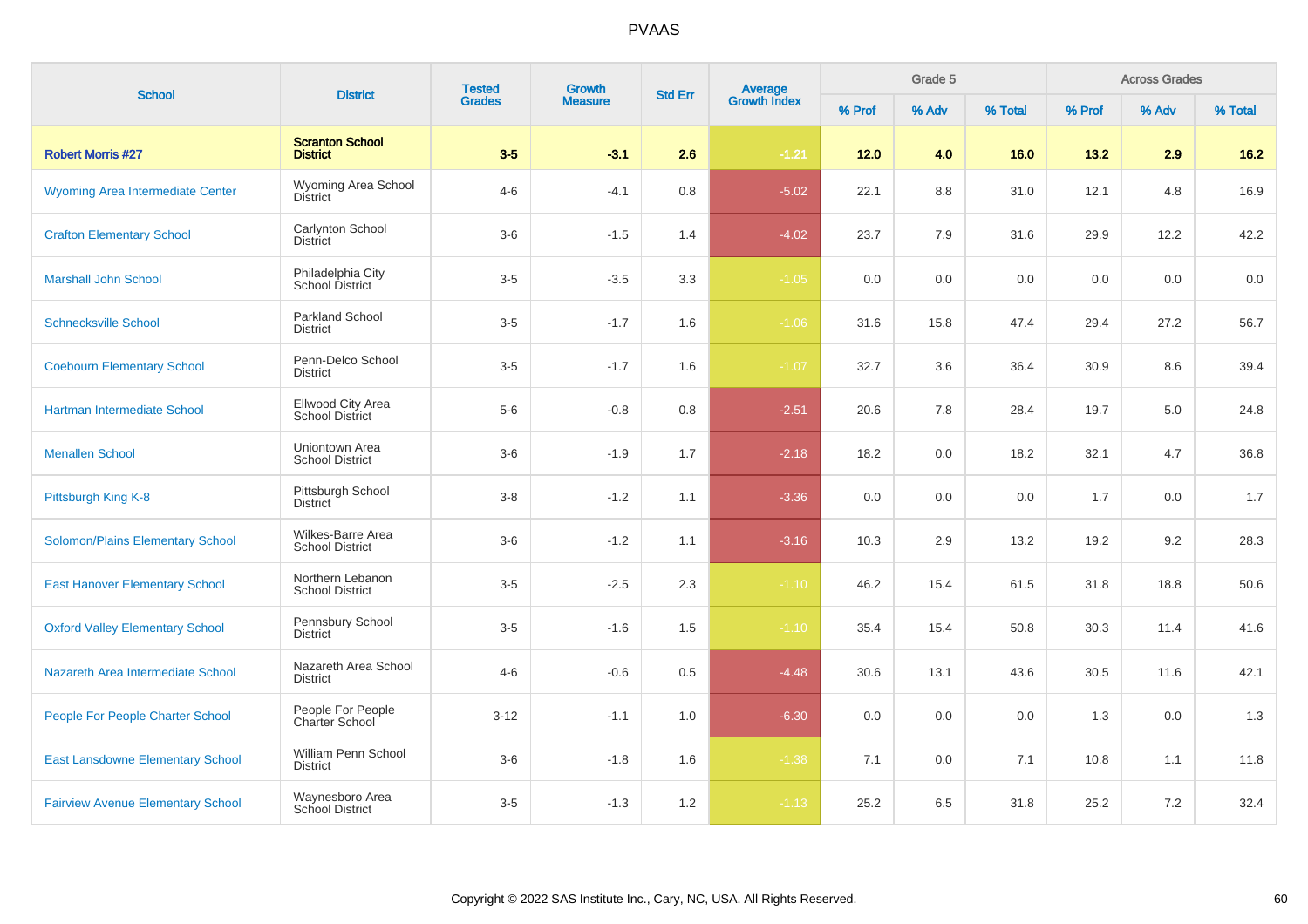| <b>School</b>                                | <b>District</b>                                    | <b>Tested</b><br><b>Grades</b> | Growth         | <b>Average</b><br>Growth Index<br><b>Std Err</b> |         |        | Grade 5 |         |        | <b>Across Grades</b> |         |
|----------------------------------------------|----------------------------------------------------|--------------------------------|----------------|--------------------------------------------------|---------|--------|---------|---------|--------|----------------------|---------|
|                                              |                                                    |                                | <b>Measure</b> |                                                  |         | % Prof | % Adv   | % Total | % Prof | % Adv                | % Total |
| <b>Robert Morris #27</b>                     | <b>Scranton School</b><br><b>District</b>          | $3-5$                          | $-3.1$         | 2.6                                              | $-1.21$ | 12.0   | 4.0     | 16.0    | 13.2   | 2.9                  | $16.2$  |
| <b>Annville Elementary School</b>            | Annville-Cleona<br><b>School District</b>          | $3-6$                          | $-1.5$         | 0.9                                              | $-1.66$ | 33.8   | 12.5    | 46.2    | 26.9   | 8.7                  | 35.6    |
| <b>Anderson Add B School</b>                 | Philadelphia City<br>School District               | $3 - 8$                        | $-4.4$         | 1.7                                              | $-2.53$ | 0.0    | 0.0     | 0.0     | 1.4    | 0.0                  | 1.4     |
| <b>KIPP West Philadelphia Charter School</b> | <b>KIPP West</b><br>Philadelphia Charter<br>School | $3 - 8$                        | $-2.0$         | 1.2                                              | $-1.75$ | 3.2    | 0.0     | 3.2     | 2.6    | 0.0                  | 2.6     |
| <b>Academy at Westinghouse</b>               | Pittsburgh School<br><b>District</b>               | $5 - 11$                       | $-1.2$         | 1.1                                              | $-1.16$ |        |         |         | 0.0    | 0.0                  | 0.0     |
| Myrtle Ave School                            | Keystone Oaks School<br><b>District</b>            | $3-5$                          | $-2.2$         | 1.9                                              | $-1.16$ | 25.0   | 16.7    | 41.7    | 31.9   | 16.0                 | 47.9    |
| <b>Newport Elementary School</b>             | <b>Newport School</b><br><b>District</b>           | $3-5$                          | $-2.0$         | 1.8                                              | $-1.16$ | 22.2   | 11.1    | 33.3    | 27.0   | 10.1                 | 37.1    |
| Sullivan Co Elementary School (8180)         | <b>Sullivan County</b><br>School District          | $3-6$                          | $-1.5$         | 1.3                                              | $-2.40$ | 21.4   | 0.0     | 21.4    | 24.9   | 5.5                  | 30.4    |
| <b>Rydal East School</b>                     | Abington School<br><b>District</b>                 | $3-6$                          | $-1.2$         | 1.0                                              | $-1.65$ | 43.6   | 11.3    | 54.8    | 36.9   | 17.9                 | 54.8    |
| <b>Warrior Run Middle School</b>             | <b>Warrior Run School</b><br><b>District</b>       | $4 - 8$                        | $-0.7$         | 0.6                                              | $-4.01$ | 29.0   | 17.1    | 46.0    | 20.9   | 9.2                  | 30.1    |
| <b>William Prescott #38</b>                  | <b>Scranton School</b><br><b>District</b>          | $3-5$                          | $-3.1$         | 2.6                                              | $-1.17$ | 21.0   | 0.0     | 21.0    | 25.0   | 5.0                  | 30.0    |
| Pittsburgh Carmalt K-8                       | Pittsburgh School<br><b>District</b>               | $3-8$                          | $-3.3$         | 0.9                                              | $-3.68$ | 11.3   | 5.7     | 17.0    | 12.9   | 2.9                  | 15.7    |
| <b>Olney Elementary School</b>               | Philadelphia City<br>School District               | $3-8$                          | $-5.9$         | 1.7                                              | $-3.41$ | 0.0    | 0.0     | 0.0     | 2.1    | 0.0                  | 2.1     |
| <b>Fairview Middle School</b>                | <b>Fairview School</b><br><b>District</b>          | $5 - 8$                        | $-0.6$         | 0.5                                              | $-6.10$ | 31.8   | 12.7    | 44.4    | 29.2   | 11.9                 | 41.1    |
| <b>Bushkill Elementary School</b>            | East Stroudsburg Area<br><b>School District</b>    | $3-5$                          | $-2.5$         | 2.1                                              | $-1.18$ | 28.6   | 8.6     | 37.1    | 24.8   | 4.3                  | 29.1    |
| <b>Central Manor Elementary School</b>       | Penn Manor School<br><b>District</b>               | $3-6$                          | $-1.0$         | 0.9                                              | $-2.65$ | 32.1   | 19.0    | 51.2    | 29.8   | 20.8                 | 50.6    |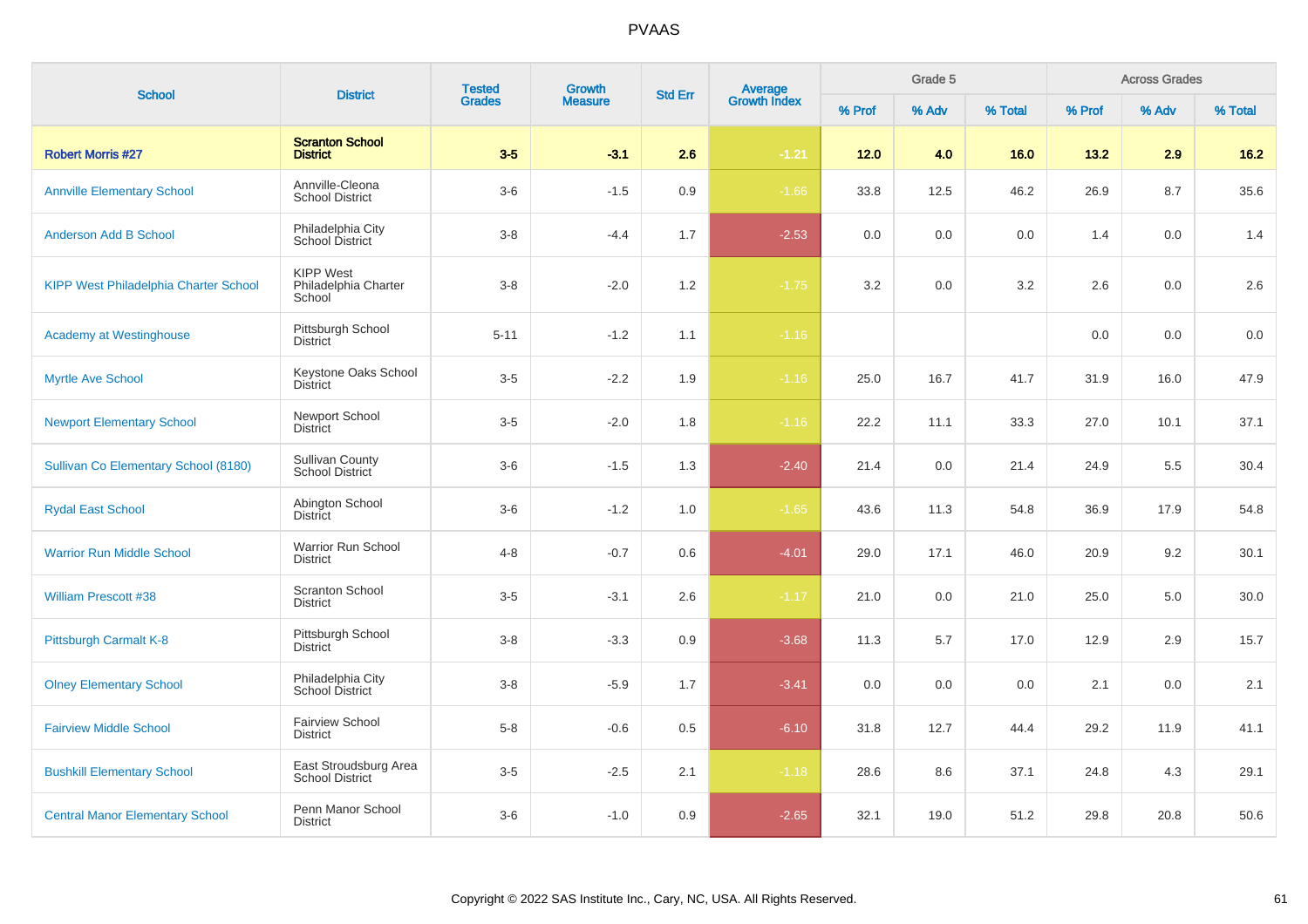| <b>School</b>                                           | <b>District</b>                                            | <b>Tested</b><br>Growth<br><b>Std Err</b><br><b>Grades</b> |                | <b>Average</b><br>Growth Index |          | Grade 5 |       |         | <b>Across Grades</b> |       |         |
|---------------------------------------------------------|------------------------------------------------------------|------------------------------------------------------------|----------------|--------------------------------|----------|---------|-------|---------|----------------------|-------|---------|
|                                                         |                                                            |                                                            | <b>Measure</b> |                                |          | % Prof  | % Adv | % Total | % Prof               | % Adv | % Total |
| <b>Robert Morris #27</b>                                | <b>Scranton School</b><br><b>District</b>                  | $3-5$                                                      | $-3.1$         | 2.6                            | $-1.21$  | 12.0    | 4.0   | 16.0    | 13.2                 | 2.9   | $16.2$  |
| <b>Central Middle School</b>                            | <b>Reading School</b><br><b>District</b>                   | $5 - 8$                                                    | $-0.6$         | 0.5                            | $-2.42$  | 2.0     | 2.0   | 4.1     | 1.4                  | 0.5   | 2.0     |
| Pittsburgh Spring Hill K-5                              | Pittsburgh School<br><b>District</b>                       | $3-5$                                                      | $-3.7$         | 3.1                            | $-1.20$  | 0.0     | 0.0   | 0.0     | 3.8                  | 0.0   | 3.8     |
| <b>Robert Morris #27</b>                                | <b>Scranton School</b><br><b>District</b>                  | $3-5$                                                      | $-3.1$         | 2.6                            | $-1.21$  | $12.0$  | 4.0   | 16.0    | 13.2                 | 2.9   | $16.2$  |
| <b>Charlestown Elementary School</b>                    | <b>Great Valley School</b><br><b>District</b>              | $3-5$                                                      | $-2.2$         | 1.8                            | $-1.22$  | 37.8    | 31.1  | 68.9    | 33.3                 | 34.0  | 67.4    |
| <b>Maple Point Middle School</b>                        | <b>Neshaminy School</b><br><b>District</b>                 | $5 - 8$                                                    | $-0.5$         | 0.4                            | $-3.23$  | 27.7    | 7.5   | 35.2    | 22.6                 | 5.8   | 28.4    |
| <b>Tilden Elementary Center</b>                         | Hamburg Area School<br><b>District</b>                     | $3-5$                                                      | $-1.5$         | 1.2                            | $-1.23$  | 29.2    | 2.2   | 31.5    | 25.1                 | 6.0   | 31.1    |
| South Lebanon Elementary School                         | Cornwall-Lebanon<br><b>School District</b>                 | $3-5$                                                      | $-1.5$         | 1.2                            | $-1.23$  | 35.5    | 9.4   | 44.9    | 32.3                 | 16.8  | 49.2    |
| Freedom Area Middle School                              | Freedom Area School<br><b>District</b>                     | $5-8$                                                      | $-0.8$         | 0.6                            | $-1.28$  | 13.6    | 3.7   | 17.3    | 16.4                 | 2.6   | 19.0    |
| <b>Tri-Community Elementary School</b>                  | Central Dauphin<br><b>School District</b>                  | $3-5$                                                      | $-2.0$         | 1.6                            | $-1.24$  | 3.4     | 1.7   | 5.2     | 9.4                  | 3.8   | 13.2    |
| <b>Weatherly Area Elementary School</b>                 | <b>Weatherly Area</b><br>School District                   | $3-5$                                                      | $-2.9$         | 2.3                            | $-1.24$  | 26.9    | 7.7   | 34.6    | 21.8                 | 7.9   | 29.7    |
| <b>First Philadelphia Preparatory Charter</b><br>School | First Philadelphia<br><b>Preparatory Charter</b><br>School | $3 - 8$                                                    | $-2.3$         | 0.6                            | $-3.62$  | 1.2     | 0.0   | 1.2     | 2.4                  | 0.0   | 2.4     |
| <b>Marion Elementary School</b>                         | <b>Belle Vernon Area</b><br><b>School District</b>         | $3-6$                                                      | $-1.4$         | 1.1                            | $-2.03$  | 16.1    | 8.9   | 25.0    | 24.7                 | 9.3   | 34.0    |
| <b>Bache-Martin School</b>                              | Philadelphia City<br><b>School District</b>                | $3 - 8$                                                    | $-8.3$         | 2.5                            | $-3.32$  | 0.0     | 12.5  | 12.5    | 16.7                 | 19.6  | 36.3    |
| <b>Laurel Valley Elementary School</b>                  | <b>Ligonier Valley School</b><br><b>District</b>           | $3-5$                                                      | $-3.2$         | 2.5                            | $-1.27$  | 4.6     | 9.1   | 13.6    | 12.4                 | 3.7   | 16.0    |
| <b>Wissahickon Charter School</b>                       | <b>Wissahickon Charter</b><br>School                       | $3 - 8$                                                    | $-0.8$         | 0.7                            | $-11.08$ | 0.0     | 0.0   | 0.0     | 4.0                  | 0.2   | 4.2     |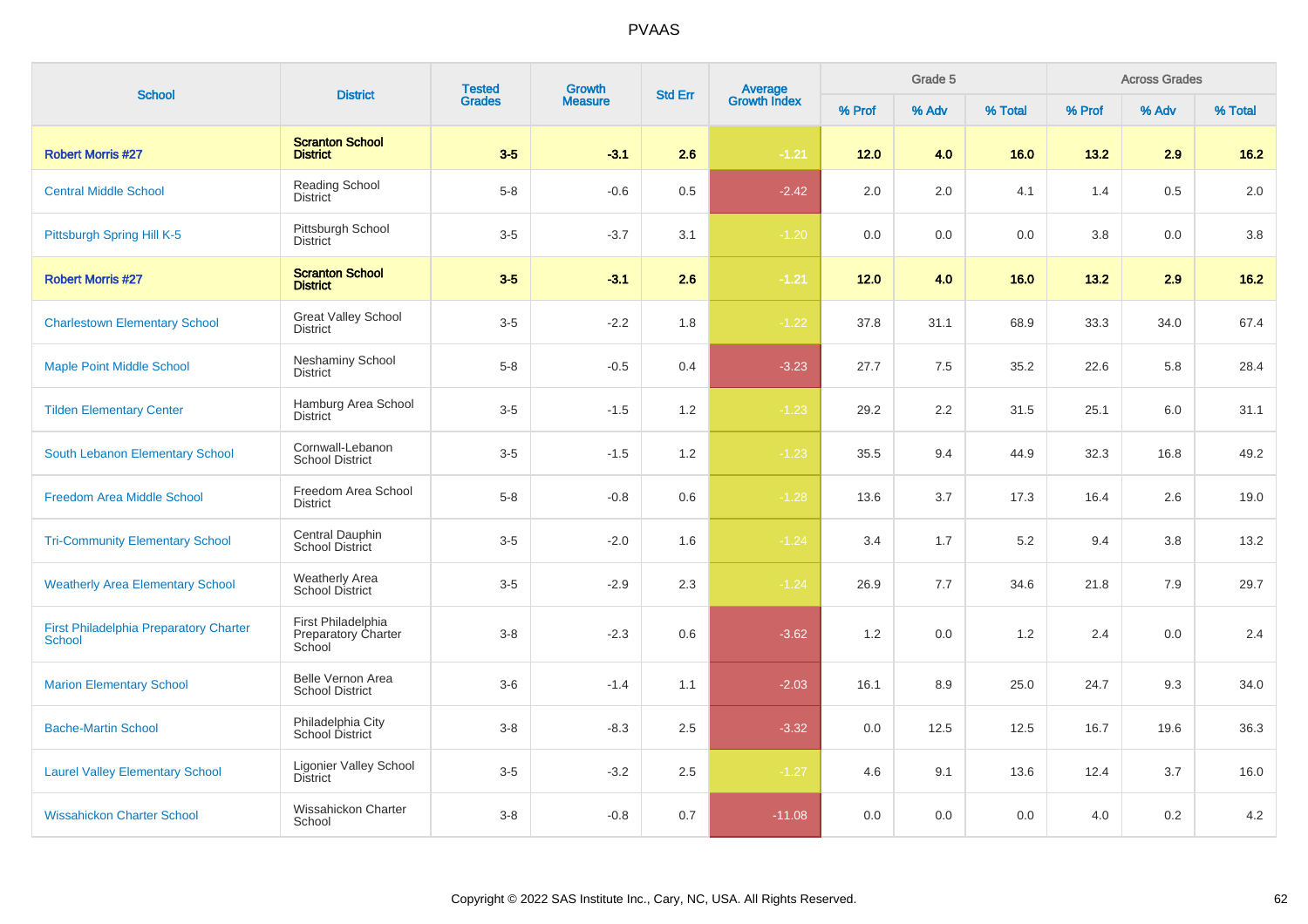| <b>School</b>                                       |                                                 | <b>Tested</b><br><b>Growth</b><br><b>Std Err</b><br><b>District</b> | Average<br>Growth Index |       | Grade 5 |        |         | <b>Across Grades</b> |         |       |         |
|-----------------------------------------------------|-------------------------------------------------|---------------------------------------------------------------------|-------------------------|-------|---------|--------|---------|----------------------|---------|-------|---------|
|                                                     |                                                 | <b>Grades</b>                                                       | <b>Measure</b>          |       |         | % Prof | % Adv   | % Total              | % Prof  | % Adv | % Total |
| <b>Robert Morris #27</b>                            | <b>Scranton School</b><br><b>District</b>       | $3-5$                                                               | $-3.1$                  | 2.6   | $-1.21$ | 12.0   | 4.0     | 16.0                 | 13.2    | 2.9   | $16.2$  |
| Clear Run Intermediate School                       | Pocono Mountain<br><b>School District</b>       | $3-6$                                                               | $-1.4$                  | 1.1   | $-2.87$ | 15.6   | 6.2     | 21.9                 | 14.8    | 5.1   | 19.9    |
| <b>Tyrone Area Middle School</b>                    | <b>Tyrone Area School</b><br><b>District</b>    | $5 - 8$                                                             | $-0.7$                  | 0.5   | $-7.87$ | 18.0   | 3.8     | 21.8                 | 15.3    | 4.0   | 19.3    |
| Propel Charter School - Hazelwood                   | <b>Propel Charter</b><br>School-Hazelwood       | $3 - 8$                                                             | $-1.6$                  | $1.2$ | $-2.32$ | 3.4    | $0.0\,$ | 3.4                  | $0.6\,$ | 0.6   | 1.3     |
| <b>Penn-Lincoln Elementary School</b>               | Altoona Area School<br><b>District</b>          | $3-5$                                                               | $-2.8$                  | 2.1   | $-1.33$ | 11.1   | $2.8\,$ | 13.9                 | 10.2    | 3.4   | 13.6    |
| <b>Robert Reid Elementary School</b>                | Middletown Area<br><b>School District</b>       | $3-5$                                                               | $-1.9$                  | 1.5   | $-1.33$ | 13.4   | 4.5     | 17.9                 | 21.6    | 7.4   | 29.0    |
| <b>Quarryville Elementary School</b>                | Solanco School<br><b>District</b>               | $3-5$                                                               | $-2.1$                  | 1.5   | $-1.35$ | 16.7   | 5.0     | 21.7                 | 23.7    | 5.1   | 28.8    |
| <b>Friendship Hill Elementary School</b>            | Albert Gallatin Area<br><b>School District</b>  | $3-5$                                                               | $-3.0$                  | 2.2   | $-1.36$ | 37.5   | 18.8    | 56.2                 | 32.0    | 16.0  | 48.0    |
| <b>Oswayo Valley Elementary School</b>              | Oswayo Valley School<br><b>District</b>         | $3-5$                                                               | $-3.0$                  | 2.2   | $-1.38$ | 27.6   | 20.7    | 48.3                 | 35.3    | 29.4  | 64.7    |
| <b>Lincoln Leadership Academy Charter</b><br>School | Lincoln Leadership<br>Academy Charter<br>School | $3 - 12$                                                            | $-1.2$                  | 0.9   | $-4.06$ | 0.0    | 0.0     | 0.0                  | $3.8\,$ | 0.7   | 4.4     |
| Pittsburgh Mifflin K-8                              | Pittsburgh School<br><b>District</b>            | $3 - 8$                                                             | $-1.7$                  | 1.2   | $-2.50$ | 0.0    | 0.0     | 0.0                  | 4.4     | 0.7   | 5.2     |
| <b>Ferndale Elementary School</b>                   | Ferndale Area School<br><b>District</b>         | $3-6$                                                               | $-1.8$                  | 1.3   | $-3.12$ | 27.3   | 0.0     | 27.3                 | 21.6    | 8.8   | 30.4    |
| <b>Martic Elementary School</b>                     | Penn Manor School<br><b>District</b>            | $3-6$                                                               | $-2.0$                  | 1.4   | $-2.89$ | 26.2   | 9.5     | 35.7                 | 34.0    | 16.7  | 50.6    |
| <b>Copper Beech School</b>                          | Abington School<br><b>District</b>              | $3-6$                                                               | $-1.2$                  | 0.8   | $-1.54$ | 18.0   | 5.0     | 23.0                 | 29.1    | 10.5  | 39.6    |
| <b>Asa Packer Elementary School</b>                 | Bethlehem Area<br><b>School District</b>        | $3-5$                                                               | $-4.7$                  | 3.3   | $-1.42$ | 41.7   | 33.3    | 75.0                 | 42.4    | 22.0  | 64.4    |
| <b>Cornwells Elementary School</b>                  | Bensalem Township<br><b>School District</b>     | $3-6$                                                               | $-2.0$                  | 1.2   | $-1.69$ | 16.3   | 9.3     | 25.6                 | 16.4    | 2.8   | 19.2    |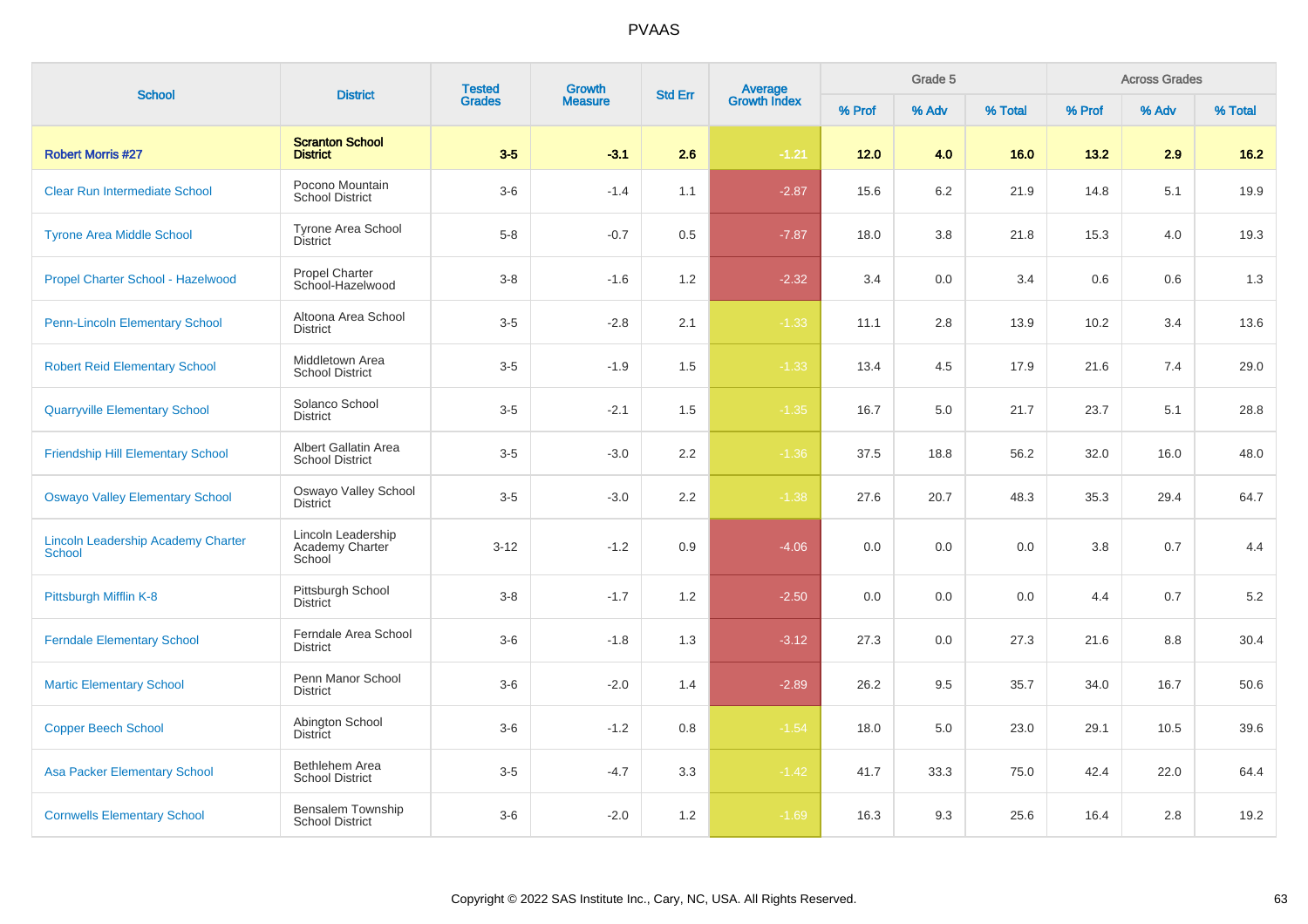| <b>School</b>                                        | <b>District</b>                                         | <b>Tested</b> | Growth         | <b>Std Err</b> | Average<br>Growth Index |        | Grade 5 |         |        | <b>Across Grades</b> |         |
|------------------------------------------------------|---------------------------------------------------------|---------------|----------------|----------------|-------------------------|--------|---------|---------|--------|----------------------|---------|
|                                                      |                                                         | <b>Grades</b> | <b>Measure</b> |                |                         | % Prof | % Adv   | % Total | % Prof | % Adv                | % Total |
| <b>Robert Morris #27</b>                             | <b>Scranton School</b><br><b>District</b>               | $3-5$         | $-3.1$         | 2.6            | $-1.21$                 | 12.0   | 4.0     | 16.0    | 13.2   | 2.9                  | $16.2$  |
| <b>Harrison Park Elementary School</b>               | Penn-Trafford School<br><b>District</b>                 | $3-5$         | $-2.1$         | 1.5            | $-1.43$                 | 34.4   | 39.1    | 73.4    | 37.8   | 31.9                 | 69.7    |
| <b>Sunrise Elementary School</b>                     | Penn-Trafford School<br><b>District</b>                 | $3-5$         | $-2.6$         | 1.8            | $-1.43$                 | 40.5   | 26.2    | 66.7    | 37.9   | 28.8                 | 66.7    |
| <b>Grandview Elementary School</b>                   | Chambersburg Area<br><b>School District</b>             | $3-5$         | $-2.7$         | 1.9            | $-1.43$                 | 15.8   | 7.9     | 23.7    | 19.4   | 6.4                  | 25.8    |
| <b>Scotland Elementary School</b>                    | Chambersburg Area<br>School District                    | $3-5$         | $-2.4$         | 1.6            | $-1.46$                 | 21.4   | 7.1     | 28.6    | 23.2   | 13.1                 | 36.3    |
| <b>Heights Terrace Elementary/Middle</b><br>School   | Hazleton Area School<br><b>District</b>                 | $3 - 8$       | $-1.8$         | 1.2            | $-4.84$                 | 10.9   | 0.0     | 10.9    | 6.2    | 0.0                  | 6.2     |
| <b>Letort Elementary School</b>                      | Carlisle Area School<br><b>District</b>                 | $3-5$         | $-4.4$         | 3.0            | $-1.46$                 | 18.2   | 9.1     | 27.3    | 23.2   | 7.4                  | 30.5    |
| <b>Harmony Area Elementary School</b>                | Harmony Area School<br><b>District</b>                  | $3-6$         | $-2.9$         | 2.0            | $-2.89$                 | 31.2   | 6.2     | 37.5    | 33.3   | 5.6                  | 38.9    |
| Pittsburgh Minadeo K-5                               | Pittsburgh School<br><b>District</b>                    | $3-5$         | $-3.2$         | 2.1            | $-1.47$                 | 0.0    | 0.0     | 0.0     | 9.8    | 3.3                  | 13.0    |
| <b>Chartiers Valley Intermediate School</b>          | <b>Chartiers Valley</b><br><b>School District</b>       | $3-5$         | $-1.2$         | 0.8            | $-1.48$                 | 33.8   | 14.7    | 48.5    | 31.7   | 17.1                 | 48.9    |
| <b>Fairfield Area Middle School</b>                  | Fairfield Area School<br><b>District</b>                | $5 - 8$       | $-1.2$         | 0.8            | $-2.77$                 | 31.2   | 1.6     | 32.8    | 21.7   | 1.7                  | 23.5    |
| <b>Executive Education Academy Charter</b><br>School | <b>Executive Education</b><br>Academy Charter<br>School | $3 - 10$      | $-2.5$         | 1.7            | $-4.30$                 | 0.0    | 0.0     | 0.0     | 9.1    | 1.7                  | 10.9    |
| <b>Cetronia School</b>                               | Parkland School<br><b>District</b>                      | $3-5$         | $-2.1$         | 1.4            | $-1.49$                 | 31.5   | 31.5    | 63.0    | 36.9   | 35.6                 | 72.5    |
| <b>Old Forge Elementary School</b>                   | Old Forge School<br><b>District</b>                     | $3-6$         | $-2.7$         | 1.1            | $-2.48$                 | 11.8   | 2.9     | 14.7    | 14.4   | 3.1                  | 17.5    |
| <b>Keystone Education Center Charter</b><br>School   | Keystone Education<br>Center Charter School             | $3 - 12$      | $-4.8$         | 3.2            | $-1.50$                 |        |         |         | 0.0    | 0.0                  | 0.0     |
| <b>Centerville Elementary School</b>                 | Hempfield School<br><b>District</b>                     | $3-6$         | $-1.9$         | 1.2            | $-1.63$                 | 38.3   | 14.9    | 53.2    | 34.1   | 20.0                 | 54.1    |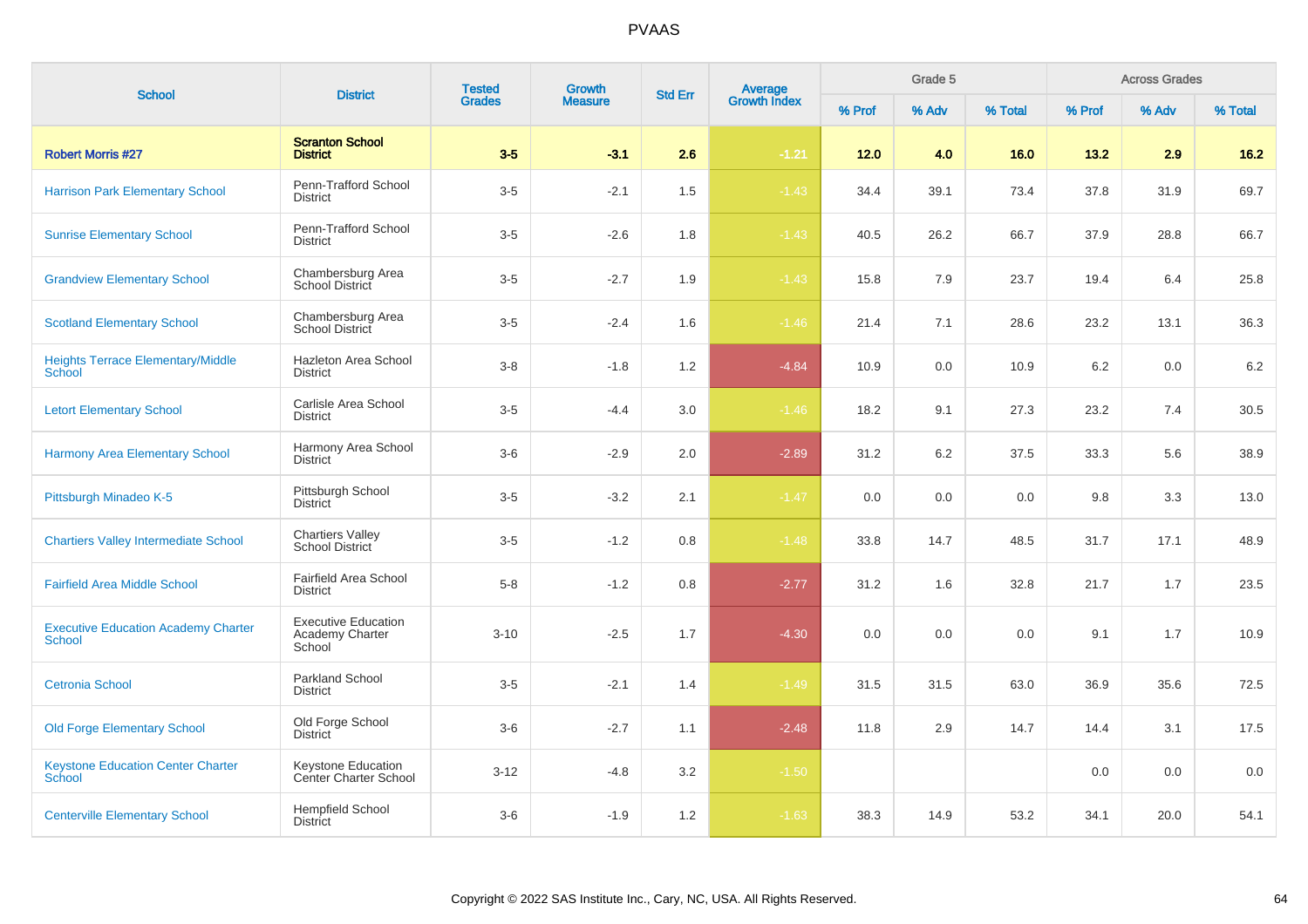| <b>School</b>                                            | <b>District</b>                                    | <b>Tested</b> | <b>Growth</b>  | <b>Std Err</b> | <b>Average</b><br>Growth Index |        | Grade 5 |         |         | <b>Across Grades</b> |         |
|----------------------------------------------------------|----------------------------------------------------|---------------|----------------|----------------|--------------------------------|--------|---------|---------|---------|----------------------|---------|
|                                                          |                                                    | <b>Grades</b> | <b>Measure</b> |                |                                | % Prof | % Adv   | % Total | % Prof  | % Adv                | % Total |
| <b>Robert Morris #27</b>                                 | <b>Scranton School</b><br><b>District</b>          | $3-5$         | $-3.1$         | 2.6            | $-1.21$                        | 12.0   | 4.0     | 16.0    | 13.2    | 2.9                  | $16.2$  |
| <b>Washington Elementary School</b>                      | Boyertown Area<br>School District                  | $3-5$         | $-2.3$         | 1.5            | $-1.50$                        | 28.6   | 3.2     | 31.8    | 29.8    | 5.3                  | 35.1    |
| <b>Lafayette Elementary School</b>                       | Uniontown Area<br><b>School District</b>           | $3-5$         | $-4.2$         | 2.8            | $-1.51$                        | 5.3    | 5.3     | 10.5    | 4.3     | 4.3                  | 8.6     |
| <b>Laurel Elementary School</b>                          | <b>Laurel School District</b>                      | $3-6$         | $-1.5$         | 1.0            | $-2.89$                        | 25.7   | 5.4     | 31.1    | 30.7    | 17.1                 | 47.7    |
| <b>Lakeview Elementary School</b>                        | <b>Ridley School District</b>                      | $3-5$         | $-2.1$         | 1.4            | $-1.53$                        | 27.4   | 5.5     | 32.9    | 29.6    | 9.0                  | 38.6    |
| <b>Reach Cyber Charter School</b>                        | Reach Cyber Charter<br>School                      | $3 - 11$      | $-2.4$         | 0.9            | $-2.71$                        | 19.4   | 9.7     | 29.0    | 21.3    | 4.7                  | 26.0    |
| <b>East Vincent Elementary School</b>                    | Owen J Roberts<br><b>School District</b>           | $3-6$         | $-2.9$         | 1.0            | $-2.89$                        | 27.9   | 16.2    | 44.1    | 34.5    | 18.0                 | 52.6    |
| <b>Woodland Elementary School</b>                        | Cameron County<br><b>School District</b>           | $3-6$         | $-4.7$         | 1.4            | $-3.32$                        | 48.4   | 0.0     | 48.4    | 40.4    | 9.6                  | 50.0    |
| Pittsburgh Arsenal K-5                                   | Pittsburgh School<br><b>District</b>               | $3 - 5$       | $-3.1$         | 2.0            | $-1.56$                        | 7.9    | 0.0     | 7.9     | 6.5     | 0.0                  | 6.5     |
| Pittsburgh Arlington K-8                                 | Pittsburgh School<br><b>District</b>               | $3 - 8$       | $-5.1$         | 1.2            | $-4.29$                        | 7.1    | 0.0     | 7.1     | 1.7     | 0.0                  | 1.7     |
| <b>Lafayette Elementary School</b>                       | Lancaster School<br><b>District</b>                | $3 - 5$       | $-2.8$         | 1.7            | $-1.61$                        | 2.2    | 4.4     | 6.7     | $8.0\,$ | 2.9                  | 10.9    |
| <b>Martin School</b>                                     | Lancaster School<br><b>District</b>                | $3 - 8$       | $-2.8$         | 0.9            | $-3.29$                        | 4.8    | 4.8     | 9.5     | 8.3     | 2.3                  | 10.6    |
| <b>Lakeland Elementary School - Scott</b><br>Campus      | <b>Lakeland School</b><br><b>District</b>          | $3-6$         | $-2.2$         | 1.2            | $-1.83$                        | 25.0   | 2.3     | 27.3    | 29.4    | 9.8                  | 39.2    |
| <b>Russell C Struble Elementary School</b>               | Bensalem Township<br><b>School District</b>        | $3-6$         | $-3.1$         | 1.2            | $-2.64$                        | 4.6    | 7.0     | 11.6    | 18.6    | 6.4                  | 25.0    |
| <b>Wallenpaupack North Intermediate</b><br>School        | Wallenpaupack Area<br>School District              | $3-5$         | $-1.7$         | 1.1            | $-1.63$                        | 24.0   | 6.2     | 30.2    | 29.0    | 7.0                  | 36.0    |
| <b>Susquehanna Community Elementary</b><br><b>School</b> | Susquehanna<br><b>Community School</b><br>District | $3-6$         | $-3.0$         | 1.1            | $-2.69$                        | 19.6   | 9.8     | 29.4    | 24.8    | 6.3                  | 31.1    |
| <b>Grasse Elementary School</b>                          | Pennridge School<br><b>District</b>                | $3 - 5$       | $-2.3$         | 1.4            | $-1.64$                        | 37.7   | 10.1    | 47.8    | 40.1    | 16.3                 | 56.4    |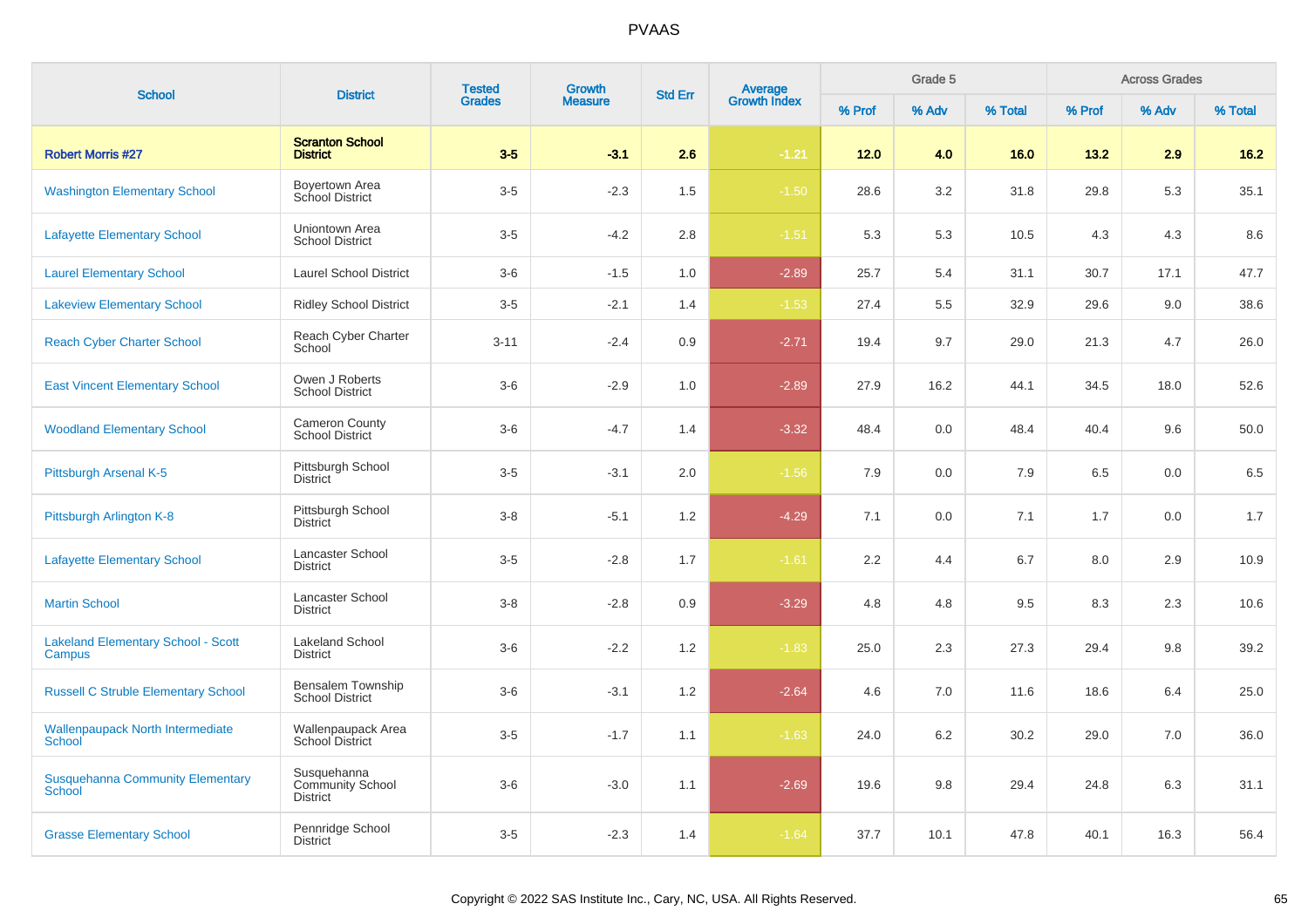| <b>School</b>                                                        | <b>District</b>                                                  | <b>Tested</b> | <b>Growth</b>  | <b>Std Err</b> | Average<br>Growth Index |        | Grade 5 |         |        | <b>Across Grades</b> |         |
|----------------------------------------------------------------------|------------------------------------------------------------------|---------------|----------------|----------------|-------------------------|--------|---------|---------|--------|----------------------|---------|
|                                                                      |                                                                  | <b>Grades</b> | <b>Measure</b> |                |                         | % Prof | % Adv   | % Total | % Prof | % Adv                | % Total |
| <b>Robert Morris #27</b>                                             | <b>Scranton School</b><br><b>District</b>                        | $3-5$         | $-3.1$         | 2.6            | $-1.21$                 | $12.0$ | 4.0     | 16.0    | 13.2   | 2.9                  | $16.2$  |
| Pittsburgh Montessori K-5                                            | Pittsburgh School<br><b>District</b>                             | $3-5$         | $-3.8$         | 2.3            | $-1.64$                 | 24.0   | 8.0     | 32.0    | 28.9   | 18.9                 | 47.8    |
| Pittsburgh Phillips K-5                                              | Pittsburgh School<br><b>District</b>                             | $3-5$         | $-3.7$         | 2.2            | $-1.64$                 | 23.1   | 0.0     | 23.1    | 11.1   | 3.3                  | 14.4    |
| Pittsburgh Sunnyside K-8                                             | Pittsburgh School<br><b>District</b>                             | $3 - 8$       | $-2.3$         | 1.4            | $-1.64$                 |        |         |         | 11.1   | 0.0                  | 11.1    |
| <b>Cochranton Elementary School</b>                                  | <b>Crawford Central</b><br><b>School District</b>                | $3-6$         | $-2.1$         | 1.2            | $-1.80$                 | 23.1   | 5.8     | 28.8    | 24.2   | 6.8                  | 31.0    |
| <b>Howard Gardner Multiple Intelligence</b><br><b>Charter School</b> | <b>Howard Gardner</b><br>Multiple Intelligence<br>Charter School | $3 - 8$       | $-3.7$         | 1.1            | $-3.28$                 | 16.7   | 6.7     | 23.3    | 14.7   | 3.5                  | 18.2    |
| <b>Mayfair School</b>                                                | Philadelphia City<br>School District                             | $3 - 8$       | $-1.9$         | 1.1            | $-5.65$                 | 2.3    | 0.0     | 2.3     | 3.1    | 1.0                  | 4.2     |
| <b>Fishing Creek Elementary School</b>                               | West Shore School<br><b>District</b>                             | $3-5$         | $-2.3$         | 1.4            | $-1.69$                 | 37.8   | 5.4     | 43.2    | 35.8   | 12.0                 | 47.8    |
| <b>Jefferson Elementary School</b>                                   | East Penn School<br><b>District</b>                              | $3-5$         | $-3.2$         | 1.8            | $-1.74$                 | 24.4   | 14.6    | 39.0    | 27.0   | 13.9                 | 40.9    |
| Moon Area Lower Middle School                                        | Moon Area School<br><b>District</b>                              | $5-6$         | $-2.1$         | 0.5            | $-3.93$                 | 32.1   | 15.8    | 48.0    | 29.4   | 12.4                 | 41.8    |
| <b>Wharton School</b>                                                | Uniontown Area<br><b>School District</b>                         | $3-5$         | $-5.5$         | 3.2            | $-1.74$                 | 20.0   | 6.7     | 26.7    | 20.0   | 11.4                 | 31.4    |
| <b>Propel Charter School-Northside</b>                               | <b>Propel Charter</b><br>School-Northside                        | $3 - 8$       | $-1.6$         | 0.9            | $-3.77$                 | 0.0    | 0.0     | 0.0     | 0.4    | 0.0                  | 0.4     |
| <b>Tracy Elementary School</b>                                       | Millcreek Township<br><b>School District</b>                     | $3-5$         | $-2.7$         | 1.5            | $-1.75$                 | 18.3   | 11.7    | 30.0    | 18.6   | 16.5                 | 35.0    |
| <b>Valley Grove Elementary School</b>                                | Valley Grove School<br><b>District</b>                           | $3-6$         | $-2.7$         | 1.1            | $-2.39$                 | 36.2   | 8.5     | 44.7    | 30.4   | 8.4                  | 38.8    |
| <b>Folk Arts-Cultural Treasures Charter</b><br><b>School</b>         | Folk Arts-Cultural<br><b>Treasures Charter</b><br>School         | $3 - 7$       | $-1.8$         | 1.0            | $-2.80$                 | 22.7   | 6.8     | 29.6    | 28.1   | 6.2                  | 34.4    |
| <b>Smith-Wade Elementary School</b>                                  | Lancaster School<br><b>District</b>                              | $3-5$         | $-3.4$         | 1.9            | $-1.77$                 | 17.5   | 5.0     | 22.5    | 17.5   | 7.5                  | 25.0    |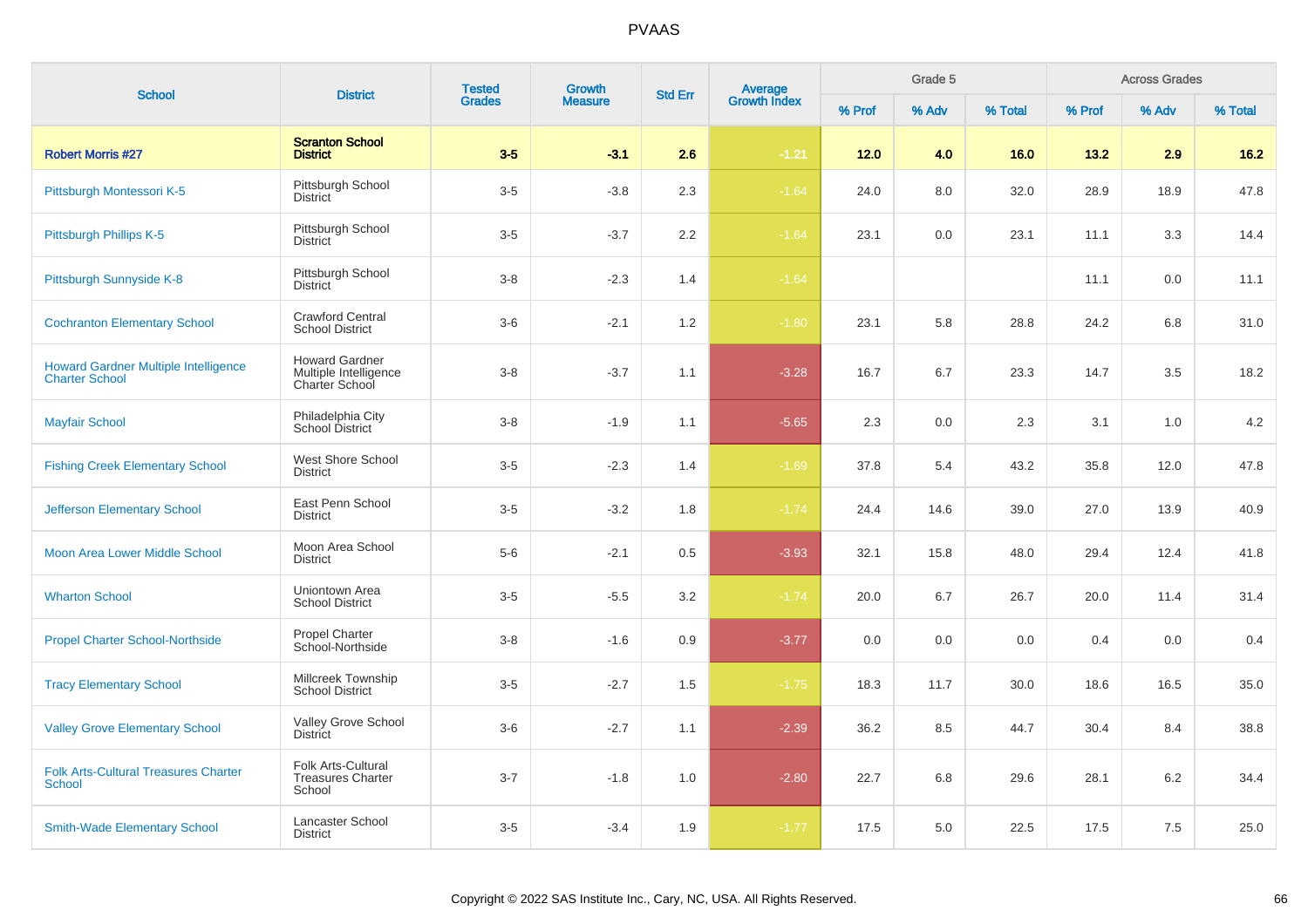| <b>School</b>                          | <b>Tested</b><br>Growth<br>Average<br>Growth Index<br><b>District</b><br><b>Std Err</b><br><b>Grades</b><br><b>Measure</b> | Grade 5 |        |     | <b>Across Grades</b> |        |       |         |        |       |         |
|----------------------------------------|----------------------------------------------------------------------------------------------------------------------------|---------|--------|-----|----------------------|--------|-------|---------|--------|-------|---------|
|                                        |                                                                                                                            |         |        |     |                      | % Prof | % Adv | % Total | % Prof | % Adv | % Total |
| <b>Robert Morris #27</b>               | <b>Scranton School</b><br><b>District</b>                                                                                  | $3-5$   | $-3.1$ | 2.6 | $-1.21$              | 12.0   | 4.0   | 16.0    | 13.2   | 2.9   | $16.2$  |
| <b>Lincoln Charter School</b>          | <b>Lincoln Charter School</b>                                                                                              | $3-5$   | $-2.5$ | 1.4 | $-1.78$              | 1.3    | 1.3   | 2.6     | 3.6    | 0.8   | 4.4     |
| <b>Schuylkill Valley Middle School</b> | Schuylkill Valley<br>School District                                                                                       | $5-8$   | $-1.0$ | 0.5 | $-4.39$              | 24.8   | 8.5   | 33.3    | 18.7   | 6.9   | 25.7    |
| Pittsburgh Beechwood K-5               | Pittsburgh School<br><b>District</b>                                                                                       | $3-5$   | $-3.4$ | 1.9 | $-1.79$              | 4.6    | 2.3   | 7.0     | 9.3    | 3.9   | 13.2    |
| <b>Elroy Avenue Elementary School</b>  | Brentwood Borough<br><b>School District</b>                                                                                | $3-5$   | $-3.2$ | 1.8 | $-1.79$              | 32.6   | 2.3   | 34.9    | 25.8   | 7.3   | 33.1    |
| <b>Corry Area Intermediate School</b>  | Corry Area School<br>District                                                                                              | $3-5$   | $-1.9$ | 1.1 | $-1.79$              | 25.4   | 7.9   | 33.3    | 27.4   | 11.8  | 39.2    |
| <b>Oakview Elementary School</b>       | Lakeview School<br>District                                                                                                | $3-5$   | $-3.0$ | 1.7 | $-1.81$              | 28.6   | 18.4  | 46.9    | 33.1   | 25.8  | 58.9    |
| <b>Main Street Elementary School</b>   | <b>Titusville Area School</b><br><b>District</b>                                                                           | $3-5$   | $-3.1$ | 1.7 | $-1.81$              | 29.8   | 14.9  | 44.7    | 29.1   | 15.7  | 44.8    |
| Mt Vernon Elementary School            | Elizabeth Forward<br><b>School District</b>                                                                                | $3-5$   | $-2.8$ | 1.5 | $-1.81$              | 41.0   | 9.8   | 50.8    | 36.7   | 11.1  | 47.8    |
| <b>Leedom Elementary School</b>        | <b>Ridley School District</b>                                                                                              | $3-5$   | $-3.3$ | 1.8 | $-1.81$              | 21.3   | 14.9  | 36.2    | 27.9   | 17.0  | 45.0    |
| <b>Canadochly Elementary School</b>    | Eastern York School<br><b>District</b>                                                                                     | $3-5$   | $-2.8$ | 1.5 | $-1.85$              | 28.3   | 10.0  | 38.3    | 26.1   | 8.7   | 34.8    |
| <b>Sabold Elementary School</b>        | Springfield School<br>District                                                                                             | $3-5$   | $-1.7$ | 0.9 | $-1.88$              | 39.4   | 25.7  | 65.1    | 37.2   | 28.2  | 65.3    |
| <b>Palmer Elementary School</b>        | Easton Area School<br><b>District</b>                                                                                      | $3-5$   | $-2.7$ | 1.4 | $-1.89$              | 20.9   | 3.0   | 23.9    | 27.6   | 11.2  | 38.8    |
| <b>March Elementary School</b>         | Easton Area School<br><b>District</b>                                                                                      | $3-5$   | $-3.8$ | 2.0 | $-1.90$              | 23.7   | 10.5  | 34.2    | 19.4   | 11.2  | 30.6    |
| <b>Russell Elementary School</b>       | Marple Newtown<br><b>School District</b>                                                                                   | $3-5$   | $-3.3$ | 1.7 | $-1.91$              | 28.0   | 14.0  | 42.0    | 39.7   | 19.2  | 58.9    |
| <b>Springfield Elementary School</b>   | Northwestern School<br><b>District</b>                                                                                     | $3-5$   | $-3.9$ | 2.0 | $-1.92$              | 41.7   | 8.3   | 50.0    | 40.4   | 10.1  | 50.5    |
| <b>Hopkinson Francis School</b>        | Philadelphia City<br>School District                                                                                       | $3-8$   | $-6.7$ | 3.5 | $-1.93$              | 7.7    | 0.0   | 7.7     | 4.4    | 0.0   | 4.4     |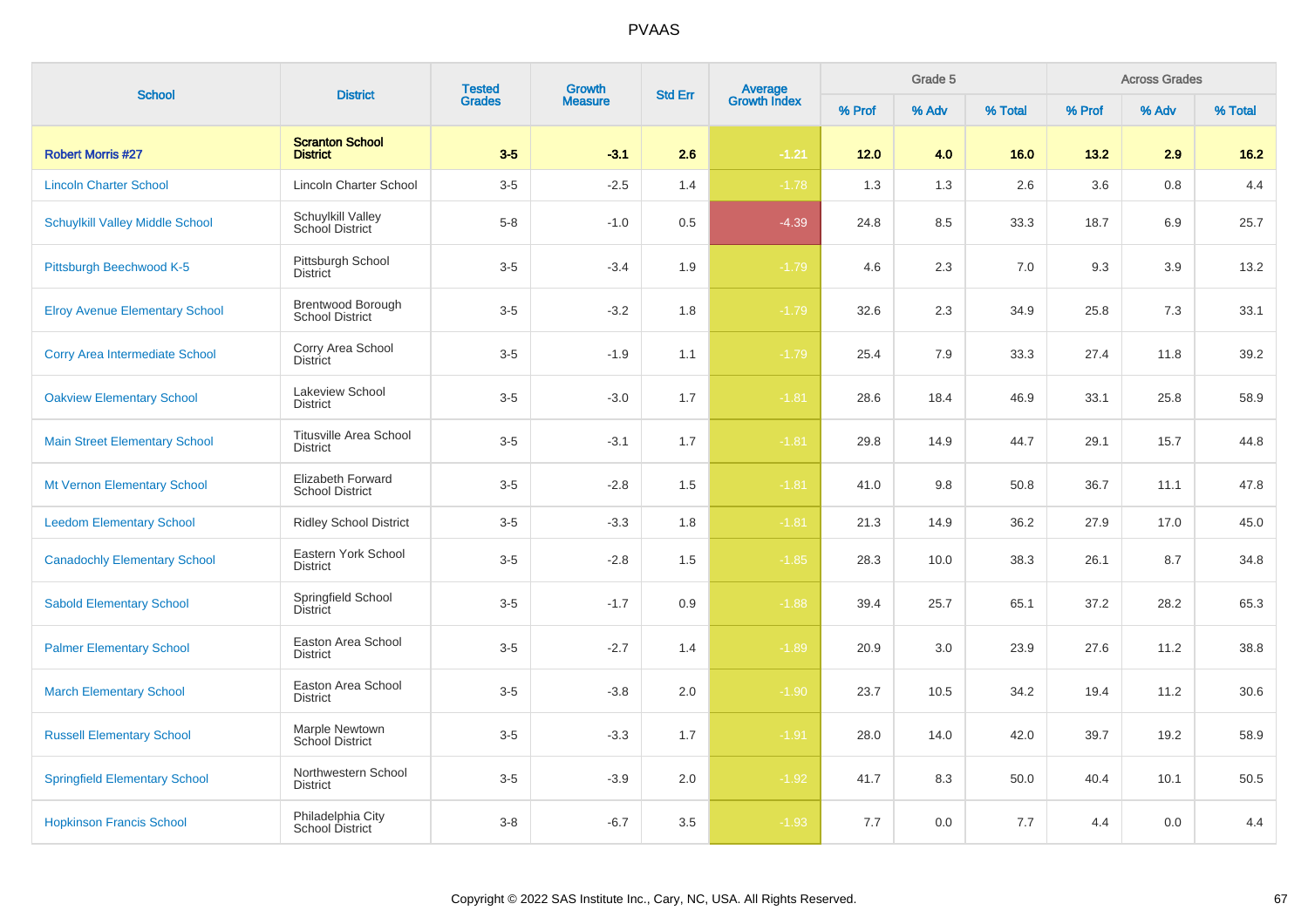| <b>School</b>                         | <b>District</b>                                  | <b>Tested</b><br><b>Grades</b> | Growth         |                |                                |        | Grade 5 |         |        | <b>Across Grades</b> |         |
|---------------------------------------|--------------------------------------------------|--------------------------------|----------------|----------------|--------------------------------|--------|---------|---------|--------|----------------------|---------|
|                                       |                                                  |                                | <b>Measure</b> | <b>Std Err</b> | <b>Average</b><br>Growth Index | % Prof | % Adv   | % Total | % Prof | % Adv                | % Total |
| <b>Robert Morris #27</b>              | <b>Scranton School</b><br><b>District</b>        | $3-5$                          | $-3.1$         | 2.6            | $-1.21$                        | $12.0$ | 4.0     | 16.0    | 13.2   | 2.9                  | $16.2$  |
| Montessori Regional Charter School    | Montessori Regional<br>Charter School            | $3-6$                          | $-2.6$         | 1.1            | $-2.40$                        | 15.0   | 5.0     | 20.0    | 11.1   | 6.3                  | 17.3    |
| George J Plava Elementary School      | Albert Gallatin Area<br><b>School District</b>   | $3-5$                          | $-3.4$         | 1.7            | $-1.95$                        | 8.7    | 0.0     | 8.7     | 12.1   | 0.7                  | 12.8    |
| Pittsburgh Roosevelt K-5              | Pittsburgh School<br><b>District</b>             | $3-5$                          | $-4.6$         | 2.3            | $-1.97$                        | 4.2    | 4.2     | 8.3     | 5.1    | 1.3                  | 6.4     |
| <b>Fox Township Elementary School</b> | Saint Marys Area<br><b>School District</b>       | $3-5$                          | $-5.0$         | 2.6            | $-1.97$                        | 26.1   | 4.4     | 30.4    | 37.0   | 13.7                 | 50.7    |
| <b>Evergreen Elementary School</b>    | Western Wayne<br>School District                 | $3-5$                          | $-2.7$         | 1.4            | $-1.97$                        | 25.7   | 6.8     | 32.4    | 26.2   | 15.8                 | 42.1    |
| <b>Pine Run Elementary School</b>     | <b>Central Bucks School</b><br><b>District</b>   | $3-6$                          | $-2.7$         | 1.2            | $-2.32$                        | 39.3   | 17.9    | 57.1    | 31.4   | 22.3                 | 53.6    |
| <b>Key Francis Scott School</b>       | Philadelphia City<br>School District             | $3-6$                          | $-4.8$         | 1.7            | $-2.83$                        | 0.0    | 0.0     | 0.0     | 4.0    | 0.0                  | 4.0     |
| <b>Baggaley Elementary School</b>     | <b>Greater Latrobe</b><br><b>School District</b> | $3-6$                          | $-1.9$         | 0.9            | $-4.39$                        | 28.6   | 14.3    | 42.9    | 35.8   | 12.8                 | 48.6    |
| <b>Bridesburg School</b>              | Philadelphia City<br>School District             | $3 - 8$                        | $-3.6$         | 1.4            | $-2.60$                        | 9.5    | 0.0     | 9.5     | 7.8    | 2.3                  | 10.2    |
| Pittsburgh Woolslair K-5              | Pittsburgh School<br><b>District</b>             | $3-5$                          | $-5.0$         | 2.5            | $-2.01$                        | 12.0   | 0.0     | 12.0    | 8.2    | 0.0                  | 8.2     |
| <b>George Wolf Elementary School</b>  | Northampton Area<br><b>School District</b>       | $3-5$                          | $-3.8$         | 1.9            | $-2.01$                        | 26.3   | 5.3     | 31.6    | 27.4   | 8.3                  | 35.7    |
| <b>Forks Elementary School</b>        | Easton Area School<br><b>District</b>            | $3-5$                          | $-4.5$         | 2.3            | $-2.01$                        | 18.8   | 3.1     | 21.9    | 25.7   | 15.8                 | 41.6    |
| <b>Tobyhanna Elementary Center</b>    | Pocono Mountain<br><b>School District</b>        | $3-6$                          | $-4.7$         | 2.0            | $-2.36$                        | 34.8   | 0.0     | 34.8    | 30.4   | 9.8                  | 40.2    |
| Landis Run Intermediate School        | Manheim Township<br><b>School District</b>       | $5-6$                          | $-0.9$         | 0.4            | $-9.32$                        | 29.8   | 17.1    | 46.9    | 31.5   | 20.2                 | 51.7    |
| <b>Bethune Mary Mcleod School</b>     | Philadelphia City<br>School District             | $3-8$                          | $-4.5$         | 2.2            | $-3.13$                        | 0.0    | 0.0     | 0.0     | 0.0    | 0.0                  | 0.0     |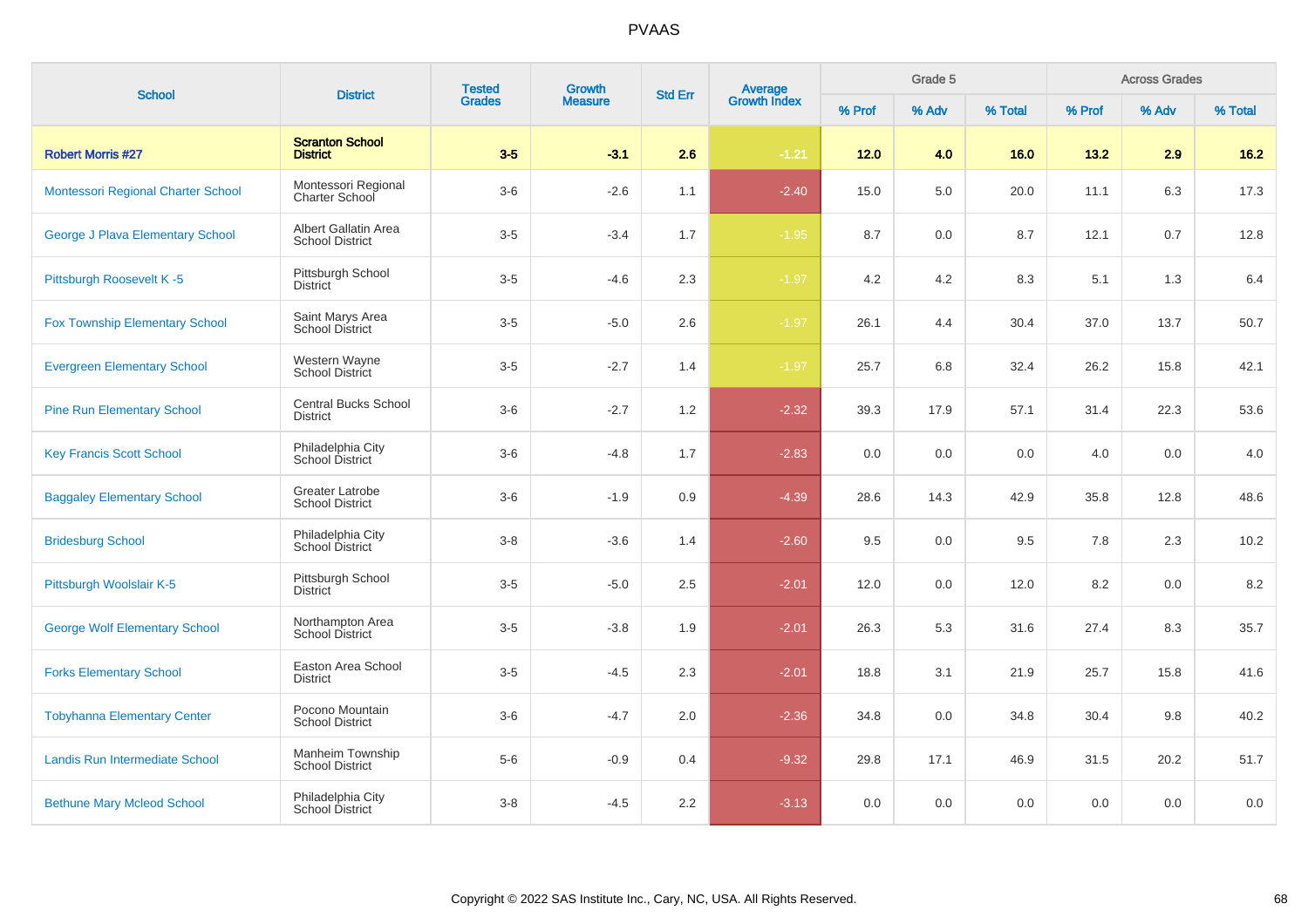| <b>School</b>                            | <b>District</b>                                   | <b>Tested</b> | Growth         | <b>Std Err</b> | <b>Average</b><br>Growth Index |        | Grade 5 |         |        | <b>Across Grades</b> |         |
|------------------------------------------|---------------------------------------------------|---------------|----------------|----------------|--------------------------------|--------|---------|---------|--------|----------------------|---------|
|                                          |                                                   | <b>Grades</b> | <b>Measure</b> |                |                                | % Prof | % Adv   | % Total | % Prof | % Adv                | % Total |
| <b>Robert Morris #27</b>                 | <b>Scranton School</b><br><b>District</b>         | $3-5$         | $-3.1$         | 2.6            | $-1.21$                        | $12.0$ | 4.0     | 16.0    | 13.2   | 2.9                  | $16.2$  |
| <b>Pleasant Valley Elementary School</b> | Altoona Area School<br><b>District</b>            | $3-5$         | $-3.2$         | 1.6            | $-2.04$                        | 19.0   | 1.7     | 20.7    | 20.1   | 4.1                  | 24.3    |
| Gamp                                     | Philadelphia City<br><b>School District</b>       | $5 - 10$      | $-4.0$         | 1.7            | $-2.36$                        | 26.7   | 20.0    | 46.7    | 35.3   | 11.8                 | 47.1    |
| Pittsburgh Brookline K-8                 | Pittsburgh School<br><b>District</b>              | $3 - 8$       | $-6.4$         | 1.0            | $-6.38$                        | 18.4   | 5.3     | 23.7    | 16.9   | 2.7                  | 19.6    |
| <b>Bucktail Area Middle School</b>       | <b>Keystone Central</b><br>School District        | $5-8$         | $-2.3$         | 1.1            | $-4.84$                        | 16.7   | 0.0     | 16.7    | 11.0   | 2.8                  | 13.8    |
| <b>Mahanoy Area Elementary School</b>    | Mahanoy Area School<br><b>District</b>            | $3-6$         | $-2.2$         | 1.1            | $-2.32$                        | 7.3    | 0.0     | 7.3     | 12.3   | 1.1                  | 13.4    |
| <b>Trinity West Elementary School</b>    | <b>Trinity Area School</b><br><b>District</b>     | $3-5$         | $-2.8$         | 1.4            | $-2.06$                        | 22.4   | 5.3     | 27.6    | 23.9   | 7.2                  | 31.1    |
| <b>Brookwood Elementary School</b>       | <b>Bristol Township</b><br><b>School District</b> | $3-5$         | $-2.6$         | 1.2            | $-2.08$                        | 6.3    | 1.0     | 7.4     | 11.4   | 2.6                  | 14.0    |
| <b>Dobson James School</b>               | Philadelphia City<br>School District              | $3 - 8$       | $-6.4$         | 3.1            | $-2.08$                        | 20.0   | 13.3    | 33.3    | 20.5   | 15.4                 | 35.9    |
| <b>Loesche William H School</b>          | Philadelphia City<br>School District              | $3-5$         | $-5.6$         | 2.6            | $-2.09$                        | 24.0   | 12.0    | 36.0    | 20.4   | 10.2                 | 30.7    |
| Fanny Jackson Coppin School              | Philadelphia City<br>School District              | $3 - 8$       | $-5.7$         | 2.7            | $-2.10$                        | 10.5   | 5.3     | 15.8    | 20.3   | 3.1                  | 23.4    |
| <b>New Foundations Charter School</b>    | New Foundations<br><b>Charter School</b>          | $3 - 11$      | $-1.5$         | 0.7            | $-4.08$                        | 18.5   | 5.6     | 24.1    | 17.1   | 2.9                  | 20.0    |
| <b>Mowrey Elementary School</b>          | Waynesboro Area<br>School District                | $3-5$         | $-3.1$         | 1.5            | $-2.12$                        | 25.7   | 5.4     | 31.1    | 26.2   | 9.3                  | 35.6    |
| <b>Alloway Creek Elementary School</b>   | Littlestown Area<br><b>School District</b>        | $3-5$         | $-2.4$         | 1.1            | $-2.12$                        | 18.8   | 2.7     | 21.4    | 29.6   | 5.9                  | 35.5    |
| <b>Tinicum School</b>                    | Interboro School<br>District                      | $3 - 8$       | $-2.1$         | 1.0            | $-3.09$                        | 18.9   | 2.7     | 21.6    | 20.6   | 1.9                  | 22.4    |
| <b>Slatington Elementary School</b>      | Northern Lehigh<br>School District                | $3-6$         | $-1.9$         | 0.9            | $-3.35$                        | 22.9   | 6.2     | 29.2    | 21.1   | 5.3                  | 26.4    |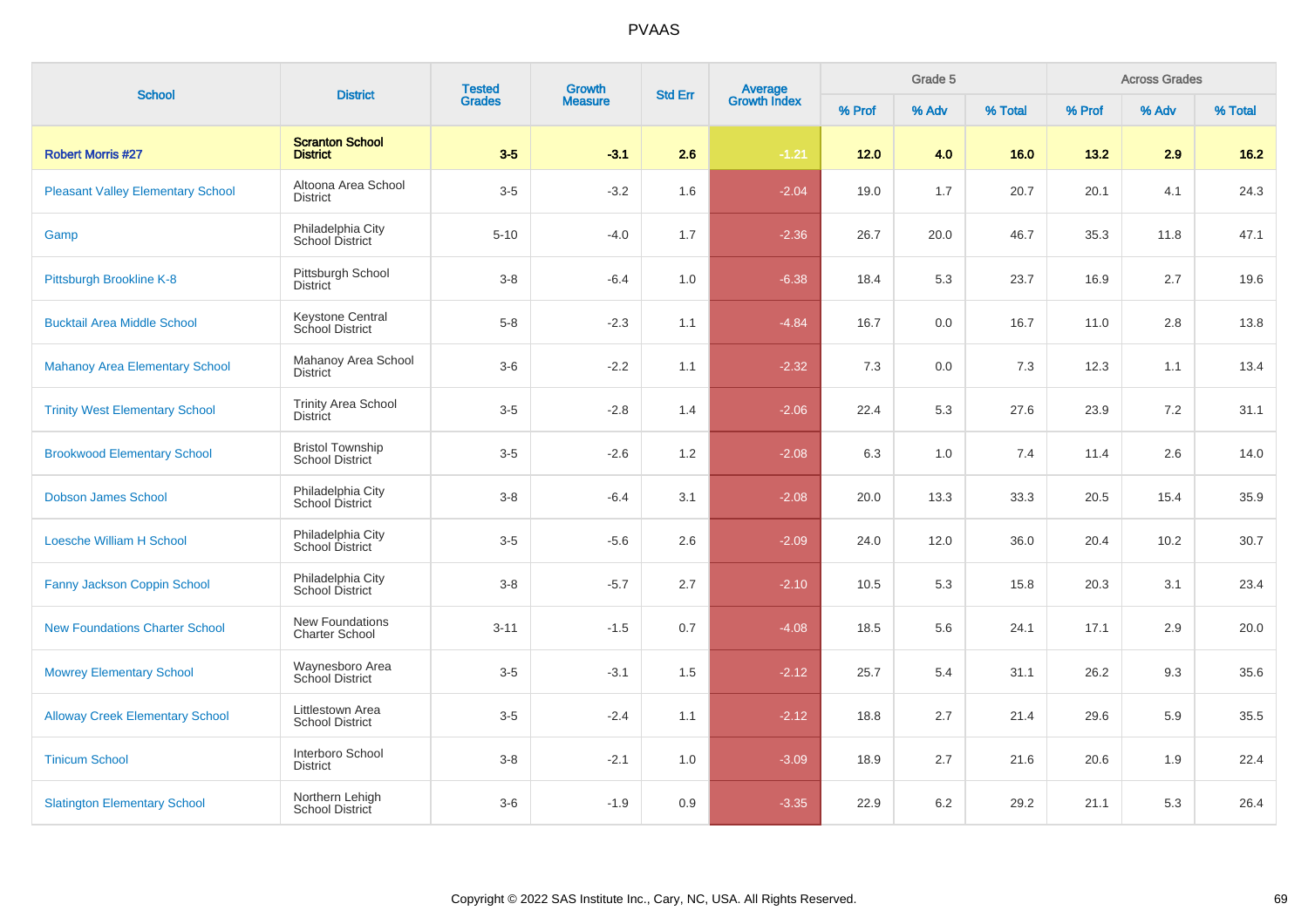| <b>School</b>                                    | <b>District</b>                             | <b>Tested</b>          | Growth         | <b>Std Err</b> | <b>Average</b><br>Growth Index |        | Grade 5 |         |        | <b>Across Grades</b> |         |
|--------------------------------------------------|---------------------------------------------|------------------------|----------------|----------------|--------------------------------|--------|---------|---------|--------|----------------------|---------|
|                                                  |                                             | <b>Grades</b><br>$3-5$ | <b>Measure</b> |                |                                | % Prof | % Adv   | % Total | % Prof | % Adv                | % Total |
| <b>Robert Morris #27</b>                         | <b>Scranton School</b><br><b>District</b>   |                        | $-3.1$         | 2.6            | $-1.21$                        | $12.0$ | 4.0     | 16.0    | 13.2   | 2.9                  | $16.2$  |
| <b>Kreutz Creek Elementary School</b>            | Eastern York School<br><b>District</b>      | $3-5$                  | $-3.4$         | 1.6            | $-2.14$                        | 30.2   | 7.6     | 37.7    | 29.8   | 11.4                 | 41.1    |
| John Adams #4                                    | <b>Scranton School</b><br><b>District</b>   | $3-5$                  | $-7.2$         | 3.3            | $-2.16$                        | 0.0    | 0.0     | 0.0     | 2.9    | 0.0                  | 2.9     |
| <b>Shenandoah Valley Elementary School</b>       | Shenandoah Valley<br><b>School District</b> | $3-6$                  | $-2.5$         | 1.2            | $-3.69$                        | 11.9   | 3.0     | 14.9    | 16.2   | 4.2                  | 20.4    |
| <b>Mckinley School</b>                           | Abington School<br><b>District</b>          | $3-6$                  | $-2.1$         | 1.0            | $-2.45$                        | 25.0   | 13.6    | 38.6    | 28.4   | 11.2                 | 39.5    |
| <b>Phillips Elementary School</b>                | Central Dauphin<br>School District          | $3-5$                  | $-3.6$         | 1.6            | $-2.18$                        | 8.8    | 1.8     | 10.5    | 9.4    | 3.1                  | 12.6    |
| <b>Moraine Elementary School</b>                 | Slippery Rock Area<br>School District       | $3-5$                  | $-3.3$         | 1.5            | $-2.18$                        | 34.4   | 9.8     | 44.3    | 35.8   | 23.5                 | 59.3    |
| <b>Bradford Woods Elementary School</b>          | North Allegheny<br><b>School District</b>   | $3-5$                  | $-3.0$         | 1.4            | $-2.20$                        | 45.0   | 38.8    | 83.8    | 39.2   | 49.1                 | 88.2    |
| <b>Collegium Charter School</b>                  | Collegium Charter<br>School                 | $3 - 10$               | $-1.0$         | 0.4            | $-6.04$                        | 15.6   | 3.0     | 18.6    | 14.4   | 3.4                  | 17.8    |
| <b>Blaine James G School</b>                     | Philadelphia City<br>School District        | $3 - 8$                | $-5.0$         | 2.3            | $-2.39$                        | 0.0    | 0.0     | 0.0     | 1.4    | 0.0                  | 1.4     |
| <b>North Coventry Elementary School</b>          | Owen J Roberts<br><b>School District</b>    | $3-6$                  | $-4.2$         | 1.1            | $-3.97$                        | 38.2   | 21.8    | 60.0    | 27.1   | 22.0                 | 49.0    |
| Moffet John School                               | Philadelphia City<br>School District        | $3-5$                  | $-7.4$         | 3.3            | $-2.22$                        | 8.3    | 0.0     | 8.3     | 7.1    | 0.0                  | 7.1     |
| <b>New Hanover-Upper Frederick</b><br>Elementary | Boyertown Area<br>School District           | $3-5$                  | $-3.0$         | 1.4            | $-2.22$                        | 28.4   | 12.2    | 40.5    | 29.8   | 11.5                 | 41.3    |
| <b>Holme Thomas School</b>                       | Philadelphia City<br>School District        | $3-6$                  | $-6.2$         | 2.8            | $-2.23$                        | 5.9    | 0.0     | 5.9     | 15.9   | 1.6                  | 17.5    |
| <b>Cheston Elementary School</b>                 | Easton Area School<br><b>District</b>       | $3-5$                  | $-3.9$         | 1.7            | $-2.23$                        | 23.1   | 1.9     | 25.0    | 19.2   | 3.7                  | 22.9    |
| <b>Propel Charter School-Mckeesport</b>          | Propel Charter<br>School-Mckeesport         | $3 - 8$                | $-3.2$         | 1.0            | $-3.30$                        | 5.6    | 0.0     | 5.6     | 5.4    | 2.3                  | $7.7$   |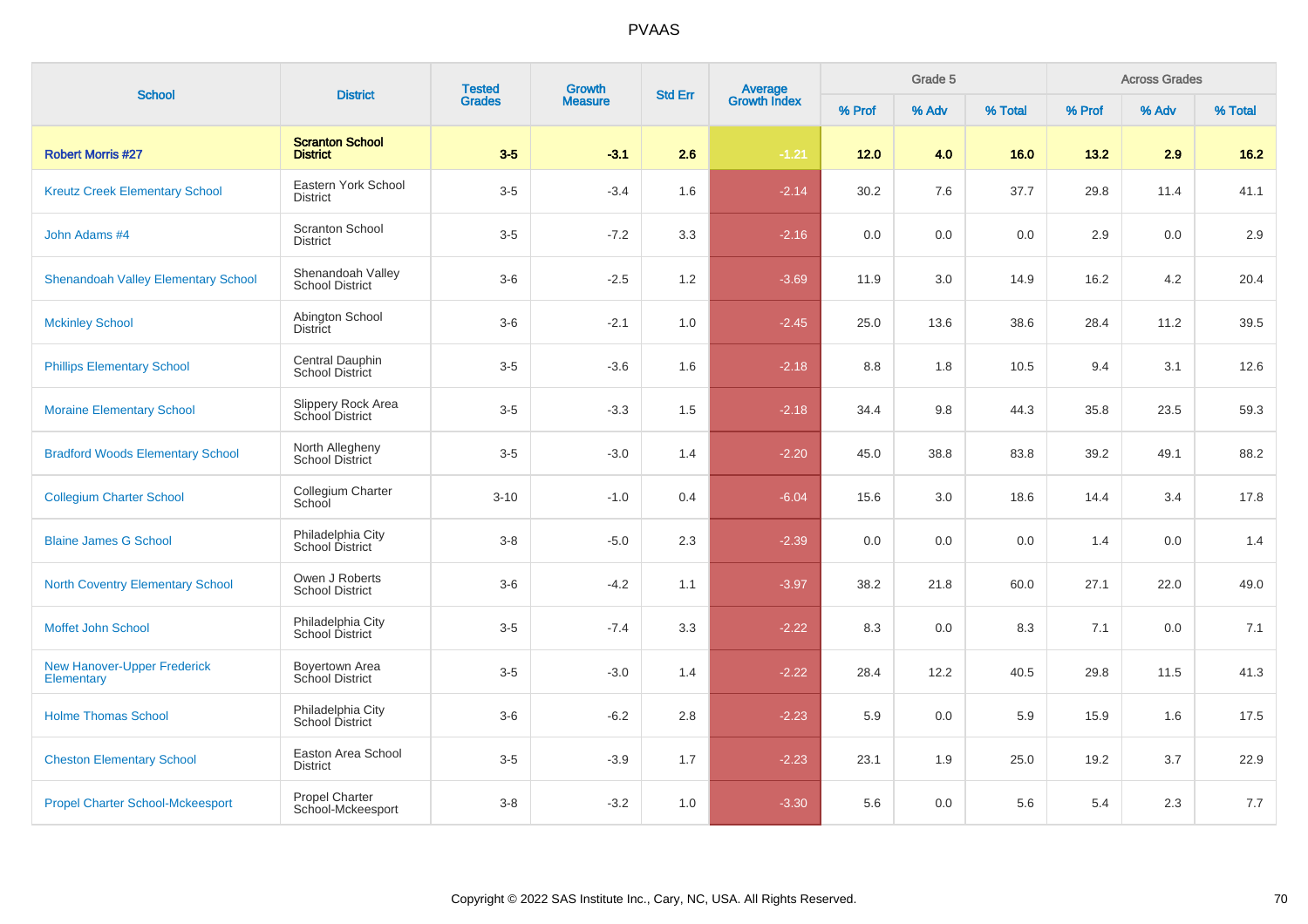| <b>School</b>                                      | <b>District</b>                                        | <b>Tested</b> | Growth         | <b>Std Err</b> | Average<br>Growth Index |        | Grade 5 |         |        | <b>Across Grades</b> |         |
|----------------------------------------------------|--------------------------------------------------------|---------------|----------------|----------------|-------------------------|--------|---------|---------|--------|----------------------|---------|
|                                                    |                                                        | <b>Grades</b> | <b>Measure</b> |                |                         | % Prof | % Adv   | % Total | % Prof | % Adv                | % Total |
| <b>Robert Morris #27</b>                           | <b>Scranton School</b><br><b>District</b>              | $3-5$         | $-3.1$         | 2.6            | $-1.21$                 | $12.0$ | 4.0     | 16.0    | 13.2   | 2.9                  | $16.2$  |
| <b>Indian Rock Elementary School</b>               | York Suburban School<br><b>District</b>                | $3-5$         | $-3.0$         | 1.4            | $-2.25$                 | 27.1   | 29.4    | 56.5    | 34.9   | 31.1                 | 66.0    |
| <b>East Union Intermediate School</b>              | Deer Lakes School<br><b>District</b>                   | $3-5$         | $-2.4$         | 1.0            | $-2.25$                 | 21.1   | 6.5     | 27.6    | 27.7   | 9.6                  | 37.3    |
| Pittsburgh Manchester K-8                          | Pittsburgh School<br><b>District</b>                   | $3 - 8$       | $-4.9$         | 2.2            | $-2.27$                 |        |         |         | 4.0    | 5.9                  | 9.9     |
| <b>Brecknock Elementary School</b>                 | Eastern Lancaster<br><b>County School District</b>     | $3-6$         | $-2.5$         | 1.1            | $-3.44$                 | 16.2   | 5.9     | 22.1    | 16.7   | 7.9                  | 24.6    |
| <b>King Elementary School</b>                      | Lancaster School<br><b>District</b>                    | $3-5$         | $-4.4$         | 1.9            | $-2.30$                 | 2.7    | 2.7     | 5.4     | 4.2    | 0.7                  | 4.9     |
| <b>Turkeyfoot Valley Area Elementary</b><br>School | Turkeyfoot Valley Area<br>School District              | $3 - 11$      | $-4.7$         | 1.8            | $-2.62$                 | 18.2   | 0.0     | 18.2    | 19.7   | 2.8                  | 22.5    |
| <b>Fairview Elementary School</b>                  | <b>West Shore School</b><br><b>District</b>            | $3-5$         | $-4.5$         | 2.0            | $-2.30$                 | 30.6   | 25.0    | 55.6    | 32.4   | 23.2                 | 55.6    |
| <b>Fannett-Metal Elementary School</b>             | Fannett-Metal School<br><b>District</b>                | $3-5$         | $-5.0$         | 2.1            | $-2.31$                 | 17.2   | 6.9     | 24.1    | 25.0   | 13.2                 | 38.2    |
| <b>East York Elementary School</b>                 | York Suburban School<br><b>District</b>                | $3-5$         | $-3.0$         | 1.3            | $-2.31$                 | 26.5   | 20.5    | 47.0    | 33.3   | 22.6                 | 55.9    |
| <b>Fairview Elementary School</b>                  | <b>Western Beaver</b><br><b>County School District</b> | $3-5$         | $-7.4$         | 3.1            | $-2.33$                 | 13.3   | 13.3    | 26.7    | 21.8   | 14.9                 | 36.8    |
| <b>Buffalo Elementary School</b>                   | Freeport Area School<br><b>District</b>                | $3-5$         | $-3.0$         | 1.3            | $-2.34$                 | 35.6   | 10.3    | 46.0    | 33.3   | 11.4                 | 44.7    |
| <b>Samuel K Faust Elementary School</b>            | <b>Bensalem Township</b><br><b>School District</b>     | $3-6$         | $-2.4$         | 1.0            | $-2.86$                 | 3.4    | 1.7     | 5.2     | 8.6    | 0.4                  | 9.0     |
| Pittsburgh Miller K-5                              | Pittsburgh School<br><b>District</b>                   | $3-5$         | $-6.7$         | 2.8            | $-2.38$                 | 0.0    | 0.0     | 0.0     | 2.0    | 0.0                  | 2.0     |
| <b>J M Hill Elementary School</b>                  | East Stroudsburg Area<br><b>School District</b>        | $3-5$         | $-4.5$         | 1.9            | $-2.38$                 | 2.6    | 2.6     | 5.1     | 14.2   | 5.3                  | 19.5    |
| <b>Fell D Newlin School</b>                        | Philadelphia City<br>School District                   | $3 - 8$       | $-7.7$         | 3.2            | $-2.40$                 | 0.0    | 7.7     | 7.7     | 3.4    | 3.4                  | 6.9     |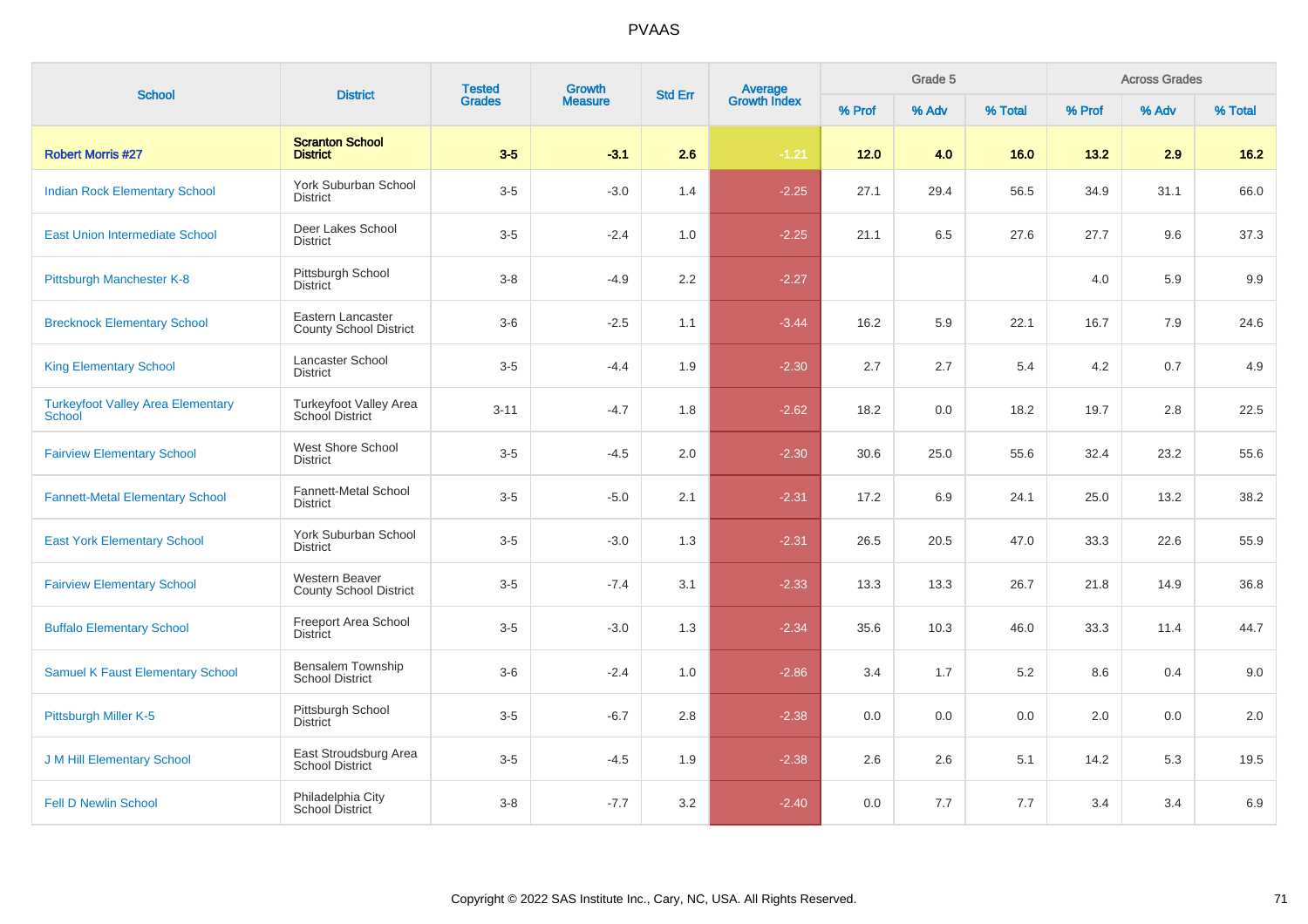| <b>School</b>                                            | <b>District</b>                             | <b>Tested</b><br><b>Grades</b> | <b>Growth</b>  | <b>Std Err</b> |                                |        | Grade 5 |         |        | <b>Across Grades</b> |         |
|----------------------------------------------------------|---------------------------------------------|--------------------------------|----------------|----------------|--------------------------------|--------|---------|---------|--------|----------------------|---------|
|                                                          |                                             |                                | <b>Measure</b> |                | <b>Average</b><br>Growth Index | % Prof | % Adv   | % Total | % Prof | % Adv                | % Total |
| <b>Robert Morris #27</b>                                 | <b>Scranton School</b><br><b>District</b>   | $3-5$                          | $-3.1$         | 2.6            | $-1.21$                        | 12.0   | 4.0     | 16.0    | 13.2   | 2.9                  | $16.2$  |
| <b>Troy Intermediate School</b>                          | <b>Troy Area School</b><br><b>District</b>  | $3-6$                          | $-2.1$         | 0.8            | $-2.50$                        | 11.1   | 4.0     | 15.2    | 12.8   | 2.9                  | 15.7    |
| <b>East Juniata Elementary School</b>                    | Juniata County School<br><b>District</b>    | $3-6$                          | $-2.5$         | 1.0            | $-3.14$                        | 17.1   | 5.7     | 22.9    | 23.7   | 6.4                  | 30.1    |
| <b>Newville Elementary School</b>                        | <b>Big Spring School</b><br><b>District</b> | $3-5$                          | $-4.2$         | 1.8            | $-2.41$                        | 15.9   | 6.8     | 22.7    | 26.0   | 11.7                 | 37.7    |
| <b>Hanover Area Memorial Elementary</b><br><b>School</b> | Hanover Area School<br><b>District</b>      | $4 - 5$                        | $-3.7$         | 1.5            | $-2.42$                        | 3.4    | 3.4     | 6.8     | 5.5    | 2.4                  | 7.9     |
| <b>Verner Elementary School</b>                          | <b>Riverview School</b><br><b>District</b>  | $3-6$                          | $-4.4$         | 1.8            | $-3.04$                        | 12.5   | 12.5    | 25.0    | 20.4   | 25.8                 | 46.2    |
| <b>Gillingham Charter School</b>                         | Gillingham Charter<br>School                | $3 - 11$                       | $-5.9$         | 2.0            | $-3.00$                        | 9.1    | 0.0     | 9.1     | 4.4    | 1.4                  | 5.8     |
| Insight PA Cyber Charter School                          | Insight PA Cyber<br>Charter School          | $3 - 11$                       | $-6.7$         | 1.5            | $-4.37$                        | 5.6    | 11.1    | 16.7    | 9.0    | 3.7                  | 12.7    |
| <b>Bart-Colerain Elementary School</b>                   | Solanco School<br><b>District</b>           | $3-5$                          | $-5.2$         | 2.1            | $-2.43$                        | 32.4   | 14.7    | 47.1    | 34.6   | 21.2                 | 55.8    |
| <b>Green Valley Elementary School</b>                    | <b>Wilson School District</b>               | $3-5$                          | $-3.2$         | 1.3            | $-2.44$                        | 37.0   | 17.3    | 54.3    | 33.6   | 22.1                 | 55.7    |
| <b>Crestview Elementary School</b>                       | Carlisle Area School<br><b>District</b>     | $3-5$                          | $-3.8$         | 1.5            | $-2.45$                        | 18.3   | 6.7     | 25.0    | 28.9   | 8.0                  | 36.9    |
| <b>Indian Lane Elementary School</b>                     | Rose Tree Media<br><b>School District</b>   | $3-5$                          | $-3.2$         | 1.3            | $-2.45$                        | 35.3   | 17.6    | 52.9    | 37.1   | 21.2                 | 58.3    |
| <b>Greenberg Joseph School</b>                           | Philadelphia City<br>School District        | $3 - 8$                        | $-7.7$         | 1.7            | $-4.50$                        | 27.8   | 11.1    | 38.9    | 30.6   | 12.4                 | 43.0    |
| <b>Fox Chase School</b>                                  | Philadelphia City<br>School District        | $3-5$                          | $-6.2$         | 2.5            | $-2.47$                        | 3.6    | 3.6     | 7.1     | 10.0   | 4.4                  | 14.4    |
| <b>Bentworth Middle School</b>                           | <b>Bentworth School</b><br><b>District</b>  | $5 - 8$                        | $-1.7$         | 0.7            | $-4.20$                        | 29.9   | 7.8     | 37.7    | 19.1   | 4.3                  | 23.4    |
| <b>Hatfield Elementary School</b>                        | Laurel Highlands<br>School District         | $3-5$                          | $-4.6$         | 1.9            | $-2.48$                        | 12.5   | 7.5     | 20.0    | 27.3   | 9.1                  | 36.4    |
| <b>John Hancock Demonstration School</b>                 | Philadelphia City<br>School District        | $3 - 8$                        | $-5.2$         | 1.3            | $-4.03$                        | 12.5   | 0.0     | 12.5    | 14.5   | 4.6                  | 19.1    |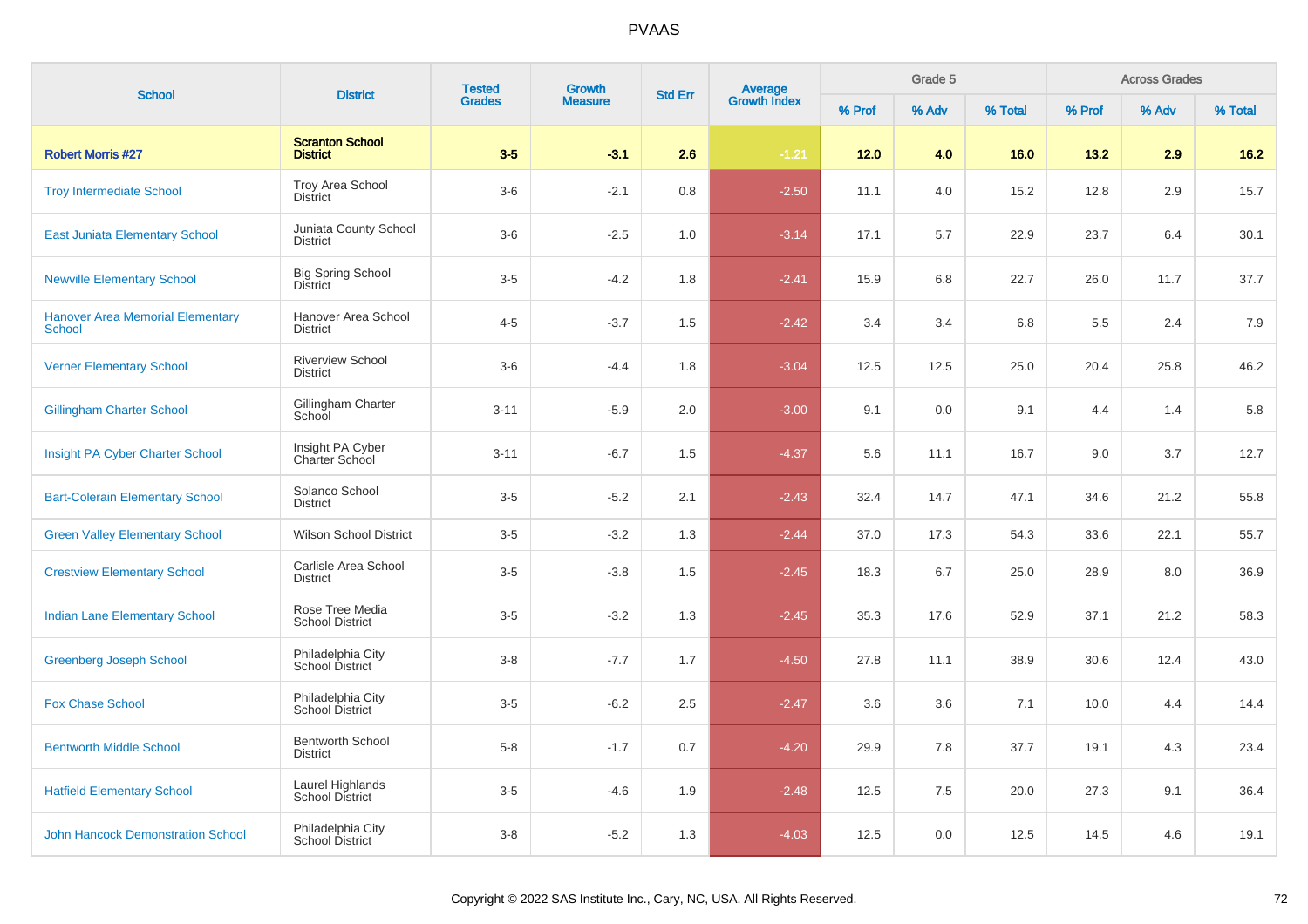| <b>School</b>                                    | <b>District</b>                                       | <b>Tested</b><br>Growth<br><b>Grades</b><br><b>Measure</b> | <b>Std Err</b> | Grade 5<br><b>Average</b><br>Growth Index |         |        |       | <b>Across Grades</b> |        |       |         |
|--------------------------------------------------|-------------------------------------------------------|------------------------------------------------------------|----------------|-------------------------------------------|---------|--------|-------|----------------------|--------|-------|---------|
|                                                  |                                                       |                                                            |                |                                           |         | % Prof | % Adv | % Total              | % Prof | % Adv | % Total |
| <b>Robert Morris #27</b>                         | <b>Scranton School</b><br><b>District</b>             | $3-5$                                                      | $-3.1$         | 2.6                                       | $-1.21$ | $12.0$ | 4.0   | 16.0                 | 13.2   | 2.9   | $16.2$  |
| <b>Clearfield Area Elementary School</b>         | Clearfield Area School<br><b>District</b>             | $3-6$                                                      | $-5.0$         | 0.7                                       | $-6.71$ | 16.5   | 3.3   | 19.8                 | 14.6   | 2.7   | 17.3    |
| <b>Level Green Elementary School</b>             | Penn-Trafford School<br><b>District</b>               | $3-5$                                                      | $-4.6$         | 1.8                                       | $-2.52$ | 35.0   | 15.0  | 50.0                 | 43.3   | 15.4  | 58.6    |
| Philadelphia Academy Charter School              | Philadelphia Academy<br><b>Charter School</b>         | $3 - 11$                                                   | $-2.5$         | 0.7                                       | $-3.55$ | 22.1   | 6.5   | 28.6                 | 24.3   | 9.8   | 34.2    |
| <b>Jonestown Elementary School</b>               | Northern Lebanon<br><b>School District</b>            | $3 - 5$                                                    | $-3.6$         | 1.4                                       | $-2.53$ | 26.0   | 8.2   | 34.2                 | 27.5   | 11.0  | 38.5    |
| Pennsylvania Distance Learning Charter<br>School | Pennsylvania Distance<br>Learning Charter<br>School   | $3 - 12$                                                   | $-1.7$         | 0.7                                       | $-3.92$ | 6.5    | 0.0   | 6.5                  | 5.4    | 0.4   | 5.8     |
| <b>Bregy F Amedee School</b>                     | Philadelphia City<br>School District                  | $3-8$                                                      | $-9.1$         | 3.6                                       | $-2.55$ |        |       |                      | 9.3    | 3.7   | 13.0    |
| <b>Ross Elementary School</b>                    | North Hills School<br><b>District</b>                 | $3-5$                                                      | $-3.6$         | 1.4                                       | $-2.61$ | 39.2   | 17.6  | 56.8                 | 40.0   | 16.8  | 56.8    |
| Pittsburgh Linden K-5                            | Pittsburgh School<br><b>District</b>                  | $3-5$                                                      | $-5.9$         | 2.2                                       | $-2.61$ | 11.1   | 0.0   | 11.1                 | 12.4   | 1.0   | 13.4    |
| <b>Blossburg Elementary School</b>               | Southern Tioga<br>School District                     | $3-6$                                                      | $-5.8$         | 1.8                                       | $-3.22$ | 23.8   | 0.0   | 23.8                 | 16.0   | 4.7   | 20.8    |
| <b>Hanover Middle School</b>                     | Hanover Public School<br><b>District</b>              | $5-8$                                                      | $-2.3$         | 0.5                                       | $-4.43$ | 24.4   | 4.6   | 29.0                 | 18.6   | 4.3   | 22.9    |
| <b>Westbrook Park Elementary School</b>          | <b>Upper Darby School</b><br><b>District</b>          | $3-5$                                                      | $-4.4$         | 1.6                                       | $-2.65$ | 18.2   | 1.8   | 20.0                 | 11.2   | 2.0   | 13.2    |
| <b>Fort Cherry Elementary Center</b>             | Fort Cherry School<br><b>District</b>                 | $3-6$                                                      | $-2.9$         | 1.1                                       | $-3.46$ | 19.3   | 19.3  | 38.6                 | 28.3   | 12.4  | 40.8    |
| <b>Shiloh Hills Elementary School</b>            | <b>Wilson School District</b>                         | $3-5$                                                      | $-3.9$         | 1.4                                       | $-2.68$ | 25.0   | 14.7  | 39.7                 | 31.8   | 15.4  | 47.3    |
| <b>Darby Township School</b>                     | Southeast Delco<br><b>School District</b>             | $3-8$                                                      | $-2.6$         | 1.0                                       | $-3.89$ | 0.0    | 2.4   | 2.4                  | 6.6    | 0.9   | 7.5     |
| <b>Forest City Regional Elementary School</b>    | <b>Forest City Regional</b><br><b>School District</b> | $3-6$                                                      | $-4.9$         | 1.2                                       | $-4.02$ | 22.2   | 11.1  | 33.3                 | 20.3   | 10.7  | 31.0    |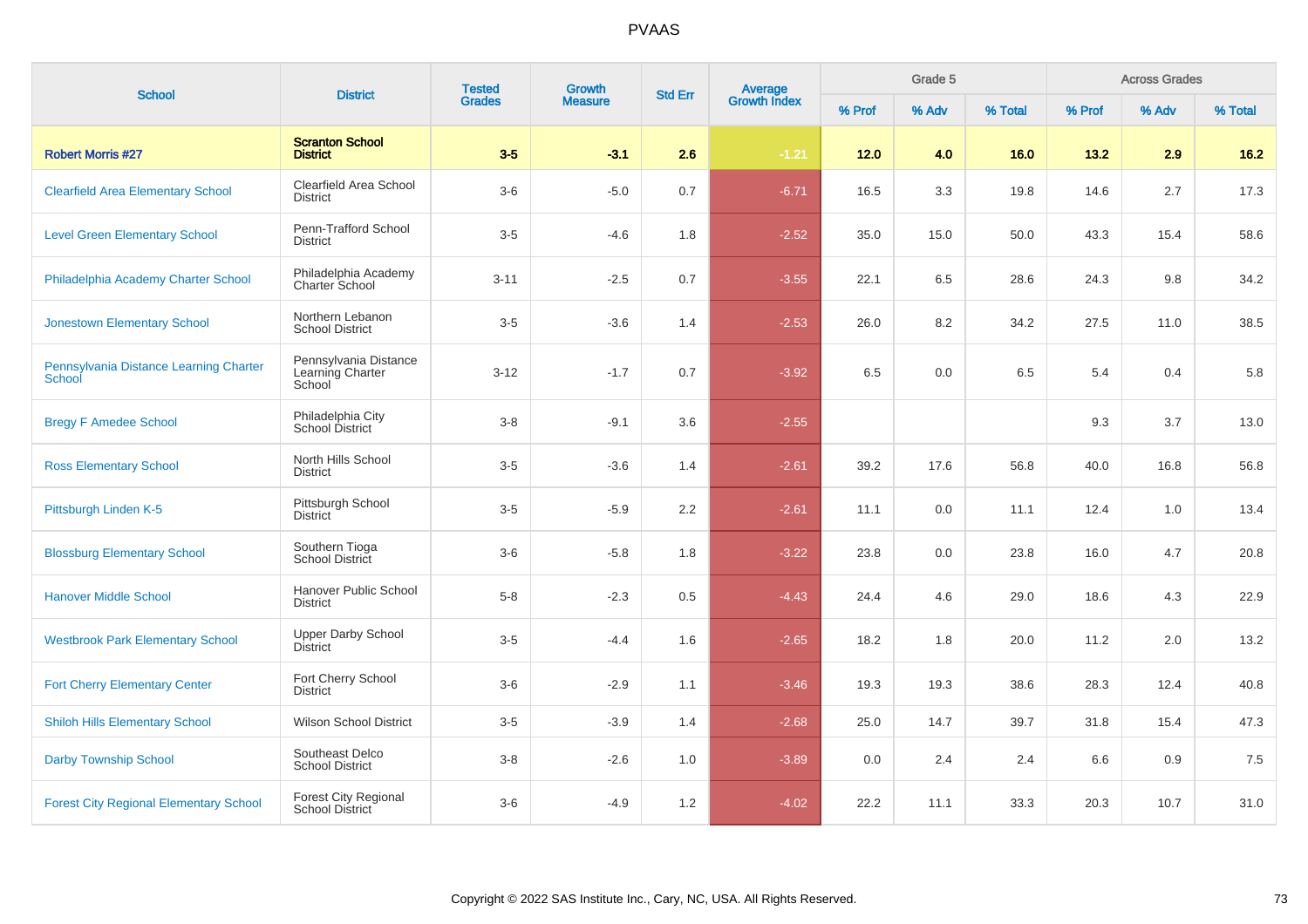| <b>School</b>                          | <b>District</b>                                   | <b>Tested</b><br><b>Grades</b> | Growth         | <b>Std Err</b> |                                |        | Grade 5 |         |        | <b>Across Grades</b> |         |
|----------------------------------------|---------------------------------------------------|--------------------------------|----------------|----------------|--------------------------------|--------|---------|---------|--------|----------------------|---------|
|                                        |                                                   |                                | <b>Measure</b> |                | <b>Average</b><br>Growth Index | % Prof | % Adv   | % Total | % Prof | % Adv                | % Total |
| <b>Robert Morris #27</b>               | <b>Scranton School</b><br><b>District</b>         | $3-5$                          | $-3.1$         | 2.6            | $-1.21$                        | $12.0$ | 4.0     | 16.0    | 13.2   | 2.9                  | $16.2$  |
| <b>Rhawnhurst School</b>               | Philadelphia City<br>School District              | $3-5$                          | $-7.5$         | 2.8            | $-2.71$                        | 0.0    | 0.0     | 0.0     | 3.4    | 3.4                  | 6.9     |
| Pittsburgh Banksville K-5              | Pittsburgh School<br><b>District</b>              | $3-5$                          | $-7.1$         | 2.6            | $-2.73$                        | 9.1    | 4.6     | 13.6    | 7.5    | 1.1                  | 8.6     |
| Salisbury-Elk Lick Elementary School   | Salisbury-Elk Lick<br>School District             | $3-6$                          | $-6.9$         | 1.7            | $-4.11$                        | 29.2   | 12.5    | 41.7    | 35.8   | 7.4                  | 43.2    |
| <b>Memorial Elementary School</b>      | <b>Bloomsburg Area</b><br><b>School District</b>  | $3-5$                          | $-4.1$         | 1.5            | $-2.73$                        | 18.0   | 3.3     | 21.3    | 23.4   | 6.9                  | 30.3    |
| <b>Allison Park Elementary School</b>  | Chartiers-Houston<br><b>School District</b>       | $3-6$                          | $-2.5$         | 0.9            | $-3.11$                        | 25.6   | 12.2    | 37.8    | 32.8   | 10.2                 | 43.0    |
| <b>Keystone Elementary School</b>      | <b>Bristol Township</b><br><b>School District</b> | $3-5$                          | $-3.3$         | 1.2            | $-2.75$                        | 20.6   | 3.9     | 24.5    | 23.9   | 4.3                  | 28.2    |
| <b>Fulton Elementary School</b>        | Lancaster School<br><b>District</b>               | $3-5$                          | $-6.0$         | 2.2            | $-2.76$                        | 0.0    | 0.0     | 0.0     | 4.0    | 0.0                  | 4.0     |
| <b>Mccullough Elementary School</b>    | Penn-Trafford School<br><b>District</b>           | $3-5$                          | $-4.3$         | 1.6            | $-2.77$                        | 50.8   | 27.0    | 77.8    | 43.0   | 33.2                 | 76.2    |
| <b>Hartranft John F School</b>         | Philadelphia City<br>School District              | $3-8$                          | $-9.7$         | 3.5            | $-2.77$                        | 0.0    | 0.0     | 0.0     | 3.1    | 0.0                  | 3.1     |
| <b>Fink Elementary School</b>          | Middletown Area<br><b>School District</b>         | $3-5$                          | $-6.8$         | 2.5            | $-2.77$                        | 0.0    | 0.0     | 0.0     | 20.0   | 7.1                  | 27.1    |
| Schuylkill Haven Middle School         | Schuylkill Haven Area<br>School District          | $5 - 7$                        | $-2.1$         | 0.7            | $-6.10$                        | 12.2   | 1.2     | 13.4    | 13.0   | 2.0                  | 15.0    |
| <b>Penn Valley Elementary School</b>   | Pennsbury School<br><b>District</b>               | $3-5$                          | $-4.5$         | 1.6            | $-2.78$                        | 16.1   | 5.4     | 21.4    | 22.9   | 5.6                  | 28.5    |
| <b>Propel Charter School-Homestead</b> | Propel Charter<br>School-Homestead                | $3 - 11$                       | $-2.7$         | 1.0            | $-3.66$                        | 2.7    | 0.0     | 2.7     | 2.7    | 1.4                  | 4.1     |
| <b>Wrightstown Elementary School</b>   | <b>Council Rock School</b><br><b>District</b>     | $3-6$                          | $-3.7$         | 1.1            | $-3.26$                        | 27.3   | 21.8    | 49.1    | 36.8   | 19.3                 | 56.0    |
| <b>Drums Elementary/Middle School</b>  | Hazleton Area School<br><b>District</b>           | $3 - 8$                        | $-3.3$         | 1.0            | $-3.22$                        | 11.5   | 9.6     | 21.2    | 12.8   | 3.7                  | 16.5    |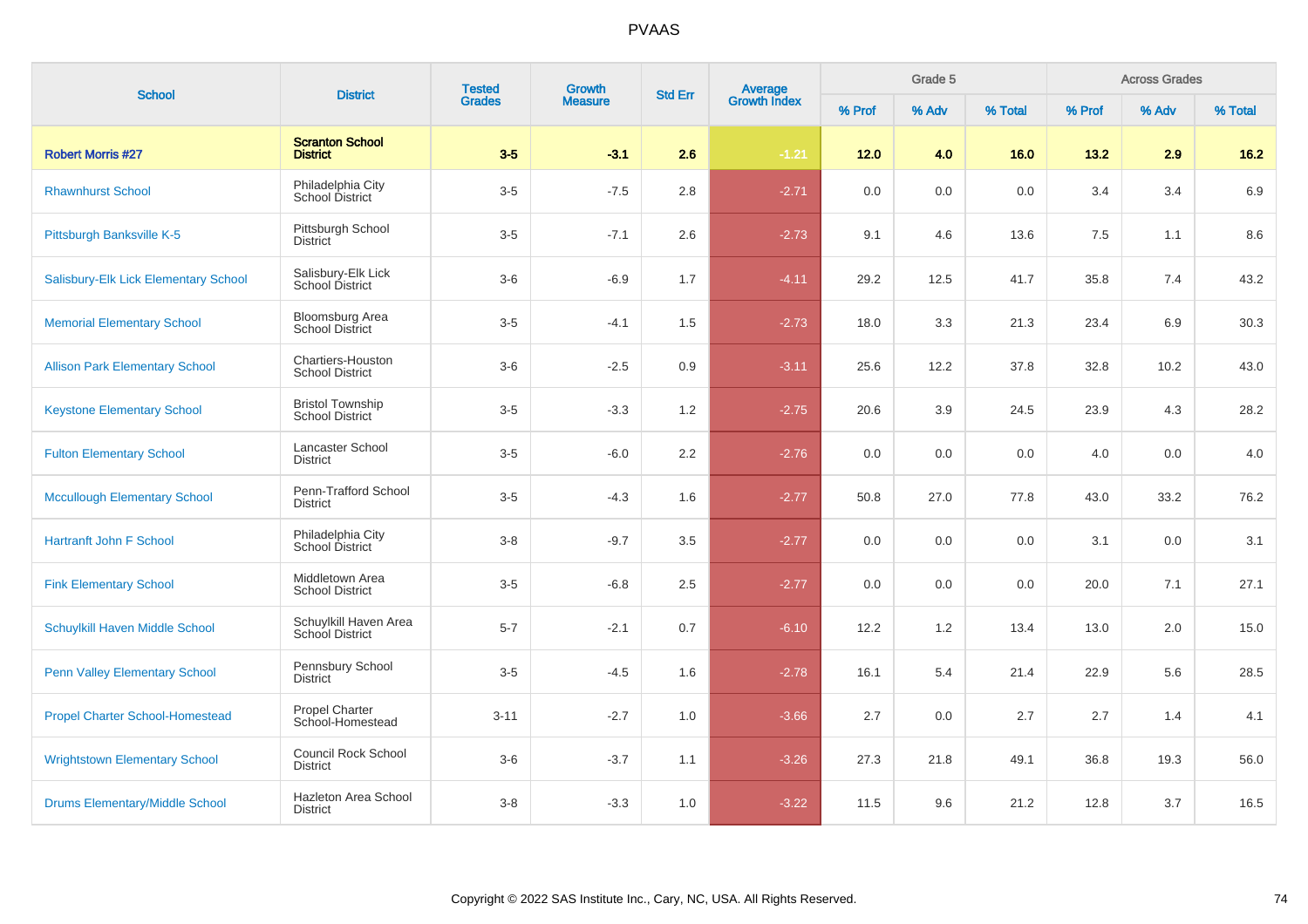| <b>School</b>                                                | <b>District</b>                                                 | <b>Tested</b> | <b>Growth</b>  | <b>Std Err</b>   |                         |        | Grade 5 |         |        | <b>Across Grades</b> |         |
|--------------------------------------------------------------|-----------------------------------------------------------------|---------------|----------------|------------------|-------------------------|--------|---------|---------|--------|----------------------|---------|
|                                                              |                                                                 | <b>Grades</b> | <b>Measure</b> |                  | Average<br>Growth Index | % Prof | % Adv   | % Total | % Prof | % Adv                | % Total |
| <b>Robert Morris #27</b>                                     | <b>Scranton School</b><br><b>District</b>                       | $3-5$         | $-3.1$         | 2.6              | $-1.21$                 | 12.0   | 4.0     | 16.0    | 13.2   | 2.9                  | 16.2    |
| <b>Hamilton Heights Elementary School</b>                    | Chambersburg Area<br><b>School District</b>                     | $3-5$         | $-3.6$         | 1.3              | $-2.81$                 | 22.5   | 4.5     | 27.0    | 24.5   | 7.4                  | 31.9    |
| <b>Cambria Heights Elementary School</b>                     | Cambria Heights<br><b>School District</b>                       | $3-5$         | $-3.4$         | 1.2              | $-2.82$                 | 23.3   | 4.4     | 27.8    | 27.0   | 5.5                  | 32.4    |
| <b>Salisbury Middle School</b>                               | Salisbury Township<br>School District                           | $5-8$         | $-2.3$         | 0.6              | $-3.64$                 | 14.9   | 8.5     | 23.4    | 14.8   | 3.8                  | 18.7    |
| <b>Stewart Elementary School</b>                             | <b>Burrell School District</b>                                  | $4 - 5$       | $-3.2$         | 1.1              | $-2.87$                 | 22.5   | 1.8     | 24.3    | 25.9   | 5.1                  | 31.0    |
| <b>Kirkbride Eliza B School</b>                              | Philadelphia City<br>School District                            | $3 - 8$       | $-7.8$         | $2.2\phantom{0}$ | $-3.53$                 | 0.0    | 0.0     | 0.0     | 10.6   | 1.2                  | 11.8    |
| <b>Arts Academy Charter School</b>                           | Arts Academy Charter<br>School                                  | $5 - 8$       | $-7.7$         | 1.1              | $-6.85$                 | 7.7    | 0.0     | 7.7     | 4.4    | 0.0                  | 4.4     |
| <b>Holiday Park Elementary School</b>                        | Plum Borough School<br><b>District</b>                          | $5-6$         | $-1.6$         | 0.6              | $-6.68$                 | 34.5   | 8.4     | 42.9    | 33.1   | 14.7                 | 47.8    |
| Pennsylvania Leadership Charter School                       | Pennsylvania<br>Leadership Charter<br>School                    | $3 - 11$      | $-1.4$         | 0.5              | $-3.04$                 | 24.7   | 11.5    | 36.2    | 23.9   | 12.4                 | 36.4    |
| <b>Sheffield Area Elementary School</b>                      | <b>Warren County School</b><br><b>District</b>                  | $3-5$         | $-6.4$         | 2.1              | $-2.96$                 | 27.6   | 3.4     | 31.0    | 30.0   | 5.6                  | 35.6    |
| <b>Greater Johnstown Middle School</b>                       | Greater Johnstown<br><b>School District</b>                     | $5 - 7$       | $-1.7$         | 0.6              | $-3.65$                 | 5.9    | 0.7     | 6.6     | 6.1    | 0.2                  | 6.3     |
| Penn Cambria Middle School                                   | Penn Cambria School<br><b>District</b>                          | $5 - 8$       | $-1.7$         | 0.6              | $-6.32$                 | 23.6   | 1.9     | 25.5    | 16.8   | 1.4                  | 18.2    |
| <b>Dana Elementary Center</b>                                | Wyoming Valley West<br>School District                          | $3-5$         | $-4.0$         | 1.3              | $-3.04$                 | 14.3   | 3.9     | 18.2    | 15.3   | 4.8                  | 20.1    |
| <b>Southern Fulton Elementary School</b>                     | Southern Fulton<br><b>School District</b>                       | $3-6$         | $-3.6$         | 1.2              | $-4.76$                 | 21.3   | 6.4     | 27.7    | 23.9   | 5.3                  | 29.2    |
| <b>Commonwealth Charter Academy</b><br><b>Charter School</b> | Commonwealth<br><b>Charter Academy</b><br><b>Charter School</b> | $3 - 10$      | $-2.6$         | 0.8              | $-4.07$                 | 25.4   | 3.4     | 28.8    | 23.9   | 5.7                  | 29.6    |
| <b>Kings Highway Elementary School</b>                       | Coatesville Area<br><b>School District</b>                      | $3-5$         | $-4.3$         | 1.4              | $-3.07$                 | 12.3   | 1.4     | 13.7    | 13.3   | 7.7                  | 21.0    |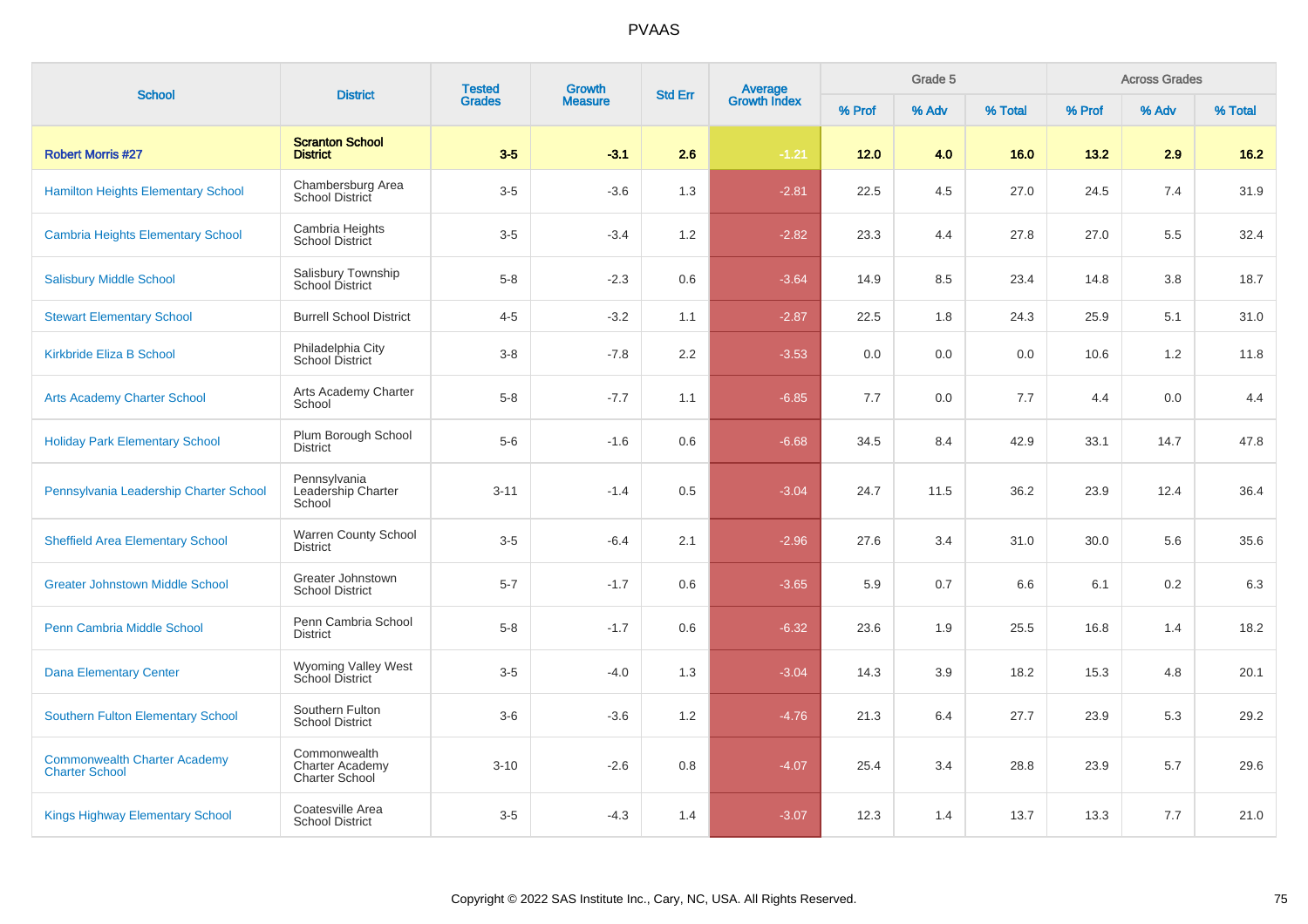| <b>School</b>                                      | <b>District</b>                                              | <b>Tested</b> | <b>Growth</b><br><b>Measure</b> | <b>Std Err</b> |                                |        | Grade 5 |         |        | <b>Across Grades</b> |         |
|----------------------------------------------------|--------------------------------------------------------------|---------------|---------------------------------|----------------|--------------------------------|--------|---------|---------|--------|----------------------|---------|
|                                                    |                                                              | <b>Grades</b> |                                 |                | <b>Average</b><br>Growth Index | % Prof | % Adv   | % Total | % Prof | % Adv                | % Total |
| <b>Robert Morris #27</b>                           | <b>Scranton School</b><br><b>District</b>                    | $3-5$         | $-3.1$                          | 2.6            | $-1.21$                        | 12.0   | 4.0     | 16.0    | 13.2   | 2.9                  | $16.2$  |
| <b>Colebrookdale Elementary School</b>             | Boyertown Area<br>School District                            | $3-5$         | $-6.8$                          | 2.2            | $-3.07$                        | 31.0   | 3.4     | 34.5    | 34.8   | 4.5                  | 39.3    |
| <b>David Leech Elementary School</b>               | Leechburg Area<br><b>School District</b>                     | $3-5$         | $-5.5$                          | 1.8            | $-3.10$                        | 15.9   | 2.3     | 18.2    | 30.1   | 8.1                  | 38.2    |
| <b>Schuyler Avenue Elementary School</b>           | <b>Wyoming Valley West</b><br><b>School District</b>         | $3-5$         | $-6.7$                          | 2.1            | $-3.12$                        | 0.0    | 3.0     | 3.0     | 3.8    | 2.5                  | 6.3     |
| <b>Universal Institute Charter School</b>          | Universal Institute<br><b>Charter School</b>                 | $3 - 8$       | $-2.3$                          | 0.7            | $-3.43$                        | 1.5    | 0.0     | 1.5     | 1.7    | 0.2                  | 2.0     |
| <b>Franklin Towne Charter Elementary</b><br>School | <b>Franklin Towne</b><br><b>Charter Elementary</b><br>School | $3 - 8$       | $-6.2$                          | 1.2            | $-5.29$                        | 24.1   | 10.3    | 34.5    | 24.3   | 9.6                  | 33.9    |
| <b>Loomis Elementary School</b>                    | Marple Newtown<br><b>School District</b>                     | $3-5$         | $-4.6$                          | 1.5            | $-3.15$                        | 41.5   | 16.9    | 58.5    | 42.9   | 25.6                 | 68.6    |
| Dr David W Kistler Elementary School               | Wilkes-Barre Area<br><b>School District</b>                  | $3-6$         | $-4.3$                          | 1.3            | $-4.11$                        | 2.4    | 0.0     | 2.4     | 8.8    | 2.6                  | 11.4    |
| <b>Evans City Middle School</b>                    | Seneca Valley School<br><b>District</b>                      | $5-6$         | $-1.7$                          | 0.5            | $-5.02$                        | 28.6   | 10.0    | 38.5    | 30.7   | 9.4                  | 40.1    |
| Propel Charter School-Braddock Hills               | <b>Propel Charter School</b><br>- Braddock Hills             | $3 - 11$      | $-2.4$                          | 0.8            | $-3.69$                        | 1.8    | 1.8     | 3.5     | 1.9    | 0.6                  | 2.5     |
| <b>Marshall Math Science Academy</b>               | Harrisburg City School<br><b>District</b>                    | $5 - 8$       | $-2.3$                          | 0.7            | $-6.06$                        | 7.6    | 4.6     | 12.1    | 9.2    | 1.8                  | 11.1    |
| <b>Perry Elementary School</b>                     | Hamburg Area School<br>District                              | $3-5$         | $-5.3$                          | 1.7            | $-3.22$                        | 30.0   | 14.0    | 44.0    | 29.5   | 18.8                 | 48.3    |
| <b>Rommelt Elementary School</b>                   | South Williamsport<br>Area School District                   | $5-6$         | $-3.2$                          | 0.9            | $-3.59$                        | 20.0   | 1.1     | 21.1    | 23.0   | 2.8                  | 25.8    |
| <b>Wickersham Elementary School</b>                | Lancaster School<br><b>District</b>                          | $3-5$         | $-6.0$                          | 1.9            | $-3.23$                        | 20.5   | 7.7     | 28.2    | 22.5   | 3.6                  | 26.1    |
| Yough Intermediate/Middle School                   | <b>Yough School District</b>                                 | $5-8$         | $-4.9$                          | 0.5            | $-9.11$                        | 19.2   | 5.4     | 24.6    | 15.1   | 3.3                  | 18.4    |
| <b>Inquiry Charter School</b>                      | <b>Inquiry Charter School</b>                                | $3-5$         | $-6.8$                          | 2.1            | $-3.27$                        | 8.8    | 2.9     | 11.8    | 11.1   | 2.8                  | 13.9    |
| <b>Turtle Creek Elementary Steam</b><br>Academy    | Woodland Hills School<br><b>District</b>                     | $3-5$         | $-5.6$                          | 1.7            | $-3.28$                        | 6.2    | 14.6    | 20.8    | 14.4   | 6.9                  | 21.2    |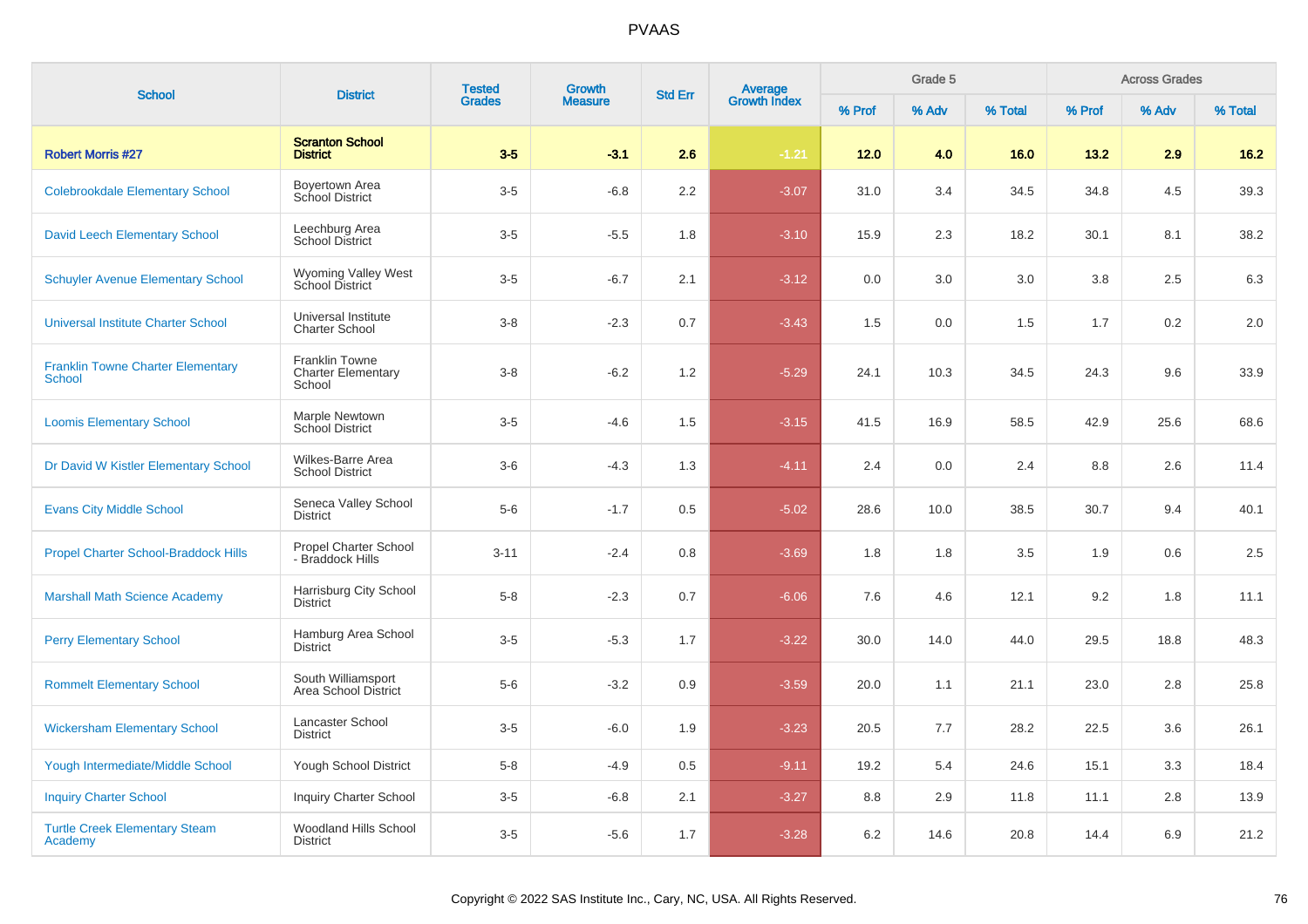| <b>School</b>                             | <b>District</b>                              | <b>Tested</b><br><b>Growth</b><br>Average<br>Growth Index<br><b>Std Err</b> | Grade 5        |     |         | <b>Across Grades</b> |       |         |        |       |         |
|-------------------------------------------|----------------------------------------------|-----------------------------------------------------------------------------|----------------|-----|---------|----------------------|-------|---------|--------|-------|---------|
|                                           |                                              | <b>Grades</b>                                                               | <b>Measure</b> |     |         | % Prof               | % Adv | % Total | % Prof | % Adv | % Total |
| <b>Robert Morris #27</b>                  | <b>Scranton School</b><br><b>District</b>    | $3-5$                                                                       | $-3.1$         | 2.6 | $-1.21$ | 12.0                 | 4.0   | 16.0    | 13.2   | 2.9   | $16.2$  |
| <b>Springfield Elementary School</b>      | Connellsville Area<br><b>School District</b> | $3-5$                                                                       | $-5.4$         | 1.6 | $-3.29$ | 32.1                 | 5.7   | 37.7    | 22.0   | 5.7   | 27.7    |
| <b>Zephyr Elementary School</b>           | Whitehall-Coplay<br><b>School District</b>   | $4 - 5$                                                                     | $-2.5$         | 0.7 | $-3.30$ | 23.4                 | 6.6   | 30.0    | 23.5   | 7.4   | 30.9    |
| <b>Fogelsville School</b>                 | <b>Parkland School</b><br><b>District</b>    | $3-5$                                                                       | $-4.7$         | 1.4 | $-3.31$ | 32.4                 | 32.4  | 64.8    | 36.9   | 28.0  | 65.0    |
| Renaissance Academy Charter School        | Renaissance<br>Academy Charter<br>School     | $3 - 11$                                                                    | $-5.7$         | 0.7 | $-8.29$ | 16.7                 | 11.1  | 27.8    | 18.7   | 5.7   | 24.4    |
| Pittsburgh Liberty K-5                    | Pittsburgh School<br><b>District</b>         | $3-5$                                                                       | $-6.0$         | 1.8 | $-3.32$ | 4.8                  | 0.0   | 4.8     | 6.2    | 0.7   | 6.8     |
| <b>Clark Elementary School</b>            | Laurel Highlands<br><b>School District</b>   | $3-5$                                                                       | $-6.9$         | 2.1 | $-3.32$ | 9.4                  | 0.0   | 9.4     | 19.4   | 1.8   | 21.3    |
| Selinsgrove Intermediate School           | Selinsgrove Area<br>School District          | $3-5$                                                                       | $-2.9$         | 0.9 | $-3.33$ | 26.0                 | 6.1   | 32.0    | 23.8   | 14.1  | 38.0    |
| <b>Kerr Elementary School</b>             | Fox Chapel Area<br><b>School District</b>    | $3-5$                                                                       | $-5.7$         | 1.7 | $-3.34$ | 38.8                 | 20.4  | 59.2    | 33.1   | 34.4  | 67.5    |
| <b>Penrose School</b>                     | Philadelphia City<br>School District         | $3-8$                                                                       | $-10.3$        | 3.1 | $-3.35$ | 0.0                  | 0.0   | 0.0     | 0.0    | 1.7   | 1.7     |
| <b>Carbondale Elementary School</b>       | Carbondale Area<br><b>School District</b>    | $3-6$                                                                       | $-3.6$         | 0.9 | $-3.97$ | 10.3                 | 1.2   | 11.5    | 9.1    | 0.3   | 9.4     |
| <b>Highland Middle School</b>             | <b>Blackhawk School</b><br><b>District</b>   | $5-8$                                                                       | $-1.6$         | 0.5 | $-3.42$ | 38.0                 | 8.8   | 46.7    | 26.0   | 6.5   | 32.5    |
| <b>Beaver Creek Elementary School</b>     | Downingtown Area<br><b>School District</b>   | $3-5$                                                                       | $-5.5$         | 1.6 | $-3.36$ | 20.0                 | 7.3   | 27.3    | 31.1   | 17.4  | 48.4    |
| <b>Logan Elementary School</b>            | East Allegheny School<br><b>District</b>     | $3-6$                                                                       | $-3.1$         | 0.9 | $-4.52$ | 9.1                  | 3.4   | 12.5    | 8.8    | 3.0   | 11.8    |
| <b>Fountain Hill Elementary School</b>    | Bethlehem Area<br><b>School District</b>     | $3-5$                                                                       | $-7.1$         | 2.1 | $-3.37$ | 3.0                  | 0.0   | 3.0     | 8.1    | 1.6   | 9.7     |
| <b>North Schuylkill Elementary School</b> | North Schuylkill<br>School District          | $3-6$                                                                       | $-2.9$         | 0.7 | $-3.90$ | 8.3                  | 3.0   | 11.3    | 13.9   | 3.5   | 17.4    |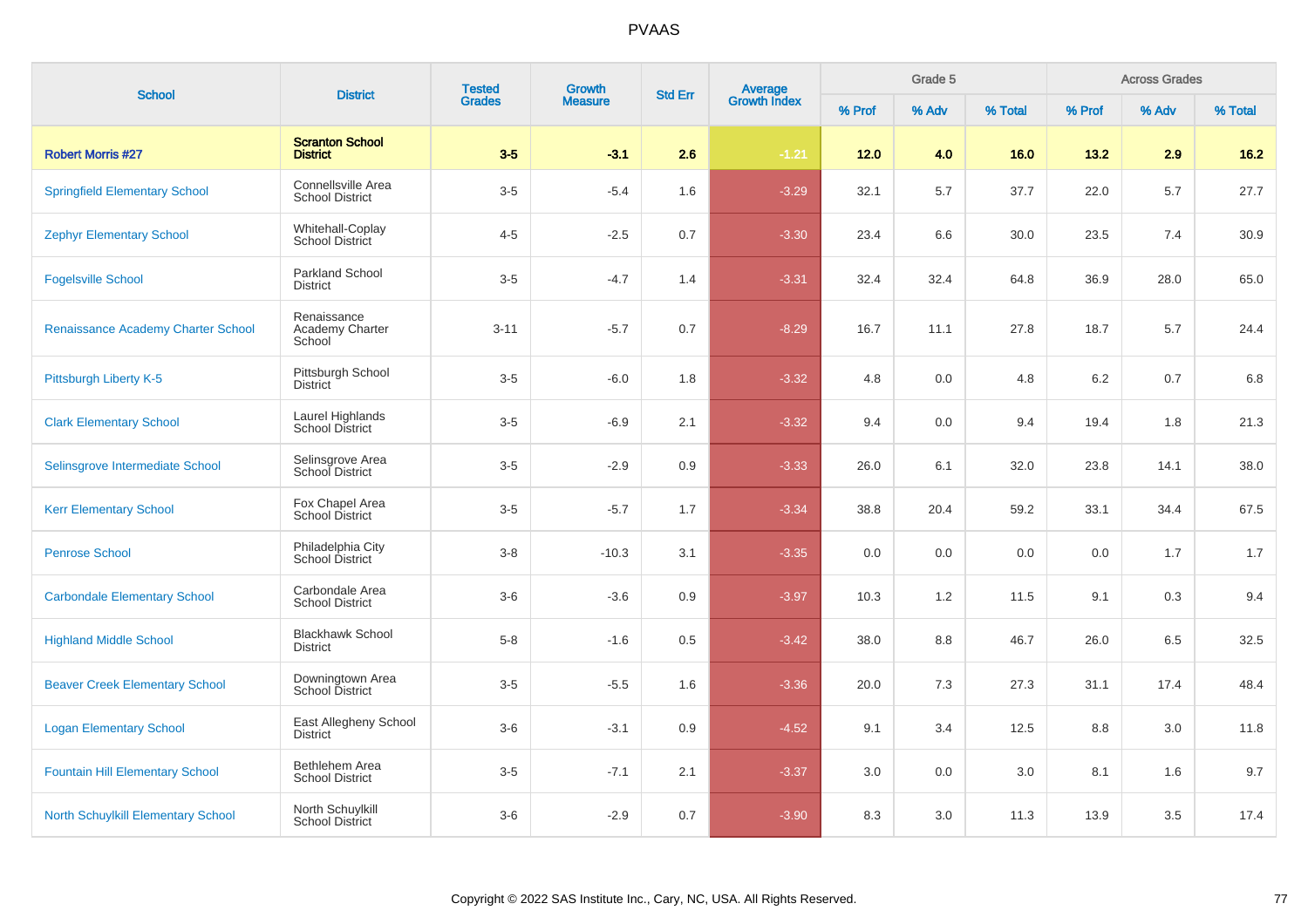| <b>School</b>                                     | <b>District</b>                                    | <b>Tested</b> | <b>Growth</b>  | <b>Std Err</b> |                         |        | Grade 5 |         |        | <b>Across Grades</b><br>% Adv |         |
|---------------------------------------------------|----------------------------------------------------|---------------|----------------|----------------|-------------------------|--------|---------|---------|--------|-------------------------------|---------|
|                                                   |                                                    | <b>Grades</b> | <b>Measure</b> |                | Average<br>Growth Index | % Prof | % Adv   | % Total | % Prof |                               | % Total |
| <b>Robert Morris #27</b>                          | <b>Scranton School</b><br><b>District</b>          | $3-5$         | $-3.1$         | 2.6            | $-1.21$                 | 12.0   | 4.0     | 16.0    | 13.2   | 2.9                           | 16.2    |
| <b>Rainbow Elementary School</b>                  | Coatesville Area<br><b>School District</b>         | $3-5$         | $-4.4$         | 1.3            | $-3.39$                 | 13.2   | 3.3     | 16.5    | 13.8   | 5.4                           | 19.3    |
| <b>Whitehall Elementary School</b>                | <b>Baldwin-Whitehall</b><br><b>School District</b> | $3-5$         | $-3.2$         | 0.9            | $-3.40$                 | 26.2   | 6.2     | 32.5    | 31.6   | 13.8                          | 45.4    |
| <b>Southeast Elementary School</b>                | Lebanon School<br><b>District</b>                  | $3-5$         | $-5.8$         | 1.7            | $-3.45$                 | 13.7   | $2.0\,$ | 15.7    | 12.9   | 3.1                           | 16.0    |
| <b>Paxtang Elementary School</b>                  | Central Dauphin<br>School District                 | $3-5$         | $-7.7$         | 2.2            | $-3.47$                 | 0.0    | 3.6     | 3.6     | 17.4   | 6.1                           | 23.5    |
| Pittsburgh Colfax K-8                             | Pittsburgh School<br><b>District</b>               | $3-8$         | $-4.8$         | 0.7            | $-6.48$                 | 30.1   | 23.3    | 53.4    | 27.7   | 18.6                          | 46.3    |
| <b>Shade Gap Elementary School</b>                | Southern Huntingdon<br>County School District      | $3-5$         | $-11.0$        | 3.2            | $-3.47$                 | 26.7   | 0.0     | 26.7    | 25.4   | 9.1                           | 34.6    |
| <b>Conestoga Elementary School</b>                | Penn Manor School<br><b>District</b>               | $3-6$         | $-4.3$         | 1.2            | $-3.84$                 | 33.3   | 11.1    | 44.4    | 33.7   | 17.7                          | 51.4    |
| <b>West Creek Hills Elementary School</b>         | East Pennsboro Area<br><b>School District</b>      | $3-5$         | $-4.7$         | 1.3            | $-3.51$                 | 23.8   | 1.2     | 25.0    | 24.2   | 8.5                           | 32.6    |
| <b>Mountain View Elementary School</b>            | Tuscarora School<br><b>District</b>                | $3-5$         | $-6.9$         | 1.9            | $-3.55$                 | 13.5   | 13.5    | 27.0    | 27.3   | 19.0                          | 46.3    |
| <b>Forbes Road Elementary School</b>              | Forbes Road School<br><b>District</b>              | $3-6$         | $-6.7$         | 1.9            | $-4.72$                 | 38.7   | 3.2     | 41.9    | 33.0   | 4.0                           | 37.0    |
| Mariana Bracetti Academy Charter<br><b>School</b> | Mariana Bracetti<br>Academy Charter<br>School      | $3 - 10$      | $-3.1$         | 0.9            | $-4.53$                 | 8.6    | 0.0     | 8.6     | 4.4    | 0.0                           | 4.4     |
| <b>Dover Area Elementary School</b>               | Dover Area School<br><b>District</b>               | $3-5$         | $-5.0$         | 1.4            | $-3.60$                 | 17.4   | 11.6    | 29.0    | 30.2   | 14.5                          | 44.7    |
| Pittsburgh Westwood K-8                           | Pittsburgh School<br><b>District</b>               | $3-5$         | $-9.4$         | 2.6            | $-3.60$                 | 0.0    | 0.0     | 0.0     | 9.6    | 0.0                           | 9.6     |
| <b>West Greene Elementary Center</b>              | West Greene School<br><b>District</b>              | $3-6$         | $-6.8$         | 1.4            | $-4.84$                 | 20.5   | 7.7     | 28.2    | 25.1   | 13.7                          | 38.9    |
| <b>Joe Walker Elementary School</b>               | Mcguffey School<br><b>District</b>                 | $3-5$         | $-7.1$         | 1.9            | $-3.63$                 | 16.7   | 2.8     | 19.4    | 27.8   | 9.3                           | 37.0    |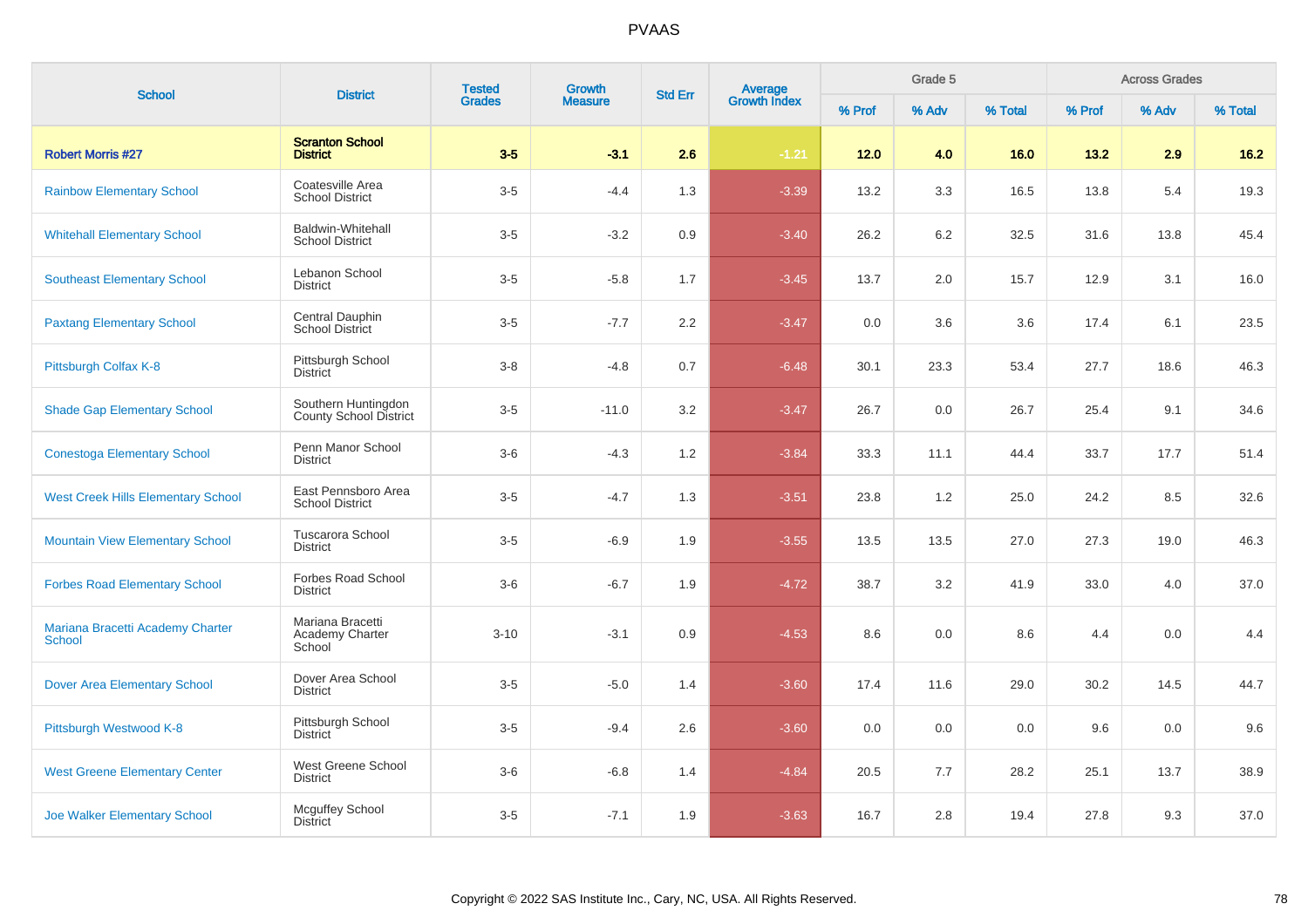| <b>School</b>                           | <b>District</b>                              | <b>Tested</b> | Growth         | <b>Std Err</b> |                                |        | Grade 5 |         |        | <b>Across Grades</b> |         |
|-----------------------------------------|----------------------------------------------|---------------|----------------|----------------|--------------------------------|--------|---------|---------|--------|----------------------|---------|
|                                         |                                              | <b>Grades</b> | <b>Measure</b> |                | <b>Average</b><br>Growth Index | % Prof | % Adv   | % Total | % Prof | % Adv                | % Total |
| <b>Robert Morris #27</b>                | <b>Scranton School</b><br><b>District</b>    | $3-5$         | $-3.1$         | 2.6            | $-1.21$                        | $12.0$ | 4.0     | 16.0    | 13.2   | 2.9                  | $16.2$  |
| <b>Fleetwood Middle School</b>          | Fleetwood Area<br><b>School District</b>     | $5 - 8$       | $-1.9$         | $0.5\,$        | $-3.85$                        | 21.8   | 3.8     | 25.6    | 21.1   | 3.8                  | 24.8    |
| <b>Rose Tree Elementary School</b>      | Rose Tree Media<br><b>School District</b>    | $3-5$         | $-6.0$         | 1.6            | $-3.65$                        | 20.8   | 20.8    | 41.5    | 35.6   | 31.4                 | 67.0    |
| <b>Commodore Perry School</b>           | Commodore Perry<br><b>School District</b>    | $3-6$         | $-9.7$         | 1.5            | $-6.52$                        | 38.7   | 9.7     | 48.4    | 24.6   | 8.5                  | 33.0    |
| <b>Guilford Hills Elementary School</b> | Chambersburg Area<br>School District         | $3-5$         | $-7.0$         | 1.9            | $-3.65$                        | 21.0   | 10.5    | 31.6    | 29.9   | 6.8                  | 36.8    |
| <b>Meredith William M School</b>        | Philadelphia City<br>School District         | $3 - 8$       | $-7.8$         | 1.3            | $-5.90$                        | 35.7   | 0.0     | 35.7    | 29.6   | 25.1                 | 54.8    |
| <b>New Franklin Elementary School</b>   | Chambersburg Area<br>School District         | $3-5$         | $-8.5$         | 2.3            | $-3.69$                        | 36.0   | 8.0     | 44.0    | 32.5   | 12.0                 | 44.6    |
| <b>C E Mccall Middle School</b>         | Montoursville Area<br><b>School District</b> | $5-8$         | $-1.9$         | 0.5            | $-5.33$                        | 31.3   | 13.0    | 44.3    | 26.2   | 9.0                  | 35.2    |
| <b>Richmond School</b>                  | Philadelphia City<br>School District         | $3-5$         | $-8.7$         | 2.3            | $-3.72$                        | 4.0    | 0.0     | 4.0     | 2.4    | 7.1                  | 9.5     |
| <b>Belmont Hills Elementary School</b>  | Bensalem Township<br><b>School District</b>  | $3-6$         | $-4.1$         | 1.1            | $-3.76$                        | 17.7   | 4.8     | 22.6    | 18.1   | 5.2                  | 23.3    |
| <b>North Salem Elementary School</b>    | Dover Area School<br><b>District</b>         | $3-6$         | $-5.6$         | 1.5            | $-3.78$                        | 22.7   | 10.6    | 33.3    | 30.5   | 17.4                 | 47.9    |
| <b>Dormont Elementary School</b>        | Keystone Oaks School<br><b>District</b>      | $3-5$         | $-6.0$         | 1.6            | $-3.78$                        | 25.9   | 16.7    | 42.6    | 32.7   | 20.1                 | 52.8    |
| <b>Red Mill Elementary School</b>       | West Shore School<br><b>District</b>         | $3-5$         | $-4.7$         | 1.2            | $-3.79$                        | 31.9   | 17.0    | 48.9    | 34.6   | 22.4                 | 57.1    |
| <b>Media Elementary School</b>          | Rose Tree Media<br><b>School District</b>    | $3-5$         | $-5.5$         | 1.4            | $-3.80$                        | 31.3   | 9.0     | 40.3    | 34.0   | 17.0                 | 51.1    |
| <b>Parkway Manor School</b>             | <b>Parkland School</b><br><b>District</b>    | $3-5$         | $-5.3$         | 1.4            | $-3.83$                        | 39.0   | 19.5    | 58.5    | 32.9   | 29.8                 | 62.7    |
| <b>Propel Charter School-Montour</b>    | Propel Charter<br>School-Montour             | $3 - 10$      | $-2.8$         | 0.7            | $-5.57$                        | 4.9    | 1.6     | 6.6     | 4.8    | 1.6                  | 6.4     |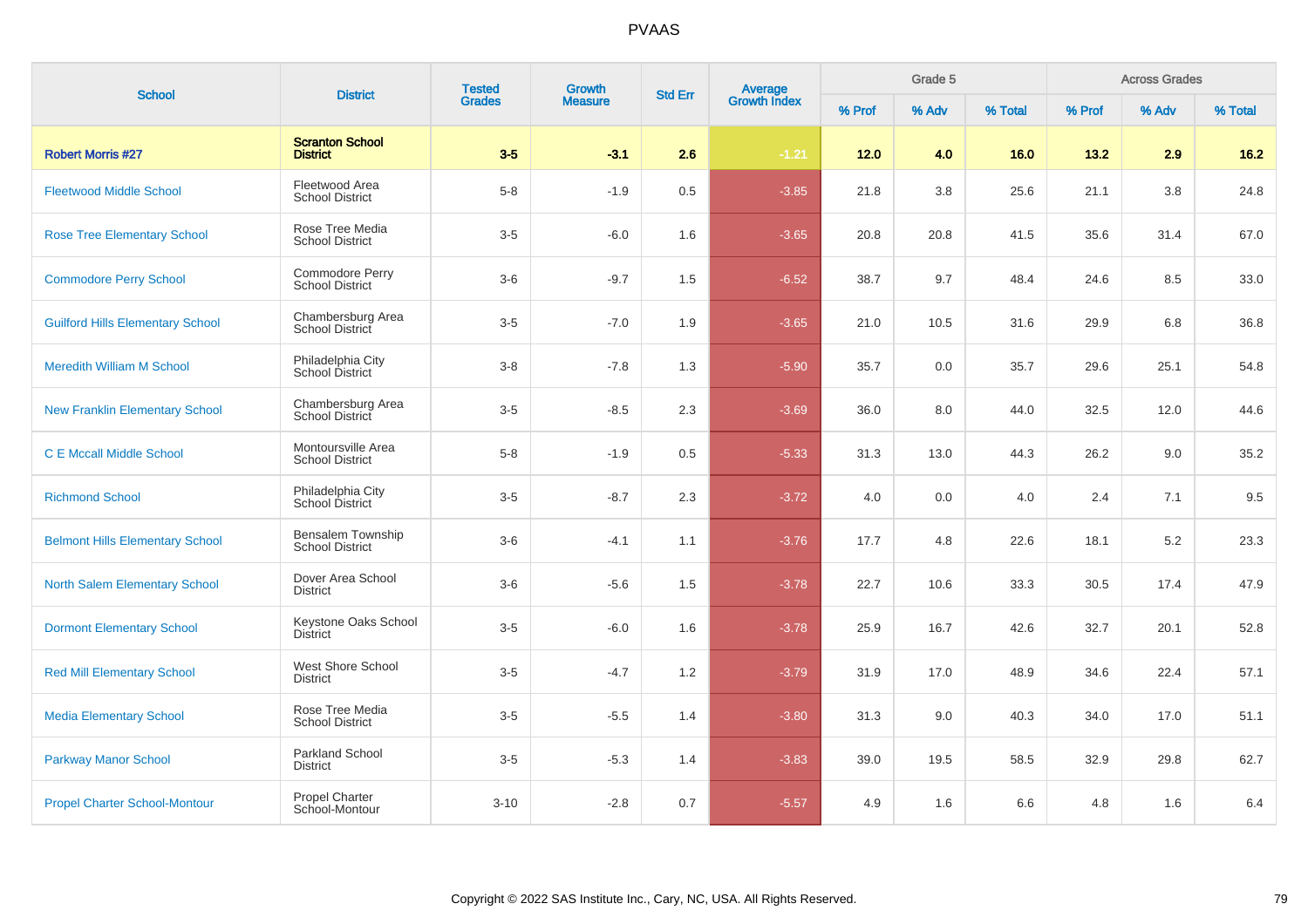| <b>School</b>                                                    | <b>District</b>                                                            | <b>Tested</b> | Growth         | <b>Std Err</b> | <b>Average</b><br>Growth Index |        | Grade 5 |         |        | <b>Across Grades</b> |         |
|------------------------------------------------------------------|----------------------------------------------------------------------------|---------------|----------------|----------------|--------------------------------|--------|---------|---------|--------|----------------------|---------|
|                                                                  |                                                                            | <b>Grades</b> | <b>Measure</b> |                |                                | % Prof | % Adv   | % Total | % Prof | % Adv                | % Total |
| <b>Robert Morris #27</b>                                         | <b>Scranton School</b><br><b>District</b>                                  | $3-5$         | $-3.1$         | 2.6            | $-1.21$                        | $12.0$ | 4.0     | 16.0    | 13.2   | 2.9                  | $16.2$  |
| North Strabane Intermediate School                               | Canon-Mcmillan<br><b>School District</b>                                   | $5-6$         | $-6.3$         | 0.7            | $-9.24$                        | 25.8   | 21.2    | 47.0    | 22.6   | 13.9                 | 36.6    |
| <b>Nye Elementary School</b>                                     | Lower Dauphin School<br><b>District</b>                                    | $3-5$         | $-5.6$         | 1.5            | $-3.88$                        | 25.8   | 19.7    | 45.4    | 24.7   | 14.8                 | 39.5    |
| North Pocono Intmd School                                        | North Pocono School<br><b>District</b>                                     | $4 - 5$       | $-4.1$         | 1.1            | $-3.89$                        | 33.6   | 6.2     | 39.8    | 31.8   | 10.5                 | 42.3    |
| <b>Spring Grove Area Intermediate School</b>                     | Spring Grove Area<br>School District                                       | $5-6$         | $-2.1$         | 0.5            | $-4.91$                        | 31.0   | 11.6    | 42.6    | 31.2   | 13.8                 | 45.0    |
| <b>Chester Charter Scholars Academy</b><br><b>Charter School</b> | <b>Chester Charter</b><br><b>Scholars Academy</b><br><b>Charter School</b> | $3 - 12$      | $-3.3$         | 0.8            | $-7.29$                        | 0.0    | 0.0     | 0.0     | 1.8    | 0.4                  | 2.2     |
| Karen A. Ionta Elementary School                                 | Hermitage School<br><b>District</b>                                        | $4 - 5$       | $-3.9$         | 1.0            | $-3.93$                        | 39.7   | 7.8     | 47.5    | 34.3   | 17.3                 | 51.7    |
| <b>Mcconnellsburg Elementary School</b>                          | <b>Central Fulton School</b><br><b>District</b>                            | $3-5$         | $-5.2$         | 1.3            | $-3.95$                        | 30.3   | 6.6     | 36.8    | 35.0   | 6.7                  | 41.8    |
| <b>Washington Park Elementary School</b>                         | <b>Washington School</b><br><b>District</b>                                | $3-6$         | $-4.0$         | 0.9            | $-4.65$                        | 13.5   | 2.9     | 16.4    | 13.0   | 4.2                  | 17.2    |
| <b>Hackett Horatio B School</b>                                  | Philadelphia City<br>School District                                       | $3-5$         | $-9.8$         | 2.5            | $-3.96$                        | 7.7    | 0.0     | 7.7     | 22.2   | 8.6                  | 30.9    |
| <b>Propel Charter School-Pitcairn</b>                            | Propel Charter<br>School-Pitcairn                                          | $3-8$         | $-5.7$         | 1.1            | $-5.23$                        | 0.0    | 0.0     | 0.0     | 5.5    | 0.0                  | 5.5     |
| Frances Willard #32                                              | Scranton School<br><b>District</b>                                         | $3-5$         | $-11.4$        | 2.9            | $-3.99$                        | 11.1   | 0.0     | 11.1    | 10.8   | 0.0                  | 10.8    |
| <b>Comly Watson School</b>                                       | Philadelphia City<br>School District                                       | $3-5$         | $-10.0$        | 2.5            | $-4.00$                        | 26.1   | 13.0    | 39.1    | 29.7   | 8.1                  | 37.8    |
| <b>Woodlyn Elementary School</b>                                 | <b>Ridley School District</b>                                              | $3-5$         | $-6.7$         | 1.7            | $-4.02$                        | 12.2   | 2.0     | 14.3    | 13.2   | 6.9                  | 20.1    |
| <b>Spruance Gilbert School</b>                                   | Philadelphia City<br>School District                                       | $3-8$         | $-11.7$        | 2.9            | $-4.03$                        | 0.0    | 0.0     | 0.0     | 4.5    | 0.0                  | 4.5     |
| <b>Pine Grove Area Middle School</b>                             | Pine Grove Area<br><b>School District</b>                                  | $5-8$         | $-2.2$         | 0.5            | $-4.49$                        | 23.2   | 4.2     | 27.4    | 20.0   | 2.2                  | 22.2    |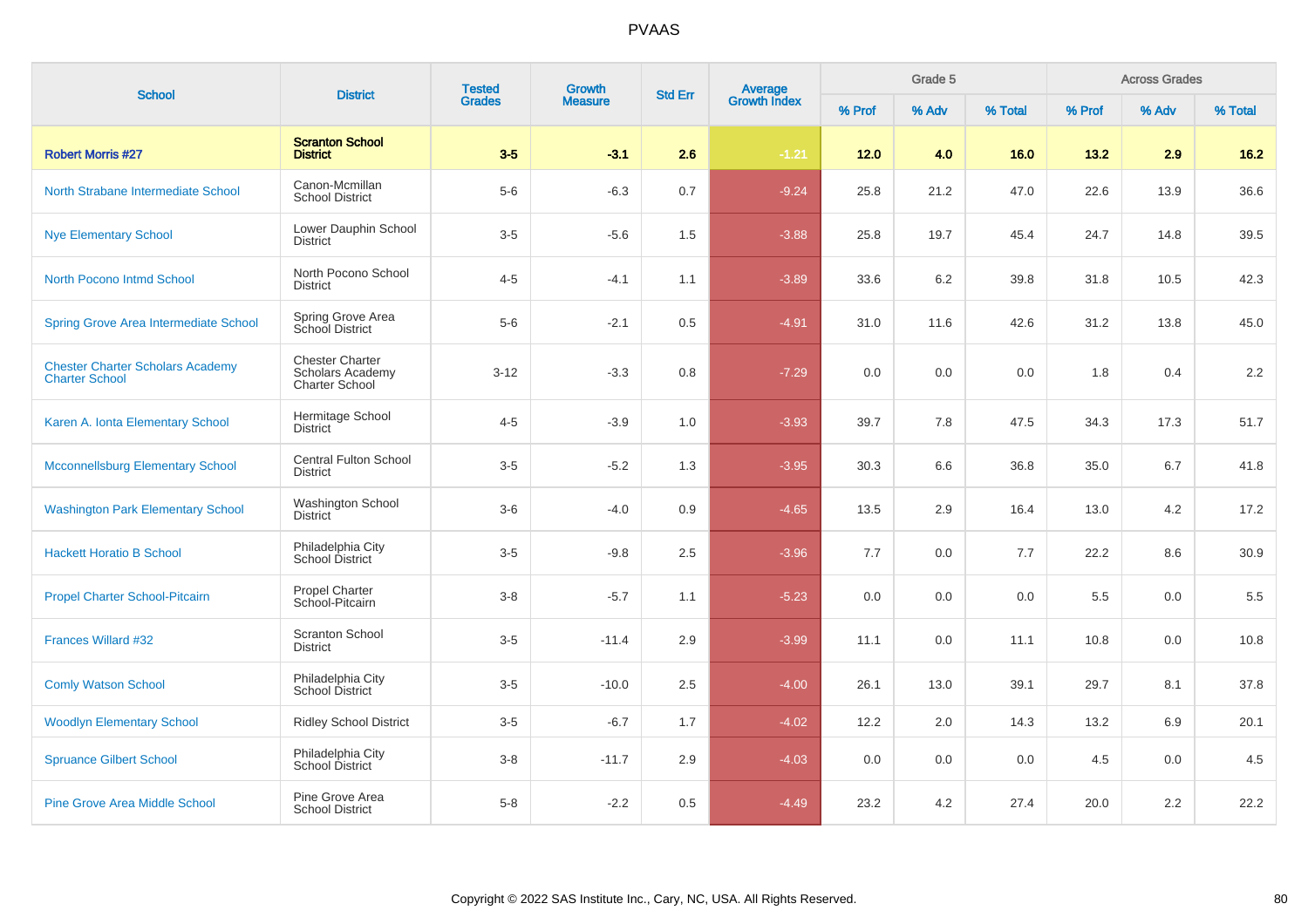| <b>School</b>                                                | <b>District</b>                                                 | <b>Tested</b> | <b>Growth</b><br><b>Std Err</b> |     |                         |        | Grade 5 |         |        | <b>Across Grades</b> |         |
|--------------------------------------------------------------|-----------------------------------------------------------------|---------------|---------------------------------|-----|-------------------------|--------|---------|---------|--------|----------------------|---------|
|                                                              |                                                                 | <b>Grades</b> | <b>Measure</b>                  |     | Average<br>Growth Index | % Prof | % Adv   | % Total | % Prof | % Adv                | % Total |
| <b>Robert Morris #27</b>                                     | <b>Scranton School</b><br><b>District</b>                       | $3-5$         | $-3.1$                          | 2.6 | $-1.21$                 | $12.0$ | 4.0     | 16.0    | 13.2   | 2.9                  | 16.2    |
| Urban Academy of Greater Pittsburgh<br><b>Charter School</b> | Urban Academy Of<br>Greater Pittsburgh<br><b>Charter School</b> | $3-5$         | $-7.6$                          | 1.9 | $-4.05$                 | 2.7    | 0.0     | 2.7     | 7.3    | 0.0                  | 7.3     |
| <b>Glenolden School</b>                                      | Interboro School<br><b>District</b>                             | $3 - 8$       | $-3.9$                          | 0.7 | $-5.29$                 | 9.8    | 1.6     | 11.5    | 14.1   | 2.7                  | 16.8    |
| <b>Delaware Valley Elementary School</b>                     | Delaware Valley<br><b>School District</b>                       | $3-5$         | $-6.6$                          | 1.6 | $-4.05$                 | 24.6   | 5.3     | 29.8    | 32.2   | 10.0                 | 42.2    |
| <b>Science Leadership Academy Middle</b><br><b>School</b>    | Philadelphia City<br>School District                            | $5-8$         | $-7.1$                          | 1.4 | $-5.15$                 | 13.6   | 4.6     | 18.2    | 5.0    | 1.2                  | 6.2     |
| <b>Boyertown Elementary School</b>                           | Boyertown Area<br>School District                               | $3-5$         | $-5.3$                          | 1.3 | $-4.06$                 | 29.8   | 2.4     | 32.1    | 34.8   | 11.9                 | 46.6    |
| Antonia Pantoja Community Charter<br><b>School</b>           | Antonia Pantoja<br><b>Community Charter</b><br>School           | $3 - 8$       | $-3.9$                          | 0.8 | $-4.62$                 | 1.5    | 0.0     | 1.5     | 1.8    | 0.9                  | $2.8\,$ |
| <b>North Star East Middle School</b>                         | North Star School<br><b>District</b>                            | $5 - 8$       | $-2.8$                          | 0.7 | $-5.51$                 | 12.8   | 10.3    | 23.1    | 15.0   | 4.6                  | 19.6    |
| <b>Bullskin Elementary School</b>                            | Connellsville Area<br><b>School District</b>                    | $3-5$         | $-6.4$                          | 1.5 | $-4.17$                 | 13.3   | 10.0    | 23.3    | 19.2   | 5.8                  | 25.0    |
| <b>Todd Lane Elementary School</b>                           | Central Valley School<br><b>District</b>                        | $3-5$         | $-4.2$                          | 1.0 | $-4.17$                 | 24.6   | 4.9     | 29.6    | 32.2   | 12.1                 | 44.3    |
| <b>L B Morris Elementary School</b>                          | Jim Thorpe Area<br><b>School District</b>                       | $3 - 8$       | $-3.6$                          | 0.7 | $-4.91$                 | 15.4   | 0.0     | 15.4    | 15.9   | 4.3                  | 20.2    |
| <b>Newtown Elementary School</b>                             | <b>Council Rock School</b><br><b>District</b>                   | $3-6$         | $-3.7$                          | 0.9 | $-5.86$                 | 28.3   | 13.1    | 41.4    | 33.9   | 23.6                 | 57.5    |
| <b>Conrad Weiser Middle School</b>                           | Conrad Weiser Area<br><b>School District</b>                    | $5-8$         | $-1.9$                          | 0.4 | $-11.29$                | 15.4   | 1.8     | 17.3    | 14.4   | 2.3                  | 16.7    |
| <b>Frazier Elementary School</b>                             | <b>Frazier School District</b>                                  | $3-5$         | $-7.1$                          | 1.7 | $-4.25$                 | 7.8    | 0.0     | 7.8     | 19.3   | 3.1                  | 22.4    |
| <b>Lindley Academy Charter School At</b><br><b>Birney</b>    | <b>Lindley Academy</b><br>Charter School At<br><b>Birney</b>    | $3 - 8$       | $-3.0$                          | 0.7 | $-4.63$                 | 1.3    | 0.0     | 1.3     | 1.0    | 0.3                  | 1.3     |
| <b>Tacony Academy Charter School</b>                         | Tacony Academy<br><b>Charter School</b>                         | $3 - 11$      | $-3.3$                          | 0.8 | $-9.10$                 | 4.1    | 1.4     | 5.5     | 5.0    | 1.0                  | 6.0     |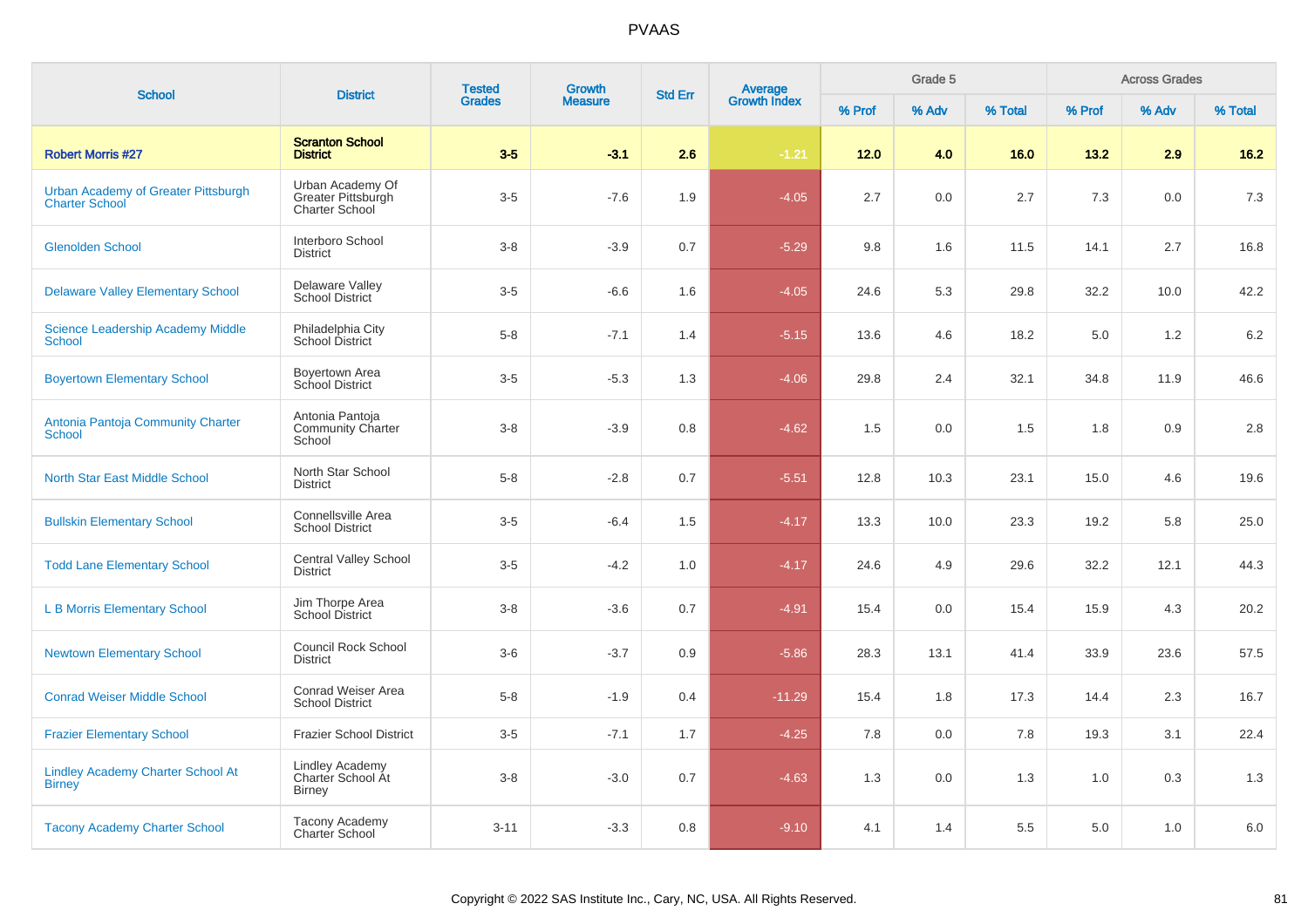| <b>School</b>                              | <b>District</b>                                | <b>Tested</b><br>Growth<br><b>Grades</b><br><b>Measure</b> |        | <b>Average</b><br>Growth Index<br><b>Std Err</b> |         |        | Grade 5 |         |        | <b>Across Grades</b> |         |
|--------------------------------------------|------------------------------------------------|------------------------------------------------------------|--------|--------------------------------------------------|---------|--------|---------|---------|--------|----------------------|---------|
|                                            |                                                |                                                            |        |                                                  |         | % Prof | % Adv   | % Total | % Prof | % Adv                | % Total |
| <b>Robert Morris #27</b>                   | <b>Scranton School</b><br><b>District</b>      | $3-5$                                                      | $-3.1$ | 2.6                                              | $-1.21$ | $12.0$ | 4.0     | 16.0    | 13.2   | 2.9                  | $16.2$  |
| <b>Propel Charter School-East</b>          | Propel Charter School<br>- East                | $3-8$                                                      | $-4.2$ | 1.0                                              | $-5.99$ | 2.5    | 0.0     | 2.5     | 9.4    | 0.5                  | 9.9     |
| <b>Steel Valley Middle School</b>          | Steel Valley School<br><b>District</b>         | $5 - 8$                                                    | $-2.9$ | 0.7                                              | $-6.31$ | 12.0   | 2.4     | 14.5    | 13.1   | 4.4                  | 17.4    |
| <b>Hutchinson Elementary School</b>        | Laurel Highlands<br>School District            | $3-5$                                                      | $-7.6$ | 1.8                                              | $-4.29$ | 12.8   | 8.5     | 21.3    | 18.4   | 10.9                 | 29.2    |
| Pittsburgh Sterrett 6-8                    | Pittsburgh School<br><b>District</b>           | $5-8$                                                      | $-3.4$ | 0.8                                              | $-4.32$ |        |         |         | 3.5    | 1.3                  | 4.8     |
| <b>Northwestern Elementary School</b>      | Northwestern School<br><b>District</b>         | $3-5$                                                      | $-6.7$ | 1.5                                              | $-4.33$ | 30.5   | 5.1     | 35.6    | 33.7   | 7.8                  | 41.6    |
| <b>Garnet Valley Elementary School</b>     | <b>Garnet Valley School</b><br><b>District</b> | $3-5$                                                      | $-3.7$ | 0.8                                              | $-4.33$ | 23.2   | 22.2    | 45.4    | 29.2   | 21.1                 | 50.2    |
| <b>Skyview Upper Elementary School</b>     | Methacton School<br><b>District</b>            | $5-6$                                                      | $-2.6$ | 0.5                                              | $-5.56$ | 30.5   | 14.2    | 44.7    | 29.3   | 12.0                 | 41.4    |
| <b>Buchanan Elementary School</b>          | Chambersburg Area<br>School District           | $3-5$                                                      | $-9.0$ | 2.1                                              | $-4.36$ | 8.6    | 2.9     | 11.4    | 12.7   | 2.7                  | 15.4    |
| <b>Manor Elementary School</b>             | Pennsbury School<br><b>District</b>            | $3-5$                                                      | $-6.9$ | 1.6                                              | $-4.37$ | 18.2   | 9.1     | 27.3    | 27.8   | 12.4                 | 40.1    |
| <b>Apollo-Ridge Elementary School</b>      | Apollo-Ridge School<br><b>District</b>         | $3-5$                                                      | $-6.2$ | 1.4                                              | $-4.38$ | 18.8   | 0.0     | 18.8    | 20.3   | 4.7                  | 25.0    |
| <b>Dunbar Township Elementary School</b>   | Connellsville Area<br><b>School District</b>   | $3-5$                                                      | $-5.7$ | 1.3                                              | $-4.40$ | 15.9   | 6.8     | 22.7    | 29.0   | 9.3                  | 38.3    |
| <b>Veterans Memorial Elementary School</b> | Parkland School<br><b>District</b>             | $3-5$                                                      | $-6.9$ | 1.6                                              | $-4.43$ | 38.6   | 24.6    | 63.2    | 34.0   | 36.0                 | 70.0    |
| <b>Edison Elementary School</b>            | Erie City School<br><b>District</b>            | $3-5$                                                      | $-7.9$ | 1.8                                              | $-4.44$ | 8.7    | 0.0     | 8.7     | 3.4    | 0.0                  | 3.4     |
| <b>MaST Community Charter School III</b>   | MaST Community<br>Charter School III           | $3-6$                                                      | $-3.6$ | 0.8                                              | $-4.68$ | 3.8    | 0.0     | 3.8     | 8.3    | 2.2                  | 10.5    |
| <b>Conemaugh Valley Elementary School</b>  | Conemaugh Valley<br><b>School District</b>     | $3-6$                                                      | $-5.8$ | 1.1                                              | $-5.02$ | 13.7   | 3.9     | 17.6    | 23.2   | 7.2                  | 30.4    |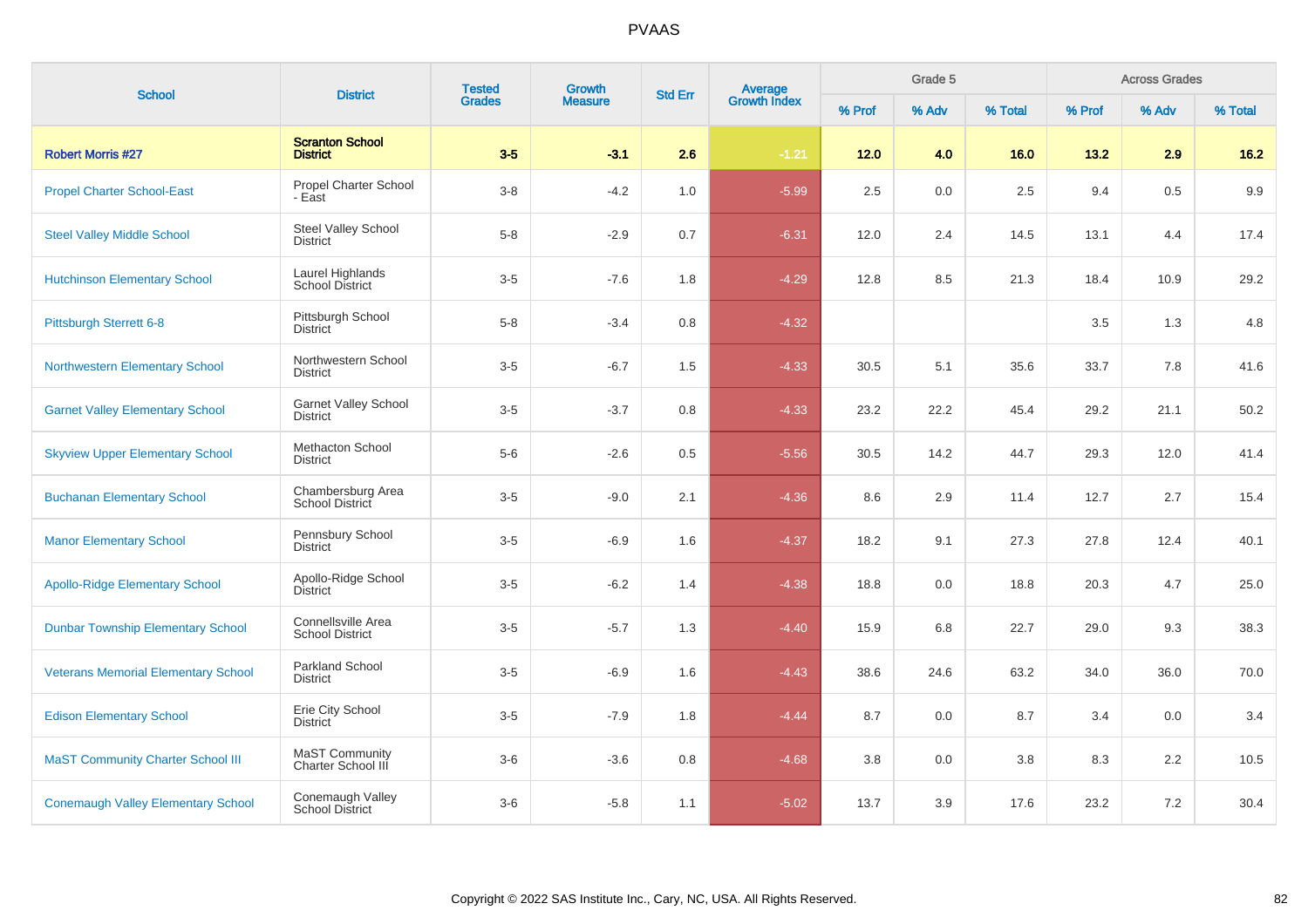| <b>School</b>                               | <b>District</b>                                       | <b>Tested</b><br>Growth<br><b>Grades</b><br><b>Measure</b> |         | <b>Std Err</b> | <b>Average</b><br>Growth Index |        |       | Grade 5 |        |       | <b>Across Grades</b> |  |
|---------------------------------------------|-------------------------------------------------------|------------------------------------------------------------|---------|----------------|--------------------------------|--------|-------|---------|--------|-------|----------------------|--|
|                                             |                                                       |                                                            |         |                |                                | % Prof | % Adv | % Total | % Prof | % Adv | % Total              |  |
| <b>Robert Morris #27</b>                    | <b>Scranton School</b><br><b>District</b>             | $3-5$                                                      | $-3.1$  | 2.6            | $-1.21$                        | $12.0$ | 4.0   | 16.0    | 13.2   | 2.9   | $16.2$               |  |
| <b>Weigelstown Elementary School</b>        | Dover Area School<br><b>District</b>                  | $3-5$                                                      | $-6.4$  | 1.4            | $-4.49$                        | 23.2   | 4.4   | 27.5    | 23.0   | 12.6  | 35.6                 |  |
| <b>York Academy Regional Charter School</b> | York Academy<br>Regional Charter<br>School            | $3 - 11$                                                   | $-4.4$  | 0.8            | $-5.58$                        | 10.0   | 11.7  | 21.7    | 18.4   | 9.5   | 27.9                 |  |
| <b>Amos K Hutchinson Elementary School</b>  | Greensburg Salem<br><b>School District</b>            | $3-5$                                                      | $-6.2$  | 1.4            | $-4.51$                        | 29.9   | 3.9   | 33.8    | 24.0   | 8.9   | 32.9                 |  |
| <b>Hegins-Hubley Elementary School</b>      | Tri-Valley School<br><b>District</b>                  | $3-6$                                                      | $-10.2$ | 1.3            | $-7.88$                        | 14.5   | 3.2   | 17.7    | 15.6   | 4.0   | 19.6                 |  |
| <b>Alliance For Progress Charter School</b> | <b>Alliance For Progress</b><br><b>Charter School</b> | $3 - 8$                                                    | $-5.0$  | 1.1            | $-6.69$                        | 0.0    | 0.0   | 0.0     | 0.6    | 0.0   | 0.6                  |  |
| <b>Pittsburgh Grandview K-5</b>             | Pittsburgh School<br><b>District</b>                  | $3-5$                                                      | $-13.0$ | $2.8\,$        | $-4.58$                        | 0.0    | 0.0   | 0.0     | 7.0    | 0.0   | 7.0                  |  |
| <b>Spring Ridge Elementary School</b>       | <b>Wilson School District</b>                         | $3-5$                                                      | $-7.4$  | 1.6            | $-4.66$                        | 25.9   | 6.9   | 32.8    | 30.5   | 22.6  | 53.2                 |  |
| <b>Oaklyn School</b>                        | Shikellamy School<br><b>District</b>                  | $3-5$                                                      | $-7.0$  | 1.5            | $-4.67$                        | 30.3   | 9.1   | 39.4    | 30.9   | 17.4  | 48.3                 |  |
| <b>Masontown Elementary School</b>          | Albert Gallatin Area<br><b>School District</b>        | $3-5$                                                      | $-10.9$ | 2.3            | $-4.69$                        | 15.2   | 0.0   | 15.2    | 18.4   | 4.1   | 22.4                 |  |
| <b>Lurgan Elementary School</b>             | Chambersburg Area<br><b>School District</b>           | $3-5$                                                      | $-14.5$ | 3.1            | $-4.70$                        | 28.6   | 0.0   | 28.6    | 14.3   | 0.0   | 14.3                 |  |
| Pittsburgh Morrow K-8                       | Pittsburgh School<br><b>District</b>                  | $3 - 8$                                                    | $-4.4$  | 0.9            | $-5.13$                        | 3.8    | 1.9   | 5.8     | 1.9    | 2.2   | 4.1                  |  |
| <b>Sharpsville Area Elementary School</b>   | Sharpsville Area<br>School District                   | $3-5$                                                      | $-7.2$  | 1.5            | $-4.78$                        | 29.0   | 9.7   | 38.7    | 36.4   | 14.2  | 50.6                 |  |
| <b>Stewart Middle School</b>                | Norristown Area<br><b>School District</b>             | $5-8$                                                      | $-3.4$  | 0.7            | $-6.48$                        | 4.4    | 0.0   | 4.4     | 5.2    | 0.7   | 5.9                  |  |
| <b>Perry Elementary School</b>              | Erie City School<br><b>District</b>                   | $3-5$                                                      | $-8.8$  | 1.8            | $-4.89$                        | 2.3    | 0.0   | 2.3     | 5.2    | 2.2   | 7.4                  |  |
| <b>Wilkins Elementary STEAM Academy</b>     | Woodland Hills School<br><b>District</b>              | $3-5$                                                      | $-8.5$  | 1.7            | $-4.93$                        | 4.0    | 2.0   | 6.0     | 7.4    | 0.7   | 8.2                  |  |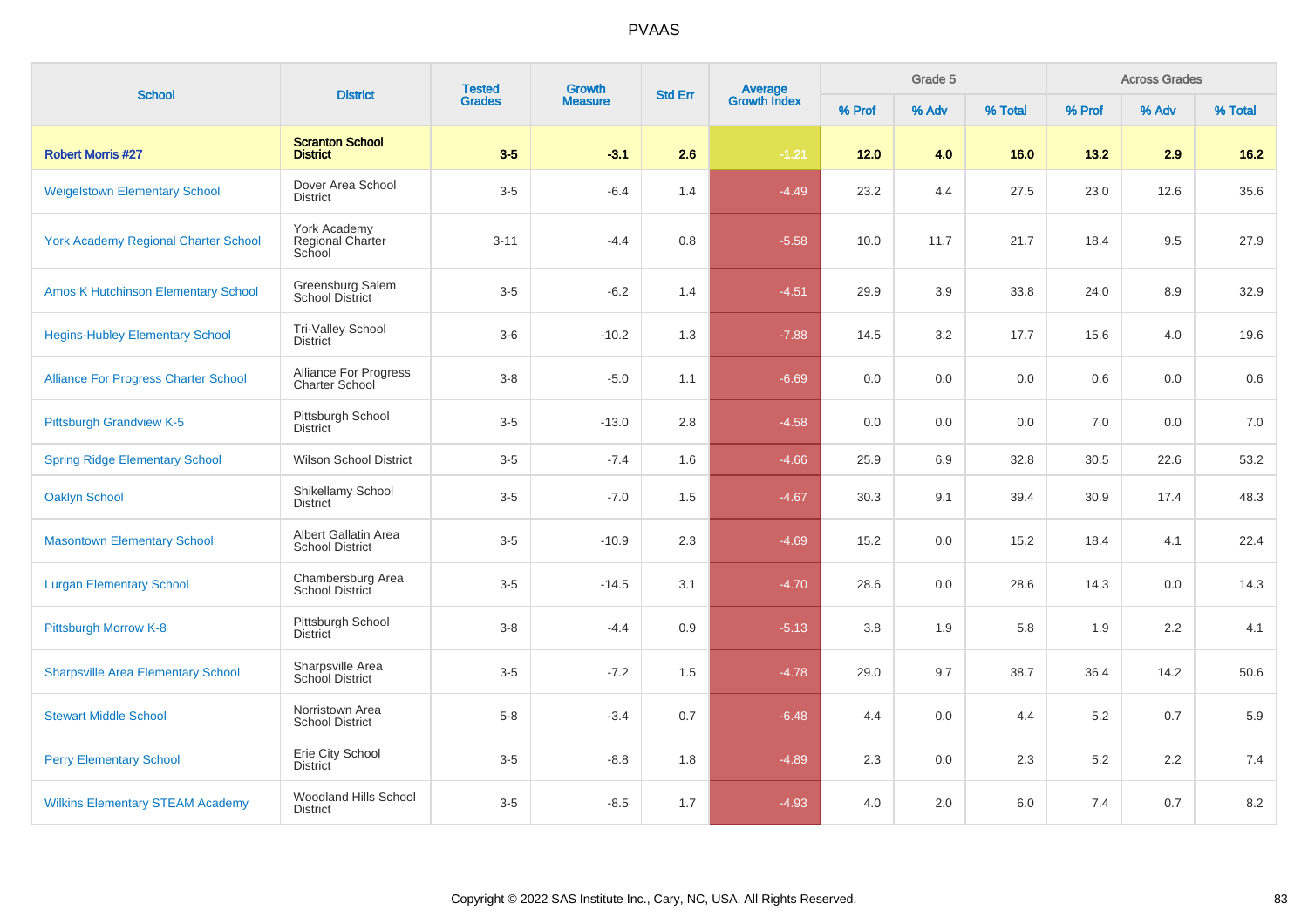| <b>School</b>                                   | <b>District</b>                                 | <b>Tested</b><br><b>Grades</b> | Growth         | <b>Std Err</b> |                                |        | Grade 5 |         |         | <b>Across Grades</b> |         |
|-------------------------------------------------|-------------------------------------------------|--------------------------------|----------------|----------------|--------------------------------|--------|---------|---------|---------|----------------------|---------|
|                                                 |                                                 |                                | <b>Measure</b> |                | <b>Average</b><br>Growth Index | % Prof | % Adv   | % Total | % Prof  | % Adv                | % Total |
| <b>Robert Morris #27</b>                        | <b>Scranton School</b><br><b>District</b>       | $3-5$                          | $-3.1$         | 2.6            | $-1.21$                        | $12.0$ | 4.0     | 16.0    | 13.2    | 2.9                  | $16.2$  |
| <b>Goodnoe Elementary School</b>                | Council Rock School<br><b>District</b>          | $3-6$                          | $-3.9$         | 0.8            | $-6.69$                        | 23.7   | 26.8    | 50.5    | 33.6    | 29.4                 | 63.0    |
| Pittsburgh Faison K-5                           | Pittsburgh School<br><b>District</b>            | $3-5$                          | $-8.5$         | 1.7            | $-4.98$                        | 2.0    | 0.0     | 2.0     | 1.4     | 0.0                  | 1.4     |
| <b>State Elementary Center</b>                  | Wyoming Valley West<br>School District          | $3-5$                          | $-5.8$         | 1.2            | $-4.99$                        | 2.8    | 0.0     | 2.8     | 7.2     | 0.6                  | 7.8     |
| <b>Forge Road Elementary School</b>             | Palmyra Area School<br>District                 | $3-5$                          | $-7.5$         | 1.5            | $-4.99$                        | 33.8   | 3.1     | 36.9    | 35.6    | 12.6                 | 48.2    |
| <b>Newlonsburg Elementary School</b>            | Franklin Regional<br>School District            | $3-5$                          | $-9.4$         | 1.9            | $-5.00$                        | 57.5   | 17.5    | 75.0    | 38.0    | 41.7                 | 79.6    |
| <b>East Norriton Middle School</b>              | Norristown Area<br><b>School District</b>       | $5-8$                          | $-3.1$         | 0.6            | $-5.78$                        | 16.8   | 1.6     | 18.4    | 14.4    | 2.8                  | 17.2    |
| Middle Smithfield Elementary School             | East Stroudsburg Area<br><b>School District</b> | $3-5$                          | $-9.9$         | 2.0            | $-5.04$                        | 24.4   | 0.0     | 24.4    | 17.9    | 6.5                  | 24.4    |
| Northwood Academy Charter School                | Northwood Academy<br><b>Charter School</b>      | $3 - 8$                        | $-3.7$         | 0.7            | $-5.33$                        | 6.6    | 1.3     | 7.9     | 6.3     | 0.9                  | 7.2     |
| New Brighton Area Elementary School             | New Brighton Area<br>School District            | $3-5$                          | $-6.3$         | 1.3            | $-5.06$                        | 18.0   | 1.1     | 19.1    | 15.5    | 2.5                  | 18.0    |
| <b>Rice Elementary School</b>                   | <b>Crestwood School</b><br><b>District</b>      | $3-6$                          | $-4.3$         | 0.8            | $-10.53$                       | 15.7   | 1.8     | 17.6    | 26.0    | 7.7                  | 33.7    |
| South Buffalo Elementary School                 | Freeport Area School<br>District                | $3-5$                          | $-9.2$         | 1.8            | $-5.16$                        | 20.4   | 9.1     | 29.6    | 27.7    | 21.0                 | 48.7    |
| <b>Wallenpaupack South Elementary</b><br>School | Wallenpaupack Area<br>School District           | $3-5$                          | $-10.6$        | 2.0            | $-5.16$                        | 37.5   | 6.2     | 43.8    | 32.6    | 15.8                 | 48.4    |
| <b>Tenth Street Elementary School</b>           | <b>Riverview School</b><br><b>District</b>      | $3-6$                          | $-6.8$         | 1.3            | $-6.43$                        | 36.1   | 2.8     | 38.9    | 36.3    | 17.9                 | 54.2    |
| Pittsburgh Weil K-8                             | Pittsburgh School<br><b>District</b>            | $3-5$                          | $-12.9$        | $2.5\,$        | $-5.23$                        | 0.0    | 0.0     | 0.0     | $3.0\,$ | 1.5                  | 4.6     |
| <b>Smithfield Elementary School</b>             | East Stroudsburg Area<br><b>School District</b> | $3-5$                          | $-10.2$        | 1.9            | $-5.26$                        | 25.6   | 12.8    | 38.5    | 21.0    | 11.6                 | 32.6    |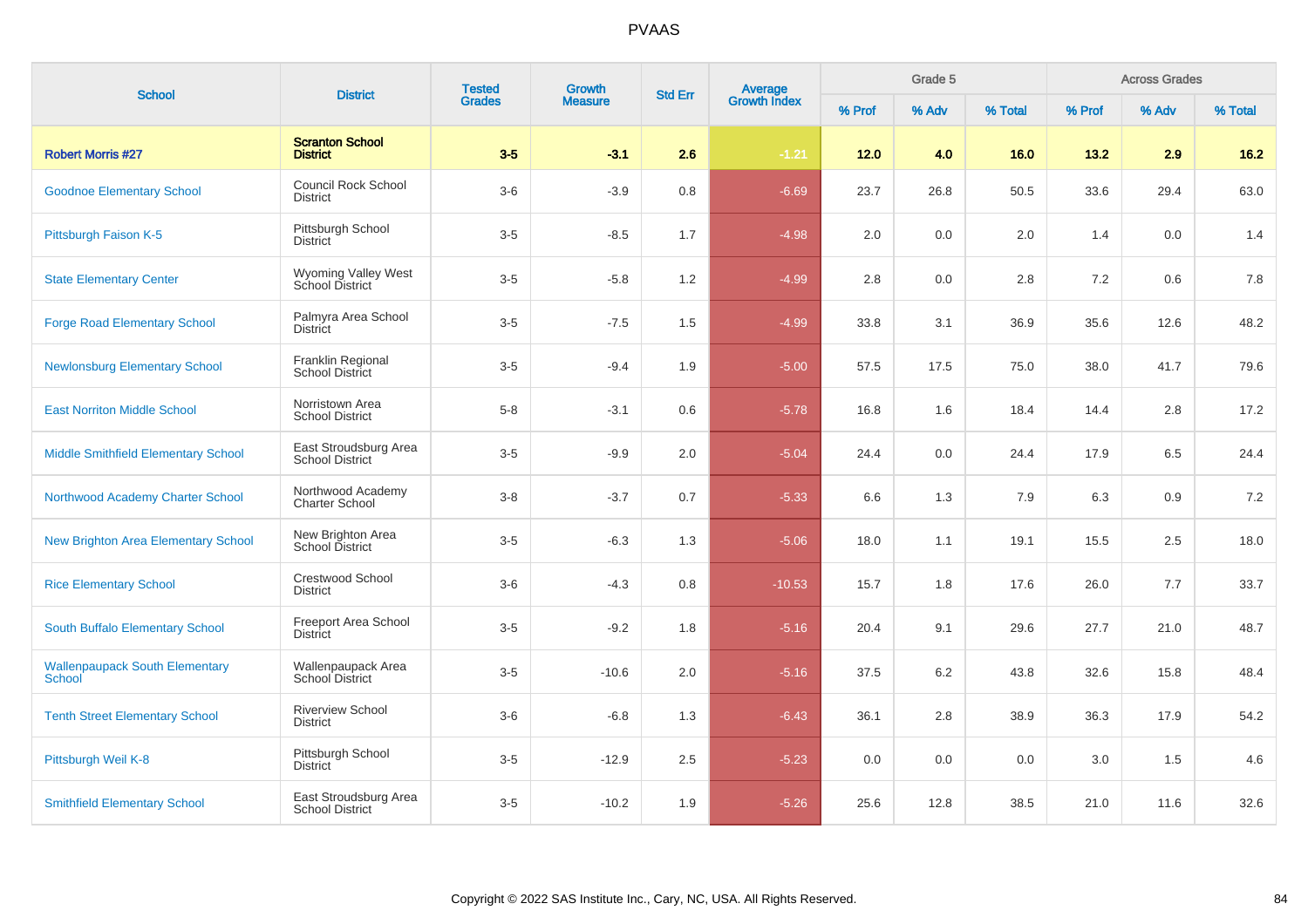| <b>School</b>                             | <b>District</b>                                     | <b>Tested</b><br>Growth |                | <b>Std Err</b> |                                |        | Grade 5 |         | <b>Across Grades</b> |       |         |  |
|-------------------------------------------|-----------------------------------------------------|-------------------------|----------------|----------------|--------------------------------|--------|---------|---------|----------------------|-------|---------|--|
|                                           |                                                     | <b>Grades</b>           | <b>Measure</b> |                | <b>Average</b><br>Growth Index | % Prof | % Adv   | % Total | % Prof               | % Adv | % Total |  |
| <b>Robert Morris #27</b>                  | <b>Scranton School</b><br><b>District</b>           | $3-5$                   | $-3.1$         | 2.6            | $-1.21$                        | $12.0$ | 4.0     | 16.0    | 13.2                 | 2.9   | $16.2$  |  |
| <b>St Marys Area Middle School</b>        | Saint Marys Area<br><b>School District</b>          | $5 - 8$                 | $-3.2$         | 0.6            | $-5.37$                        |        |         |         | 14.8                 | 2.7   | 17.6    |  |
| <b>Bethlehem-Center Elementary School</b> | Bethlehem-Center<br><b>School District</b>          | $3-5$                   | $-7.8$         | 1.4            | $-5.38$                        | 5.6    | 1.4     | 7.0     | 16.9                 | 7.5   | 24.4    |  |
| <b>State Street Elementary School</b>     | Ambridge Area School<br><b>District</b>             | $3-5$                   | $-11.5$        | 2.1            | $-5.44$                        | 9.7    | 0.0     | 9.7     | 14.8                 | 5.6   | 20.4    |  |
| <b>Prospect Park School</b>               | Interboro School<br><b>District</b>                 | $3-8$                   | $-4.4$         | 0.8            | $-7.77$                        | 14.5   | 4.8     | 19.4    | 13.4                 | 4.6   | 18.0    |  |
| <b>Reynolds Elementary School</b>         | Reynolds School<br><b>District</b>                  | $3-6$                   | $-5.4$         | 1.0            | $-7.39$                        | 13.0   | 1.4     | 14.5    | 16.3                 | 1.8   | 18.2    |  |
| <b>Mellon Elementary School</b>           | <b>Ligonier Valley School</b><br><b>District</b>    | $3-5$                   | $-8.6$         | 1.5            | $-5.53$                        | 18.3   | 1.7     | 20.0    | 27.9                 | 7.0   | 34.9    |  |
| <b>Chichester Middle School</b>           | <b>Chichester School</b><br><b>District</b>         | $5 - 8$                 | $-3.8$         | 0.7            | $-5.70$                        | 6.8    | 1.1     | 8.0     | 5.9                  | 2.6   | 8.5     |  |
| <b>Bobtown Elementary School</b>          | Southeastern Greene<br><b>School District</b>       | $3-6$                   | $-13.3$        | 1.5            | $-8.93$                        | 34.5   | 13.8    | 48.3    | 33.3                 | 19.2  | 52.5    |  |
| Sol Feinstone Elementary School           | <b>Council Rock School</b><br><b>District</b>       | $3-6$                   | $-4.9$         | 0.8            | $-6.00$                        | 40.5   | 21.6    | 62.1    | 39.1                 | 24.5  | 63.6    |  |
| <b>Central Elementary School</b>          | Elizabeth Forward<br><b>School District</b>         | $3-5$                   | $-9.0$         | 1.6            | $-5.64$                        | 25.4   | 16.4    | 41.8    | 31.1                 | 22.2  | 53.3    |  |
| Lehman Intermediate School                | East Stroudsburg Area<br><b>School District</b>     | $5-8$                   | $-4.8$         | 0.8            | $-5.77$                        |        |         |         | 8.9                  | 2.3   | 11.2    |  |
| <b>Fayetteville Elementary School</b>     | Chambersburg Area<br>School District                | $3-5$                   | $-8.4$         | 1.5            | $-5.77$                        | 26.1   | 4.4     | 30.4    | 21.2                 | 7.1   | 28.3    |  |
| <b>Maritime Academy Charter School</b>    | Maritime Academy<br><b>Charter School</b>           | $3 - 10$                | $-3.7$         | 0.6            | $-7.33$                        | 3.5    | 1.2     | 4.7     | 4.6                  | 2.1   | 6.7     |  |
| <b>Manoa Elementary School</b>            | <b>Haverford Township</b><br><b>School District</b> | $3-5$                   | $-6.7$         | 1.1            | $-5.95$                        | 24.6   | 13.6    | 38.2    | 32.4                 | 23.7  | 56.1    |  |
| Jefferson-Morgan Elementary School        | Jefferson-Morgan<br>School District                 | $3-6$                   | $-6.4$         | 1.1            | $-9.62$                        | 7.1    | 1.4     | 8.6     | 17.1                 | 5.6   | 22.6    |  |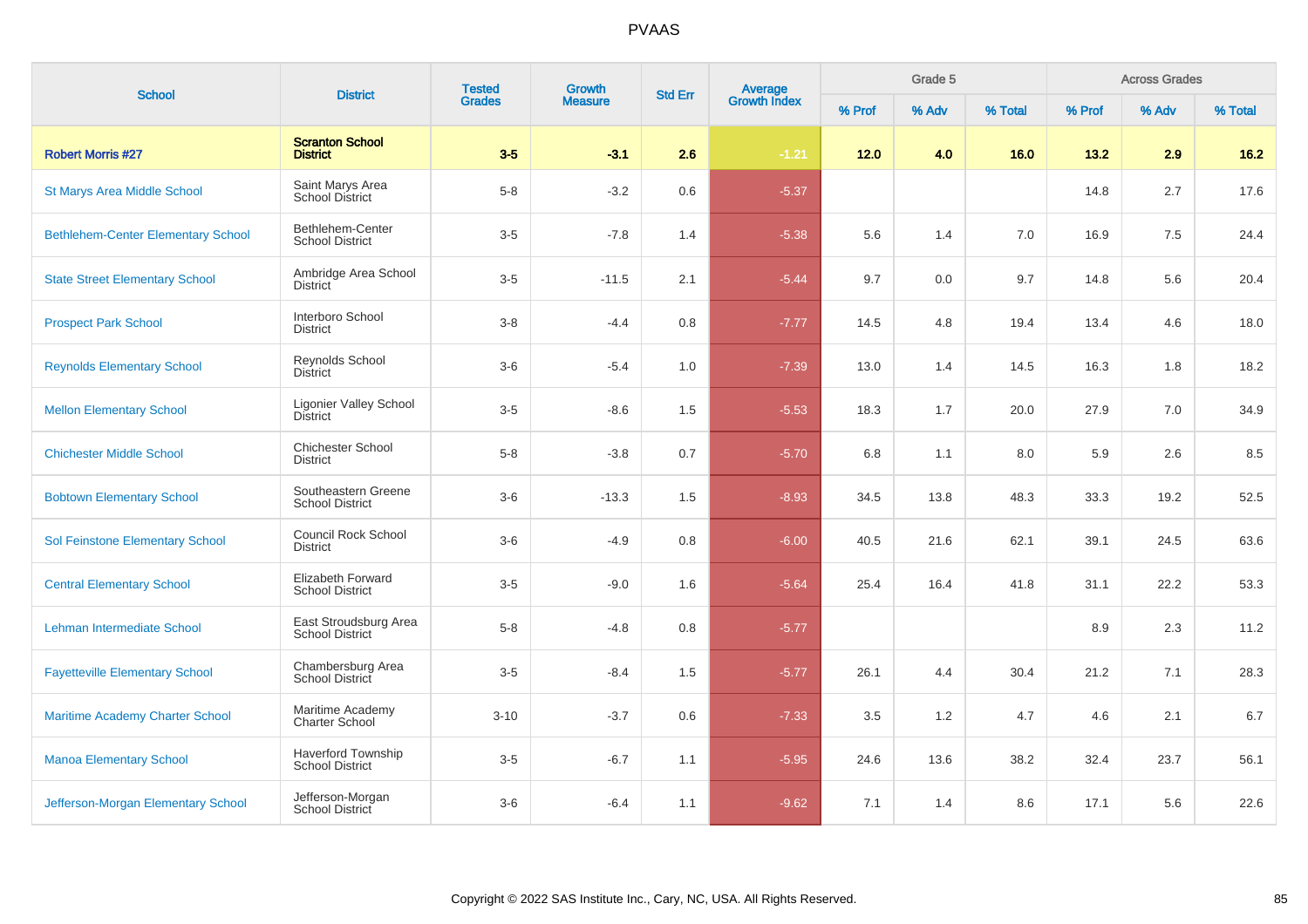| <b>School</b>                                                     | <b>District</b>                                               | <b>Tested</b> | <b>Growth</b>  | <b>Std Err</b> |                                |        | Grade 5 |         | <b>Across Grades</b> |       |         |  |
|-------------------------------------------------------------------|---------------------------------------------------------------|---------------|----------------|----------------|--------------------------------|--------|---------|---------|----------------------|-------|---------|--|
|                                                                   |                                                               | <b>Grades</b> | <b>Measure</b> |                | <b>Average</b><br>Growth Index | % Prof | % Adv   | % Total | % Prof               | % Adv | % Total |  |
| <b>Robert Morris #27</b>                                          | <b>Scranton School</b><br><b>District</b>                     | $3-5$         | $-3.1$         | 2.6            | $-1.21$                        | 12.0   | 4.0     | 16.0    | 13.2                 | 2.9   | $16.2$  |  |
| Masterman Julia R Sec School                                      | Philadelphia City<br>School District                          | $5 - 10$      | $-7.7$         | 1.3            | $-6.40$                        | 45.2   | 47.6    | 92.9    | 49.1                 | 40.0  | 89.1    |  |
| <b>Worrall Elementary School</b>                                  | Marple Newtown<br><b>School District</b>                      | $3-5$         | $-8.9$         | 1.5            | $-6.08$                        | 44.4   | 25.4    | 69.8    | 35.5                 | 35.5  | 71.0    |  |
| <b>Community Academy Of Philadelphia</b><br><b>Charter School</b> | <b>Community Academy</b><br>Of Philadelphia<br>Charter School | $3 - 11$      | $-5.7$         | 0.9            | $-6.24$                        | 4.9    | 2.4     | 7.3     | 2.4                  | 1.0   | 3.5     |  |
| <b>Penn Hills Elementary School</b>                               | Penn Hills School<br><b>District</b>                          | $3-5$         | $-5.8$         | 0.9            | $-6.26$                        | 4.7    | 1.8     | 6.5     | 10.8                 | 3.4   | 14.2    |  |
| South Allegheny Elementary School                                 | South Allegheny<br><b>School District</b>                     | $3-5$         | $-10.2$        | 1.6            | $-6.31$                        | 27.3   | 1.8     | 29.1    | 25.2                 | 3.1   | 28.2    |  |
| <b>Philipsburg Elementary School</b>                              | Philipsburg-Osceola<br>Area School District                   | $3-5$         | $-9.4$         | 1.5            | $-6.36$                        | 38.5   | 10.8    | 49.2    | 31.0                 | 20.1  | 51.1    |  |
| <b>Berwick Area Middle School</b>                                 | <b>Berwick Area School</b><br><b>District</b>                 | $5-8$         | $-3.7$         | 0.5            | $-7.82$                        | 18.5   | 6.8     | 25.3    | 17.1                 | 4.1   | 21.2    |  |
| Pittsburgh Whittier K-5                                           | Pittsburgh School<br><b>District</b>                          | $3-5$         | $-18.7$        | 2.9            | $-6.41$                        | 5.9    | 0.0     | 5.9     | 12.5                 | 1.6   | 14.1    |  |
| Oil City Area Middle School                                       | Oil City Area School<br><b>District</b>                       | $5-8$         | $-3.7$         | 0.5            | $-7.13$                        | 15.5   | 2.8     | 18.3    | 9.5                  | 1.5   | 11.0    |  |
| <b>Fallsington Elementary School</b>                              | Pennsbury School<br><b>District</b>                           | $3-5$         | $-10.5$        | 1.6            | $-6.47$                        | 25.5   | 15.7    | 41.2    | 29.8                 | 18.2  | 47.9    |  |
| <b>Southmoreland Elementary School</b>                            | Southmoreland School<br><b>District</b>                       | $3-5$         | $-7.8$         | 1.2            | $-6.52$                        | 12.6   | 4.2     | 16.8    | 23.4                 | 5.8   | 29.2    |  |
| <b>Osceola Mills Elementary School</b>                            | Philipsburg-Osceola<br>Area School District                   | $3-5$         | $-9.9$         | 1.5            | $-6.61$                        | 32.2   | 10.2    | 42.4    | 34.6                 | 19.0  | 53.6    |  |
| <b>Scenic Hills Elementary School</b>                             | Springfield School<br>District                                | $3-5$         | $-6.1$         | 0.9            | $-6.61$                        | 30.2   | 13.8    | 44.0    | 35.6                 | 23.7  | 59.4    |  |
| <b>Rolling Ridge Elementary School</b>                            | <b>Harbor Creek School</b><br><b>District</b>                 | $3-6$         | $-7.5$         | 1.0            | $-7.29$                        | 32.1   | 10.7    | 42.9    | 32.6                 | 21.6  | 54.2    |  |
| <b>School Lane Charter School</b>                                 | School Lane Charter<br>School                                 | $3 - 11$      | $-4.8$         | 0.7            | $-7.87$                        | 26.9   | 7.5     | 34.3    | 21.0                 | 6.5   | 27.5    |  |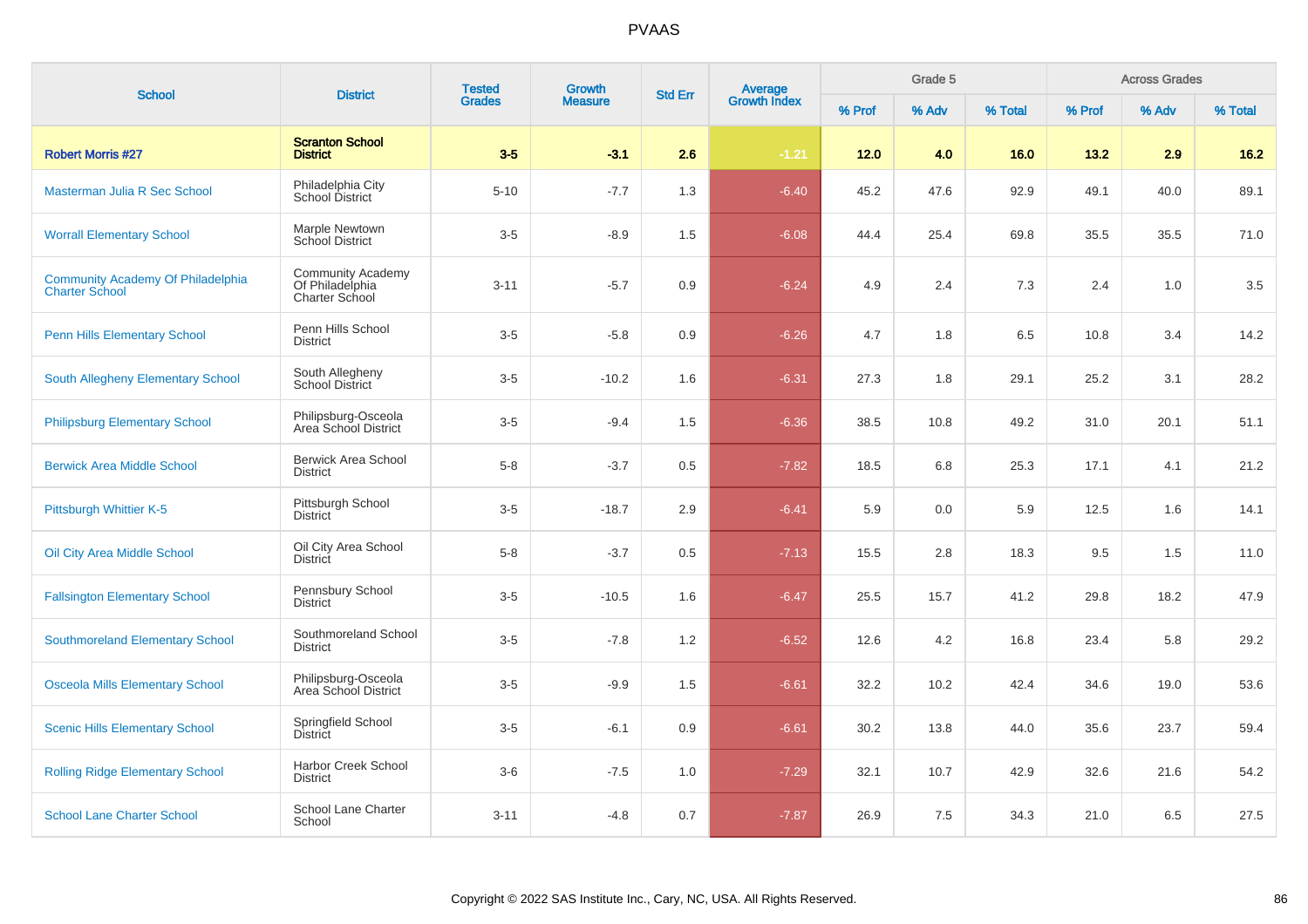| <b>School</b>                               | <b>District</b>                                 | <b>Tested</b> | Growth         | <b>Std Err</b> |                                |        | Grade 5 |         | <b>Across Grades</b> |       |         |  |
|---------------------------------------------|-------------------------------------------------|---------------|----------------|----------------|--------------------------------|--------|---------|---------|----------------------|-------|---------|--|
|                                             |                                                 | <b>Grades</b> | <b>Measure</b> |                | <b>Average</b><br>Growth Index | % Prof | % Adv   | % Total | % Prof               | % Adv | % Total |  |
| <b>Robert Morris #27</b>                    | <b>Scranton School</b><br><b>District</b>       | $3-5$         | $-3.1$         | 2.6            | $-1.21$                        | $12.0$ | 4.0     | 16.0    | 13.2                 | 2.9   | $16.2$  |  |
| <b>Burgettstown Elementary Center</b>       | <b>Burgettstown Area</b><br>School District     | $3-5$         | $-9.1$         | 1.4            | $-6.70$                        | 16.9   | 2.6     | 19.5    | 21.1                 | 5.2   | 26.3    |  |
| <b>Edgewood Elementary STEAM</b><br>Academy | <b>Woodland Hills School</b><br><b>District</b> | $3-5$         | $-10.7$        | 1.6            | $-6.82$                        | 7.1    | 0.0     | 7.1     | 8.9                  | 0.7   | 9.6     |  |
| <b>Pottstown Middle School</b>              | Pottstown School<br><b>District</b>             | $5 - 8$       | $-5.0$         | 0.5            | $-10.19$                       | 6.0    | 3.6     | 9.5     | 4.8                  | 1.2   | 6.0     |  |
| Pittsburgh West Liberty K-5                 | Pittsburgh School<br><b>District</b>            | $3-5$         | $-20.5$        | 2.9            | $-6.97$                        | 5.6    | 5.6     | 11.1    | 18.6                 | 2.9   | 21.4    |  |
| <b>Ringgold Middle School</b>               | Ringgold School<br><b>District</b>              | $5 - 8$       | $-4.9$         | 0.4            | $-10.85$                       | 13.5   | 1.8     | 15.3    | 8.3                  | 0.9   | 9.2     |  |
| <b>East Stroudsburg Elementary School</b>   | East Stroudsburg Area<br><b>School District</b> | $3-5$         | $-10.9$        | 1.6            | $-7.01$                        | 15.2   | 5.1     | 20.3    | 26.2                 | 5.0   | 31.2    |  |
| <b>Trafford Elementary School</b>           | Penn-Trafford School<br><b>District</b>         | $3-5$         | $-13.7$        | 1.9            | $-7.13$                        | 39.5   | 5.3     | 44.7    | 36.5                 | 26.0  | 62.5    |  |
| Pittsburgh Fulton K-5                       | Pittsburgh School<br><b>District</b>            | $3-5$         | $-14.1$        | 2.0            | $-7.18$                        | 5.6    | 2.8     | 8.3     | 10.7                 | 3.6   | 14.3    |  |
| <b>Carmichaels Area Elementary Center</b>   | Carmichaels Area<br><b>School District</b>      | $3-5$         | $-9.6$         | 1.3            | $-7.18$                        | 13.8   | 1.2     | 15.0    | 18.5                 | 3.3   | 21.8    |  |
| <b>Pennell Elementary School</b>            | Penn-Delco School<br>District                   | $3-5$         | $-10.1$        | 1.4            | $-7.22$                        | 32.4   | 18.3    | 50.7    | 35.8                 | 15.6  | 51.4    |  |
| Pittsburgh Lincoln K-5                      | Pittsburgh School<br><b>District</b>            | $3-5$         | $-17.9$        | 2.5            | $-7.30$                        | 0.0    | 0.0     | 0.0     | 1.3                  | 0.0   | 1.3     |  |
| <b>Charleroi Area Elementary Center</b>     | Charleroi School<br><b>District</b>             | $3-5$         | $-9.2$         | 1.2            | $-7.59$                        | 10.8   | 1.0     | 11.8    | 14.2                 | 3.2   | 17.4    |  |
| <b>West View Elementary School</b>          | North Hills School<br><b>District</b>           | $3-5$         | $-11.4$        | 1.5            | $-7.70$                        | 28.6   | 6.4     | 34.9    | 29.7                 | 13.2  | 42.9    |  |
| Pittsburgh Concord K-5                      | Pittsburgh School<br><b>District</b>            | $3-5$         | $-12.1$        | 1.6            | $-7.72$                        | 8.8    | 1.8     | 10.5    | 14.1                 | 3.1   | 17.2    |  |
| Pittsburgh Greenfield K-8                   | Pittsburgh School<br><b>District</b>            | $3 - 8$       | $-8.7$         | 1.1            | $-8.03$                        | 29.6   | 3.7     | 33.3    | 22.9                 | 6.5   | 29.4    |  |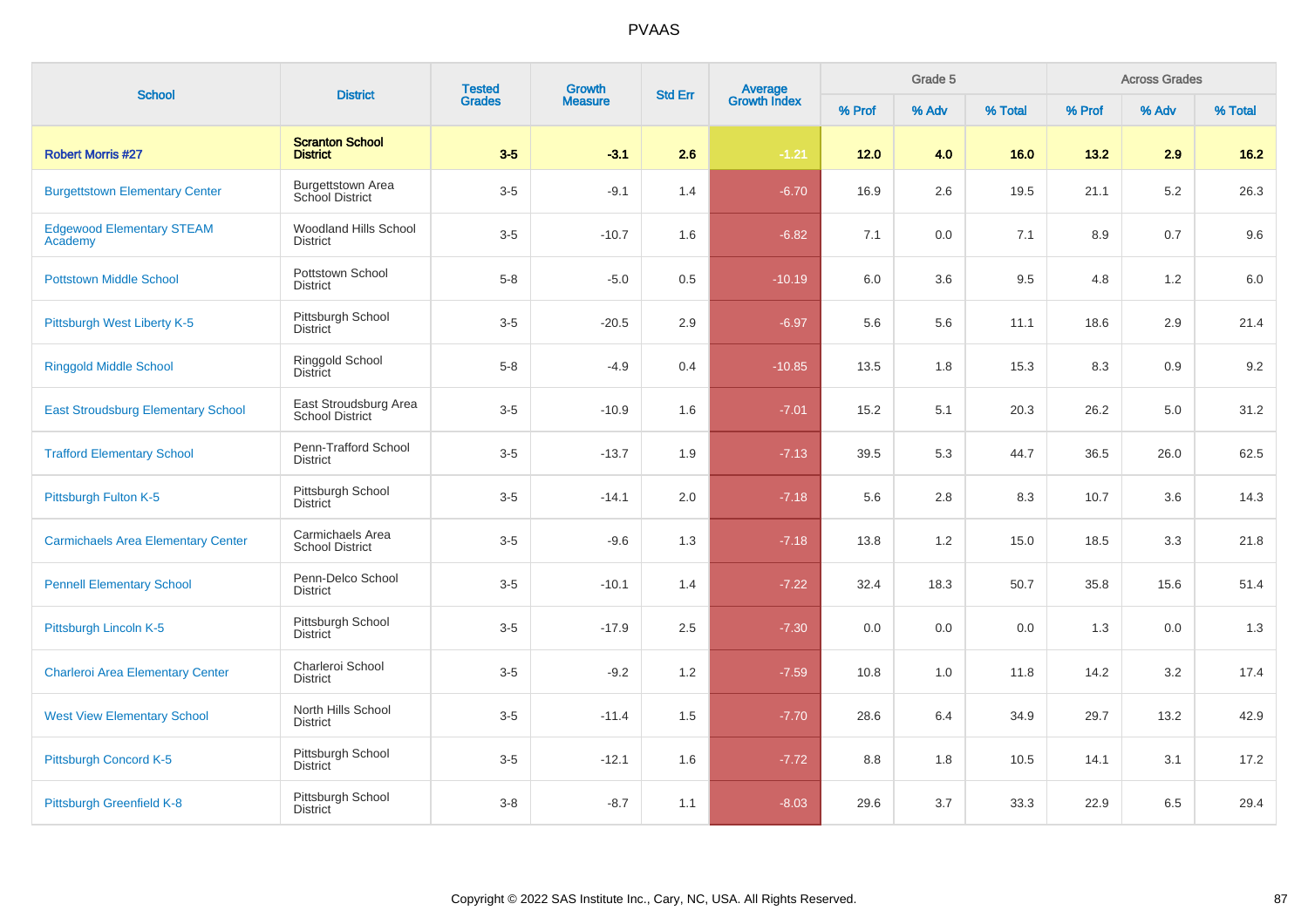| <b>School</b>                            | <b>Tested</b><br>Growth<br><b>District</b><br><b>Std Err</b> |               |                | Grade 5<br><b>Average</b><br>Growth Index |          |        |       | <b>Across Grades</b> |         |       |         |
|------------------------------------------|--------------------------------------------------------------|---------------|----------------|-------------------------------------------|----------|--------|-------|----------------------|---------|-------|---------|
|                                          |                                                              | <b>Grades</b> | <b>Measure</b> |                                           |          | % Prof | % Adv | % Total              | % Prof  | % Adv | % Total |
| <b>Robert Morris #27</b>                 | <b>Scranton School</b><br><b>District</b>                    | $3-5$         | $-3.1$         | 2.6                                       | $-1.21$  | $12.0$ | 4.0   | 16.0                 | 13.2    | 2.9   | $16.2$  |
| <b>Eden Hall Upper Elementary School</b> | Pine-Richland School<br>District                             | $4 - 6$       | $-3.6$         | 0.5                                       | $-11.72$ | 35.1   | 21.7  | 56.8                 | 34.3    | 17.8  | 52.1    |
| <b>Ramsay Elementary School</b>          | Mount Pleasant Area<br><b>School District</b>                | $4 - 6$       | $-7.4$         | 0.7                                       | $-9.86$  | 18.0   | 1.6   | 19.7                 | 17.2    | 1.7   | 18.9    |
| Morrisville Intermediate School (8380)   | Morrisville Borough<br><b>School District</b>                | $3-5$         | $-12.9$        | 1.6                                       | $-8.04$  | 9.8    | 0.0   | 9.8                  | 7.7     | 1.2   | 8.9     |
| Pittsburgh Dilworth K-5                  | Pittsburgh School<br><b>District</b>                         | $3-5$         | $-14.4$        | 1.8                                       | $-8.08$  | 11.6   | 4.6   | 16.3                 | 14.4    | 6.4   | 20.8    |
| Pleasant Valley Intermediate School      | Pleasant Valley<br>School District                           | $4 - 6$       | $-4.6$         | 0.6                                       | $-9.98$  | 20.4   | 6.2   | 26.7                 | 18.8    | 5.1   | 23.9    |
| Pittsburgh Allegheny K-5                 | Pittsburgh School<br>District                                | $3-5$         | $-11.8$        | 1.4                                       | $-8.21$  | 6.2    | 10.8  | 16.9                 | 15.5    | 8.2   | 23.7    |
| <b>MaST Community Charter School II</b>  | MaST Community<br>Charter School II                          | $3 - 10$      | $-8.4$         | 0.7                                       | $-12.33$ | 5.0    | 2.0   | 6.9                  | 12.6    | 3.2   | 15.8    |
| C E Cole Intermediate School             | Muhlenberg School<br><b>District</b>                         | $4 - 6$       | $-6.1$         | 0.5                                       | $-11.12$ | 8.1    | 0.5   | 8.5                  | 6.1     | 1.0   | 7.2     |
| <b>Moore School</b>                      | Brentwood Borough<br><b>School District</b>                  | $3-5$         | $-17.0$        | 1.8                                       | $-9.33$  | 19.5   | 7.3   | 26.8                 | 26.9    | 11.5  | 38.5    |
| <b>Moss Side Middle School</b>           | <b>Gateway School</b><br>District                            | $5-6$         | $-5.8$         | 0.6                                       | $-11.30$ | 15.6   | 7.6   | 23.1                 | 16.1    | 7.3   | 23.4    |
| Wilson Area Intermediate School          | Wilson Area School<br>District                               | $5-8$         | $-11.7$        | 0.5                                       | $-23.16$ | 17.2   | 6.0   | 23.2                 | 13.6    | 4.6   | 18.3    |
| <b>MaST Community Charter School</b>     | MaST Community<br><b>Charter School</b>                      | $3 - 10$      | $-8.7$         | 0.6                                       | $-15.16$ | 30.0   | 3.0   | 33.0                 | 23.1    | 3.6   | 26.7    |
| <b>Pittston Area Middle School</b>       | Pittston Area School<br><b>District</b>                      | $5-8$         | $-8.4$         | 0.7                                       | $-12.68$ | 5.7    | 0.0   | 5.7                  | 5.3     | 1.1   | 6.4     |
| Kiski Area Upper Elementary School       | Kiski Area School<br>District                                | $5-6$         | $-8.7$         | 0.6                                       | $-15.29$ | 15.5   | 5.6   | 21.1                 | 13.4    | 3.5   | 16.9    |
| <b>West Mifflin Area Middle School</b>   | West Mifflin Area<br><b>School District</b>                  | $4 - 11$      | $-8.5$         | 0.5                                       | $-18.36$ | 18.6   | 5.7   | 24.3                 | $9.5\,$ | 2.0   | 11.6    |